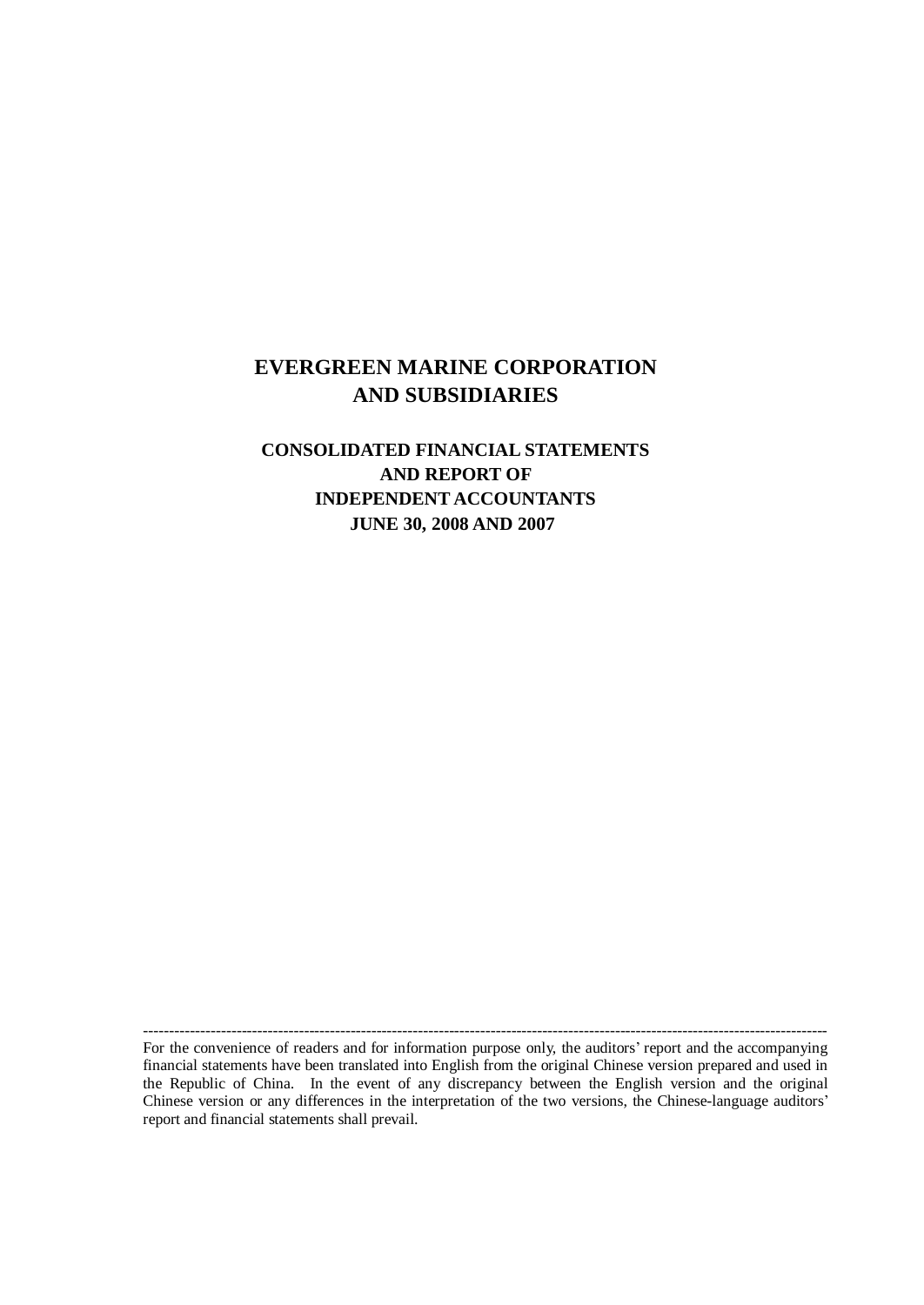#### REVIEW REPORT OF INDEPENDENT ACCOUNTANTS TRANSLATED FROM CHINESE

#### To the Board of Directors and Shareholders of Evergreen Marine Corporation

We have reviewed the accompanying consolidated balance sheets of Evergreen Marine Corporation (the "Company") and its subsidiaries as of June 30, 2008 and 2007, and the related consolidated statements of income, of changes in stockholders' equity and of cash flows for the six-month periods then ended. These financial statements are the responsibility of the Company's management. Our responsibility is to issue a review report on these consolidated financial statements based on our review. We did not review all the affiliated companies included in the consolidated financial statements of Peony Investment S.A., a subsidiary of the Company, which statements reflect total assets of 56,755,754 thousand New Taiwan dollars and 79,614,431 thousand New Taiwan dollars, constituting 42.71% and 64.95% of the consolidated total assets as of June 30, 2008 and 2007, and net operating revenues of 21,624,602 thousand New Taiwan dollars and 57,799,818 thousand New Taiwan dollars, constituting 33.79% and 80.09% of the consolidated net operating revenues for the six-month periods then ended. In addition, we did not review the financial statements of all the investee companies accounted for under the equity method. Long-term investments in these companies amounted to 16,947,849 thousand New Taiwan dollars and 17,573,346 thousand New Taiwan dollars, constituting 12.75% and 14.34% of the consolidated total assets as of June 30, 2008 and 2007, and the related investment loss was 989,022 thousand New Taiwan dollars and 720,133 thousand New Taiwan dollars for the six-month periods then ended. Those statements were audited by other auditors whose reports thereon have been furnished to us, and our report expressed herein, insofar as it relates to the amounts included for those investee companies accounted for under the equity method, is based solely on the reports of the other auditors.

We conducted our review in accordance with the Statement of Auditing Standards No. 36 "Review of Financial Statements" issued by the Accounting Research and Development Foundation of the Republic of China. A review consists principally of applying analytical procedures to financial data and making inquiries of persons responsible for financial and accounting matters. It is substantially less in scope than an audit conducted in accordance with auditing standards generally accepted in the

The accompanying consolidated financial statements are not intended to present the financial position and results of operations and cash flows in accordance with accounting principles generally accepted in countries and jurisdictions other than the Republic of China. The standards, procedures and practices in the Republic of China governing the audit of such financial statements may differ from those generally accepted in countries and jurisdictions other than the Republic of China. Accordingly, the accompanying consolidated financial statements and report of independent accountants are not intended for use by those who are not informed about the accounting principles or auditing standards generally accepted in the Republic of China, and their applications in practice.

As the financial statements are the responsibility of the management, PricewaterhouseCoopers cannot accept any liability for the use of, or reliance on, the English translation or for any errors or misunderstandings that may derive from the translation.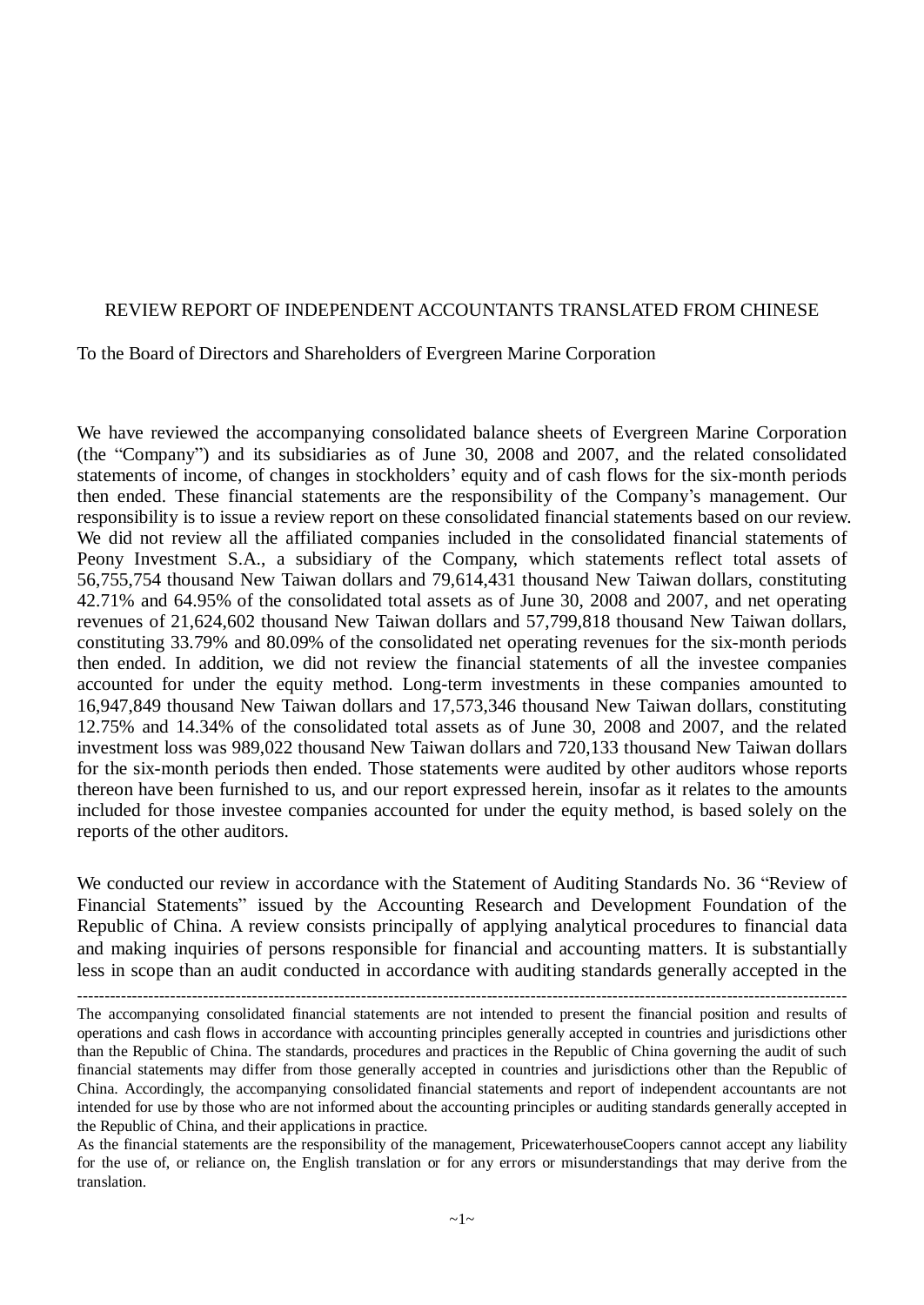Republic of China, the objective of which is the expression of an opinion regarding the financial statements taken as a whole. Accordingly, we do not express such an opinion.

Based on our review and the reports of other auditors, we are not aware of any material modifications or adjustments that should be made to the financial statements referred to above in order for them to be in conformity with the "Rules Governing Preparation of Financial Statements by Securities Issuers", "Business Entity Accounting Law", "Regulations on Business Entity Accounting Handling" and generally accepted accounting principles in the Republic of China.

As stated in Note 3 to the financial statements, effective January 1, 2008, the Company and its subsidiaries adopted EITF96-052 of the R.O.C. Accounting Research and Development Foundation, dated March 16, 2007, "Accounting for Employees' Bonuses and Directors' and Supervisors' Remuneration". Under the EITF96-052, the costs of employees' bonuses and directors' and supervisors' remuneration are accounted for as expenses and liabilities, provided that such recognition is required under legal obligation or constructive obligation and those amounts can be estimated reasonably.

PricewaterhouseCoopers August 27, 2008 Taipei, Taiwan Republic of China

--------------------------------------------------------------------------------------------------------------------------------------------- The accompanying consolidated financial statements are not intended to present the financial position and results of operations and cash flows in accordance with accounting principles generally accepted in countries and jurisdictions other than the Republic of China. The standards, procedures and practices in the Republic of China governing the audit of such financial statements may differ from those generally accepted in countries and jurisdictions other than the Republic of China. Accordingly, the accompanying consolidated financial statements and report of independent accountants are not intended for use by those who are not informed about the accounting principles or auditing standards generally accepted in the Republic of China, and their applications in practice.

As the financial statements are the responsibility of the management, PricewaterhouseCoopers cannot accept any liability for the use of, or reliance on, the English translation or for any errors or misunderstandings that may derive from the translation.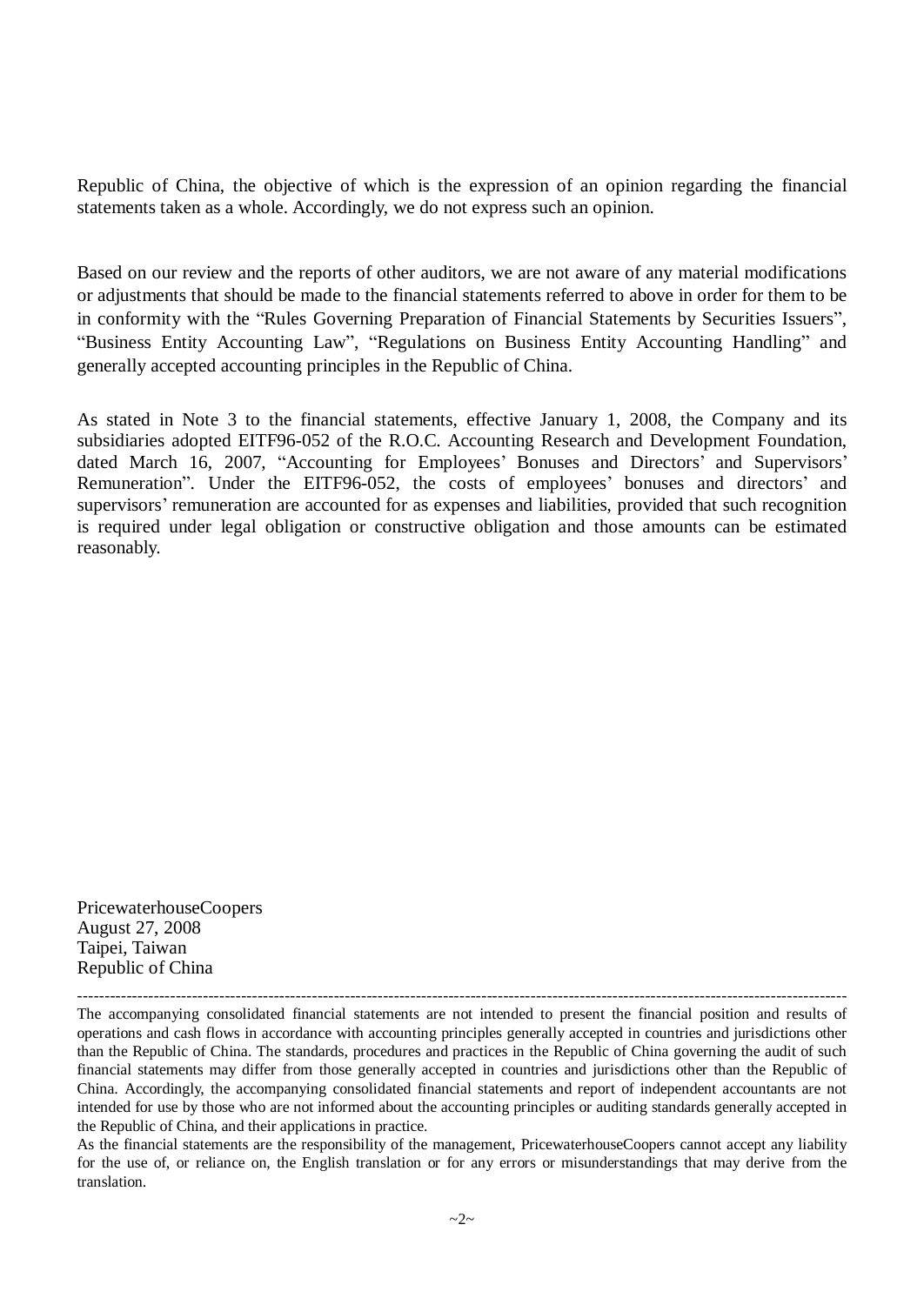#### EVERGREEN MARINE CORPORATION AND SUBSIDIARIES CONSOLIDATED BALANCE SHEETS JUNE 30, (EXPRESSED IN THOUSANDS OF NEW TAIWAN DOLLARS) (UNAUDITED)

|                                                                                |   | 2008              |                             | 2007               |
|--------------------------------------------------------------------------------|---|-------------------|-----------------------------|--------------------|
|                                                                                |   |                   |                             |                    |
| <b>ASSETS</b>                                                                  |   |                   |                             |                    |
| <b>Current Assets</b>                                                          |   |                   |                             |                    |
| Cash and cash equivalents (Note $4(1)$ )                                       | s | 20, 405, 320      | S                           | 11, 623, 976       |
| Financial assets at fair value through profit or loss - current (Note $4(2)$ ) |   | 1, 395, 146       |                             | 2, 950, 257        |
| Notes receivable, net                                                          |   | <b>86, 469</b>    |                             | 1.420              |
| Accounts receivable (Note $4(3)$ )                                             |   | 12, 082, 556      |                             | 11, 764, 278       |
| Accounts receivable, net - related parties (Notes 4(3) and 5)                  |   | 348, 858          |                             | 151,181            |
| Other receivables (Note $4(4)$ )                                               |   | 1,561,598         |                             | 854,076            |
| Other receivables - related parties (Notes 4(4) and 5)                         |   | 1, 344, 207       |                             | 922, 971           |
| Other financial assets - current (Note 4(5))                                   |   | 127, 517          |                             | 106,894            |
| Inventories (Note $4(6)$ )                                                     |   | 4, 180, 603       |                             | 2, 765, 530        |
| Prepaid expenses                                                               |   | 462, 571          |                             | <b>762, 517</b>    |
| Prepayments                                                                    |   | 513, 809          |                             | 19,656             |
| Deferred income tax assets - current (Note 4(28))                              |   | 290, 887          |                             | 93, 626            |
| Restricted assets (Note 6)                                                     |   | 220, 997          |                             | 134, 374           |
| Other current assets - other (Notes 4(7) and 5)                                |   | 4,004,749         |                             | 3,751,177          |
| Total current assets                                                           |   | 47, 025, 287      |                             | 35, 901, 933       |
| Funds and Investments                                                          |   |                   |                             |                    |
| Available-for-sale financial assets - non-current (Note 4(8))                  |   | <b>791, 107</b>   |                             | 711,860            |
| Financial assets carried at cost - non-current (Notes 4(9) and 6)              |   | 4, 818, 252       |                             | <b>5, 033, 201</b> |
| Investments in bonds without active markets - non- current (Note $4(10)$ )     |   | 11,708            |                             | 11,726             |
| Long-term equity investments accounted for under the equity method (Note       |   |                   |                             |                    |
| 4(11)                                                                          |   | 25, 516, 383      |                             | 26, 135, 078       |
| Other long-term investments (Note 4(12))                                       |   | 3,870             |                             | 4,024              |
| Total funds and investments                                                    |   | 31,141,320        |                             | 31, 895, 889       |
| Property, Plant and Equipment, Net (Notes 4(13), 5 and 6)                      |   |                   |                             |                    |
| Land                                                                           |   | 2, 219, 220       |                             | 2, 168, 485        |
| <b>Buildings</b>                                                               |   | 2,984,053         |                             | 2, 156, 772        |
| Machinery and equipment                                                        |   | 744, 919          |                             | 745, 605           |
| Loading and discharging equipment                                              |   | 7, 116, 766       |                             | 7, 218, 080        |
| Computer and communication equipment                                           |   | <b>360, 215</b>   |                             | 153, 117           |
| Transportation equipment                                                       |   | 24, 164, 650      |                             | 20, 767, 055       |
| Ships and equipment                                                            |   | 55, 269, 148      |                             | 60, 780, 254       |
| Dock and wharf equipment                                                       |   | <b>223, 081</b>   |                             | 418, 813           |
| Office equipment                                                               |   | <b>544.991</b>    |                             | 329, 087           |
| Leasehold improvements                                                         |   | 15,925            |                             |                    |
| Cost and revaluation increments                                                |   | 93, 642, 968      |                             | 94, 737, 268       |
| Less: Accumulated depreciation                                                 | ( | 40, 324, 839)     | €                           | 40, 807, 976)      |
| Construction in progress and prepayments for equipment                         |   | 918, 960          |                             | 221,133            |
| Total property, plant and equipment, net                                       |   | 54, 237, 089      |                             | 54.150, 425        |
| Intangible assets                                                              |   |                   |                             |                    |
| Deferred pension costs                                                         |   | 151,012           |                             | 186, 700           |
| Other Assets                                                                   |   |                   |                             |                    |
| Refundable deposits (Note 6)                                                   |   | 124,698           |                             | 232, 917           |
|                                                                                |   | 200, 748          |                             | 151, 479           |
| Deferred expenses<br>Long-term installment receivables (Note $4(14)$ )         |   |                   |                             | 56, 298            |
| Other assets - other                                                           |   |                   |                             |                    |
| Total other assets                                                             |   | 5,053<br>330, 499 |                             | 440, 694           |
|                                                                                |   |                   | $\overline{\boldsymbol{s}}$ |                    |
| <b>TOTAL ASSETS</b>                                                            | 8 | 132, 885, 207     |                             | 122, 575, 641      |

(Continued)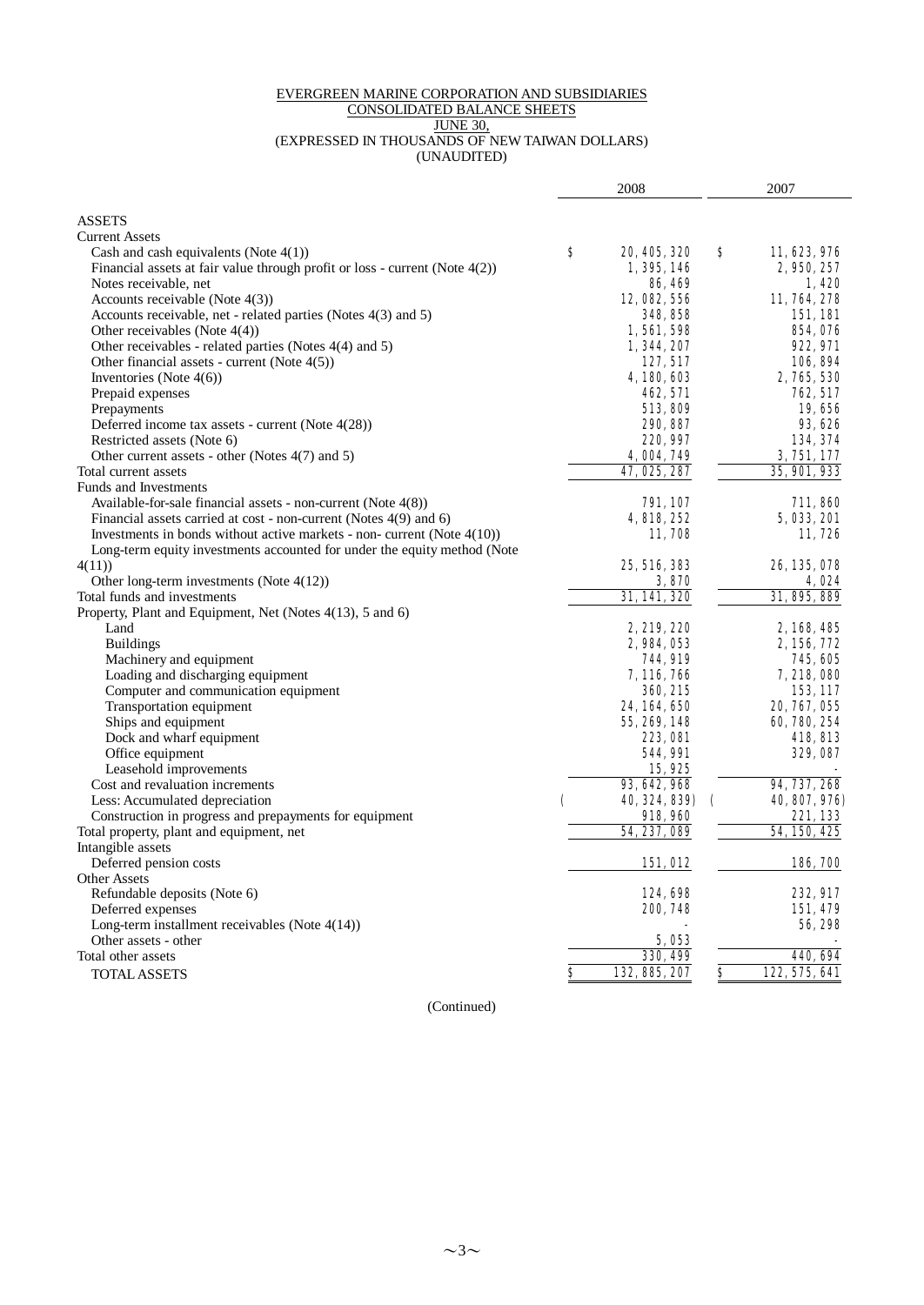#### EVERGREEN MARINE CORPORATION AND SUBSIDIARIES CONSOLIDATED BALANCE SHEETS JUNE 30, (EXPRESSED IN THOUSANDS OF NEW TAIWAN DOLLARS) (UNAUDITED)

|                                                                                   | 2008 |                     |            | 2007             |  |  |
|-----------------------------------------------------------------------------------|------|---------------------|------------|------------------|--|--|
|                                                                                   |      |                     |            |                  |  |  |
| LIABILITIES AND STOCKHOLDERS' EQUITY                                              |      |                     |            |                  |  |  |
| <b>Current Liabilities</b>                                                        |      |                     |            |                  |  |  |
| Short-term loans (Note $4(15)$ )                                                  | 8    | 2, 167, 941         | S          | 3, 374, 951      |  |  |
| Financial liabilities at fair value through profit or loss - current (Note 4(16)) |      | 1, 322, 517         |            | 427, 340         |  |  |
| Notes payable                                                                     |      | 2,277               |            | 9, O13           |  |  |
| Accounts payable                                                                  |      | 7, 014, 532         |            | 4,060,858        |  |  |
| Accounts payable - related parties (Note 5)                                       |      | 1,093,510           |            | 464, 657         |  |  |
| Income tax payable (Note $4(28)$ )                                                |      | 873, 699            |            | 488, 857         |  |  |
| Accrued expenses (Note $4(17)$ )                                                  |      | 16, 269, 162        |            | 17, 567, 374     |  |  |
| Other payables - related parties (Notes $4(18)$ and 5)                            |      | 232, 519            |            | 126              |  |  |
| Other payables (Note 4(18))                                                       |      | 6, 101, 830         |            | 1,373,661        |  |  |
| Long-term liabilities - current portion (Note $4(19)$ )                           |      | 3, 316, 932         |            | <b>4,102,441</b> |  |  |
| Other current liabilities (Note 5)                                                |      | 3, 379, 206         |            | 1,932,180        |  |  |
| Total current liabilities                                                         |      | 41, 774, 125        |            | 33, 801, 458     |  |  |
| Long-term Liabilities                                                             |      |                     |            |                  |  |  |
| Derivative financial liabilities for hedging - non-current (Note $4(20)$ )        |      |                     |            | 7, 752           |  |  |
| Financial liabilities carried at cost - non-current (Note 4(21))                  |      | 9,004               |            | 9,004            |  |  |
| Bonds payable (Note $4(22)$ )                                                     |      | <b>31,400</b>       |            | 2, 985, 488      |  |  |
| Long-term loans (Note 4(23))                                                      |      | 18, 399, 765        |            | 19, 516, 592     |  |  |
| Total long-term liabilities                                                       |      | 18, 440, 169        |            | 22, 518, 836     |  |  |
| Other Liabilities                                                                 |      |                     |            |                  |  |  |
| Accrued pension liabilities                                                       |      | 750, 548            |            | 754, 904         |  |  |
| Guarantee deposits received                                                       |      | 39,026              |            | <b>4.081</b>     |  |  |
| Deferred income tax liabilities - non-current (Note 4(28))                        |      | 1,994,397           |            | 1,256,351        |  |  |
| Other liabilities - other                                                         |      | 799.251             |            | 1, 872, 522      |  |  |
| Total other liabilities                                                           |      | 3, 583, 222         |            | 3, 887, 858      |  |  |
| <b>Total liabilities</b>                                                          |      | 63, 797, 516        |            | 60, 208, 152     |  |  |
| Stockholders' Equity                                                              |      |                     |            |                  |  |  |
| Capital (Note 4(24))                                                              |      |                     |            |                  |  |  |
| Common stock                                                                      |      | <b>30, 608, 440</b> |            | 29, 234, 827     |  |  |
| Capital Reserves (Note 4(25))                                                     |      |                     |            |                  |  |  |
| Paid-in capital in excess of par value of common stock                            |      | 4, 786, 654         |            | 3, 416, 068      |  |  |
| Capital reserve from donated assets                                               |      | 372                 |            | 372              |  |  |
| Capital reserve from long-term investments                                        |      | 1,551,975           |            | 1,515,410        |  |  |
| Capital reserve - other                                                           |      | 6, 713              |            | 6, 713           |  |  |
| Retained Earnings (Note 4(26))                                                    |      |                     |            |                  |  |  |
| Legal reserve                                                                     |      | 7,522, 314          |            | 6, 484, 143      |  |  |
| Special reserve                                                                   |      | 957, 344            |            | 957, 344         |  |  |
| Undistributed earnings                                                            |      | 18, 718, 866        |            | 15,091,670       |  |  |
| Other Adjustments to Stockholders' Equity                                         |      |                     |            |                  |  |  |
| Unrealized gain or loss on financial instruments                                  |      | 468, 352            |            | <b>402, 315</b>  |  |  |
| Cumulative translation adjustments                                                | (    | 946, 793)           |            | 2, 212, 086      |  |  |
| Unrecognized pension cost                                                         |      | 469, 755)           | $\epsilon$ | 521, 237)        |  |  |
| Minority interest                                                                 |      | 5, 883, 209         |            | 3, 567, 778      |  |  |
| Total stockholders' equity                                                        |      | 69, 087, 691        |            | 62, 367, 489     |  |  |
| Commitments And Contingent Liabilities (Note 7)                                   |      |                     |            |                  |  |  |
| TOTAL LIABILITIES AND STOCKHOLDERS' EQUITY                                        | Ş    | 132, 885, 207       | \$         | 122, 575, 641    |  |  |
|                                                                                   |      |                     |            |                  |  |  |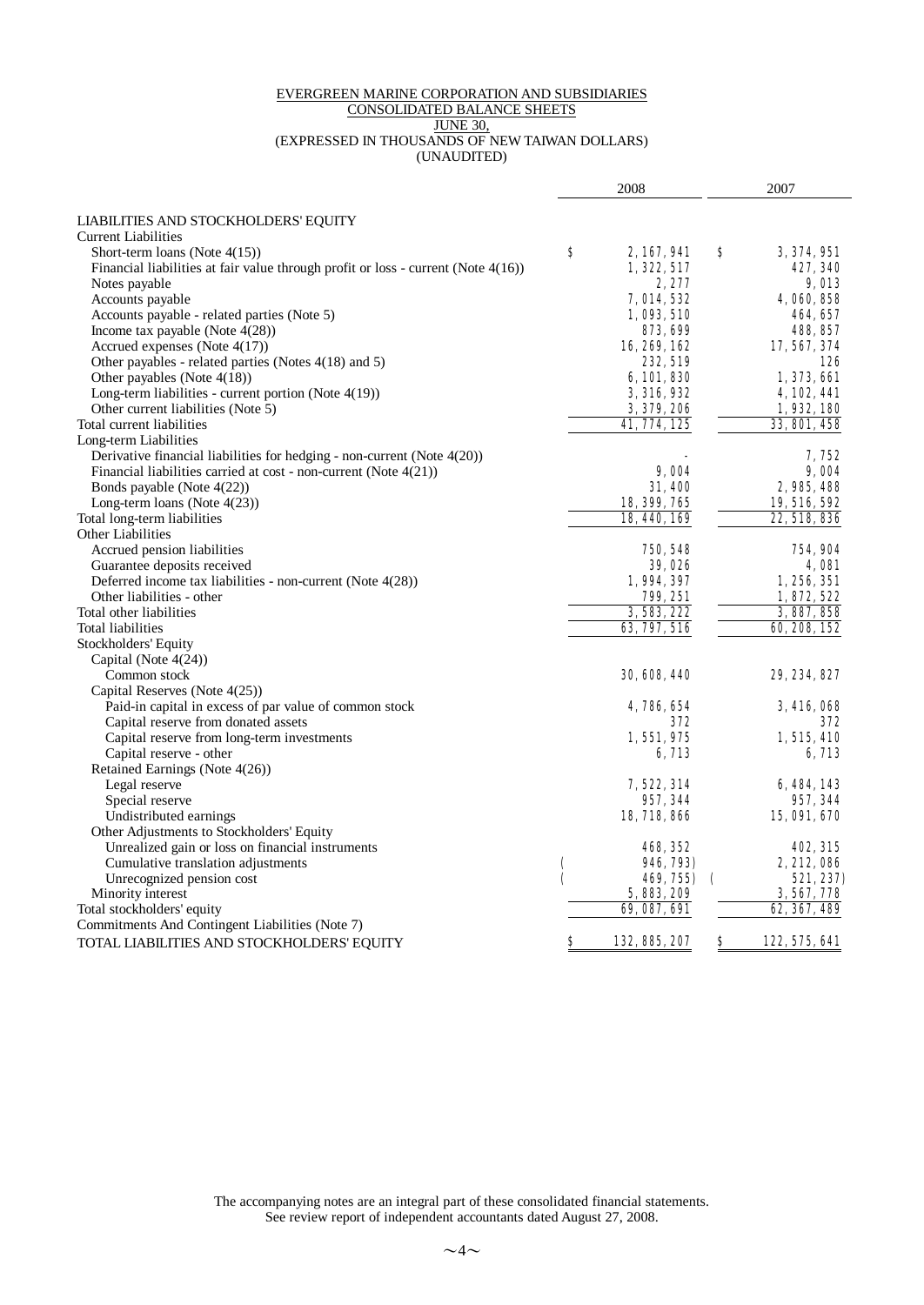#### EVERGREEN MARINE CORPORATION AND SUBSIDIARIES CONSOLIDATED STATEMENTS OF INCOME FOR THE SIX-MONTH PERIODS ENDED JUNE 30, (EXPRESSED IN THOUSANDS OF NEW TAIWAN DOLLARS) (UNAUDITED)

|                                                       |    |            | 2008 |                 |                             |            | 2007 |               |
|-------------------------------------------------------|----|------------|------|-----------------|-----------------------------|------------|------|---------------|
| Operating income (Notes 4(27) and 5)                  | S  |            |      | 63, 989, 722    | S                           |            |      | 72, 166, 894  |
| Operating costs (Notes 4(30) and 5)                   |    |            |      | 58, 367, 084)   |                             |            |      | 69, 038, 842) |
| Gross profit, net                                     |    |            |      | 5, 622, 638     |                             |            |      | 3, 128, 052   |
| Operating Expenses (Notes 4(30) and 5)                |    |            |      |                 |                             |            |      |               |
| General and administrative expenses                   |    |            |      | 3,061,794       |                             |            |      | 1,466,695)    |
| Operating income                                      |    |            |      | 2,560,844       |                             |            |      | 1,661,357     |
| Non-operating Income and Gains                        |    |            |      |                 |                             |            |      |               |
| Interest income                                       |    |            |      | <b>342, 466</b> |                             |            |      | 307, 945      |
| Gain on valuation of financial liabilities            |    |            |      |                 |                             |            |      | 179, 433      |
| Dividend income                                       |    |            |      | 143,878         |                             |            |      | 148, 428      |
| Gain on disposal of property, plant and equipment     |    |            |      | 793, 366        |                             |            |      | 449, 468      |
| Gain on disposal of investments                       |    |            |      | 82, 047         |                             |            |      | 139, 295      |
| Foreign exchange gain, net                            |    |            |      | 124, 113        |                             |            |      | 149, 437      |
| Rental income (Note 5)                                |    |            |      | 62,748          |                             |            |      | 38, 228       |
| Other non-operating income                            |    |            |      | 132,950         |                             |            |      | 474, 708      |
| Non-operating Income and Gains                        |    |            |      | 1,681,568       |                             |            |      | 1,886,942     |
| Non-operating Expenses and Losses                     |    |            |      |                 |                             |            |      |               |
| Interest expense                                      |    |            |      | 445, 509) (     |                             |            |      | 622, 244)     |
| Loss on valuation of financial assets                 |    |            |      | 55,085) (       |                             |            |      | 59, 821)      |
| Loss on valuation of financial liabilities            |    |            |      | 750, 767)       |                             |            |      |               |
| Investment loss accounted for under the equity method |    |            |      |                 |                             |            |      |               |
| (Note $4(11)$ )                                       |    |            |      | 774,944) (      |                             |            |      | 521, 167)     |
| Loss on disposal of property, plant and equipment     |    |            |      | $1,693)$ (      |                             |            |      | 683)          |
| Financing charges                                     |    |            |      | 6,398)          |                             |            |      | 17,848)       |
| Impairment loss (Note 4(9))                           |    |            |      |                 |                             |            |      | 163, 864)     |
| Other non-operating losses                            |    |            |      | 10, 231)        |                             |            |      | 7,685)        |
| Non-operating Expenses and Losses                     |    |            |      | 2, 044, 627)    |                             |            |      | 1, 393, 312   |
| Income from continuing operations before income tax   |    |            |      | 2, 197, 785     |                             |            |      | 2, 154, 987   |
| Income tax expense (Note $4(28)$ )                    |    |            |      | 699, 700)       |                             |            |      | 429, 029)     |
| Income from continuing operations                     |    |            |      | 1,498,085       |                             |            |      | 1,725,958     |
| Consolidated net income                               | \$ |            |      | 1,498,085       | $\overline{\boldsymbol{s}}$ |            |      | 1, 725, 958   |
| Attributable to:                                      |    |            |      |                 |                             |            |      |               |
| Equity holders of the Company                         | S  |            |      | 1, 196, 430     | \$                          |            |      | 1, 629, 712   |
| Minority interest                                     |    |            |      | 301, 655        |                             |            |      | 96, 246       |
|                                                       | S  |            |      | 1.498.085       | \$                          |            |      | 1, 725, 958   |
|                                                       |    | Before Tax |      | After Tax       |                             | Before Tax |      | After Tax     |
| Basic earnings per share (Note $4(29)$ )              |    |            |      |                 |                             |            |      |               |
| Net income from continuing operations                 | S  | 0.72       | 8    | 0.49            | $\boldsymbol{s}$            | 0.74       | S    | 0.59          |
| Minority interest income                              |    | 0.14       |      | 0.10            |                             | 0.04       |      | 0.03          |
| Net income                                            | S  | 0.58       | \$   | 0.39            | $\overline{\boldsymbol{s}}$ | 0.70       | \$   | 0.56          |
| Diluted earnings per share (Note 4(29))               |    |            |      |                 |                             |            |      |               |
| Net income from continuing operations                 | \$ | 0.72       | S    | 0.49            | S                           | 0.70       | S    | 0.56          |
| Minority interest income                              |    | 0.14       |      | 0.10            |                             | 0.04       |      | 0.03          |
| Net income                                            | S  | 0.58       | \$   | 0.39            | S                           | 0.66       | \$   | 0.53          |
|                                                       |    |            |      |                 |                             |            |      |               |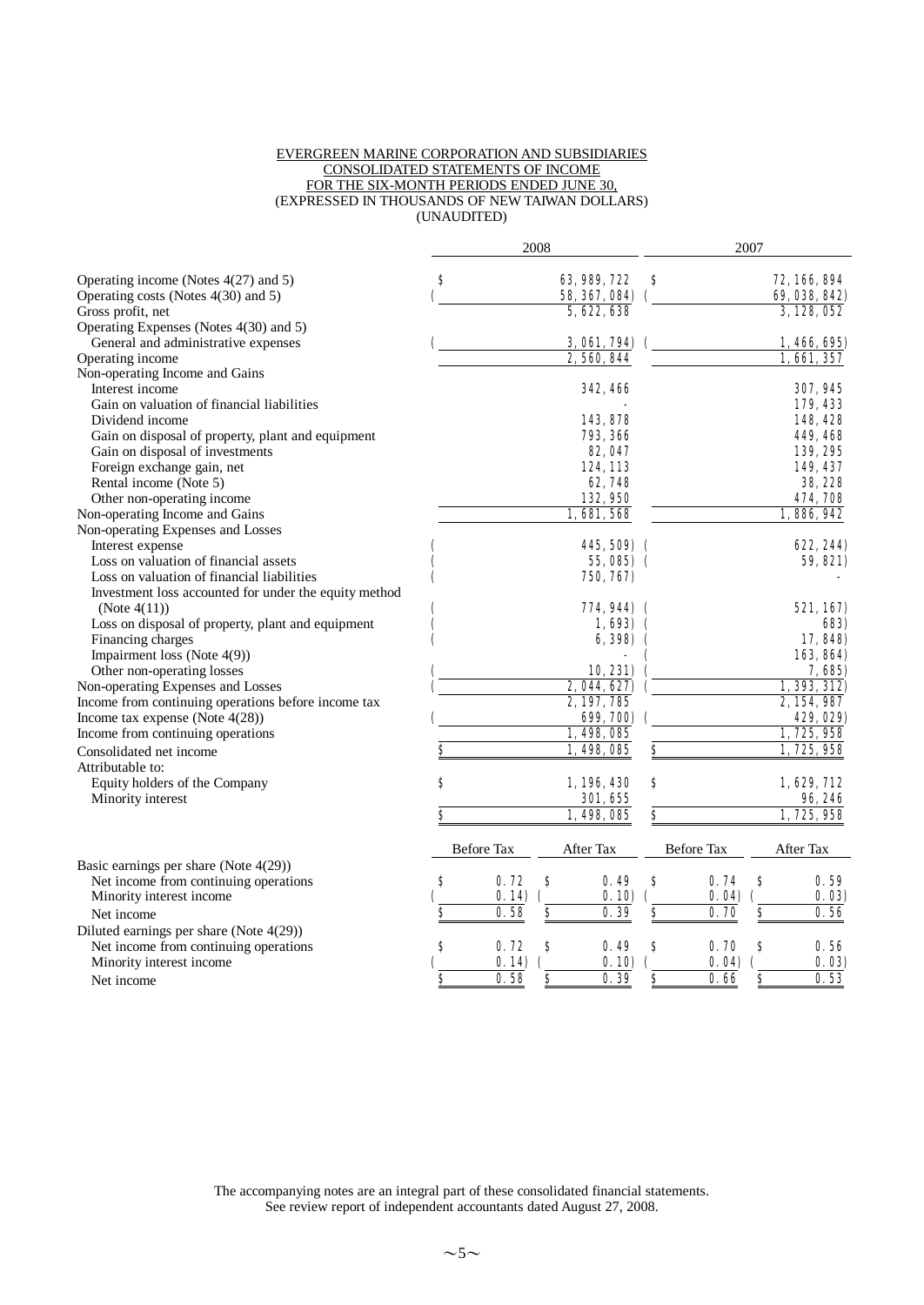## EVERGREEN MARINE CORPORATION AND SUBSIDIARIES CONSOLIDATED STATEMENTS OF CHANGES IN STOCKHOLDERS'EQUITY FOR THE SIX-MONTH PERIODS ENDED JUNE 30, (EXPRESSED IN THOUSANDS OF NEW TAIWAN DOLLARS)

(UNAUDITED)

Retained Earnings

|                                                                                                                         | Common stock             | Capital<br>reserves | Legal reserve        | Special reserve          | Undistributed<br>earnings | Unrealized gain<br>or loss on<br>financial<br>instruments | Cumulative<br>translation<br>adjustments | Unrecognized<br>pension cost | Minority<br>interest | Total           |
|-------------------------------------------------------------------------------------------------------------------------|--------------------------|---------------------|----------------------|--------------------------|---------------------------|-----------------------------------------------------------|------------------------------------------|------------------------------|----------------------|-----------------|
| 2007                                                                                                                    |                          |                     |                      |                          |                           |                                                           |                                          |                              |                      |                 |
| Balance at January 1, 2007                                                                                              | \$29,159,293             | 4,876,090<br>Я      | 442.985              | 957.344                  | 14, 420, 781<br>s         | 89, 683<br>я                                              | 1.888.153                                | 521, 237)<br>(S              | 3, 699, 417          | \$61,012,509    |
| Appropriation of 2006 earnings                                                                                          |                          |                     |                      |                          |                           |                                                           |                                          |                              |                      |                 |
| Legal reserve                                                                                                           |                          |                     | 41,158               |                          | 41, 158)                  |                                                           |                                          |                              |                      |                 |
| Cash dividend                                                                                                           |                          |                     |                      |                          | 877, 045)                 |                                                           |                                          |                              |                      | 877, 045)       |
| Bonuses to employees                                                                                                    |                          |                     |                      | $\overline{\phantom{a}}$ | 33, 620)                  |                                                           |                                          |                              |                      | 33, 620)        |
| Remuneration to directors and supervisors                                                                               |                          |                     |                      |                          | 7,000                     |                                                           |                                          |                              |                      | 7,000)          |
|                                                                                                                         |                          |                     |                      |                          |                           |                                                           |                                          |                              |                      |                 |
| Conversion of convertible bonds into common<br>stock                                                                    | 75, 534                  | 62, 466             |                      |                          |                           |                                                           |                                          |                              |                      | 138,000         |
| Adjustments on retained earnings due to changes in<br>investees' capital surplus based on percentage of<br>shareholding |                          | 7                   |                      |                          |                           | 35, 429                                                   | 63, 946                                  |                              |                      | 99, 382         |
| Translation adjustments arising from investees'                                                                         |                          |                     |                      |                          |                           |                                                           |                                          |                              |                      |                 |
| financial statements denominated in foreign<br>currencies                                                               |                          |                     |                      |                          |                           |                                                           | 259, 987                                 |                              |                      | 259, 987        |
| Unrealized gain on available-for-sale financial                                                                         |                          |                     |                      |                          |                           |                                                           |                                          |                              |                      |                 |
| assets                                                                                                                  |                          |                     |                      |                          |                           | 86, 629                                                   |                                          |                              |                      | 86, 629         |
| Unrealized gain on cash flow hedges                                                                                     |                          |                     |                      |                          |                           | 190, 574                                                  |                                          |                              |                      | 190, 574        |
| Consolidated net income for the six-month period                                                                        |                          |                     |                      |                          |                           |                                                           |                                          |                              |                      |                 |
| ended June 30, 2007                                                                                                     |                          |                     |                      |                          | 1, 629, 712               |                                                           |                                          |                              | 96, 246              | 1, 725, 958     |
| Minority interest                                                                                                       |                          |                     |                      |                          |                           |                                                           |                                          |                              | 227, 885)            | 227, 885)       |
| Balance at June 30, 2007                                                                                                | \$29, 234, 827           | 4, 938, 563<br>s    | 6, 484, 143<br>s     | 957, 344<br>S            | \$15,091,670              | 402, 315<br>Я                                             | 2, 212, 086<br>s                         | 521, 237)<br>( S             | 3, 567, 778<br>S.    | \$ 62, 367, 489 |
| 2008                                                                                                                    |                          |                     |                      |                          |                           |                                                           |                                          |                              |                      |                 |
| Balance at January 1, 2008                                                                                              | \$30,338,695             | 6.016.190<br>Ω      | 484, 143<br>Ω<br>-6. | 957, 344                 | \$23,843,660              | 453.193                                                   | 074, 210                                 | 469, 755)                    | 5, 784, 158          | \$75,481,838    |
| Appropriation of 2007 earnings                                                                                          |                          |                     |                      |                          |                           |                                                           |                                          |                              |                      |                 |
| Legal reserve                                                                                                           |                          |                     | 1,038,171            |                          | 1,038,171)                |                                                           |                                          |                              |                      |                 |
| Cash dividend                                                                                                           |                          |                     |                      |                          | 5, 201, 453)              |                                                           |                                          |                              |                      | 5, 201, 453)    |
| Bonuses to employees                                                                                                    |                          |                     |                      |                          | <b>36, 000)</b>           |                                                           |                                          |                              |                      | 36,000)         |
| Remuneration to directors and supervisors                                                                               |                          |                     |                      |                          | 45, 600)                  |                                                           |                                          |                              |                      | 45, 600)        |
| Conversion of convertible bonds into common                                                                             |                          |                     |                      |                          |                           |                                                           |                                          |                              |                      |                 |
| stock                                                                                                                   | 269, 745                 | 293, 354            |                      |                          |                           |                                                           |                                          |                              |                      | 563, 099        |
| Adjustments on retained earnings due to changes in<br>investees' capital surplus based on percentage of<br>shareholding | $\overline{\phantom{a}}$ | 36, 170             |                      |                          |                           | $7,317$ (                                                 | 815, 580)                                |                              |                      | 786, 727)       |
| Translation adjustments arising from investees'<br>financial statements denominated in foreign                          |                          |                     |                      |                          |                           |                                                           |                                          |                              |                      |                 |
| currencies                                                                                                              |                          |                     |                      |                          |                           |                                                           | 2, 205, 423)                             |                              |                      | 2, 205, 423)    |
| Unrealized gain on available-for-sale financial                                                                         |                          |                     |                      |                          |                           |                                                           |                                          |                              |                      |                 |
| assets                                                                                                                  |                          |                     |                      |                          |                           | 19, 557                                                   |                                          |                              |                      | 19, 557         |
| Unrealized gain on cash flow hedges                                                                                     |                          |                     |                      |                          |                           | 2,919                                                     |                                          |                              |                      | 2,919           |
| Consolidated net income for the six-month period<br>ended June 30, 2008                                                 |                          |                     |                      |                          | 1,196,430                 |                                                           |                                          |                              | 301, 655             | 1,498,085       |
| Minority interest                                                                                                       |                          |                     |                      |                          |                           |                                                           |                                          |                              | 202, 604)            | 202, 604)       |
| Balance at June 30, 2008                                                                                                | \$30,608,440             | 6, 345, 714<br>S.   | 7, 522, 314<br>s     | 957, 344<br>s            | \$18,718,866              | 468, 352                                                  | 946, 793)<br>$\epsilon$                  | $\mathbf{s}$<br>469, 755)    | 5, 883, 209<br>s     | \$69,087,691    |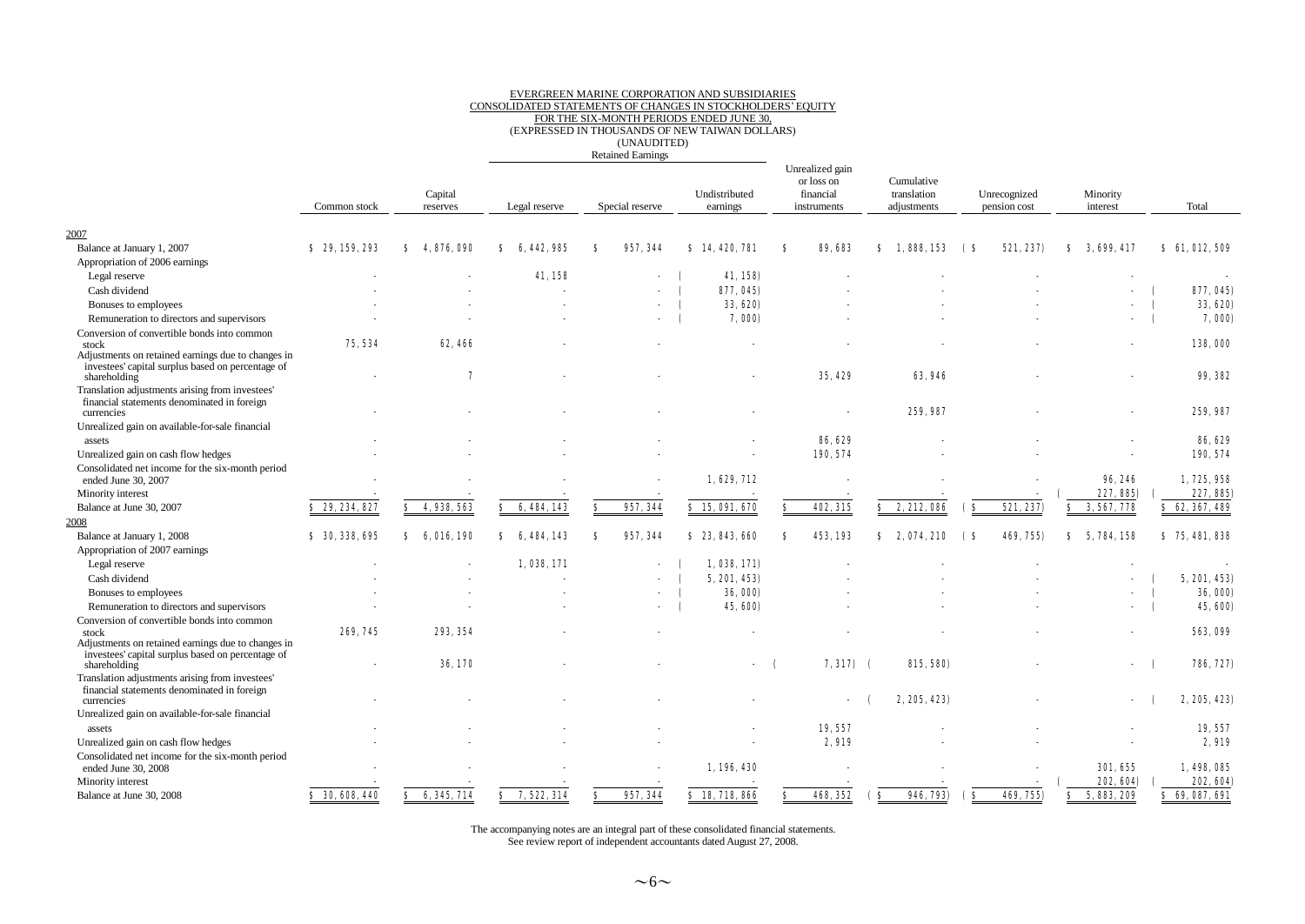#### EVERGREEN MARINE CORPORATION AND SUBSIDIARIES CONSOLIDATED STATEMENTS OF CASH FLOWS FOR THE SIX-MONTH PERIODS ENDED JUNE 30, (EXPRESSED IN THOUSANDS OF NEW TAIWAN DOLLARS) (UNAUDITED)

|                                                                                                     |                    | 2008            | 2007               |                 |
|-----------------------------------------------------------------------------------------------------|--------------------|-----------------|--------------------|-----------------|
| CASH FLOWS FROM OPERATING ACTIVITIES                                                                |                    |                 |                    |                 |
| Consolidated net income                                                                             | S                  | 1,498,085       | S                  | 1, 725, 958     |
| Adjustments to reconcile consolidated net income to net cash                                        |                    |                 |                    |                 |
| provided by operating activities:                                                                   |                    |                 |                    |                 |
| Depreciation                                                                                        |                    | 2, 625, 974     |                    | 2, 311, 419     |
| Amortization                                                                                        |                    | 20, 359         |                    | 15,848          |
| Reclassification of depreciation of dock facilities to                                              |                    |                 |                    |                 |
| operating costs and others                                                                          |                    | <b>223. GL5</b> |                    | <b>306, 186</b> |
| Reclassification of amortization of deferred charges to                                             |                    |                 |                    |                 |
| others                                                                                              |                    | 14,236          |                    | <b>24,060</b>   |
| Net gain on disposal of property, plant and equipment                                               | $\overline{ }$     | 760, 822)       | $\epsilon$         | 448, 785)       |
| Excess of equity-accounted investment gain over cash                                                |                    |                 |                    |                 |
| dividends                                                                                           |                    | 1, 114, 062     |                    | <b>910, 024</b> |
| Loss on impairment of financial assets carried at cost                                              |                    |                 |                    | 163, 864        |
| Interest amortization of financial assets and unrealized                                            |                    |                 |                    |                 |
| exchange gains                                                                                      |                    | 449             | C                  | 595)            |
| Interest compensation of convertible bonds                                                          | $\mathbf \epsilon$ | 2, 397)         | $\epsilon$         | 2, 226)         |
| Gain on disposal of long-term equity investment accounted                                           |                    |                 |                    |                 |
| for under the equity method                                                                         | C                  | <b>65, 286)</b> |                    | 2,923)          |
| Gain on disposal of available-for-sale financial assets                                             | C                  | <b>6,396)</b>   | $\epsilon$         |                 |
| Changes in assets and liabilities:<br>Financial assets and liabilities at fair value through profit |                    |                 |                    |                 |
| or loss                                                                                             |                    | 138,765         |                    | <b>866, SI4</b> |
| Notes and accounts receivable                                                                       |                    | 54,744          |                    | 281, 118        |
| Other receivables                                                                                   | C                  | 1,689,897)      | €                  | 204, 306)       |
| Other financial assets                                                                              |                    | 21, 790)        |                    | <b>811)</b>     |
| Inventories                                                                                         |                    | 2, 271, 066)    | $\sqrt{ }$         | 484, 413)       |
| Prepayments                                                                                         |                    | 1, 322, 464     |                    | 296, 825        |
| Restricted assets                                                                                   |                    | <b>36, 586)</b> |                    | 541             |
| Agent accounts                                                                                      | (                  | 770, 524)       | $\mathbf \Omega$   | 1,183,831)      |
| Agency reciprocal accounts                                                                          |                    | 65,544) (       |                    | 46)             |
| Other current assets                                                                                |                    | <b>108, 111</b> |                    | 1,795           |
| Refundable deposits                                                                                 | (                  | 20, 878)        |                    | 326, 853        |
| Other assets                                                                                        |                    | 48,034          |                    |                 |
| Notes and accounts payable                                                                          | (                  | 4, 416, 308)    | €                  | 956, 189)       |
| Income tax payable                                                                                  |                    | 268.021         | C                  | 189, 922)       |
| Accrued expenses                                                                                    |                    | 5, 463, 532     |                    | 1,170,400       |
| Other payables                                                                                      |                    | 613, 639        | (                  | <b>68, 794)</b> |
| Other current liabilities                                                                           | $\mathbf \epsilon$ | 743, 357)       | $\mathbf \epsilon$ | 11, 145         |
| Net change in accrued pension liability                                                             |                    | <b>30, 325</b>  |                    | <b>30, 398</b>  |
| Other liabilities                                                                                   | (                  | 449, 155)       | €                  | 26, 584)        |
| Net change in deferred income tax assets / liabilities                                              |                    | 139, 550        | (                  | 37, 612)        |
| Taxes due to unrealized gain or loss on cash flow hedge                                             |                    | 973)            |                    | 63, 525         |
| Net cash provided by operating activities                                                           |                    | 2, 362, 986     |                    | 4, 877, 446     |

(Continued)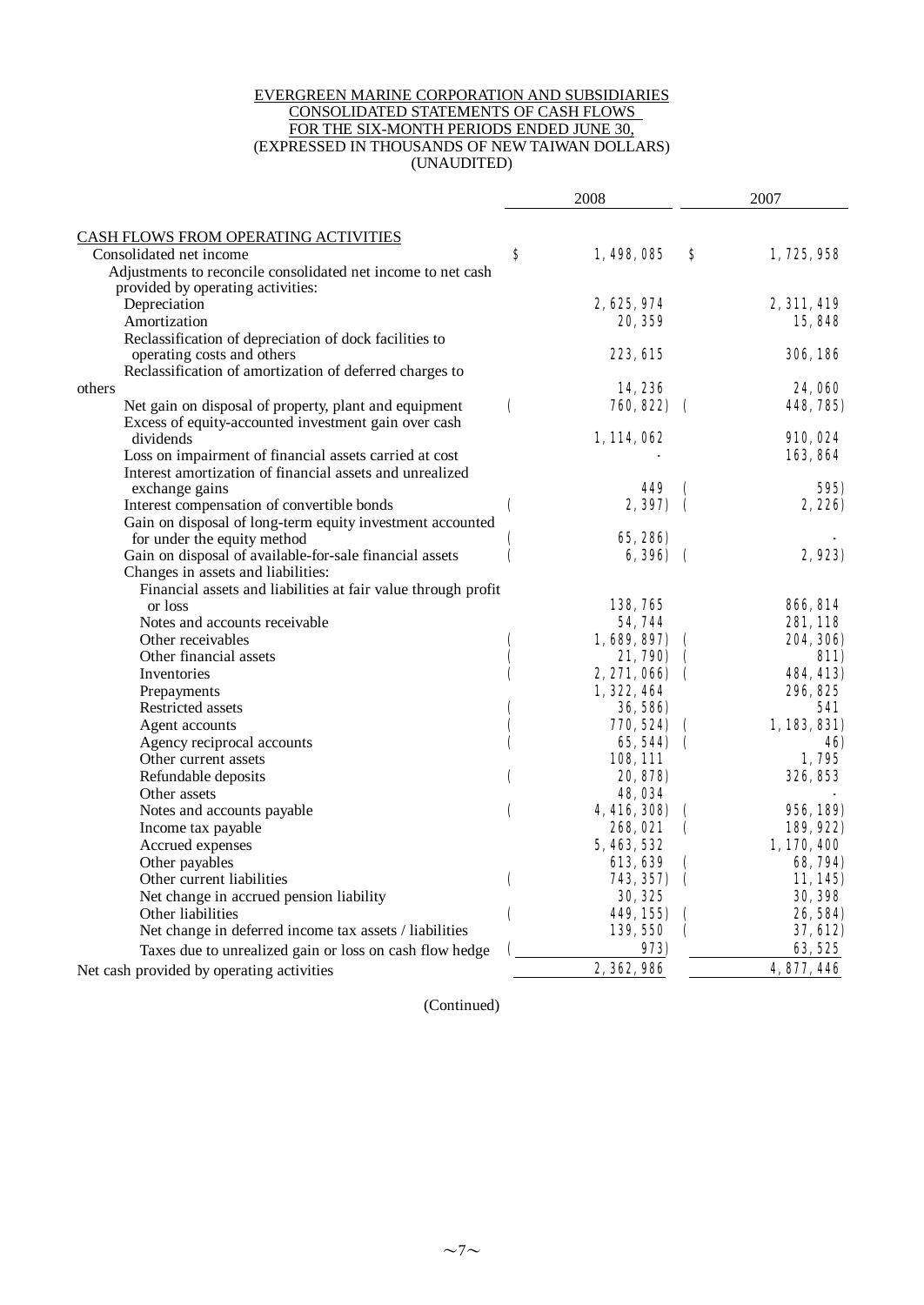#### EVERGREEN MARINE CORPORATION AND SUBSIDIARIES CONSOLIDATED STATEMENTS OF CASH FLOWS FOR THE SIX-MONTH PERIODS ENDED JUNE 30, (EXPRESSED IN THOUSANDS OF NEW TAIWAN DOLLARS) (UNAUDITED)

|                                                                                            | 2008                    |                |                              | 2007             |  |
|--------------------------------------------------------------------------------------------|-------------------------|----------------|------------------------------|------------------|--|
| CASH FLOWS FROM INVESTING ACTIVITIES                                                       |                         |                |                              |                  |  |
| Acquisition of long-term equity investment accounted for under<br>the equity method        | $\bf(8)$                | 517, 489)      | <b>(\$</b>                   | <b>302, 503)</b> |  |
| Proceeds from sale of long-term equity investment accounted for<br>under the equity method |                         | 328, 580       |                              |                  |  |
| Proceeds from capital reduction by investee                                                |                         |                |                              | <b>3.408</b>     |  |
| Proceeds from sale of available-for-sale financial assets - non<br>current                 |                         | 6,910          |                              | <b>3,180</b>     |  |
| Proceeds from sale of financial assets carried at cost - non                               |                         |                |                              |                  |  |
| current                                                                                    |                         |                |                              | <b>581,000</b>   |  |
| Acquisition of property, plant and equipment                                               | C                       | 2, 226, 441)   | $\mathbf \epsilon$           | 1,095,034)       |  |
| Proceeds from disposal of property, plant and equipment                                    |                         | 940, 215       |                              | 473, 320         |  |
| Increase in deferred expenses                                                              |                         | 95, 789)       |                              | 22, 529)         |  |
| Decrease in long-term receivables                                                          |                         | 64,963         |                              | 37, 569          |  |
| Net cash used in investing activities                                                      |                         | 1,499,051)     |                              | 321, 589)        |  |
| CASH FLOWS FROM FINANCING ACTIVITIES                                                       |                         |                |                              |                  |  |
| Increase in short-term loans                                                               |                         | 2, 075, 573    |                              | 2, 639, 471      |  |
| Decrease in long-term loans                                                                | C                       | 2, 300, 193)   |                              | 2, 153, 866)     |  |
| Decrease in bonds payable                                                                  |                         | 1,500,000)     |                              | 2, 500, 100)     |  |
| Increase (decrease) in guarantee deposits received                                         |                         | 261            |                              | 34)              |  |
| Net change in minority interest                                                            |                         | 202, 604)      |                              | 227, 885)        |  |
| Net cash used in financing activities                                                      |                         | 1, 926, 963)   |                              | 2, 242, 414)     |  |
| Effect of exchange rate changes                                                            |                         | 133, 959)      |                              | 789, 605)        |  |
| (Decrease) increase in cash and cash equivalents                                           |                         | 1, 196, 987)   |                              | 1,523,838        |  |
| Cash and cash equivalents at beginning of period                                           |                         | 21, 602, 307   |                              | 10, 100, 138     |  |
| Cash and cash equivalents at end of period                                                 | \$                      | 20, 405, 320   | \$                           | 11, 623, 976     |  |
| Supplemental Information                                                                   |                         |                |                              |                  |  |
| Interest paid                                                                              | \$                      | 244, 128       | \$                           | 621, 021         |  |
| Less: Interest capitalized                                                                 |                         |                |                              |                  |  |
| Interest paid, net of interest capitalized                                                 | <u>\$</u>               | 244, 128       | $\underline{\underline{\$}}$ | 621, 021         |  |
| Income tax paid                                                                            | $\dot{\bm{s}}$          | 302, 863       | \$                           | 696, 724         |  |
| Financing Activities Not Affecting Cash Flows                                              |                         |                |                              |                  |  |
| Long-term liabilities due within one year                                                  | <u>s</u>                | 3, 316, 932    | <u>s</u>                     | 4, 102, 441      |  |
| Capitalization of retained earnings                                                        | $\overline{\mathbf{S}}$ |                | $\frac{8}{2}$                |                  |  |
| Conversion of convertible bonds into common stock                                          | \$                      | <b>563,100</b> | \$                           | 138,000          |  |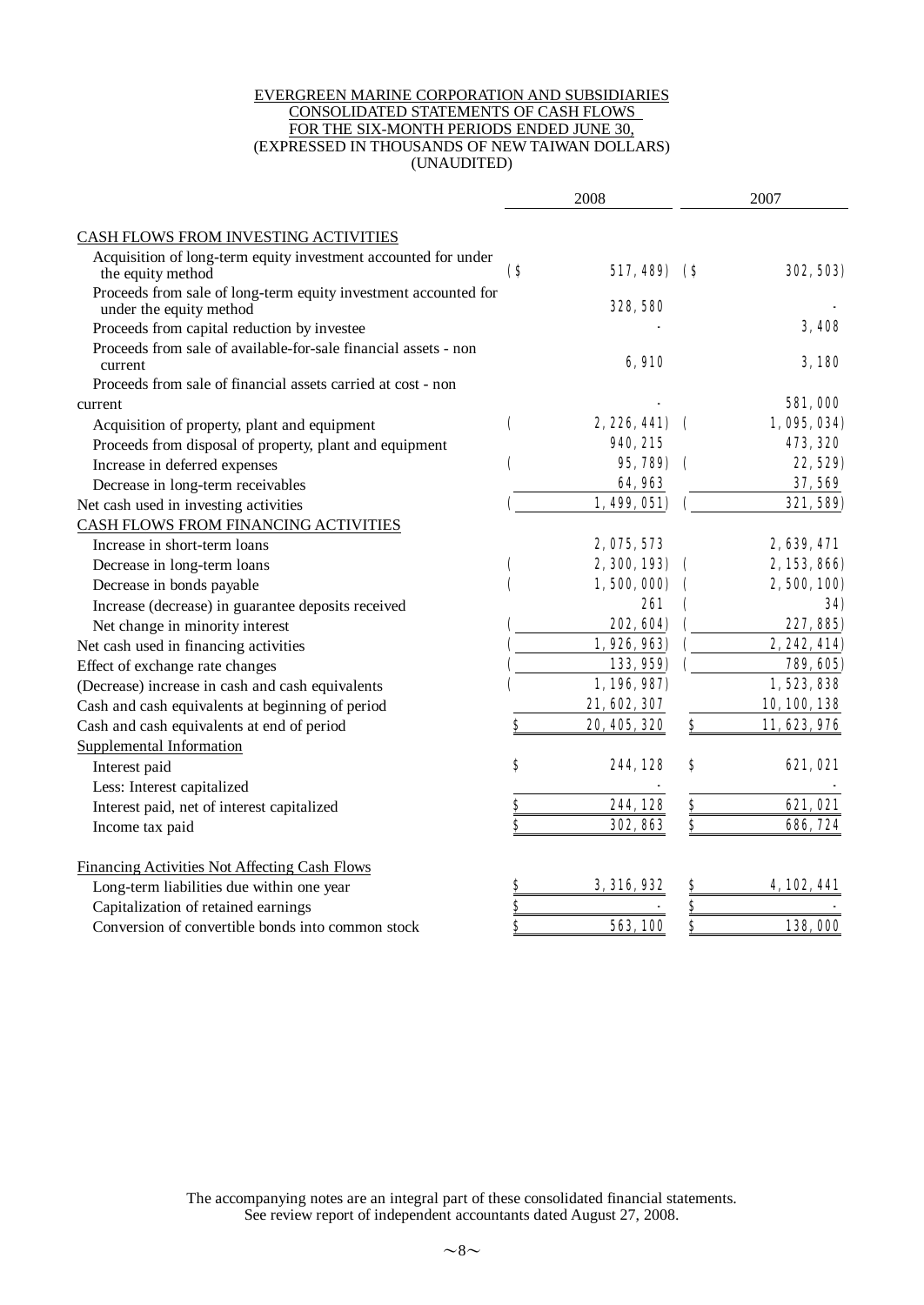# EVERGREEN MARINE CORPORATION AND SUBSIDIARIES NOTES TO CONSOLIDATED FINANCIAL STATEMENTS JUNE 30, 2008 AND 2007

#### (UNAUDITED)

(EXPRESSED IN THOUSANDS OF NEW TAIWAN DOLLARS AND FOREIGN CURRENCIES, UNLESS OTHERWISE STATED)

#### 1. HISTORY AND ORGANIZATION

#### (1)The Company

Established on September 25, 1968, Evergreen Marine Corporation (the "Company") is mainly engaged in domestic and international marine transportation, shipping agency services and the distribution of containers. The Company was approved by the Securities and Futures Commission (SFC), Ministry of Finance (MOF) (currently known as the Securities and Futures Bureau (SFB), Financial Supervisory Commission, Executive Yuan) to be a public company on November 2, 1982 and was further approved by the SFC to be a listed company on July 6, 1987. The Company's shares have been publicly traded on the Taiwan Stock Exchange since September 21, 1987. As of June 30, 2008, the Company and its subsidiaries included in the consolidated financial statements had 4,561 employees. The Company and its subsidiaries are collectively referred herein as the Group.

|                |             |                                                                 | Ownership (%) |               |             |
|----------------|-------------|-----------------------------------------------------------------|---------------|---------------|-------------|
| Investor       | Subsidiary  | Main activities                                                 | June 30, 2008 | June 30, 2007 | Description |
| The<br>Company | <b>TTSC</b> | Cargo loading and<br>discharging                                | 55.00         | 55.00         |             |
|                | Peony       | Investments in<br>transport-related<br>businesses               | 100.00        | 100.00        |             |
| Peony          | <b>GMS</b>  | Container shipping                                              | 100.00        | 100.00        |             |
|                | Clove       | Investments in<br>container yards and<br>port terminals         | 100.00        | 100.00        |             |
|                | Vigor       | Investments in<br>container<br>manufacturing                    | 100.00        | 100.00        |             |
|                | <b>EMU</b>  | Container shipping                                              | 51.00         | 51.00         |             |
|                | EHIC(M)     | Manufacturing of dry<br>steel containers and<br>container parts | 84.44         | 84.44         |             |

(2)Subsidiaries included in the consolidated financial statements and their changes in 2008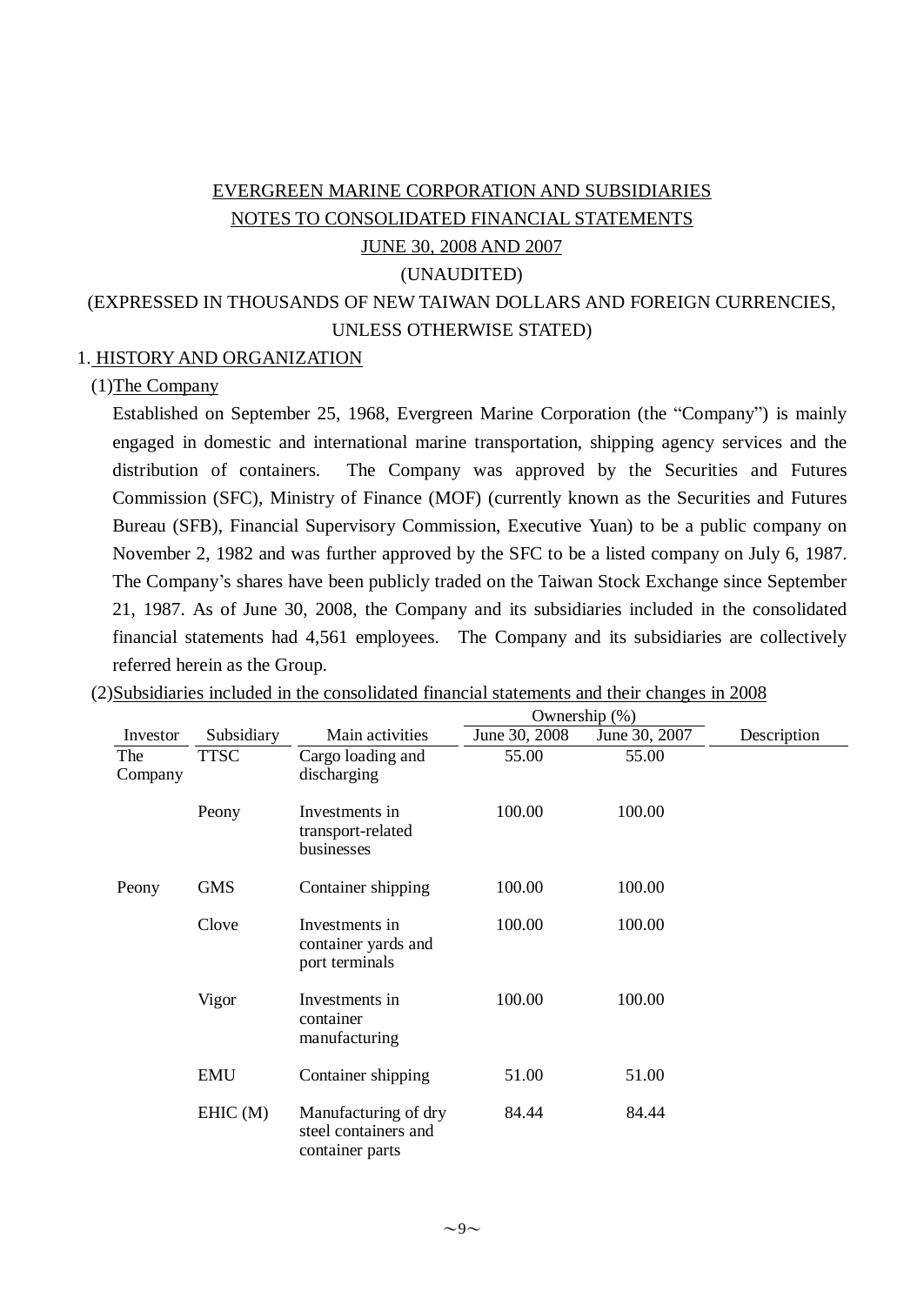|          |              |                                                                                                      |               | Ownership (%) |                                                                                                                                                                                            |  |  |  |
|----------|--------------|------------------------------------------------------------------------------------------------------|---------------|---------------|--------------------------------------------------------------------------------------------------------------------------------------------------------------------------------------------|--|--|--|
| Investor | Subsidiary   | Main activities                                                                                      | June 30, 2008 | June 30, 2007 | Description                                                                                                                                                                                |  |  |  |
| Peony    |              | Armand N.V. Investments in<br>container yards and<br>port terminals                                  | 70.00         | 70.00         |                                                                                                                                                                                            |  |  |  |
|          | <b>SGTC</b>  | Loading, discharging,<br>storage, repairs,<br>cleaning and inland<br>transportation of<br>containers | 55.00         | 55.00         |                                                                                                                                                                                            |  |  |  |
|          | <b>MBPI</b>  | Container storage and<br>inspections of<br>containers at the<br>customs house                        | 95.30         | 95.30         |                                                                                                                                                                                            |  |  |  |
|          | <b>MBT</b>   | Inland transportation,<br>repairs and cleaning of<br>containers                                      | 86.91         | 86.91         | MBT is 17.39%<br>directly owned by<br>Peony and 72.95%<br>indirectly owned<br>by Peony through<br>MBPI. Therefore,<br>Peony's total<br>equity interest in<br>MBT is 86.91%.                |  |  |  |
|          | Island       | Investments in<br>operating machinery<br>and equipment of port<br>terminals                          | 43.65         | 43.65         | Peony indirectly<br>holds 15% and<br>36% equity interest<br>in Island through<br>EMU and Clove,<br>respectively.<br>Therefore, Peony's<br>total equity interest<br>in Island is<br>43.65%. |  |  |  |
|          | <b>EGS</b>   | Agency services<br>dealing with port<br>formalities                                                  | 51.00         | 25.50         |                                                                                                                                                                                            |  |  |  |
|          | $_{\rm EGK}$ | $^{\prime\prime}$                                                                                    | 100.00        | 50.00         |                                                                                                                                                                                            |  |  |  |
|          | EMI          | $\prime\prime$<br>X,                                                                                 | 51.00         | 25.44         |                                                                                                                                                                                            |  |  |  |
|          | <b>EGT</b>   | $\prime\prime$                                                                                       | 51.00         | 25.50         |                                                                                                                                                                                            |  |  |  |
|          | $_{\rm EGI}$ | $\prime\prime$                                                                                       | 99.99         | 49.98         |                                                                                                                                                                                            |  |  |  |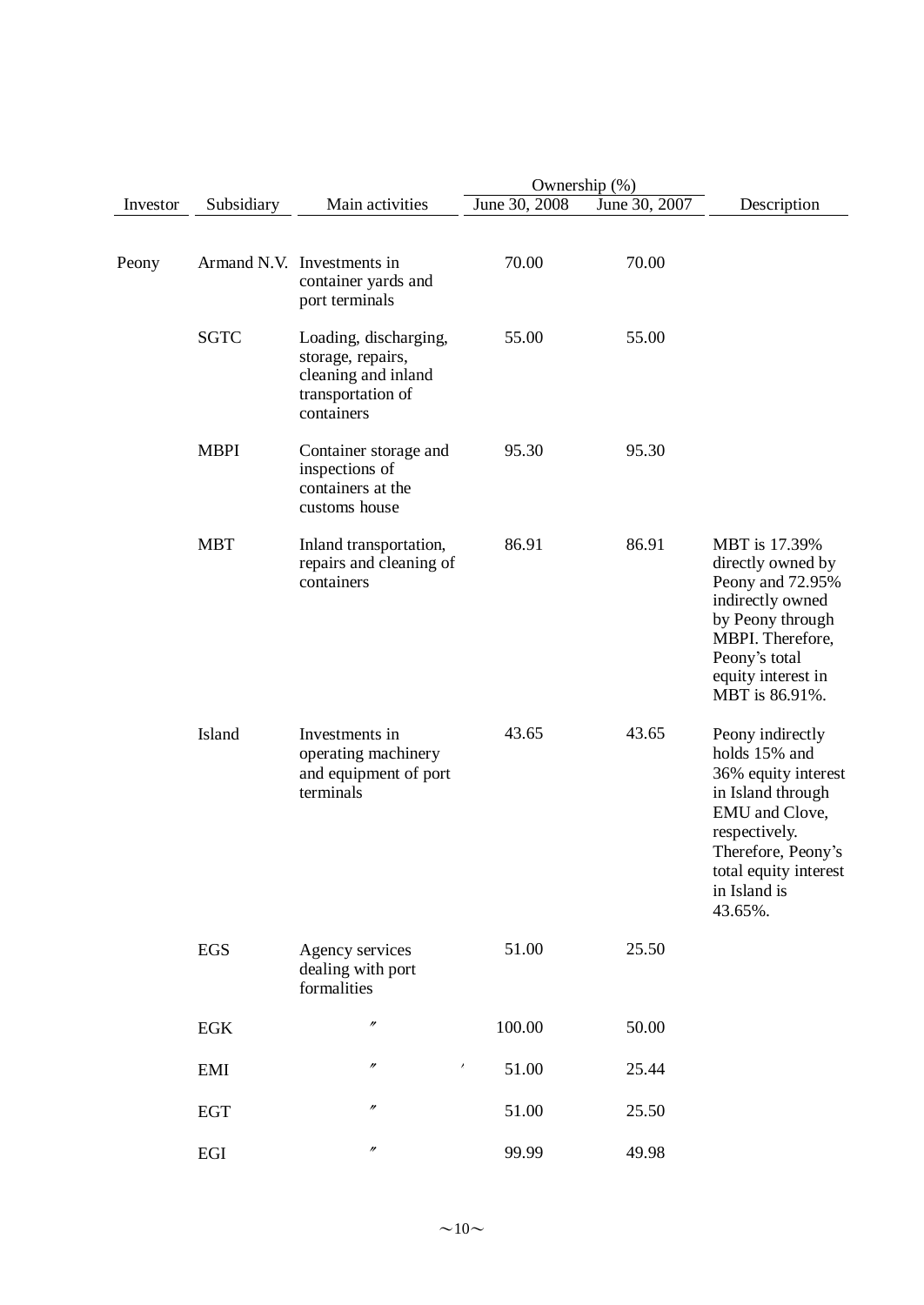|                |                | Ownership (%)                                                                             |               |               |             |
|----------------|----------------|-------------------------------------------------------------------------------------------|---------------|---------------|-------------|
| Investor       | Subsidiary     | Main activities                                                                           | June 30, 2008 | June 30, 2007 | Description |
|                | <b>EMA</b>     | $\prime$                                                                                  | 51.00         | 25.50         |             |
| Peony          | <b>EIT</b>     | Agency services<br>dealing with port<br>formalities                                       | 55.00         |               |             |
|                | <b>EES</b>     | $\prime\prime$                                                                            | 55.00         |               |             |
|                | <b>ERU</b>     | $\prime\prime$                                                                            | 51.00         |               |             |
|                | <b>EGD</b>     | $\prime\prime$                                                                            | 100.00        |               |             |
|                | EGU(DBL)       | $\prime\prime$                                                                            | 100.00        |               |             |
|                | EGD(WWX)       | $\prime\prime$                                                                            | 100.00        |               |             |
|                | EGF            | $\prime\prime$                                                                            | 99.40         |               |             |
|                | <b>EGN</b>     | $\prime\prime$                                                                            | 100.00        |               |             |
|                | <b>EGV</b>     | $\prime\prime$                                                                            | 51.00         |               |             |
|                | EGB            | $\prime\prime$                                                                            | 99.99         |               |             |
| Clove          | Ample          | Investments in<br>container yards and<br>port terminals                                   | 90.00         | 90.00         |             |
| Armand<br>N.V. | Armand<br>B.V. | $\prime\prime$                                                                            | 100.00        | 100.00        |             |
| Island         | Whitney        | Investments and<br>leases of operating<br>machinery and<br>equipment of port<br>terminals | 100.00        | 100.00        |             |
|                | Hemlock        | $^{\prime\prime}$                                                                         | 100.00        | 100.00        |             |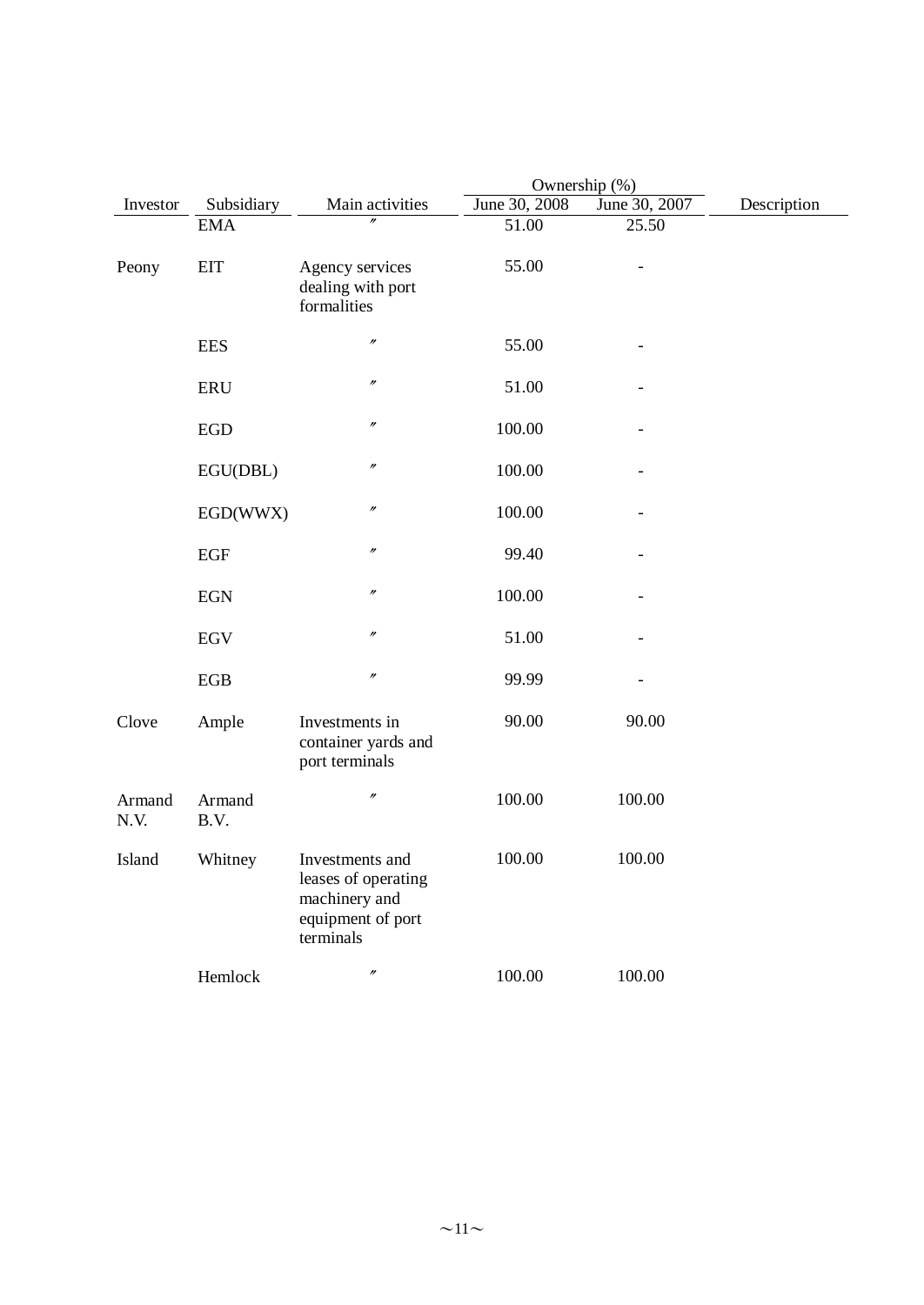- A. The information of investee companies include in the consolidated financial statements for the six-month period ended for June 30, 2008. Please refer Note 11.
- B. Subsidiaries that are included in the consolidated financial statements:
	- a) EGS, EGK, EMI, EGT, EGI, and EMA were acquired by Peony in December 31, 2007. As of December 31, 2007, Peony's equity interest were 51%, 100%, 51%, 51%, 99.99% and 51%, respectively.
	- b) EIT, EES, ERU, EGD, EGU (DBL), EGD (WWX), EGF, EGN, EGV and EGB were acquired by Peony in December 31, 2007. As of December 31, 2007, Peony's equity interest were 55%, 55%, 51%, 100%, 100%, 100%, 99.4%, 100%, 51% and 99.99%, respectively.

(3)Subsidiaries that is not included in the consolidated financial statements: None.

- (4)Adjustments for subsidiaries with different balance sheet dates: None.
- (5)Special operating risks in foreign subsidiaries: None.
- (6)Nature and extent of the restrictions on fund remittance from subsidiaries to the parent company: None.
- (7)Contents of subsidiaries'securities issued by the parent company: None.
- (8)Information on convertible bonds and common stock issued by subsidiaries: None.

### 2.SUMMARY OF SIGNIFICANT ACCOUNTING POLICIES

The accompanying consolidated financial statements of the Group are prepared in accordance with "Rules Governing the Preparation of Financial Statements by Securities Issuers", "Business Entity Accounting Law", "Regulations on Business Entity Accounting Handling" and accounting principles generally accepted in the Republic of China. The Group's significant accounting policies are as follows:

(1)Basis for preparation of consolidated financial statements

All majority-owned subsidiaries and controlled entities are included in the consolidated financial statements. Effective January 1, 2008, the Company prepares consolidated financial statements on a quarterly basis.

Significant inter-company transactions and assets and liabilities arising from inter-company transactions are eliminated.

(2)Translation of financial statements of foreign subsidiaries

Assets and liabilities of foreign subsidiaries are translated into New Taiwan dollars using the exchange rates at the balance sheet date. Equity accounts are translated at historical rates except for beginning retained earnings, which is carried forward from prior year's balance. Dividends are translated at the rates prevailing at the date of declaration. Profit and loss accounts are translated at weighted-average rates of the year. The resulting translation differences are included in "cumulative translation adjustments" under stockholders' equity.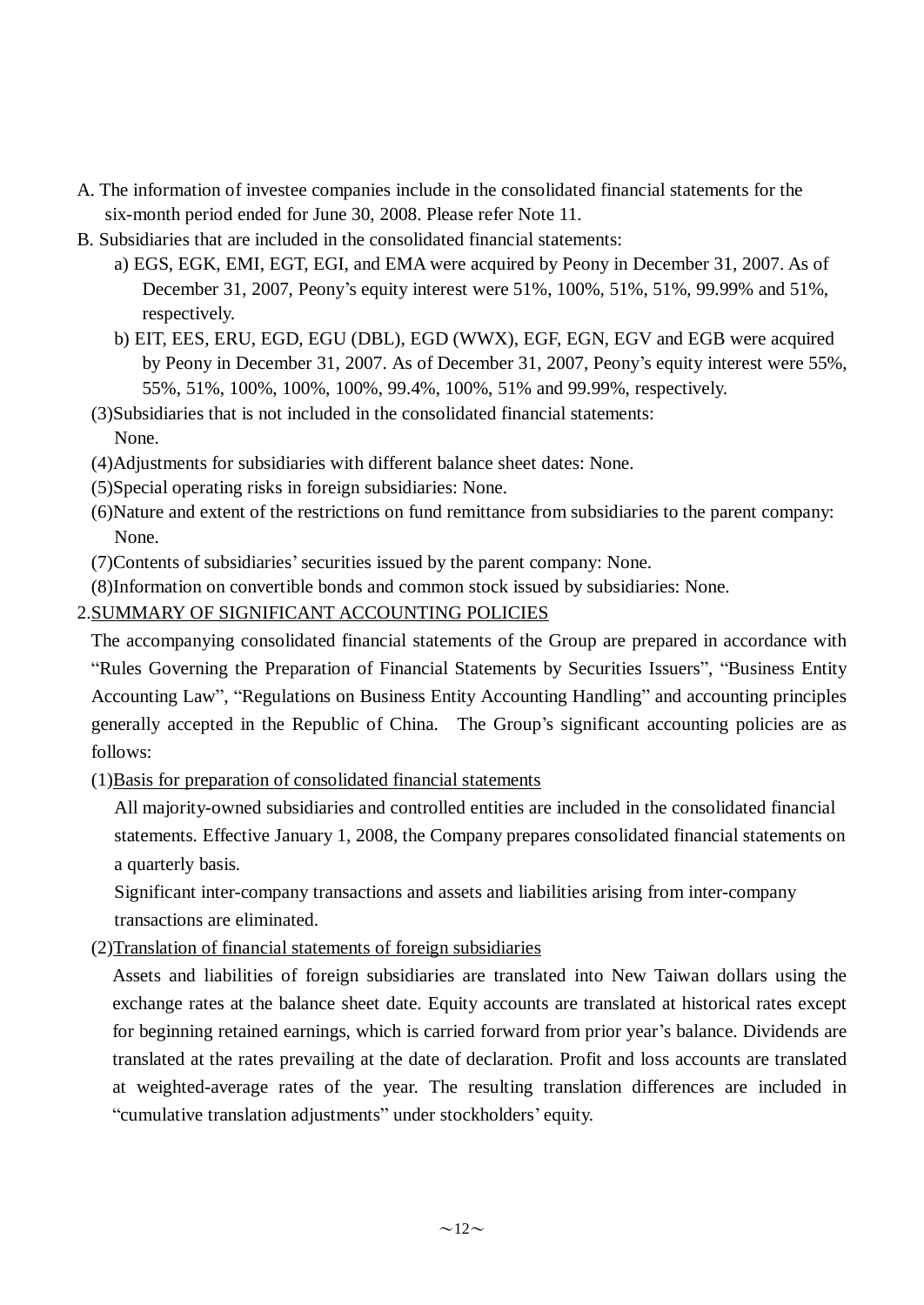#### (3)Classification of current and non-current assets and liabilities

- A. Assets that meet one of the following criteria are classified as current assets; otherwise they are classified as non-current assets:
	- a) Assets arising from operating activities that are expected to be realized or consumed, or are intended to be sold within the normal operating cycle;
	- b) Assets held mainly for trading purposes;
	- c) Assets that are expected to be realized within twelve months from the balance sheet date;
	- d) Cash and cash equivalents, excluding restricted cash and cash equivalents and those that are to be exchanged or used to pay off liabilities more than twelve months after the balance sheet date.
- B. Liabilities that meet one of the following criteria are classified as current liabilities; otherwise they are classified as non-current liabilities:
	- a) Liabilities arising from operating activities that are expected to be paid off within the normal operating cycle;
	- b) Liabilities arising mainly from trading activities;
	- c) Liabilities that are to be paid off within twelve months from the balance sheet date;
	- d) Liabilities for which the repayment date cannot be extended unconditionally to more than twelve months after the balance sheet date.
- C. Financial liabilities that expire within 12 months from the balance sheet date which meet the following conditions are classified as non-current liabilities:
	- a) The original contract term exceeds one year.
	- b) Intended for long-term refinancing.
	- c) Have completed long-term refinancing and extended the period of liabilities before the balance sheet date, or have the intention to refinance or extend the period of liabilities by one year after balance sheet date.

#### (4)Foreign currency transactions

- A. The Group maintains its accounts in New Taiwan dollars. Transactions denominated in foreign currencies are translated into New Taiwan dollars and functional currencies at the spot exchange rates prevailing at the transaction dates. Exchange gains or losses due to the difference between the exchange rate on the transaction date and the exchange rate on the date of actual receipt and payment are recognized in current year's profit or loss.
- B. Receivables, other monetary assets and liabilities denominated in foreign currencies are translated at the spot exchange rates prevailing at the balance sheet date. Exchange gains or losses are recognized in profit or loss.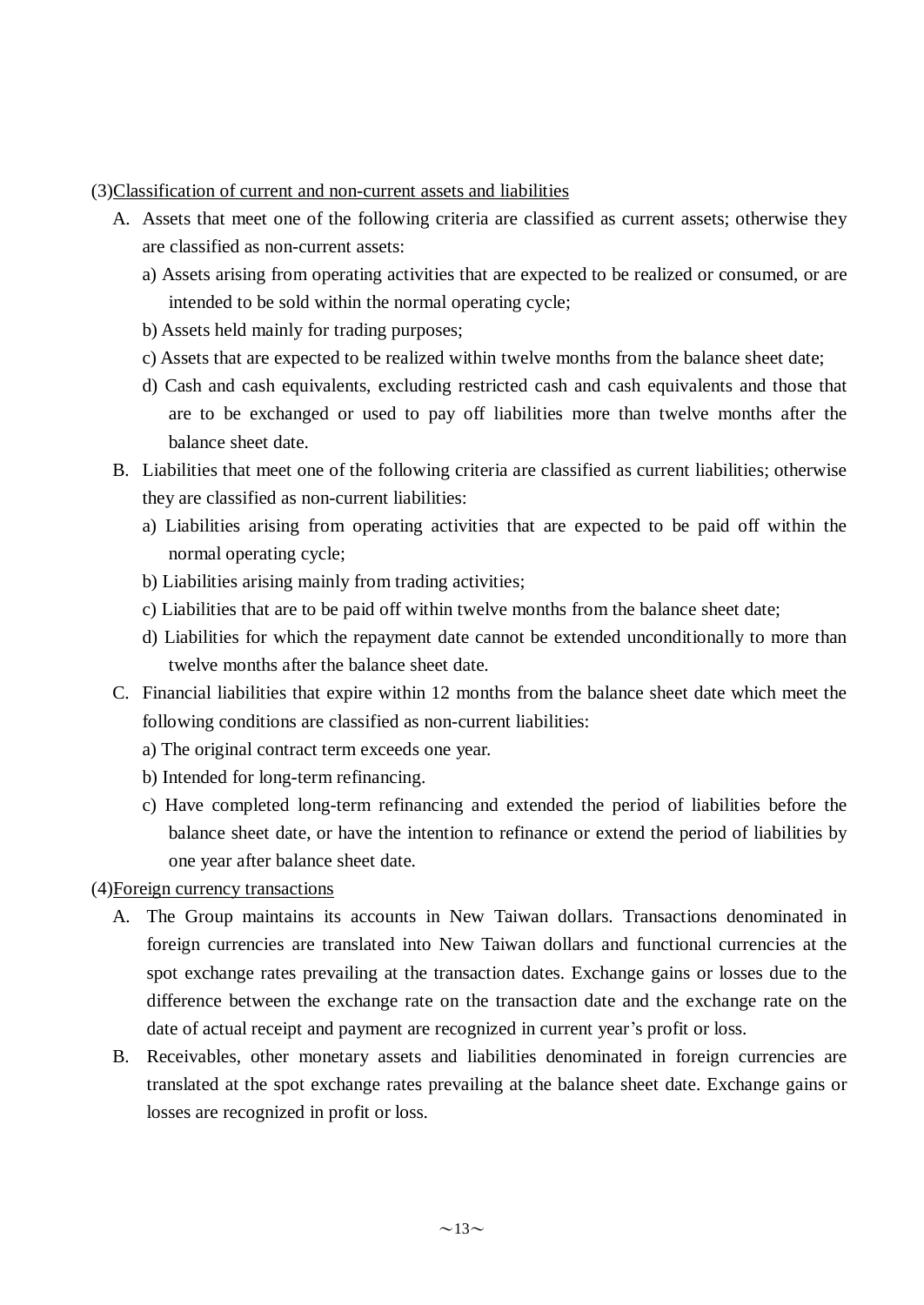C. When a gain or loss on a non-monetary item is recognized directly in equity, any exchange component of that gain or loss shall be recognized directly in equity. Conversely, when a gain or loss on a non-monetary item is recognized in profit or loss, any exchange component of that gain or loss shall be recognized in profit or loss. However, non-monetary items that are measured on a historical cost basis are translated using the exchange rate at the date of the transaction.

### (5)Cash and cash equivalents

Cash and cash equivalents include cash on hand and in banks and other short-term highly liquid investments which are readily convertible to known amount of cash and which are subject to insignificant risk of changes in value resulting from fluctuations in interest rates.

The consolidated statements of cash flows were prepared on the basis of cash and cash equivalents.

### (6)Financial assets and financial liabilities at fair value through profit or loss

- A. Financial assets and financial liabilities at fair value through profit or loss are recognized and derecognized using trade date accounting and are recognized initially at fair value.
- B. These financial instruments are subsequently remeasured and stated at fair value, and the gain or loss is recognized in profit or loss. The fair value of listed stocks, TSE/OTC stocks, closed-end mutual funds and GDRs is based on latest quoted fair prices of the accounting period. The fair value of open-end and balanced mutual funds is based on the net asset value at the balance sheet date.

### (7)Held-to-maturity financial assets

- A. Held-to-maturity financial assets are recognized or derecognized using trade date accounting and are stated initially, at its fair value plus transaction costs that are directly attributable to the acquisition of the financial asset.
- B. The financial assets are carried at amortized cost.
- C. If there is any objective evidence that the financial asset is impaired, the impairment loss is recognized in loss. If the fair value of the financial asset subsequently increases and the increase can be objectively related to an event occurring after the impairment loss was recognized in profit or loss, the impairment loss shall be reversed to the extent of the loss previously recognized in profit or loss.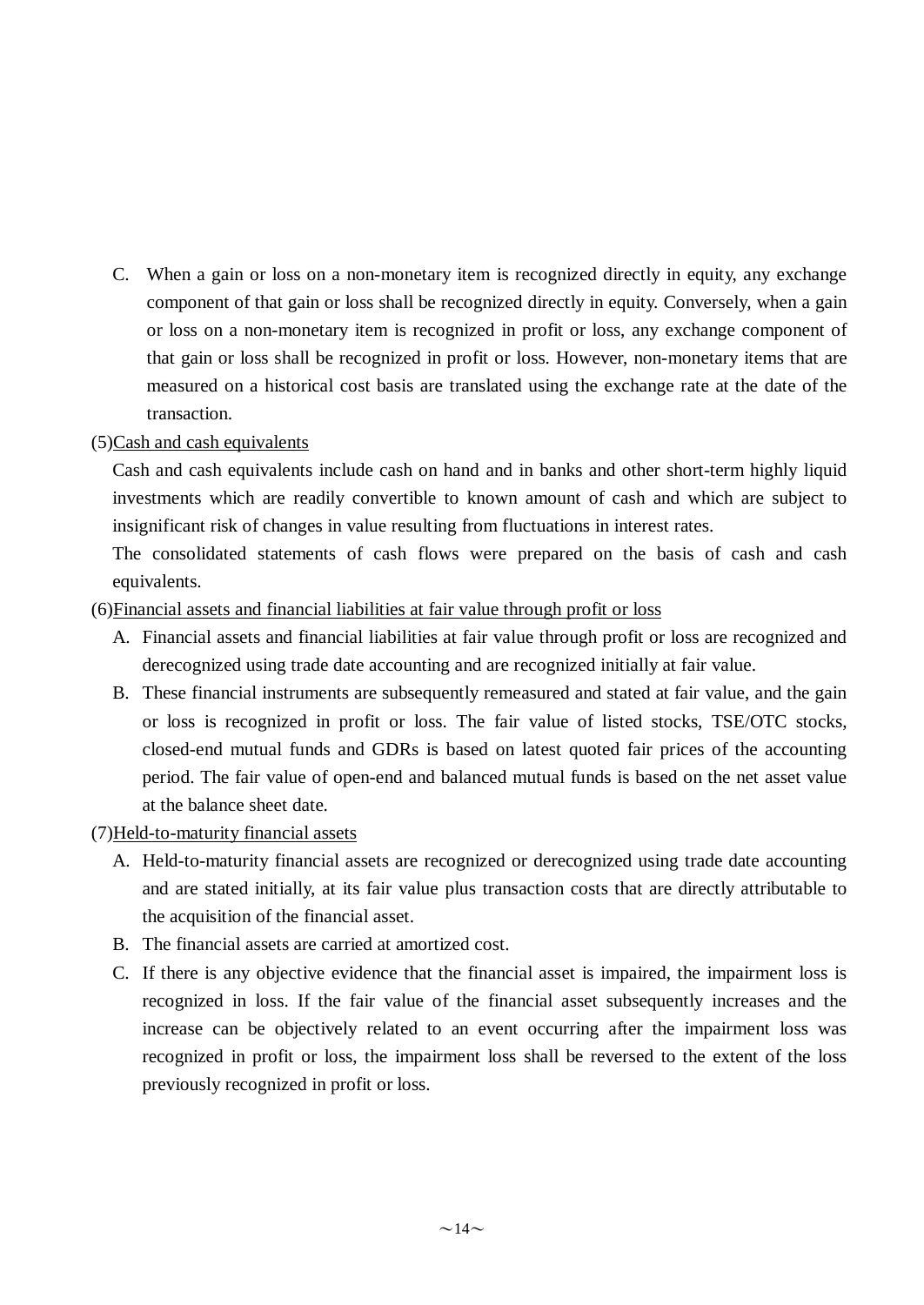(8)Investments in bonds without active markets

- A. Investments in bonds without active markets are recognized and derecognized using trade date accounting and are stated initially at its fair value plus transaction costs that are directly attributable to the acquisition of the financial asset.
- B. This financial asset is carried at amortized cost. Any change in the fair value of the assets to be received during the period between the trade date and settlement date is not recognized.
- C. If there is any objective evidence that the financial asset is impaired, the impairment loss is recognized in profit or loss. If, subsequently, the fair value of the asset increases and the increase can be objectively related to an event occurring after the impairment loss was recognized in profit or loss, the impairment loss shall be reversed to the extent of the loss previously recognized in profit or loss.

#### (9)Available-for-sale financial assets

- A. Available-for-sale financial assets are recognized and derecognized using trade date accounting and are initially stated at fair value plus transaction costs that are directly attributable to the acquisition of the financial asset.
- B. The financial assets are remeasured and stated at fair value, and the gain or loss is recognized in equity, until the financial asset is derecognized, at which time the cumulative gain or loss previously recognized in equity shall be recognized in profit or loss. The fair values of listed stocks, TSE/OTC stocks, closed-end mutual funds and GDRs are based on latest quoted fair prices of the accounting period. The fair values of open-end and balanced mutual funds are based on the net asset value at the balance sheet date.
- C. If there is any objective evidence that the financial asset is impaired, the cumulative loss that had been recognized directly in equity shall be transferred from equity to profit or loss. When the fair value of an equity instrument subsequently increases, impairment losses recognized previously in profit or loss shall not be reversed. When the fair value of a debt instrument subsequently increases and the increase can be objectively related to an event occurring after the impairment loss was recognized in profit or loss, the impairment loss shall be reversed to the extent of the loss recognized in profit or loss.
- (10)Financial assets and financial liabilities carried at cost
	- A. Investments in unquoted equity instruments are recognized or derecognized using trade date accounting and are stated initially at its fair value plus transaction costs that are directly attributable to the acquisition of the financial asset.
	- B. If there is any objective evidence that the financial asset is impaired, the impairment loss is recognized in profit or loss. Such impairment loss shall not be reversed when the fair value of the asset subsequently increases.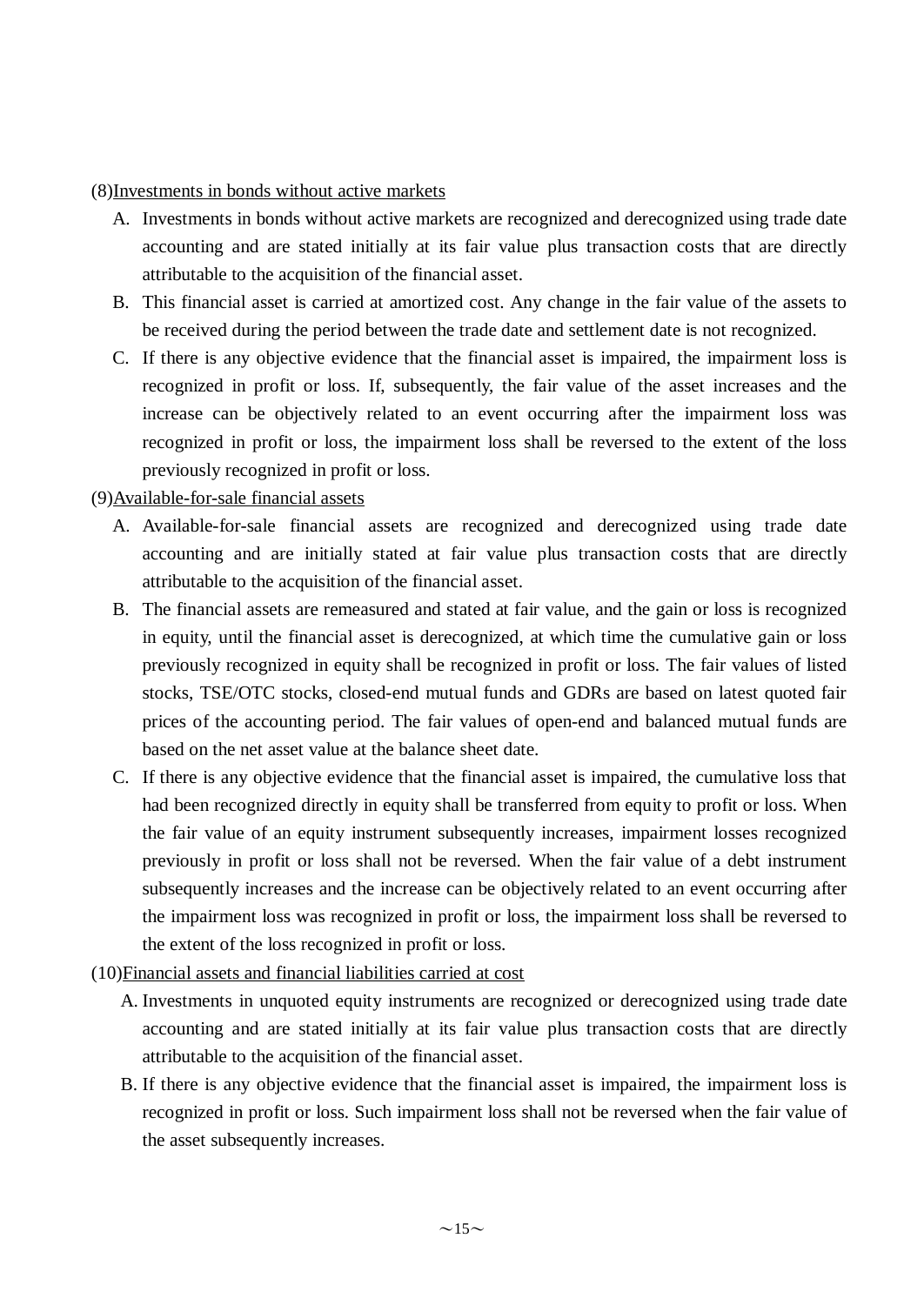### (11)Derivative financial assets for hedging

Derivatives are initially recognized at fair value on the date a contract is entered into and are subsequently remeasured at their fair value. The method of recognizing the resulting gain or loss depends on whether the derivative is designated as a hedging instrument and the nature of the hedged item.

A. Fair value hedges

Changes in the fair value of derivatives that are designated and qualify as fair value hedges are recognized in profit or loss. Changes in the fair value of the hedged asset or liability that are attributable to the hedged item are recognized in profit or loss as an adjustment to the carrying amount of the hedged item.

B. Cash flow hedges:

The effective portion of changes in the fair value of derivatives that are designated and qualify as cash flow hedges is recognized in equity. The gain or loss relating to the ineffective portion is recognized immediately in profit or loss.

- a) If a hedge of a forecast transaction subsequently results in the recognition of a financial asset or a financial liability, the associated gains or losses that were recognized directly in equity are transferred to profit or loss in the same period or periods when the hedged item affects profit or loss.
- b) If a hedge of a forecast transaction subsequently results in the recognition of a non-financial asset or a non-financial liability, or a forecast transaction for a non-financial asset or non-financial liability becomes a firm commitment for which fair value hedge accounting is applied, then the entity shall choose either one of the following methods and apply the method selected consistently: the associated gains and losses that were recognized directly in equity are transferred into profit or loss in the same period or periods during which the asset acquired or liability assumed affects profit or loss. However, any loss or portion of a loss recognized directly in equity that is not expected to be recovered in the future is reclassified to profit or loss.
- (12)Derecognition of financial assets and liabilities
	- A. All or part of a financial asset is derecognized when the contractual rights that compose the asset has expired. When all or part of a financial asset is transferred and contractual rights that composes the asset is given up, the cash flow received from the clearing house within a certain limit is treated as a sale. When the transfer of financial asset does not qualify as loss of contractual rights, then such transfer of asset is recognized as a guaranteed loan. Reacquiring rights of such assets will no longer be accounted as derivative financial assets.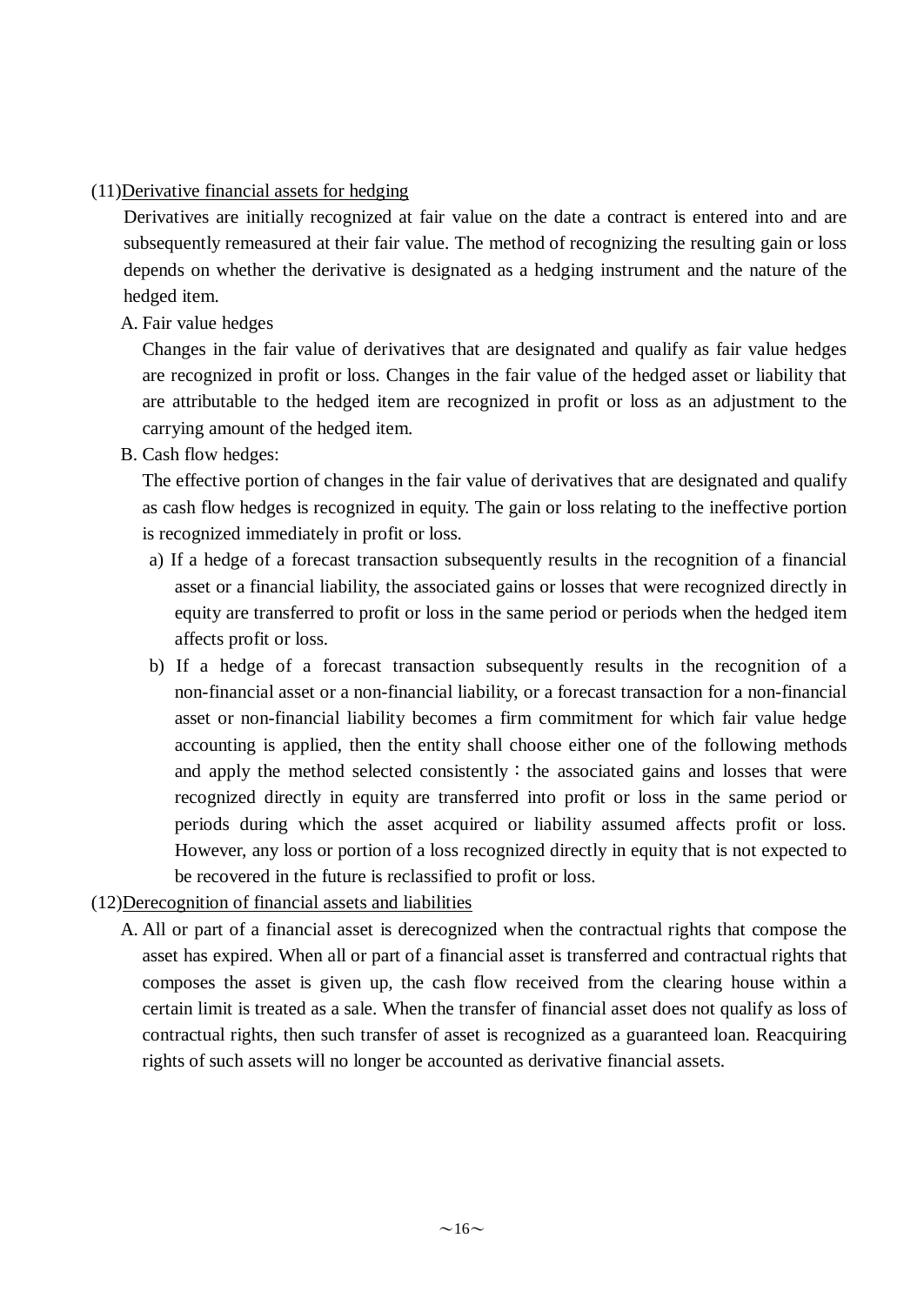- B. All or part of a financial liability is derecognized when the obligation specified in the contract binding the financial liability is either discharged, cancelled or expired. Where there has been an exchange between an existing borrower of debt instruments and the Company with substantially different terms, or there has been a substantial modification of the terms of an existing financial liability, then the transaction is accounted for as an extinguishment of the original financial liability and the recognition of a new financial liability. Any gain or loss from extinguishment of the original financial liability is recognized in the income statement.
- (13)Allowance for doubtful accounts

Allowance for doubtful accounts is provided according to the evaluation of the collectibles of notes, accounts and other receivables, taking into account the bad debts incurred in prior years and the aging analysis of the receivables.

(14)Inventories

Fuel inventories are physically measured by the crew of each ship and reported back to the Head Office through telegraph for recording purposes at year-end. Valuation of inventories is based on the exchange rate prevailing at the end of the fiscal year.

- (15)Long-term equity investments accounted for under the equity method
	- A.Long-term equity investments in which the Company holds more than 20% of the investee company's voting shares or has the ability to exercise significant influence on the investee's operational decisions are accounted for under the equity method. The excess of the initial investment cost over the acquired net asset value of the investee attributable to goodwill is no longer amortized, effective January 1, 2006. Retrospective adjustment of the amount of goodwill amortized in previous year is not required. The excess of acquired net asset value of investee over the initial investment cost is allocated proportionately and applied as a reduction to the book values of identifiable non-current assets, and any remaining amount of such excess after this allocation is credited to extraordinary gains. The unrealized gain or loss resulted from transactions between investor and investee should be eliminated.
	- B.Foreign currency denominated financial statements of overseas subsidiaries and investees are translated into New Taiwan dollars. The translation differences are recorded as "cumulative translation adjustments" under stockholders' equity.
- (16)Property, plant and equipment
	- A.Property, plant and equipment are stated at cost. Interests incurred on the loans used to bring the assets to the condition and location necessary for their intended uses are capitalized.
	- B.Depreciation is calculated on a straight-line basis according to the respective assets' useful lives regulated by the Ministry of Finance plus one year for salvage value.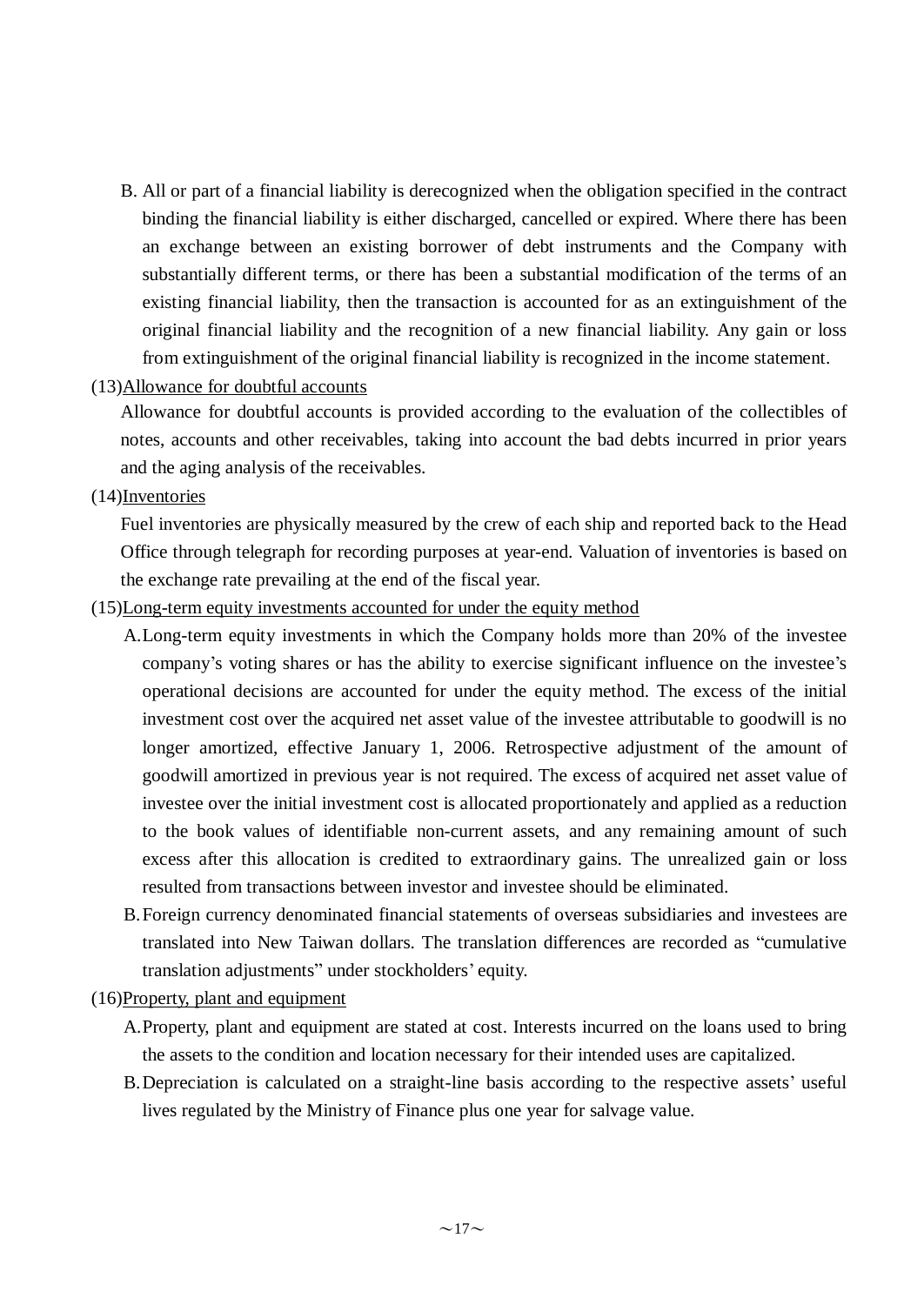- C.Major improvements and renewals are capitalized and depreciated accordingly. Maintenance and repairs are expensed as incurred.
- D.For ships and equipment that are still in use after expiration of their useful life, depreciation is provided based on the original method and the reassessed useful life and salvage value. For other assets that are still in use after expiration of their useful life, depreciation is provided based on the original method to the extent that the salvage value falls below \$3,000. Where impairment loss is recognized, property, plant and equipment shall be depreciated over their remaining useful life based on their carrying value adjusted after the impairment loss.

#### (17)Deferred charges

Deferred charges refer to the expenses incurred for decoration, issuance of corporate bonds, computer software and cable installation. The expenses incurred for decoration are amortized on a straight-line basis over five years, expenses incurred for issuance of corporate bonds are amortized over the issuance period, expenses incurred for issuance of convertible bonds are amortized over the period from the issuance date to the expiry date of the redemption rights and the remaining deferred charges are amortized over 2-3 years.

#### (18)Impairment of non-financial assets

The Group recognizes impairment loss when there is indication that the recoverable amount of an asset is less than its carrying amount. The recoverable amount is the higher of the fair value less costs to sell and value in use. The fair value less costs to sell is the amount obtainable from the sale of the asset in an arm's length transaction after deducting any direct incremental disposal costs. The value in use is the present value of estimated future cash flows to be derived from continuing use of the asset and from its disposal at the end of its useful life. When the impairment no longer exists, the impairment loss recognized in prior years shall be recovered. However, impairment loss of goodwill is not recoverable.

#### (19)Convertible bonds

Bonds payable issued before December 31, 2005 are accounted for as follows:

- A.Convertible bonds are stated at their issuance price. The excess of the redemption price over the face value of the convertible bonds is amortized using the interest method over the redemption period.
- B. When bonds are converted, the par value of the bonds is credited to common stock and any excess is credited to capital reserve. No gain or loss is recognized on bond conversion.
- C. Expenditures incurred on issuance of convertible bonds are classified as deferred assets and amortized over the life of the bonds. In cases where the bonds are converted or redeemed before the maturity date, the issuance expenditures are expensed in proportion to the amount of bonds converted or redeemed.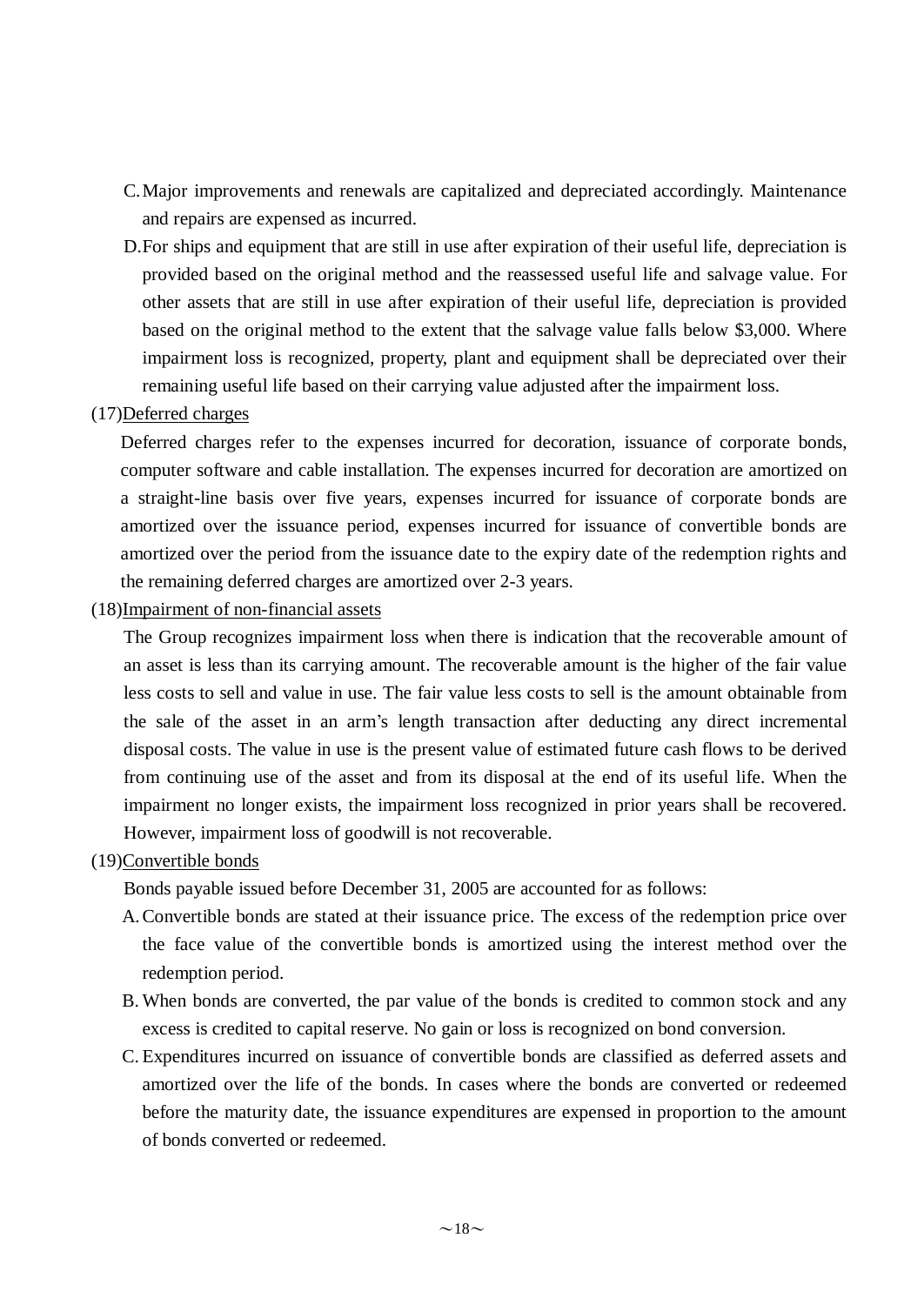D.Where bonds are not redeemed during the redemption period, the interest on redemption is amortized under the interest method over the remaining life of the bonds. If the fair value of the underlying shares at the expiry date of the redemption option exceeds the redemption price, the interest on redemption is reclassified to capital reserve.

#### (20)Pensions

- A. The Company and its subsidiary-TTSC's pension plan applies to all permanent employees. Under the defined benefit pension plan, net periodic pension costs are recognized in accordance with the actuarial calculations. Net periodic pension costs include service cost, interest cost, expected return on plan assets, and amortization of unrecognized net transition obligation and gains or losses on plan assets. Unrecognized net transition obligation is amortized on a straight-line basis over 15 years. Under the defined contribution pension plan, net periodic pension costs are recognized as incurred.
- B. The Labor Pension Act ("the Act"), which adopts a defined contribution scheme, took effect from July 1, 2005. In accordance with the Act, employees of the Company and its subsidiary-TTSC's may elect to be subject to either the Act, and maintain their seniority before the enforcement of the Act, or the pension mechanism of the Labor Standards Law. For employees subject to the Act, the Company and TTSC shall make monthly contributions to the employees' individual pension accounts based on at least 6% of the employees' monthly wages.
- C. In accordance with the ROC SFAS No. 18, "Accounting for Pension", the Company and its subsidiary-TTSC recognize pension costs based on the actuarial report. Under the defined benefit pension scheme, net periodic pension cost is contributed based on the actuarial report, which includes current service cost, interest cost, expected rate of return on plan assets, and amortization of unrecognized net transition assets. The part of accumulated benefit obligation which exceeds fair value of pension fund is recorded as minimum pension liability on the balance sheet. Unrecognized net transition assets and net benefit obligation are amortized on a straight-line basis over 15 years. Prior service cost and gain or loss is amortized over the average remaining service period on a straight-line basis. While preparing interim financial statements, the amount of minimum pension liability is adjusted by the difference between net periodic pension cost and contribution. Under the defined benefit pension scheme, contribution is recognized in the year when the expenditures are incurred. The amount of the minimum pension liability does not have to be re-evaluated. In accordance with the SFAS No. 23 "Presentation and Disclosure for Interim Financial Reports", information related to pension is not disclosed.
- D. The overseas subsidiaries were not obligated to contribute to pension accounts and to establish contribution plans by the local laws.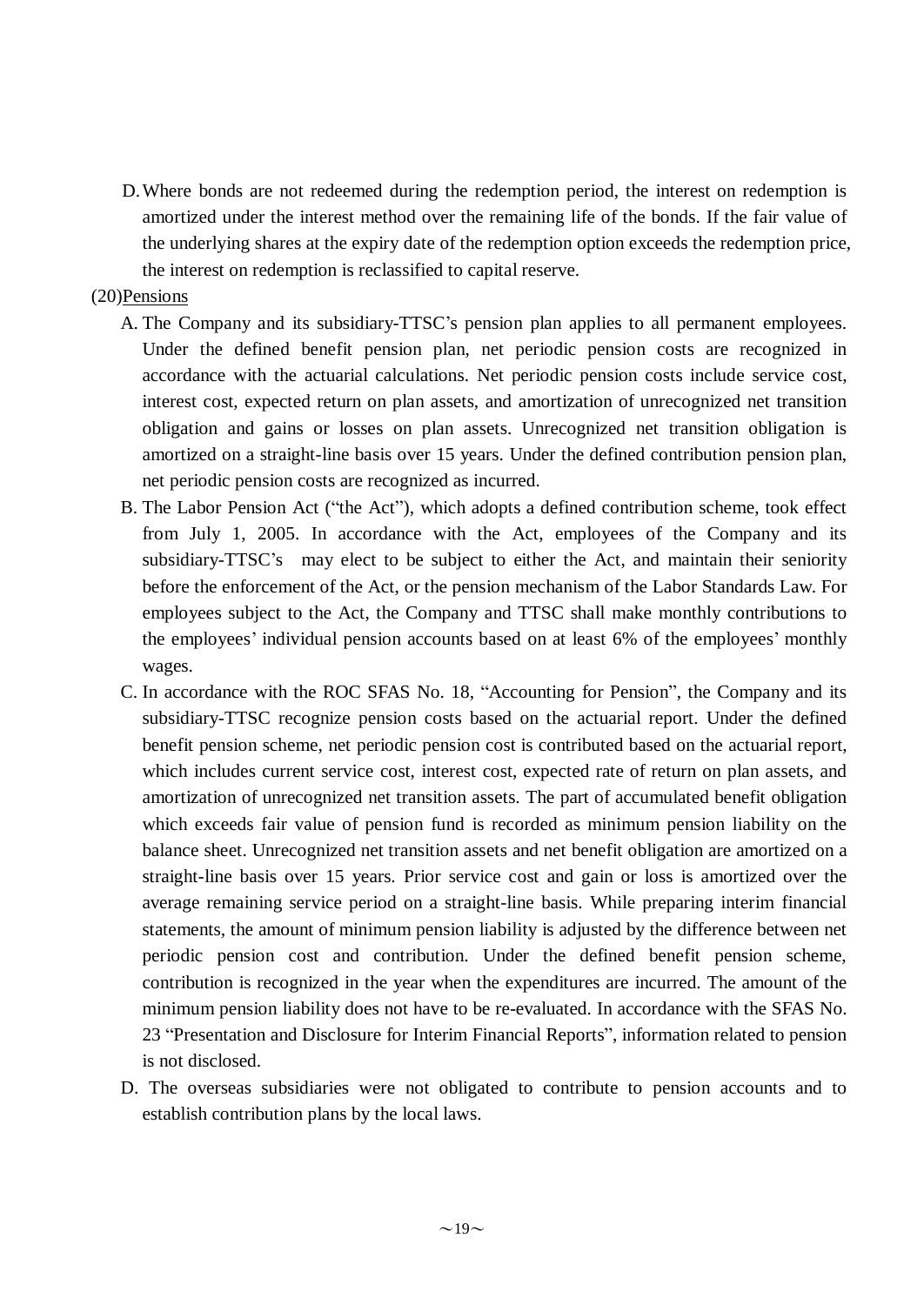#### (21)Income taxes

- A. Inter-period and intra-period income taxes are allocated in accordance with the ROC SFAS No. 22, "Accounting for Income Taxes". Income tax effects arising from taxable temporary differences are recognized as deferred income tax liabilities. Income tax effects arising from deductible temporary differences, loss carry forwards and income tax credits are recognized as deferred income tax assets and a valuation allowance is provided based on the expected reliability of the deferred income tax assets. Over or under provision of prior years' income tax liabilities is included in current year's income tax.
- B. Investment tax credits arising from expenditures incurred on acquisitions of equipment or technology, research and development, employees' training, and equity investments are recognized in the year the related expenditures are incurred.
- C. An additional 10% tax is levied on the unappropriated retained earnings and is recorded as income tax expense in the year the stockholders resolve to retain the earnings.

(22)Employees' bonuses and directors' and supervisors' remuneration

- Effective January 1, 2008, pursuant to EITF96-052 of the Accounting Research and Development Foundation, R.O.C., dated March 16, 2007, "Accounting for Employees' Bonuses and Directors' and Supervisors' Remuneration", the costs of employees' bonuses and directors' and supervisors' remuneration are accounted for as expenses and liabilities, provided that such a recognition is required under legal obligation or constructive obligation and those amounts can be estimated reasonably. However, if the accrued amounts for employees' bonuses and directors' and supervisors' remuneration are significantly different from the actual distributed amounts resolved by the stockholders at their annual stockholders' meeting subsequently, the differences shall be recognized as gain or loss in the following year.
- (23)Revenue, cost and expense recognition

Revenues are recognized when the earning process is substantially completed and are realized or realizable. Costs and expenses are recognized as incurred.

 $(24)$ Basic (diluted) earnings per share

Basic earnings per share is calculated based on the net income (loss) attributed to common stockholders and the weighted-average number of common shares outstanding during the period. Any capital increase (reduction) through cash infusion (withdrawal), treasury stock transactions or other factors that would cause a change in the number of outstanding shares are incorporated in the calculation on a weighted-average basis according to the circulation period. Adjustments are made retroactively to the weighted-average number of outstanding shares if there is any increase (decrease) in the number of outstanding shares which does not result in changes in the stockholders' percentage of equity interest. Where the effective dates of the above mentioned events fall between the balance sheet date and the issue date of the financial statements, retroactive adjustments are also required. For the purpose of calculating diluted earnings per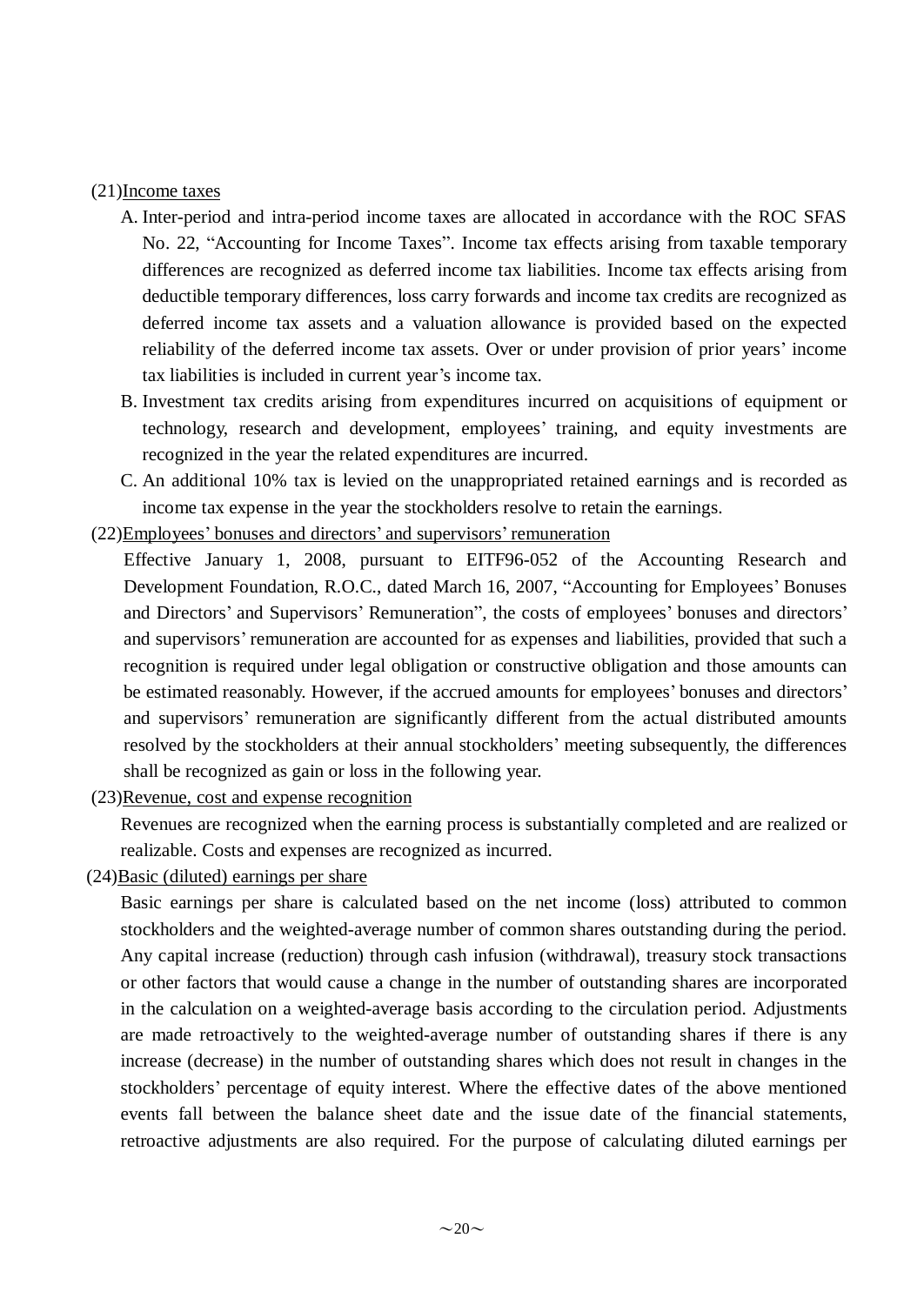share, it is assumed that the convertible bonds are converted into the common stock on the date of issuance of the bonds, and the weighted-average number of outstanding shares is adjusted for the dilutive effect of the convertible bonds.

(25)Derivative financial instruments and hedge trading

- A. Oil swaps and interest rate swaps are utilized to hedge against fluctuations in interest rates and oil prices. The initial recognization and subsequent valuation of derivative financial instruments are carried at fair value. The assets are recognized for positive fair values, the liabilities are recognized for negative fair value.
- B. The changes in fair value of derivatives are recognized in the income statement when such instrument does not qualify for hedge accounting.

Hedge relationship is classified into the following three categories:

- a) Fair value hedges: to mitigate the risk of changes in the fair value of a recognized asset or liability or unrecognized commitment.
- b) Cash flow hedges: to mitigate the risk of volatility in cash flow. The volatility is attributable to a recognized asset or liability (such as all or some future interest payments on variable rate debt) or a highly probable forecast transaction that might affect profit or loss.
- c) Hedge of net investment in a foreign operation: to mitigate the risk of the exchange rate fluctuations associated with net investment in a foreign operation.

The Group used cash flow hedge to avoid the exchange risk arising from existing commitments.

- C. The hedging relationship, management and strategy are documented at the beginning of a designated hedge. The hedge instruments, related hedge items or transactions and identification of hedged risk, and the method for measuring the hedge effectiveness, are also documented. The Group expects that the hedge could offset the volatility of fair value and cash flow during the period under hedge. The Group also assesses the effectiveness of hedge, and makes sure the hedge is highly effective during the period.
- D. In the case where the hedge trading meets the criteria of hedge accounting, the accounting for hedging is set forth below:
	- a) Fair value hedge

The fair value hedge is used to mitigate the risk of a fair value change of the recognized assets or liabilities, unrecognized commitment, or designated part of such items, which could arise from certain specific risk and affect income. In a fair value hedge, the gain or loss on the hedged items arising from hedged risks are recognized in the income statement. The gain or loss on derivative financial instruments measured at fair value on the subsequent measurement is also recognized in the income statement.

For the fair value hedge associated with hedged items that are initially measured at amortized cost, the adjustment is amortized using effective interest method by the budging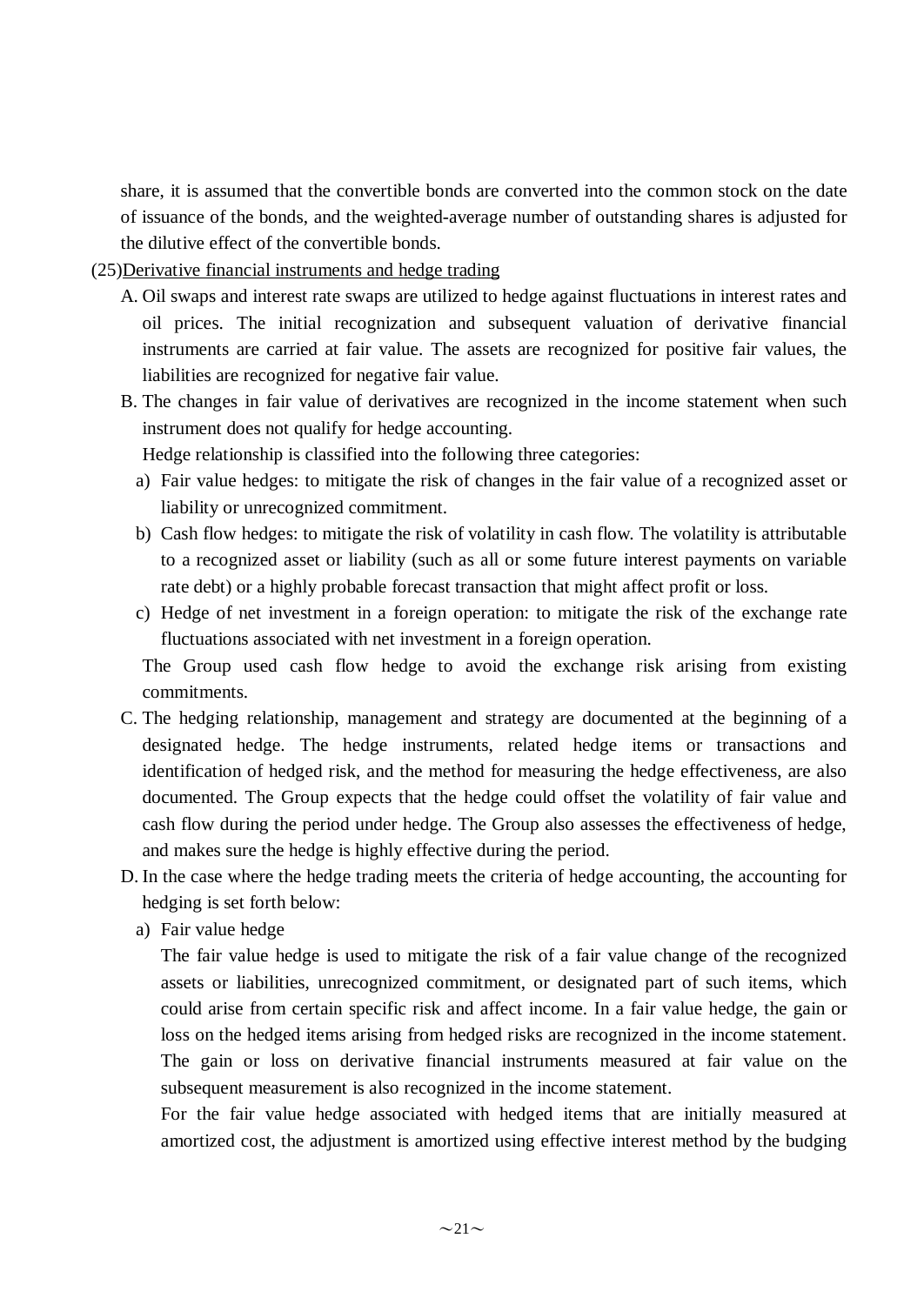period and recognized in the income statement. The amortization begins either when the adjustment is recognized or when hedge accounting ceases to apply.

For the unrecognized commitment that is designated as a hedge item, the cumulative fair value changes due to hedged risk are classified as assets or liabilities and recognized in the income statement.

The Group discontinues hedge accounting when the hedging instrument is settled, sold, terminated or exercised, and no longer qualifies for hedge since it does not meet the criteria of hedge relationship, or when the Group decides to revoke the designation.

b) Cash flow hedge

Cash flow hedge avoids risk of volatility in cash flow arising from specific risks associated with recognized assets or liabilities, or highly expected transaction which will affect income statement. The gain or loss that is attributable to effective hedge is recognized in equity directly and that is attributable to ineffective hedge is recognized in income statement.

In the case where the expected transaction being hedged is likely to result in the recognition of financial assets or financial liabilities, the gain or loss previously recognized directly as adjustments in equity is to be transferred to income statement as profit or loss in the period when such assets or liabilities affect net income. In other cases where the expected transaction under hedge is likely to result in the recognition of non-financial assets or non-financial liabilities, the gain or loss previously recognized directly as adjustments in equity for such hedging instrument is treated as valuation adjustments to the book value of such assets or liabilities.

When the occurrence of the expected transaction is deemed unlikely, the accumulated profit or loss previously recognized as adjustments in equity is recognized as profit or loss for the period. When hedging instruments are matured, sold, terminated or executed, or when the Group cancelled designated hedging instruments under initial recognition, the accumulated amount previously recognized directly as adjustments in equity remains in equity as an adjustment item when such expected transaction does occur. However, when such expected transaction is not likely to occur, the accumulated amount is recognized in current income.

c) Hedge of net investment in a foreign operation

Accounting for hedge of net investment in a foreign operation is similar to accounting for cash flow hedge. The hedge instruments are recognized directly in equity when deemed effective and recognized in the income statement when deemed ineffective. Cumulative gains or losses recognized as adjustments in equity are transferred to income statement upon disposal of foreign operation.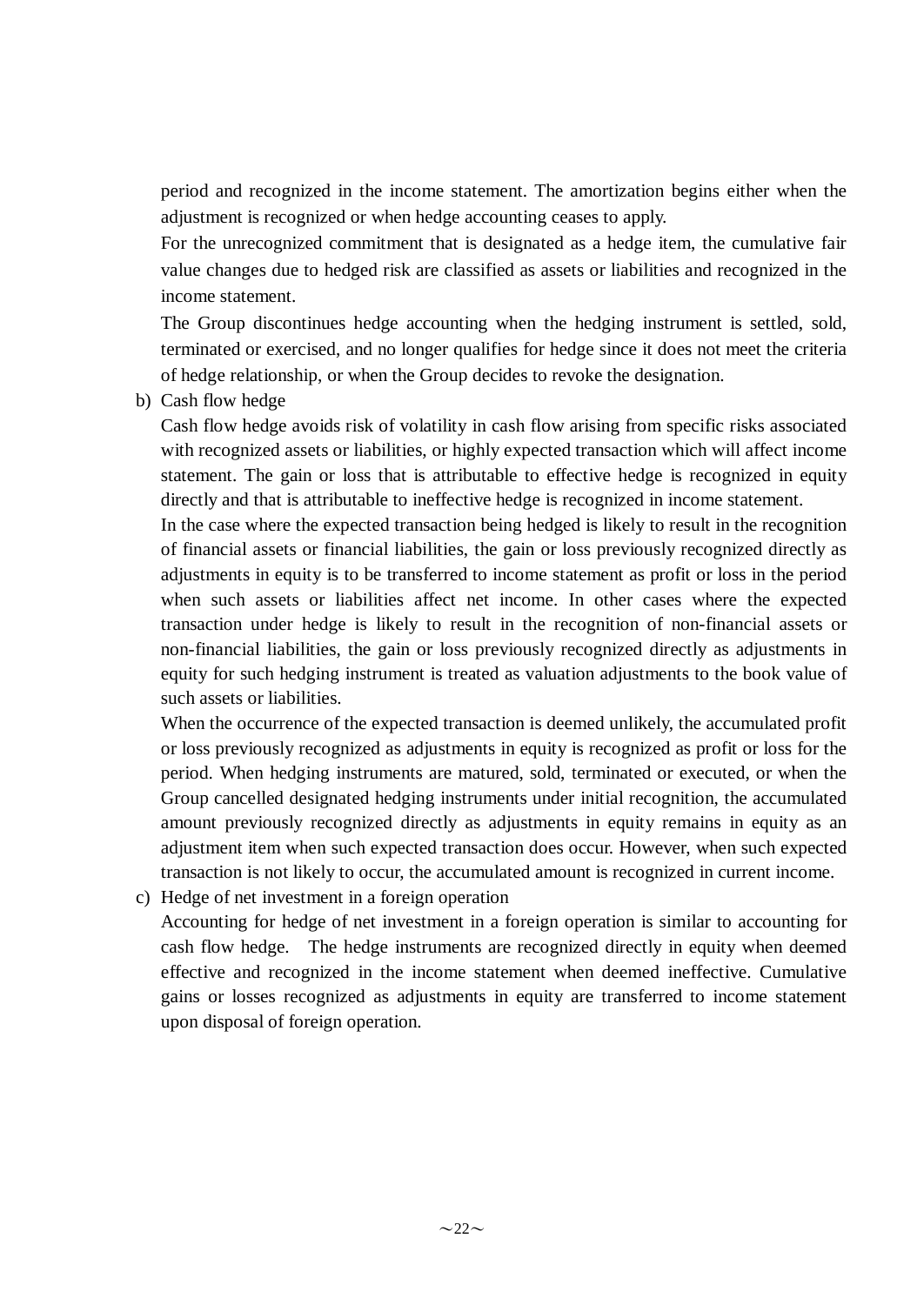#### (26)Use of estimates

- A. The preparation of financial statements in conformity with generally accepted accounting principles requires management to make estimates and assumptions that affect the amounts of assets and liabilities and the disclosures of contingent assets and liabilities at the date of the financial statements and the amounts of revenues and expenses during the reporting period. Actual results could differ from those assumptions and estimates.
- B.Accrued expenses are recorded at the amounts stated in the original supporting documents. Foreign port charges without supporting documents are estimated based on past records and period-end sailing schedules. Differences between the expenses actually incurred in the following year and the estimated accrued expenses are credited or charged to operating costs or expenses in the following year.

### 3.CHANGES IN ACCOUNTING PRINCIPLES

- (1) Effective January 1, 2007, the Group adopted the Statement of Financial Accounting Standards (SFAS) No. 37, "Accounting for Intangible Assets". Such change in accounting principle had no effect on net income, earnings per share (EPS) and total assets as of and for the six months ended June 30, 2008.
- (2) Effective January 1, 2008, the Group adopted SFAS No. 39, "Accounting for Share-based Payment". Such change in accounting principle had no effect on net income, EPS and total assets as of and for the six months ended June 30, 2008.
- (3) Effective January 1, 2008, the Group adopted EITF96-052 of the Accounting Research and Development Fundation, R.O.C., dated March 16, 2007. As a result of the adoption of EITF96-052, consolidated net income decreased by \$25,732 and EPS decreased by \$0.01 for the six months ended June 30, 2008.

### 4.DETAILS OF SIGNIFICANT ACCOUNTS

 $(1)$ Cash and cash equivalents

|                                           | June 30, |                 |          |                         |  |  |  |
|-------------------------------------------|----------|-----------------|----------|-------------------------|--|--|--|
|                                           |          | 2008            |          | 2007                    |  |  |  |
| Cash                                      | \$       | 19,796          | <b>S</b> | 22, 646                 |  |  |  |
| Checking accounts                         |          | 28,040          |          | 36, 912                 |  |  |  |
| Demand deposits                           |          | <b>37, 610</b>  |          | 18, 411                 |  |  |  |
| Foreign currency deposits                 |          | 3,670,943       |          | 3, 235, 501             |  |  |  |
| Time deposits (New Taiwan dollars)        |          | 451,500         |          | 2, 816, 452             |  |  |  |
| Time deposits (Foreign currencies)        |          | 16, 191, 755    |          | 5, 514, 709             |  |  |  |
| Cash equivalent-short-term notes          |          | 9,992           |          |                         |  |  |  |
| Less: Unrealized foreign exchange loss    |          | 4, 316)         |          | 20, 655)                |  |  |  |
|                                           | \$       | 20, 405, 320    | Ş        | 11, 623, 976            |  |  |  |
| Interest rates on the above time deposits |          | $0.55\%17.50\%$ |          | $0.05\frac{1}{1}$ . 75% |  |  |  |
| (Incusive of NTD and foreign currencies)  |          |                 |          |                         |  |  |  |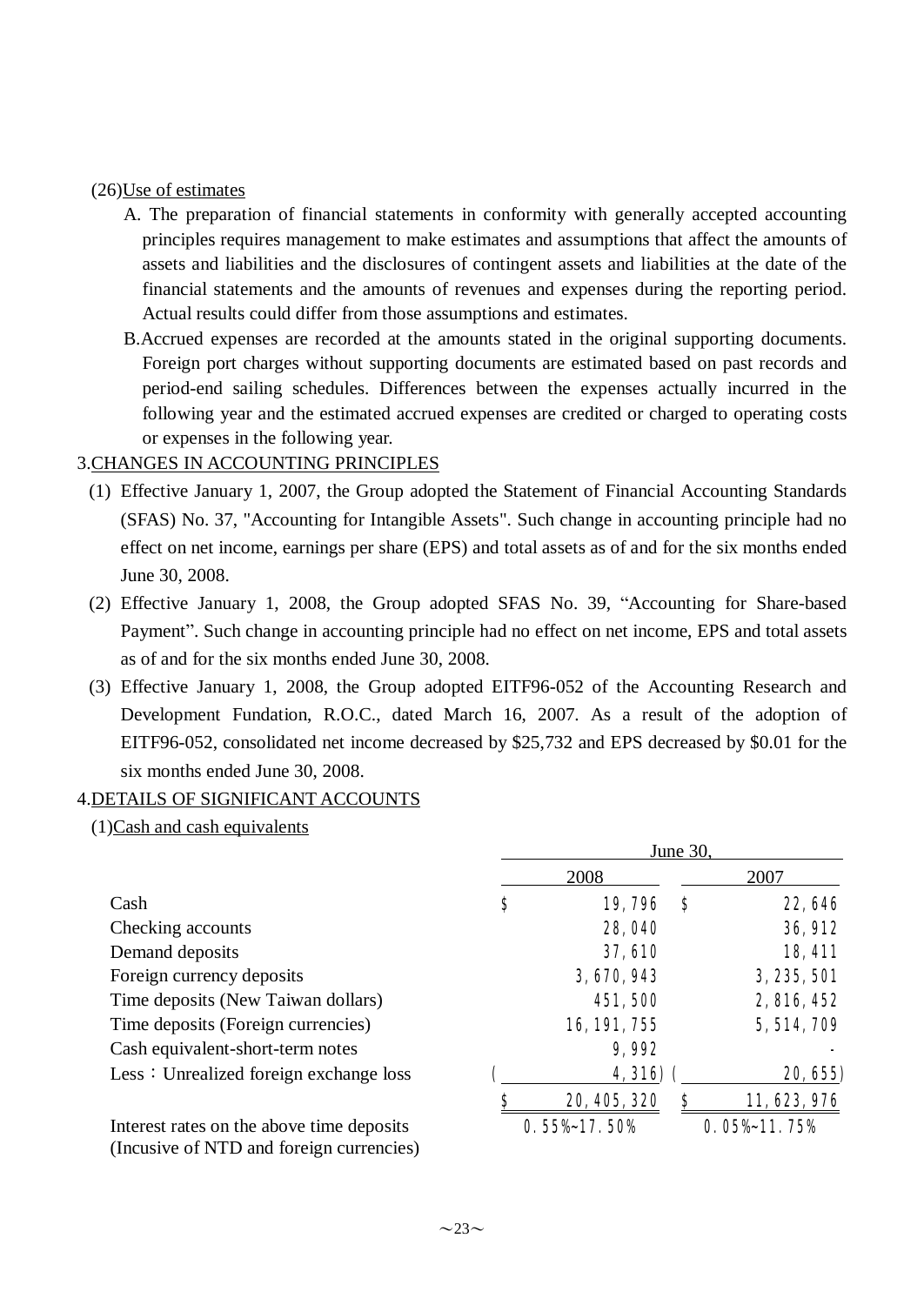### (2)Financial assets at fair value through profit or loss - current

|                                                 | June 30. |             |   |                |  |
|-------------------------------------------------|----------|-------------|---|----------------|--|
|                                                 |          | 2008        |   | 2007           |  |
| Financial assets held for trading               |          |             |   |                |  |
| Listed (TSE and OTC) stocks                     | \$       | 32, 458     | S | 67,210         |  |
| Beneficiary certificates                        |          | 1, 355, 624 |   | 1,726,261      |  |
| Interest rate swap (IRS)                        |          | 8,214       |   | 46,638         |  |
| Currency exchange swap (CCS)                    |          |             |   | <b>53, 044</b> |  |
| Oil swap                                        |          | 4,034       |   | 16,033         |  |
| Foreign exchange rate option                    |          |             |   | 319            |  |
| Structured financial instruments                |          | 135, 151    |   | 1,096,967      |  |
| Equity-linked financial instruments             |          |             |   | 24, 475        |  |
|                                                 |          | 1,535,481   |   | 3, 030, 947    |  |
| Adjustment of financial assets held for trading |          | 140, 335)   |   | 80, 690)       |  |
|                                                 |          | 1, 395, 146 | S | 2, 950, 257    |  |

A. The Group recognized net loss of \$55,085 and \$59,821 for the six-month periods ended June 30, 2008 and 2007, respectively.

B. As of June 30, 2008 and 2007, the outstanding interest rate swap contracts are set forth below:  $J_{\text{unc}}$  20, 2008

|                    |                 |            | JUNE 30, 2008          |   |                |
|--------------------|-----------------|------------|------------------------|---|----------------|
|                    | Contract period |            | <b>Notional Amount</b> |   | Carrying Value |
| Interest rate swap | 03.08~08.08     | <b>NID</b> | 500,000                | S | 185            |
| $^{\prime\prime}$  | $04.07 - 09.07$ | <b>USD</b> | 25,000                 |   | 6,735          |
| $^{\prime\prime}$  | $03.07 - 08.07$ | <b>USD</b> | 15,000                 |   | 942            |
| $^{\prime\prime}$  | $06.01 - 11.05$ | <b>USD</b> | 22, 352                |   | 224            |
| $^{\prime\prime}$  | $06.01 - 11.05$ | <b>USD</b> | 22, 352                |   | 128            |
|                    |                 |            |                        | S | 8,214          |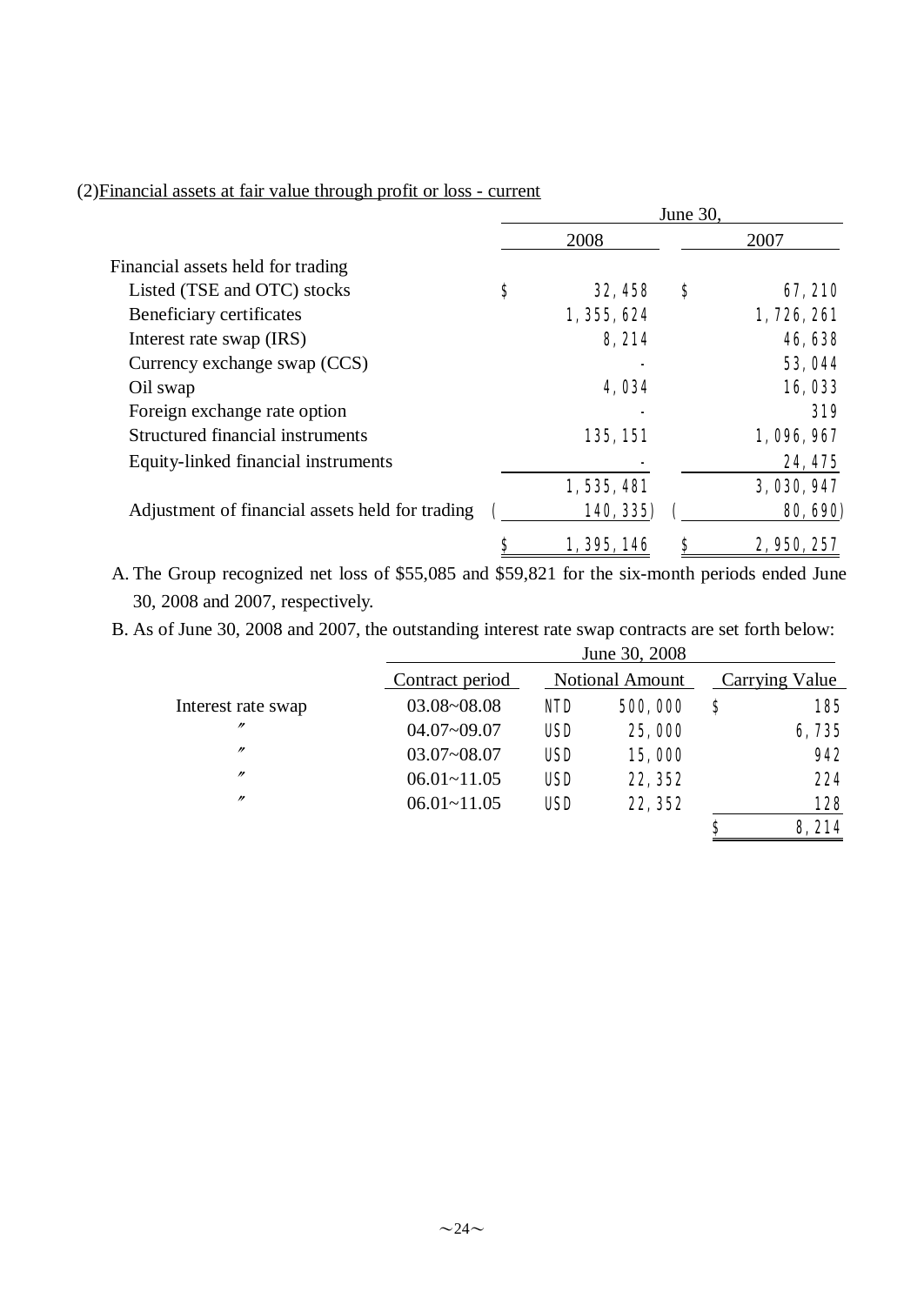|                    |                 |            | June 30, 2007          |                |              |
|--------------------|-----------------|------------|------------------------|----------------|--------------|
|                    | Contract period |            | <b>Notional Amount</b> | Carrying Value |              |
| Interest rate swap | $03.08 - 07.08$ | <b>USD</b> | 5,000                  | \$             | 2,660        |
| $^{\prime\prime}$  | $04.05 - 07.09$ | USD        | 1,400                  |                | 737          |
| $\prime\prime$     | $03.08 - 07.08$ | <b>USD</b> | 7,500                  |                | <b>4,013</b> |
| $^{\prime\prime}$  | $05.03 - 09.03$ | <b>USD</b> | 10,000                 |                | 7,323        |
| $\prime\prime$     | 03.08~08.08     | <b>NID</b> | 500,000                |                | <b>191</b>   |
| $^{\prime\prime}$  | $03.11 - 08.11$ | <b>USD</b> | 20,000                 |                | 26           |
| $\prime\prime$     | $05.03 - 09.03$ | <b>USD</b> | 15,000                 |                | 10,192       |
| $\prime\prime$     | $04.07 - 09.07$ | <b>USD</b> | 25,000                 |                | 9,312        |
| $^{\prime\prime}$  | $04.05 - 09.03$ | <b>USD</b> | 7,500                  |                | 1,084        |
| $^{\prime\prime}$  | $03.07 - 08.07$ | <b>USD</b> | 7,500                  |                | 7,246        |
| $^{\prime\prime}$  | $06.01 - 07.12$ | <b>USD</b> | 10,588                 |                | 695          |
| $\prime\prime$     | $05.12 - 08.07$ | <b>USD</b> | 11,250                 |                | 1,026        |
| $^{\prime\prime}$  | $06.01 - 11.05$ | <b>USD</b> | 8,829                  |                | <b>996</b>   |
| $\prime\prime$     | $06.01 - 11.05$ | <b>USD</b> | 8,829                  |                | 1,137        |
|                    |                 |            |                        | \$             | 46,638       |

C. As of June 30, 2008 and 2007, the outstanding currency exchange swap contracts are set forth below:

June 30, 2008: None.

|                        | Contract period |            | <b>Notional Amount</b> |    | <b>Carrying Value</b> |
|------------------------|-----------------|------------|------------------------|----|-----------------------|
| Currency exchange swap | $07.03 - 07.12$ | <b>USD</b> | 3,000                  | \$ | 164                   |
| $^{\prime\prime}$      | $07.03 - 07.12$ | <b>USD</b> | 3,000                  |    | <b>381</b>            |
| $^{\prime\prime}$      | $07.04 - 08.05$ | <b>USD</b> | 3,000                  |    | 3,473                 |
| $^{\prime\prime}$      | $06.09 - 07.09$ | <b>USD</b> | 3,000                  |    | 2,434                 |
| $^{\prime\prime}$      | $07.06 - 08.12$ | <b>USD</b> | 3,000                  |    | 4,972                 |
| $^{\prime\prime}$      | $07.05 - 10.05$ | <b>USD</b> | 1,267                  |    | 41,620                |
|                        |                 |            |                        | \$ | 53,044                |

D. As of June 30, 2008 and 2007, the outstanding oil swap contracts are set forth below:

| Oil swap | Contract period<br>$08.05 \sim 10.10$ | (Ton)<br>399, 230        | Carrying Value<br>4,034 |
|----------|---------------------------------------|--------------------------|-------------------------|
|          |                                       | <b>Notional Quantity</b> |                         |
|          |                                       | June 30, 2008            |                         |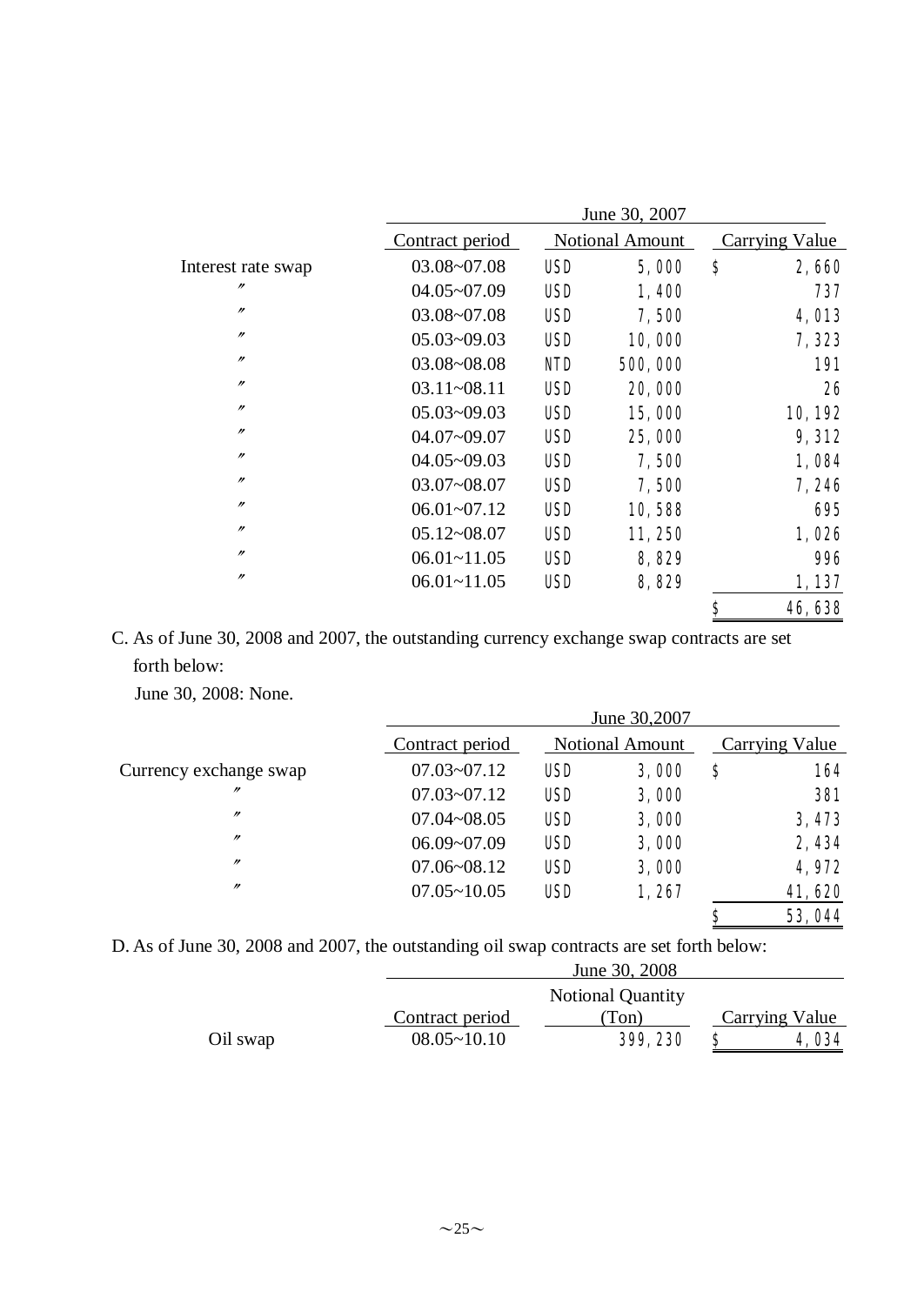|                                                                                              | June 30, 2007   |                              |                        |  |  |  |  |  |
|----------------------------------------------------------------------------------------------|-----------------|------------------------------|------------------------|--|--|--|--|--|
|                                                                                              |                 | Notional Quantity            |                        |  |  |  |  |  |
|                                                                                              | Contract period | (Ton)                        | <b>Carrying Value</b>  |  |  |  |  |  |
| Oil swap                                                                                     | 06.09~09.02     | 399, 230                     | \$<br><b>16,033</b>    |  |  |  |  |  |
| E. As of June 30, 2008 and 2007, the outstanding foreign exchange rate options are set forth |                 |                              |                        |  |  |  |  |  |
| below:                                                                                       |                 |                              |                        |  |  |  |  |  |
| June 30, 2008: None.                                                                         |                 |                              |                        |  |  |  |  |  |
|                                                                                              |                 | June 30, 2007                |                        |  |  |  |  |  |
|                                                                                              |                 |                              |                        |  |  |  |  |  |
|                                                                                              | Contract period | <b>Notional Amount</b>       | <b>Carrying Value</b>  |  |  |  |  |  |
| Foreign exchange rate option                                                                 | 07.06~07.07     | <b>USD</b><br>17,000         | $\mathbf{s}$<br>319    |  |  |  |  |  |
| F. As of June 30, 2008 and 2007, the contracts of structural financial instruments and       |                 |                              |                        |  |  |  |  |  |
| equity-linked financial instruments are set forth below:                                     |                 |                              |                        |  |  |  |  |  |
|                                                                                              |                 | June 30, 2008                |                        |  |  |  |  |  |
|                                                                                              |                 | Notional Amount              | Carrying Value         |  |  |  |  |  |
| <b>Structural financial instruments</b>                                                      | <b>USD</b>      | \$<br>4,100                  | 117,952                |  |  |  |  |  |
|                                                                                              |                 |                              |                        |  |  |  |  |  |
|                                                                                              |                 | June 30, 2007                |                        |  |  |  |  |  |
|                                                                                              |                 | <b>Notional Amount</b>       | <b>Carrying Value</b>  |  |  |  |  |  |
| <b>Structural financial instruments</b>                                                      |                 | USD29, 128/JPY508, 150<br>\$ | 1,070,788              |  |  |  |  |  |
| Equity-linked financial instruments                                                          |                 | NID20, 500/HD 1, 000         | 24, 544                |  |  |  |  |  |
|                                                                                              |                 | \$                           | 1,095,332              |  |  |  |  |  |
|                                                                                              |                 |                              |                        |  |  |  |  |  |
| (3) Accounts receivable, net                                                                 |                 | June 30,                     |                        |  |  |  |  |  |
|                                                                                              |                 | 2008                         | 2007                   |  |  |  |  |  |
|                                                                                              | $\bf{s}$        |                              |                        |  |  |  |  |  |
| Non-related parties                                                                          |                 | 12, 090, 766<br>S            | 11, 773, 961           |  |  |  |  |  |
| Add: Unrealized foreign exchange gain (loss)                                                 |                 | 3,008<br>$\left($            | 4, 268)                |  |  |  |  |  |
| Less: Allowance for doubtful accounts                                                        |                 | 11, 218) (<br>12, 082, 556   | 5, 415<br>11, 764, 278 |  |  |  |  |  |
| Related parties                                                                              |                 | 348, 858                     | 151,181                |  |  |  |  |  |
|                                                                                              |                 |                              |                        |  |  |  |  |  |
|                                                                                              | \$              | 12, 431, 414<br>\$           | 11, 915, 459           |  |  |  |  |  |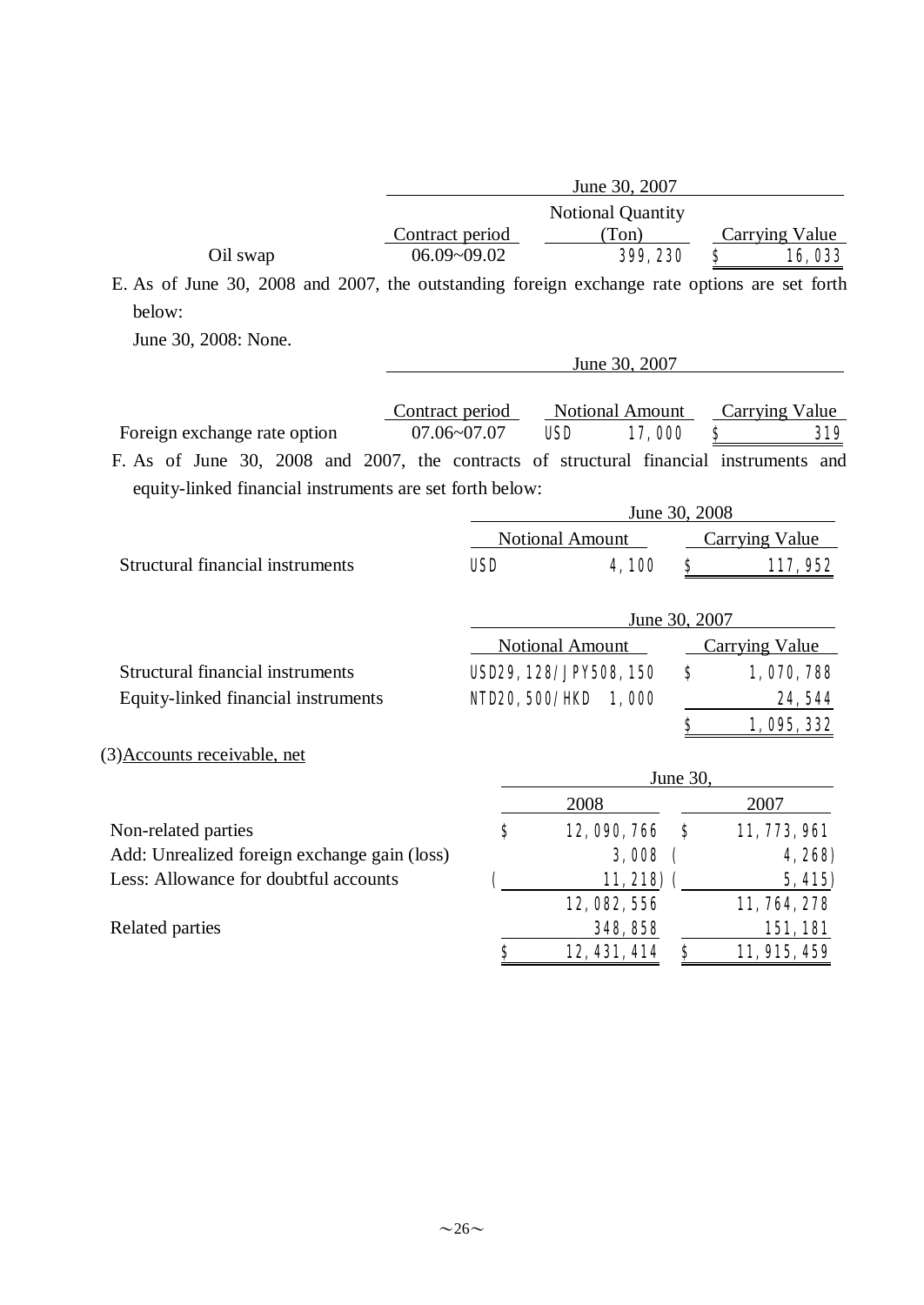### (4)Other receivables

|                                                        | June 30,    |                 |          |                 |
|--------------------------------------------------------|-------------|-----------------|----------|-----------------|
|                                                        |             | 2008            |          | 2007            |
| Non-related parties                                    |             |                 |          |                 |
| Accrued income                                         | \$          | 40,508          | S        | 9,952           |
| Tax refundable                                         |             | 18, 247         |          | 19,465          |
| Dividends receivable                                   |             | 112, 531        |          | 23, 875         |
| Accounts receivable from disposal of<br>investment     |             | 377, 449        |          | 180,008         |
| Current portion of long-term installment<br>receivable |             |                 |          | 256, 049        |
| Incentive from Kaohsiung Harbor Bureau                 |             | 51,163          |          |                 |
| Others                                                 |             | <b>961, 700</b> |          | 364, 727        |
|                                                        |             | 1,561,598       |          | 854,076         |
| Related parties                                        |             |                 |          |                 |
| Dividends receivable                                   |             | 320, 936        |          | 388, 856        |
| Financing receivable                                   |             | 936, 783        |          |                 |
| Others                                                 |             | 86,488          |          | 534, 115        |
|                                                        | $rac{s}{s}$ | 1, 344, 207     | \$       | 922, 971        |
|                                                        |             | 2, 905, 805     | S        | 1, 777, 047     |
| (5) Other financial assets – current                   |             |                 |          |                 |
|                                                        |             |                 | June 30, |                 |
|                                                        |             | 2008            |          | 2007            |
| Future transaction margin                              | \$          | 127, 517        | \$       | 106, 894        |
| (6) Inventories                                        |             |                 |          |                 |
|                                                        |             |                 | June 30, |                 |
| Fuel                                                   | \$          | 2008            |          | 2007            |
|                                                        |             | 3, 384, 571     | \$       | 2, 314, 385     |
| Steel and others                                       |             | 796, 032        |          | 451,145         |
|                                                        | Ф           | 4, 180, 603     | Þ        | 2, 765, 530     |
| (7) Other current assets                               |             |                 |          |                 |
|                                                        |             |                 | June 30. |                 |
|                                                        |             | 2008            |          | 2007            |
| Agency accounts                                        | \$          | 3, 709, 557     | \$       | 3, 634, 119     |
| Agency reciprocal accounts                             |             | 138, 307        |          | 15,879          |
| Temporary debits and others                            |             | 156, 885        |          | <u>101, 179</u> |
|                                                        | \$          | 4,004,749       | \$       | 3, 751, 177     |
|                                                        |             |                 |          |                 |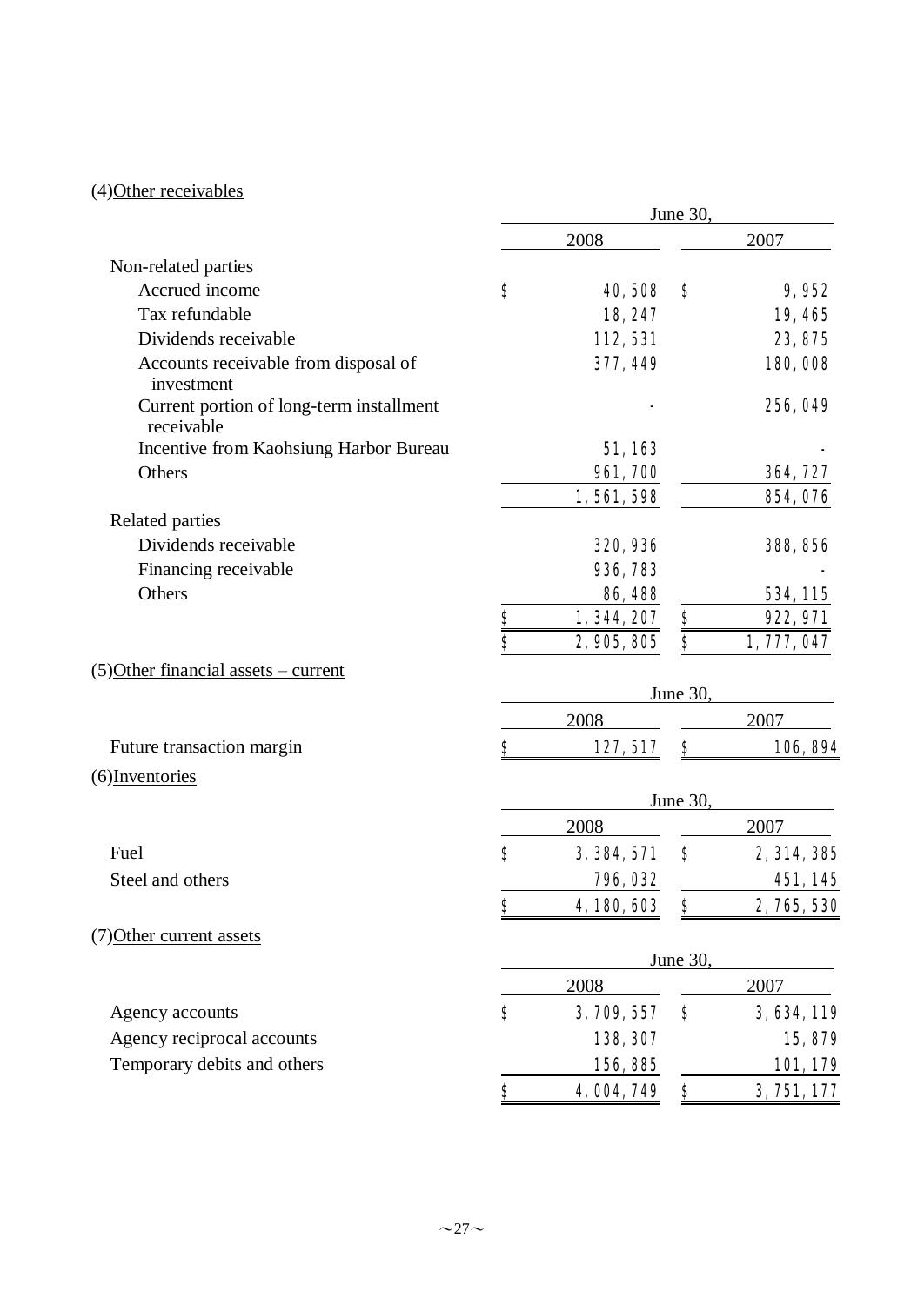#### A. Agency accounts

The Group has entered into agreements with foreign agents to deal with the port formalities related to foreign ports such as arrival and departure of ships, cargo loading, discharging and forwarding, collection of freight and payment of expenses incurred with foreign ports. The above transactions are booked in the agency accounts.

B. Agency reciprocal accounts

The Group has been appointed by Evergreen International S.A., Gaining Enterprise S.A., Greencompass Marine S.A., Italia Marittima S.P.A. and Evergreen Marine (UK) Limited and Evergreen Marine (Hong Kong) LTD. as their agent to pay the petty cash required by their vessels, crew salaries and insurance premiums in Taiwan. The above transactions are booked in the agency reciprocal accounts.

#### (8)Available-for-sale financial assets - non-current

|                                                    |    | 2008            |          | 2007            |
|----------------------------------------------------|----|-----------------|----------|-----------------|
| Listed (TSE and OTC) securities                    |    |                 |          |                 |
| Central Reinsurance Corp.                          | \$ | <b>490, 801</b> | \$       | <b>490, 801</b> |
| Fubon Financial Holding Co., Ltd.                  |    | 5,673           |          | 7,087           |
|                                                    |    | 496, 474        |          | 497, 888        |
| Add: Valuation adjustment                          |    | 294, 633        |          | 213, 972        |
|                                                    | S  | 791, 107        | S        | 711,860         |
| (9) Financial assets carried at cost - non-current |    |                 |          |                 |
|                                                    |    |                 | June 30. |                 |
|                                                    |    | 2008            |          | 2007            |
| Non-listed securities                              | Ş  | 4, 818, 252     | S        | 5, 033, 201     |

A.The Group's investment in non-listed securities were measured at cost since its fair value cannot be measured reliably.

- B.In April 2007, Taishin International Telecommunication Co., Ltd. purchased publicly-listed shares of Taiwan Fixed Network Co. Ltd. The Company sold all its shares of Taiwan Fixed Network based on the purchase price of \$8.3 (in dollars) per share. The Company's investment cost was \$700,000, and the purchase price was \$581,000. As a result, a realized impairment loss of \$119,000 was recognized for the year ended December 31, 2007.
- C.In April 2007, Power World Fund Inc. (PWF) reduced its capital at a conversion rate of 18.93%. The amount returned to the stockholders was \$10 (in dollars) par value per share. As a result of the capital reduction, the proceeds received by the Company based on its proportionate equity interest in PWF amounted to \$3,409, and the carrying amount of the Company's investment in PWF was written down by \$3,409. No gain or loss was incurred.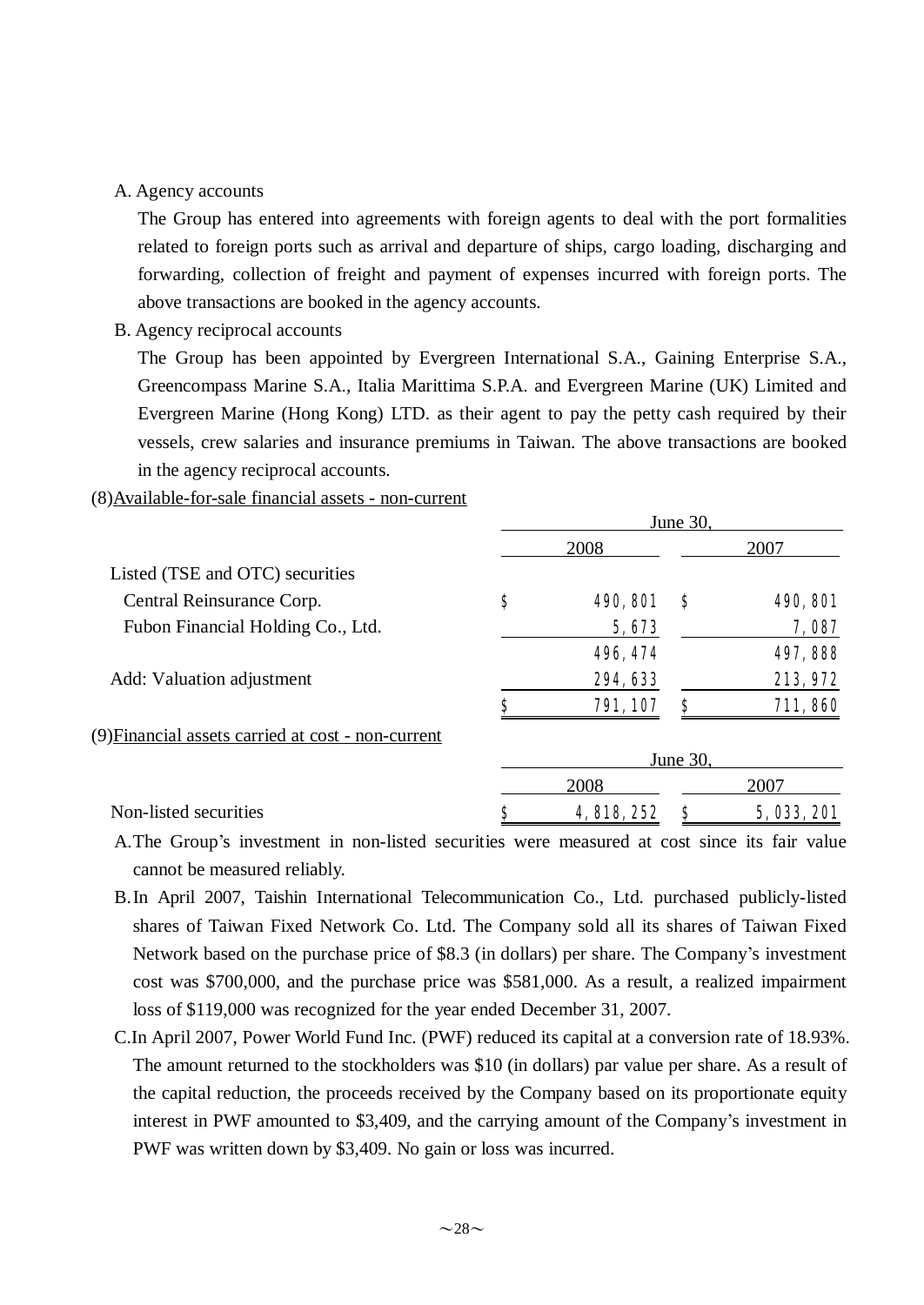D.The shares of Classic Outlook Investment Ltd. and Everup Profits Ltd. have been pledged as collaterals for the loans borrowed by Clove Holding Ltd. Please refer to Notes 4(23) and 6 for details.

(10)Investments in bonds without active markets

|                                                                   |                             | Coupon | June 30, |                 |   |               |  |
|-------------------------------------------------------------------|-----------------------------|--------|----------|-----------------|---|---------------|--|
| Item                                                              | Period                      | Rate   |          | 2008            |   | 2007          |  |
| Convertible Bond - Tuntex<br>(Thailand) Public Company<br>Limited | $03.10.05 \sim$<br>03.10.13 | $0\%$  | S        | 10, 457         | S | 11, 384       |  |
| Add: Unrealized exchange gain                                     |                             |        | S        | 1,251<br>11,708 | S | 342<br>11,726 |  |
|                                                                   |                             |        |          |                 |   |               |  |

A. In 1997, the Company purchased US\$180 thousand of the convertible bonds issued by Tungtex (Thailand) Public Company Limited (Tungtex). As Tungtex encountered financial difficulties, it defaulted at maturity of the bonds. Accordingly, the Company fully recognized the losses on the bonds in 2001. Tungtex subsequently filed an application to the court for corporate restructuring and reached a consensus with the creditors to reissue the abovementioned bonds. The convertible bonds allocated to the Company were recorded at their face value of THB15,737 thousand (NT\$12,581 thousand), and the Company recognized \$12,581 thousand income under "non-operating income – others" for the year ended December 31, 2005.

B.For stock conversion right of the above convertible bonds, please refer to Note 4(21).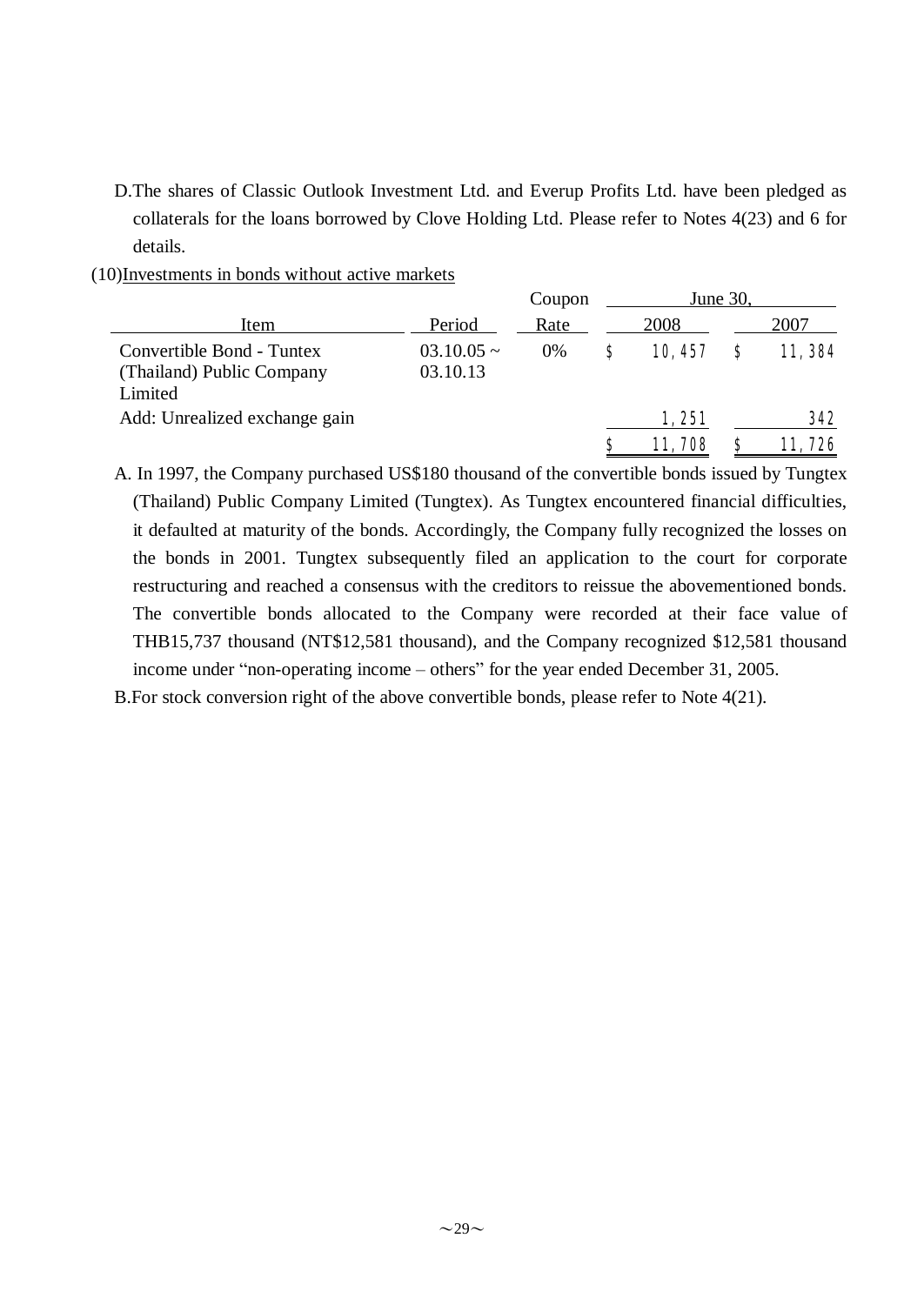## (11)Long-term equity investments accounted for under the equity method

|                                                                     |    | June 30, 2008             |                            | June 30, 2007             |                            |  |
|---------------------------------------------------------------------|----|---------------------------|----------------------------|---------------------------|----------------------------|--|
| Investee company                                                    |    | Carrying<br><b>Amount</b> | Percentage of<br>Ownership | Carrying<br><b>Amount</b> | Percentage of<br>Ownership |  |
| Charng Yang Development Co., Ltd.                                   | S  | 471,952                   | 40.00 %                    | $\mathbf{s}$<br>445, 474  | 40.00 %                    |  |
| Evergreen International Storage and<br><b>Transport Corporation</b> |    | 7, 211, 341               | 39.74 %                    | 7, 396, 154               | 39.74 %                    |  |
| <b>Evergreen Security Corporation</b>                               |    | 59,192                    | 31.25%                     | 53, 576                   | 31.25%                     |  |
| EVA Airways Corp.                                                   |    | 6, 856, 983               | 19.04 %                    | 8, 665, 451               | 19.37 %                    |  |
| Taipei Port Container Terminal Corporation                          |    | 962, 411                  | 30.00 %                    | 493, 188                  | 30.00 %                    |  |
| Shanghai Jifa Logistics Co., Ltd.                                   |    |                           |                            | 282, 843                  | 21.06%                     |  |
| Ningbo Victory Container Co., Ltd.                                  |    | 78, 767                   | 40.00 %                    | 75, 731                   | 40.00 %                    |  |
| Qingdao Evergreen Container Storage and<br>Transportation Co., Ltd. |    | 188, 435                  | 40.00 %                    | 179, 711                  | 40.00 %                    |  |
| Kingtrans International Logistics (Tianjin)<br>Co., Ltd.            |    | 127.580                   | 40.00 %                    | 134, 105                  | 40.00 %                    |  |
| Luanta Investment (Netherlands) N.V.                                |    | 506, 313                  | 50.00 %                    | 561, 668                  | 50.00 %                    |  |
| Balsam Investment (Netherlands) N.V.                                |    | 5.990.484                 | 49.00 %                    | 4,750,504                 | 49.00 %                    |  |
| Evergreen Shipping Agency (Singapore)<br>Pte. Ltd.                  |    |                           |                            | 50, 693                   | 25.50 %                    |  |
| Evergreen Shipping Agency (Korea)<br>Corporation                    |    |                           |                            | 66,185                    | 50.00 %                    |  |
| Evergreen Shipping Agency (Thailand) Co.,<br>Ltd.                   |    |                           |                            | 34, 335                   | 25.50 %                    |  |
| Colon Container Terminal S.A.                                       |    | 2, 053, 461               | 40.00 %                    | 2, 120, 421               | 40.00%                     |  |
| PT. Evergreen Shipping Agency Indonesia                             |    |                           |                            | 35, 598                   | 25.44 %                    |  |
| Evergreen Container Terminal (Thailand)<br>Ltd.                     |    | 772, 087                  | 48.18 %                    | 781, 592                  | 48.18 %                    |  |
| Evergreen Shipping Agency (India) Pvt.<br>Ltd.                      |    |                           |                            | 3,478                     | 49.98 %                    |  |
| Evergreen Shipping Agency (Australia) Pty.<br>Ltd.                  |    |                           |                            | 4,371                     | 25.50 %                    |  |
| Green Peninsula Agencies SDM. BHD                                   |    | 237, 377                  | 30.00 %                    |                           |                            |  |
|                                                                     | \$ | 25, 516, 383              |                            | \$26,135,078              |                            |  |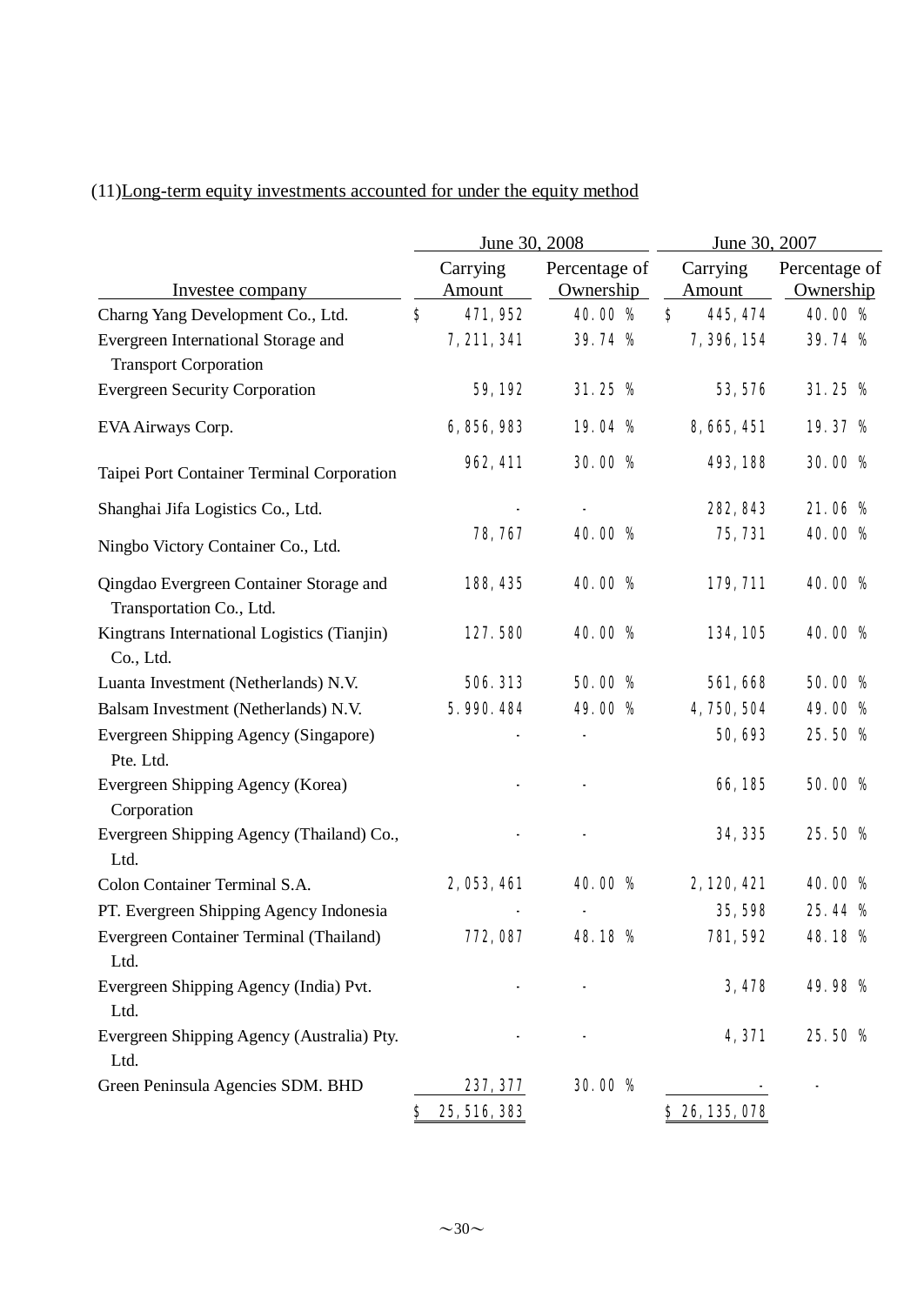|                                                  | For the six-month periods ended June 30, |              |                    |                |  |
|--------------------------------------------------|------------------------------------------|--------------|--------------------|----------------|--|
|                                                  |                                          | 2008         |                    | 2007           |  |
| Charng Yang Development Co., Ltd.                | \$                                       | 20, 881      | \$                 | 18,576         |  |
| Evergreen International Storage and Transport    |                                          |              |                    |                |  |
| Corporation                                      |                                          | 175,862      |                    | 180, 522       |  |
| <b>Evergreen Security Corporation</b>            |                                          | 5,515        |                    | 5,190          |  |
| EVA Airways Corp.                                | (                                        | 1, 144, 921) | $\mathbf \epsilon$ | 327, 039)      |  |
| Taipei Port Container Terminal Corporation       |                                          | 21,092       | $\mathcal{L}$      | 2,149)         |  |
| Shanghai Jifa Logistics Co., Ltd.                |                                          |              |                    | 2,641          |  |
| Ningbo Victory Container Co., Ltd.               |                                          | 5,475        |                    | 8,251          |  |
| Qingdao Evergreen Container Storage and          |                                          |              |                    |                |  |
| Transportation Co., Ltd.                         |                                          | 12,940       |                    | 9,647          |  |
| Kingtrans International Logistics (Tianjin) Co., |                                          |              |                    |                |  |
| Ltd.                                             | C                                        | 1,291)       |                    | 54             |  |
| Luanta Investment (Netherlands) N.V.             | (                                        | 82, 555)     | €                  | 47, 481)       |  |
| Balsam Investment (Netherlands) N.V.             |                                          | 28,822       | C                  | 667, 667)      |  |
| Evergreen Shipping Agency (Singapore) Pte. Ltd.  |                                          |              |                    | 3,297          |  |
| Evergreen Shipping Agency (Korea) Corporation    |                                          |              |                    | 4,953          |  |
| Evergreen Shipping Agency (Thailand) Co., Ltd.   |                                          |              |                    | 11,557         |  |
| Colon Container Terminal S.A.                    |                                          | 119, 977     |                    | 223, 523       |  |
| PT. Evergreen Shipping Agency Indonesia          |                                          |              |                    | 11,978         |  |
| Evergreen Container Terminal (Thailand) Ltd.     |                                          | 37, 314      |                    | <b>38, 261</b> |  |
| Evergreen Shipping Agency (India) Pvt. Ltd.      |                                          |              |                    | 1,619          |  |
| Evergreen Shipping Agency (Australia) Pty. Ltd.  |                                          |              |                    | 3,100          |  |
| Green Peninsula Agencies SDM. BHD.               |                                          | 25, 945      |                    |                |  |
|                                                  | $\bf(8)$                                 | 774, 944)    | $\bf(8)$           | 521, 167)      |  |

B. Investment income (loss) accounted for under the equity method for the six-month periods ended June 30, 2008 and 2007 is set forth below:

C.EGS, EGK, EMI, EGT, EGI, and EMA were acquired by Peony in December 31, 2007. As of December 31, 2007, Peony's equity interest were 51%, 100%, 51%, 51%, 99.99% and 51%, respectively. The subsidiaries' revenues and expenses were included in the consol danced financial statements when control of the Subsidiaries was gained.

D The Company and its subsidiary-Armand Estate (Netherlands) B.V.'s Board of Directors passed a resolution for the Company to infuse additional cash in Taipei Port Container Terminal Corporation as a shareholder. The Company subscribed to 72,000 thousand shares at \$10 (in dollars) per share amounting to \$720,000. As of June 30, 2008 and 2007, percentage of ownership was 30%.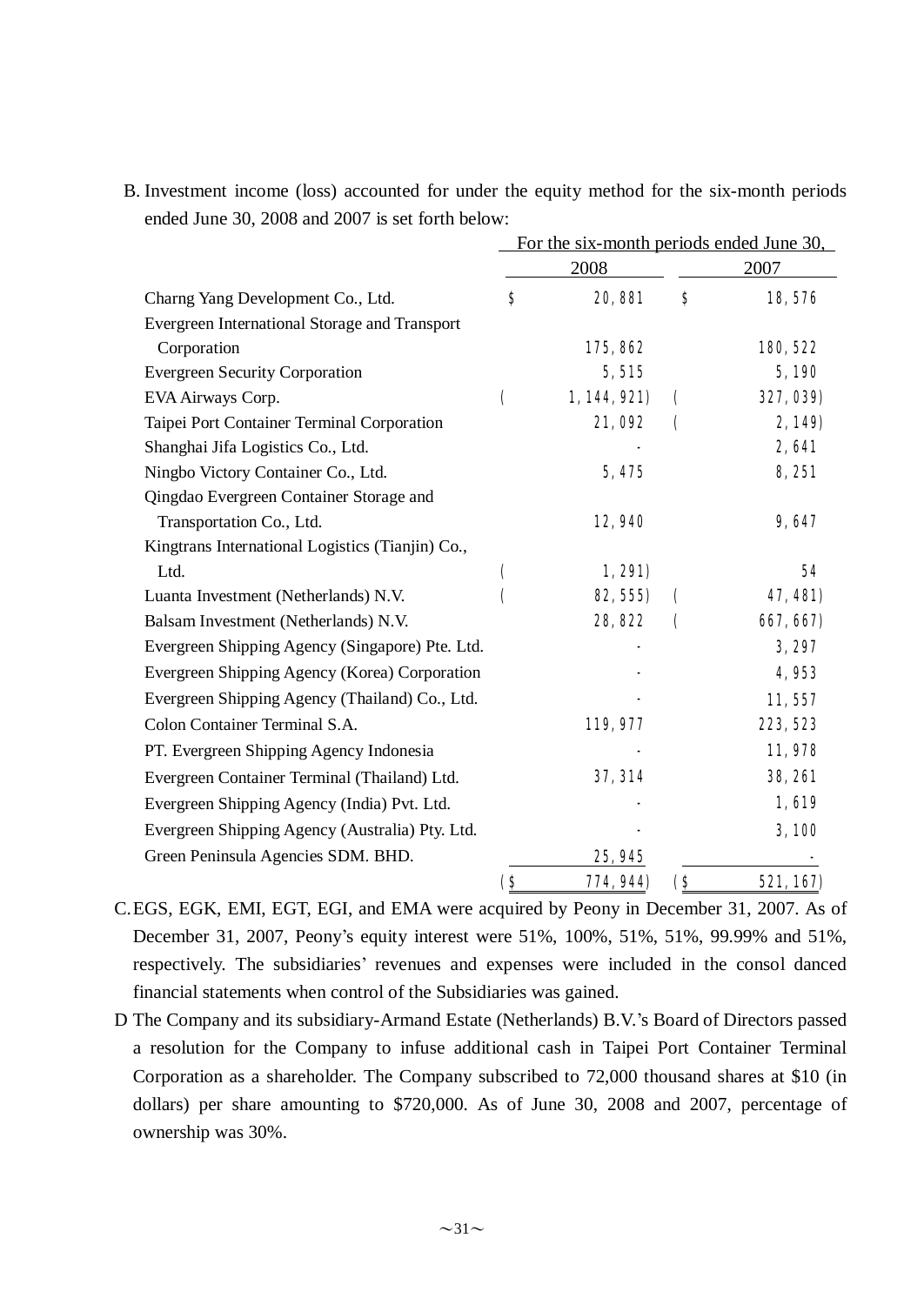## (12)Other long-term investments

|                                                                          | June 30, |              |  |               |  |
|--------------------------------------------------------------------------|----------|--------------|--|---------------|--|
|                                                                          |          | 2008         |  | 2007          |  |
| Membership fee and service charges paid to<br>Marshall golf country club | S        | <b>312</b> S |  | 312           |  |
| Membership fee paid to Mission Hills golf club                           |          | 3,558        |  | 3,712         |  |
|                                                                          | S        | 3,870        |  | <b>4. O24</b> |  |

# (13)Property, plant and equipment, net

|                                    | June 30, 2008 |                 |                             |                |    |                 |  |  |
|------------------------------------|---------------|-----------------|-----------------------------|----------------|----|-----------------|--|--|
| Asset                              |               | Initial cost    | Accumulated<br>depreciation | Net book value |    |                 |  |  |
| Land                               | \$            | 2, 219, 220     | S                           |                | \$ | 2, 219, 220     |  |  |
| <b>Buildings</b>                   |               | 2, 984, 053     |                             | 1, 125, 772    |    | 1,858,281       |  |  |
| Machinery equipment                |               | <b>744, 919</b> |                             | 520, 843)      |    | 224,076         |  |  |
| Loading / discharging<br>equipment |               | 7, 116, 766     |                             | 3, 918, 839)   |    | 3, 197, 927     |  |  |
| Computer equipment                 |               | 360, 215        |                             | 293, 551)      |    | 66, 664         |  |  |
| Transportation equipment           |               | 24, 164, 650    |                             | 13, 460, 118)  |    | 10, 704, 532    |  |  |
| Ships and equipment                |               | 55, 269, 148    |                             | 20, 621, 044)  |    | 34, 648, 104    |  |  |
| Dock facilities                    |               | 223,081         |                             |                |    | <b>223, 081</b> |  |  |
| Office equipment                   |               | 544, 991        |                             | 373, 643)      |    | 171,348         |  |  |
| Lease improvement                  |               | 15,925          |                             | 11,029)        |    | 4,896           |  |  |
|                                    |               | 93, 642, 968    |                             | 40, 324, 839)  |    | 53, 318, 129    |  |  |
| Prepayments for equipment          |               | 918, 960        |                             |                |    | 918, 960        |  |  |
|                                    | \$            | 94, 561, 928    | (\$                         | 40, 324, 839)  | \$ | 54, 237, 089    |  |  |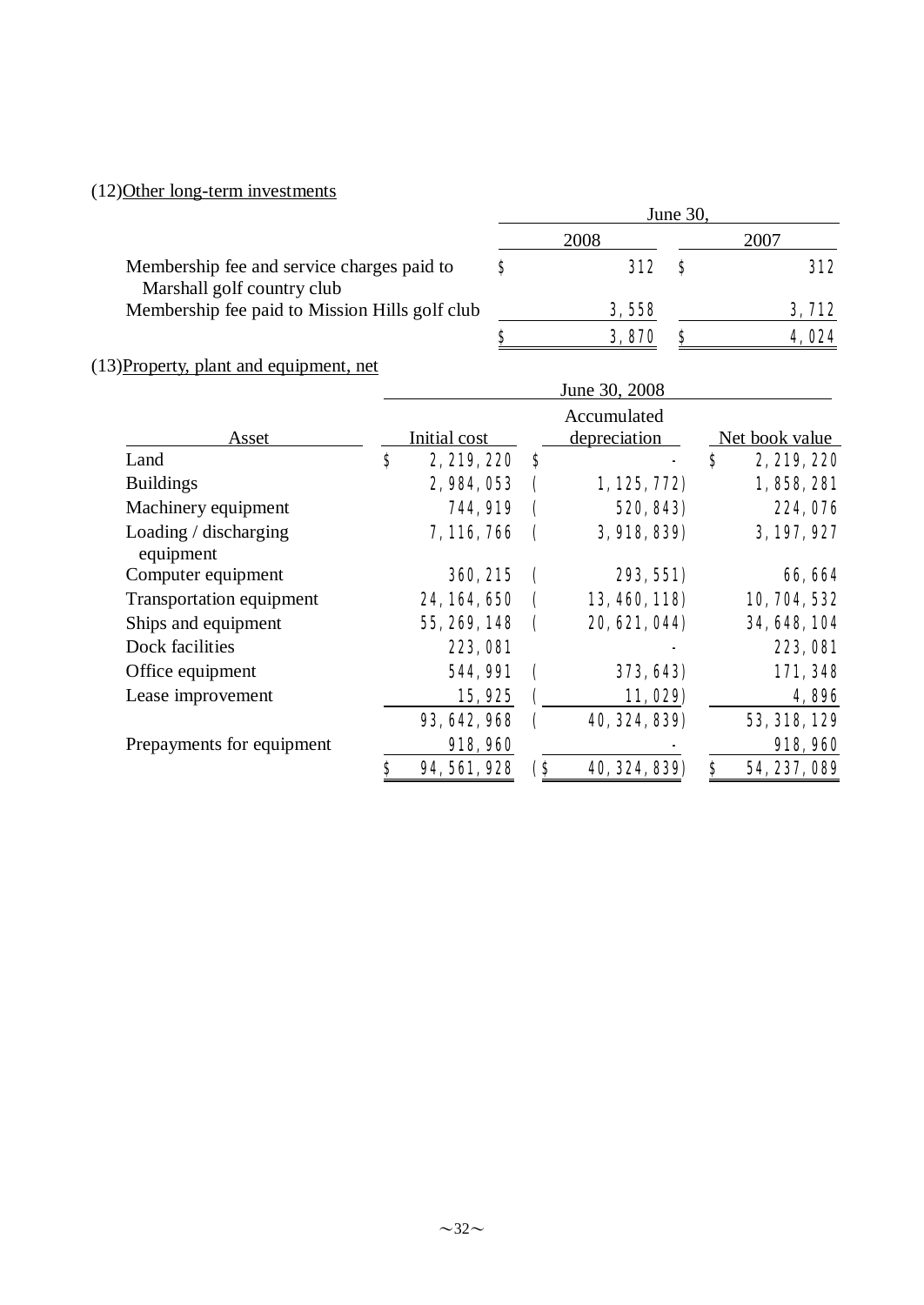|                                    |    | June 30, 2007 |                             |                |    |              |  |  |
|------------------------------------|----|---------------|-----------------------------|----------------|----|--------------|--|--|
| Asset                              |    | Initial cost  | Accumulated<br>depreciation | Net book value |    |              |  |  |
| Land                               | \$ | 2,168,485     | `\$                         |                | \$ | 2, 168, 485  |  |  |
| <b>Buildings</b>                   |    | 2, 156, 772   |                             | 619, 793)      |    | 1,536,979    |  |  |
| Machinery equipment                |    | 745, 605      |                             | 497, 421)      |    | 248, 184     |  |  |
| Loading / discharging<br>equipment |    | 7,218,080     |                             | 3, 443, 524)   |    | 3, 774, 556  |  |  |
| Computer equipment                 |    | 153, 117      |                             | 103, 305)      |    | 49, 812      |  |  |
| Transportation equipment           |    | 20, 767, 055  |                             | 15, 460, 671)  |    | 5, 306, 384  |  |  |
| Ships and equipment                |    | 60, 780, 254  |                             | 20, 441, 356)  |    | 40, 338, 898 |  |  |
| Dock facilities                    |    | 418, 813      |                             |                |    | 418, 813     |  |  |
| Office equipment                   |    | 329, 087      |                             | 241, 906)      |    | 87,181       |  |  |
|                                    |    | 94, 737, 268  |                             | 40, 807, 976)  |    | 53, 929, 292 |  |  |
| Prepayments for equipment          |    | 221,133       |                             |                |    | 221,133      |  |  |
|                                    | \$ | 94, 958, 401  | (\$                         | 40, 807, 976)  | \$ | 54, 150, 425 |  |  |

A. All the aforementioned ships and equipment have been insured based on the market value of each vessel or the requirement of the creditor banks. As of June 30, 2008 and 2007, the insurance coverage amounted to USD1,662,291 and USD1,668,400, respectively. In addition, the ships were covered by the protection and indemnity insurance with GARD. The indemnity amounts were unlimited except for oil pollution which was limited to USD 8 billion as of June 30, 2008 and 2007, respectively.

- B. The Group's loading/discharging equipment has been covered by the general insurance for construction machinery with insurance coverage amounting to \$16,799,134 and \$6,434,761 as of June 30, 2008 and 2007, respectively. The fire insurance coverage for office equipment and building were \$3,453,662 and \$3,039,388 as of June 30, 2008 and 2007, respectively. Container facilities were insured with full coverage amounting to USD387,448 and USD660,325 as of June 30, 2008 and 2007, respectively.
- C. The Group entered into a construction agreement with Kaohsiung Harbor Bureau to complete the extension project of Pier No. 116 of Kaohsiung Harbor. The Group is entitled to use the port free of charge for 16 years commencing from the date of completion. Upon expiration of the 16-year period, the Group is obliged to return the port to the Bureau but has the priority to lease the port. The construction project was reclassified to dock facilities upon its completion on January 1, 1992, and is amortized on a straight-line basis over 16 years with the amortization charged to loading/discharging expenses.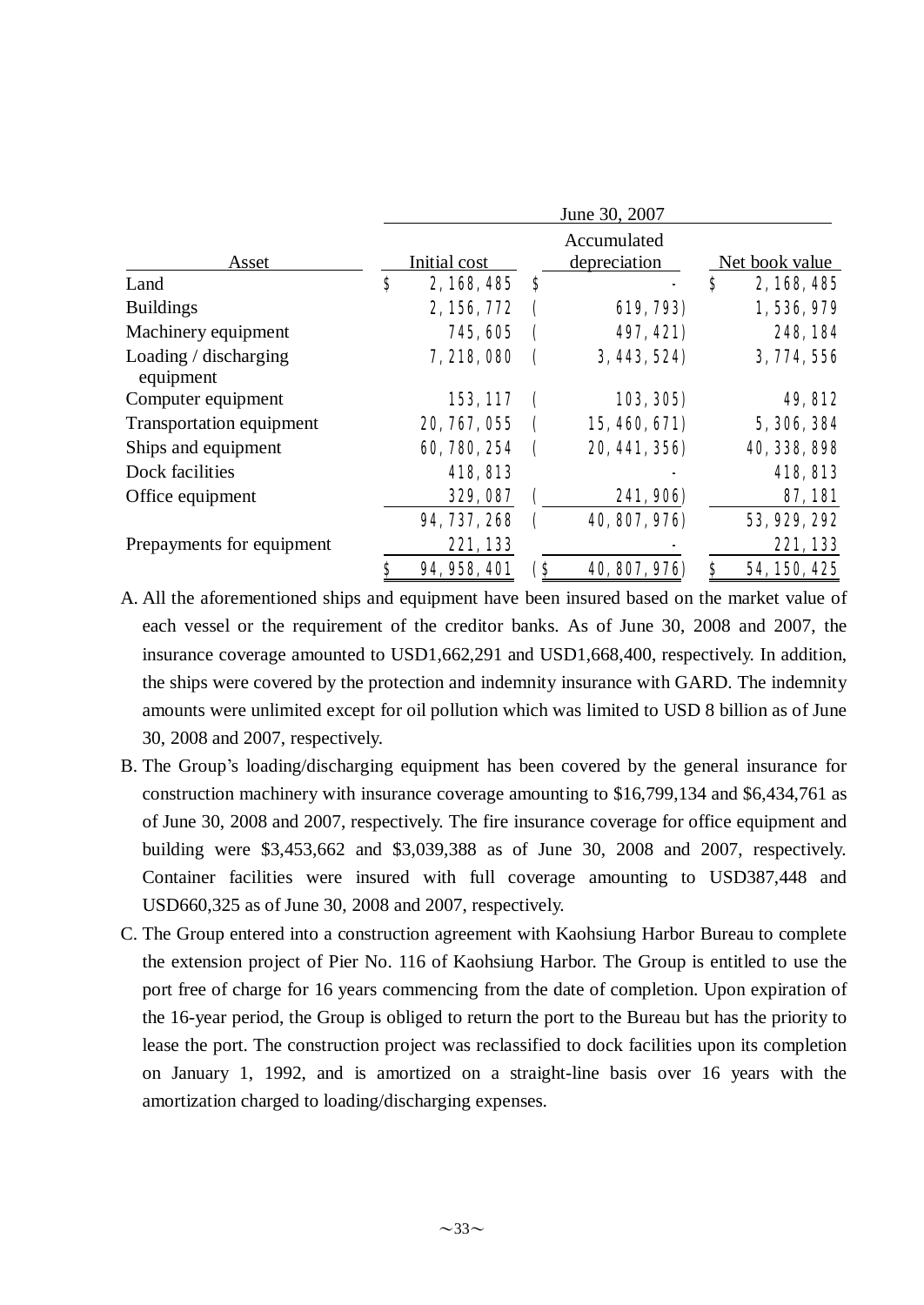D. The Group entered into a construction agreement with Kaohsiung Harbor Bureau to complete the extension project of Piers No. 79~81 of Kaohsiung Harbor. The Group is entitled to use the ports free of charge for 10 years commencing from the date of completion. Upon expiration of the 10-year period, the Group is obliged to return the ports to the Bureau but has the priority to lease the ports. The construction project was reclassified to dock facilities upon its completion in the beginning of 2000, and is amortized on a straight-line basis over 10 years with the amortization charged to loading/discharging expenses.

(14)Long-term installment receivables

|                                        | June 30, |      |  |                 |
|----------------------------------------|----------|------|--|-----------------|
|                                        |          | 2008 |  | 2007            |
| Receivables from sales of vessels      |          |      |  | <b>328, 902</b> |
| Less: Unrealized foreign exchange loss |          | ۰    |  | 16, 555)        |
|                                        |          |      |  | 312, 347        |
| Less: Current portion                  |          | ۰    |  | 256, 049)       |
| Long-term installment receivables, net |          |      |  | 56, 298         |

The above installment receivables were derived from the sale of four vessels, GLEE, GLOW, GRUP and GALT, in 2001 and 2002 with a total price of USD54,648. The interest charged on the receivables is LIBOR (London InterBank Offered Rate) plus 1.5%. As of June 30, 2007, the accrued amount of the receivables was USD 9,511. As of June 30, 2008, all accrued amount was received.

#### (15)Short-term loans

|                                                | June 30, |             |   |             |
|------------------------------------------------|----------|-------------|---|-------------|
|                                                |          | 2008        |   | 2007        |
| Unsecured loans                                |          |             |   |             |
| Company                                        | S        | 1,250,000   | S | 3, 194, 000 |
| Subsidiaries                                   |          | 917, 941    |   | 180, 951    |
|                                                | s        | 2, 167, 941 | S | 3, 374, 951 |
| Interest rate (includes New Taiwan Dollars and |          | 2.20% 3.65% |   | 2.20% 5.99% |

foreign currencies)

(16)Financial liabilities at fair value through profit or loss – current

|                                        | June 30, |             |   |          |  |
|----------------------------------------|----------|-------------|---|----------|--|
|                                        |          | 2008        |   | 2007     |  |
| Financial liabilities held for trading |          |             |   |          |  |
| Interest rate swap                     | \$       | 12,409      | Ş | 17,249   |  |
| Oil swap                               |          | 774, 480    |   | 102, 167 |  |
| Currency exchange swap                 |          | 164,772     |   | 166, 248 |  |
| Foreign exchange rate option           |          | 370, 856    |   | 141,676  |  |
|                                        | \$       | 1, 322, 517 |   | 427, 340 |  |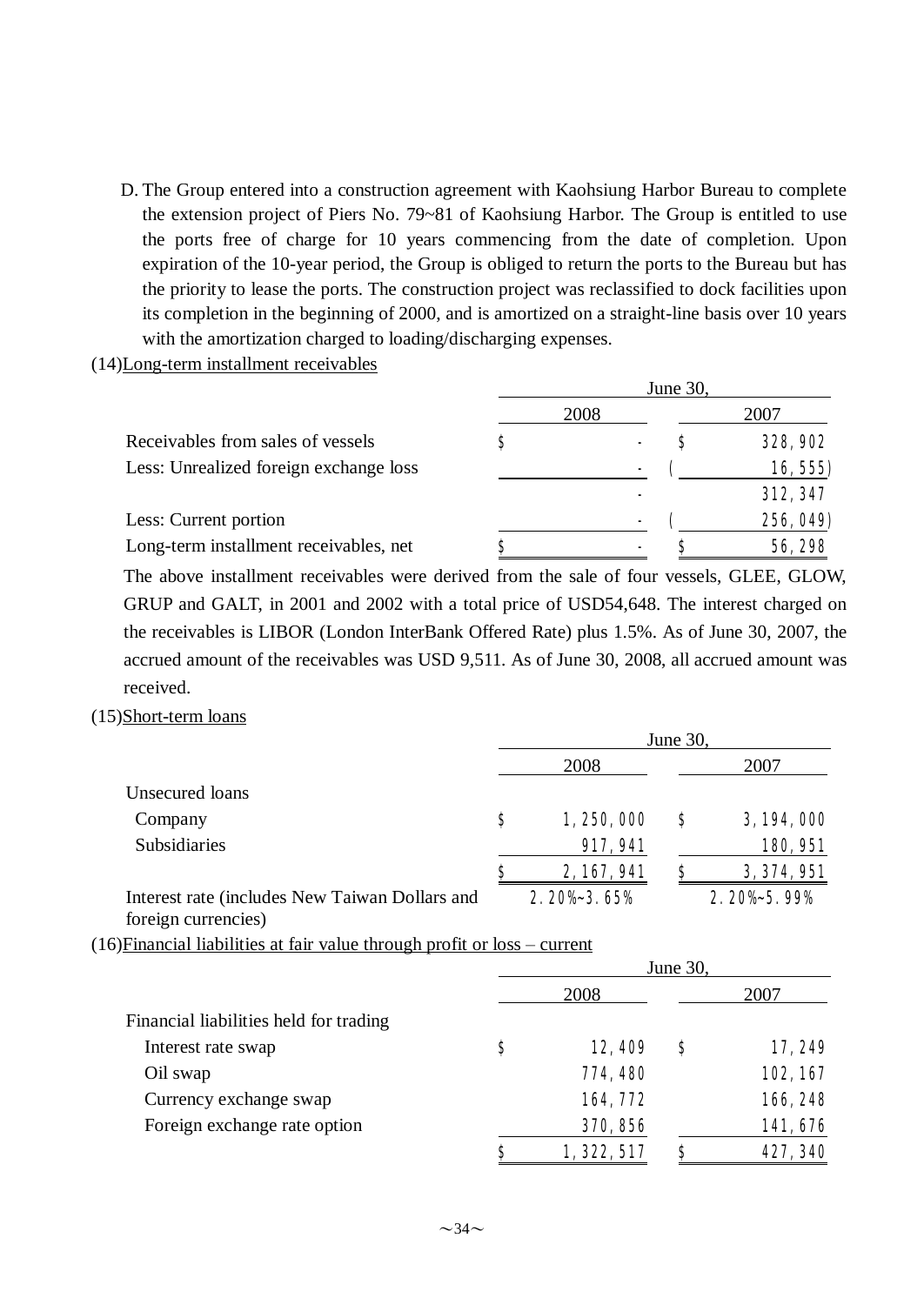A.The Group recognized net loss of \$750,767 and net gain of \$179,433 for six-month periods ended June 30, 2008 and 2007, respectively.

| B. As of June 30, 2008 and 2007, the outstanding interest rate swap contracts are set forth below: |
|----------------------------------------------------------------------------------------------------|
|----------------------------------------------------------------------------------------------------|

|                    |                 |            | June 30, 2008          |    |                       |
|--------------------|-----------------|------------|------------------------|----|-----------------------|
|                    | Contract period |            | <b>Notional Amount</b> |    | <b>Carrying Value</b> |
| Interest rate swap | $05.03 - 09.03$ | <b>USD</b> | 15,000                 | S  | 4,868                 |
| "                  | $03.11 - 08.11$ | <b>USD</b> | 20,000                 |    | 2,049                 |
| $^{\prime\prime}$  | $05.03 - 09.03$ | <b>USD</b> | 10,000                 |    | 3,449                 |
| $^{\prime\prime}$  | $03.07 - 08.07$ | <b>NID</b> | 500,000                |    | 1,027                 |
| $^{\prime\prime}$  | $04.05 - 09.03$ | <b>USD</b> | 12,000                 |    | 790                   |
| $^{\prime\prime}$  | $05.12 - 08.07$ | <b>USD</b> | 22,500                 |    | 226                   |
|                    |                 |            |                        | Ś  | 12,409                |
|                    |                 |            | June 30, 2007          |    |                       |
|                    | Contract period |            | <b>Notional Amount</b> |    | Carrying Value        |
| Interest rate swap | $02.07 - 07.07$ | <b>NID</b> | 62,500                 | \$ | 260                   |
| $^{\prime\prime}$  | $03.07 - 08.07$ | <b>NID</b> | 500,000                |    | 15,954                |
| $^{\prime\prime}$  | 00.00.08.03     | TEN        | 0 MR                   |    | <b>MPK</b><br>1       |

**\$** 17, 249 C. As of June 30, 2008 and 2007, the outstanding oil swap contracts are set forth below:

|                   |                 | June 30, 2008            |   |                |
|-------------------|-----------------|--------------------------|---|----------------|
|                   |                 | <b>Notional Quantity</b> |   |                |
|                   | Contract period | (Ton)                    |   | Carrying Value |
| Oil swap          | $07.07 - 09.12$ | 245, 385                 | S | 772, 375       |
| $^{\prime\prime}$ | $08.04 - 10.09$ | 798, 462                 |   | 1,462          |
| $^{\prime\prime}$ | $08.05 - 10.10$ | 399, 230                 |   | 643            |
|                   |                 |                          | S | 774, 480       |

99.09~08.03 USD 9,706 1,035

|                |                 | June 30, 2007            |                |
|----------------|-----------------|--------------------------|----------------|
|                |                 | <b>Notional Quantity</b> |                |
|                | Contract period | (Ton)                    | Carrying Value |
| Oil swap       | $07.02 - 09.01$ | 184, 615                 | \$<br>15, 116  |
| $\prime\prime$ | $07.03 - 09.02$ | 184, 615                 | 25,690         |
| $\prime\prime$ | $07.03 - 09.02$ | 184, 615                 | 30, 210        |
| $\prime$       | $07.07 - 07.12$ | 46, 152                  | 30, 631        |
| $\prime$       | $07.07 - 07.12$ | 46, 152                  | 520            |
|                |                 |                          | \$<br>102, 167 |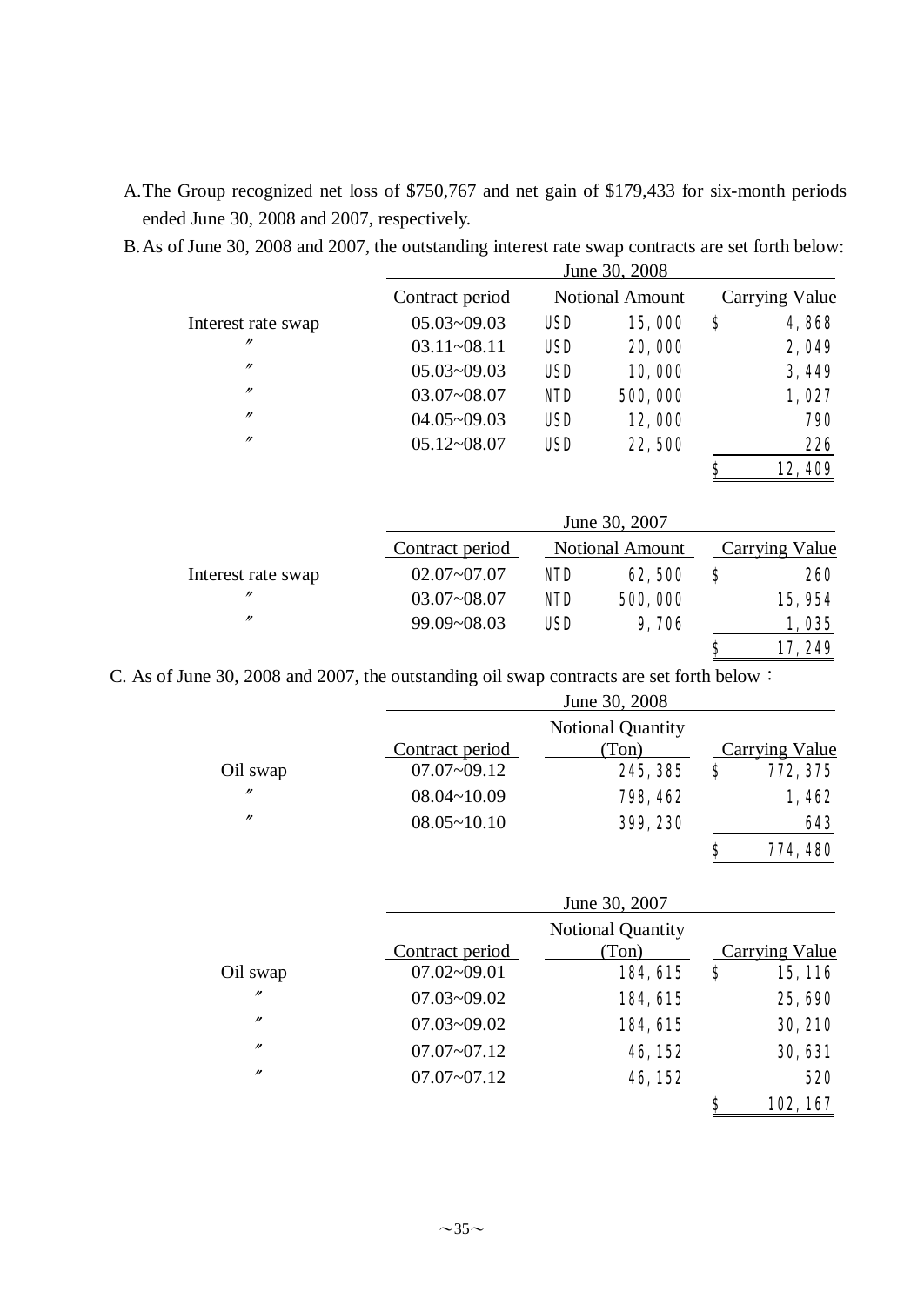D. As of June 30, 2008 and 2007, the outstanding currency exchange swap contracts are set forth below:

|                        |                 |                        | June 30, 2008 |                |
|------------------------|-----------------|------------------------|---------------|----------------|
|                        | Contract period | <b>Notional Amount</b> |               | Carrying Value |
| Currency exchange swap | $07.10 - 09.10$ | EUR                    | 24,000        | 23, 174        |
| $^{\prime\prime}$      | $07.10 - 09.10$ | <b>EUR</b>             | 24,000        | 24, 204        |
| $\prime\prime$         | $07.10 - 09.10$ | <b>USD</b>             | 48,000        | 64,032         |
| $^{\prime\prime}$      | $07.10 - 09.10$ | <b>USD</b>             | 48,000        | 53, 362        |
|                        |                 |                        |               | \$<br>164,772  |

|                        | June 30, 2007   |            |                        |    |                 |  |  |  |
|------------------------|-----------------|------------|------------------------|----|-----------------|--|--|--|
|                        | Contract period |            | <b>Notional Amount</b> |    | Carrying Value  |  |  |  |
| Currency exchange swap | $07.01 - 08.01$ | <b>USD</b> | 2,000                  | \$ | 8,509           |  |  |  |
| $^{\prime\prime}$      | $07.03 - 08.03$ | <b>USD</b> | 2,000                  |    | 27,025          |  |  |  |
| $^{\prime\prime}$      | $07.04 - 08.04$ | <b>USD</b> | 3,000                  |    | 2,357           |  |  |  |
| $^{\prime\prime}$      | $07.04 - 08.07$ | <b>USD</b> | 3,000                  |    | 9,195           |  |  |  |
| $^{\prime\prime}$      | $07.05 - 07.11$ | <b>USD</b> | 3,000                  |    | 6,303           |  |  |  |
| $^{\prime\prime}$      | $07.06 - 09.04$ | <b>USD</b> | 3,000                  |    | <b>110, 014</b> |  |  |  |
| $^{\prime\prime}$      | $07.05 - 08.05$ | <b>USD</b> | 3,000                  |    | 2,845           |  |  |  |
|                        |                 |            |                        | Ş  | 166, 248        |  |  |  |

E. As of June 30, 2008 and 2007, the outstanding foreign exchange rate option contracts are set forth below:

|                              | Contract period | <b>Notional Amount</b> |                 |    | Carrying Value |
|------------------------------|-----------------|------------------------|-----------------|----|----------------|
| Foreign exchange rate option | $04.05 - 09.05$ | <b>EUR</b>             | 25,000          | S  | 118,936        |
| $\prime\prime$               | $06.12 - 11.12$ | <b>USD</b>             | 140,000         |    | 251,920        |
|                              |                 |                        |                 | \$ | 370, 856       |
|                              |                 |                        |                 |    |                |
|                              |                 |                        | June 30, 2007   |    |                |
|                              | Contract period |                        | Notional Amount |    | Carrying Value |
| Foreign exchange rate option | $04.05 - 09.05$ | <b>EUR</b>             | 56,000          | S  | 24, 744        |
| $^{\prime\prime}$            | $07.06 - 07.07$ | <b>JPY</b>             | 2,600,000       |    | 352            |
| $^{\prime\prime}$            | $01.10 - 11.12$ | <b>USD</b>             | 533,000         |    | 115, 451       |
| $^{\prime\prime}$            | $07.06 - 07.07$ | Œ                      | 7,000           |    | 1,129          |
|                              |                 |                        |                 | \$ | 141,676        |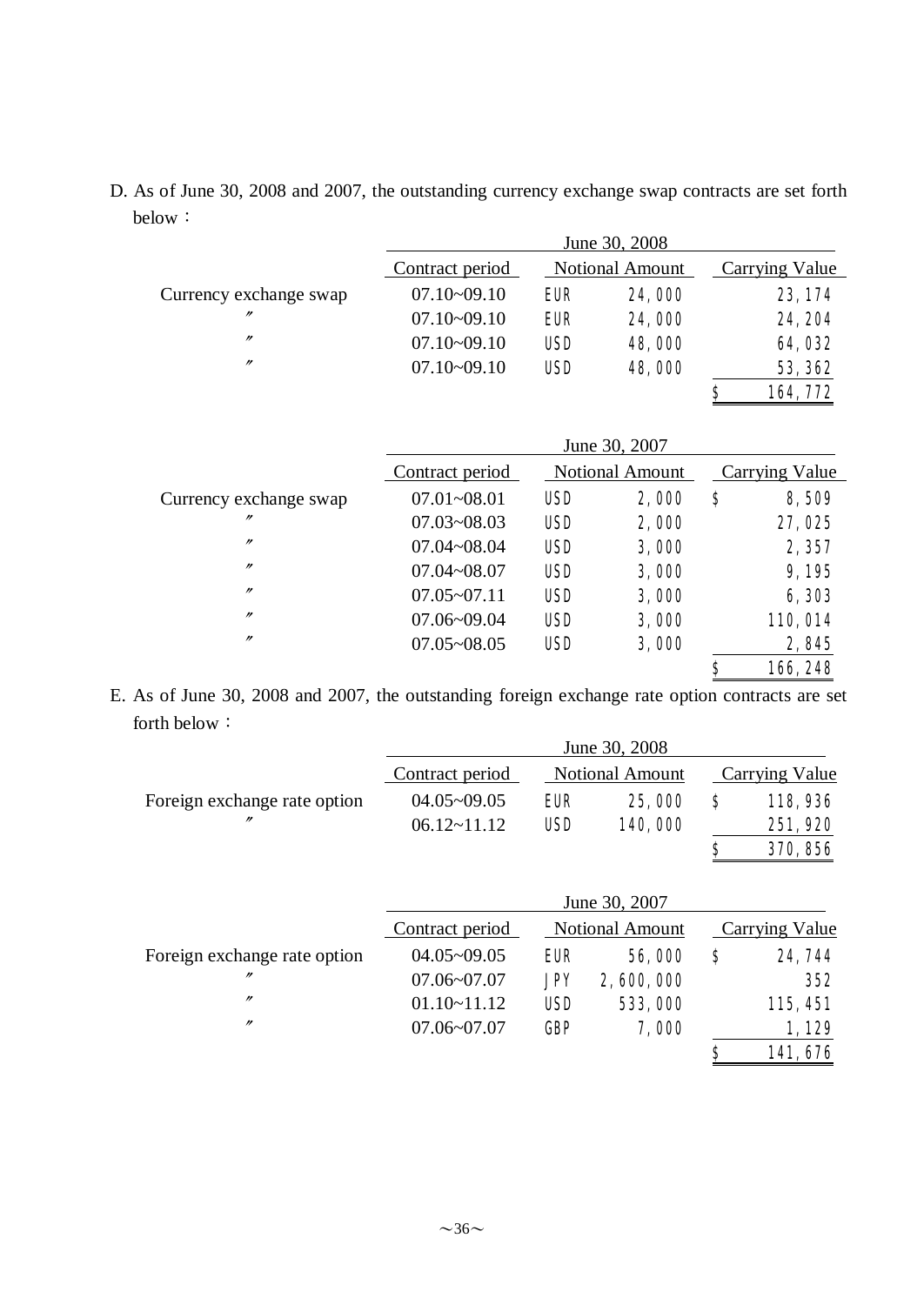#### (17)Accrued expenses

|                                              |   | June $30$ ,     |          |              |  |
|----------------------------------------------|---|-----------------|----------|--------------|--|
|                                              |   | 2008            |          | 2007         |  |
| Accrued expenses                             | S | 13, 933, 809    | <b>S</b> | 14, 195, 041 |  |
| Estimated accrued expenses                   |   | 2, 427, 366     |          | 3, 362, 285  |  |
| Add: Unrealized foreign exchange (gain) loss |   | <b>92, 013)</b> |          | 10,048       |  |
|                                              | S | 16, 269, 162    |          | 17, 567, 374 |  |

The estimated accrued expenses represent the estimated expenses to be incurred with the foreign agents and on the agency services rendered by the Group to the foreign marine transportation companies. The estimated accrued expenses as of December 31, 2007 was \$3,169,357, of which \$1,959,402 was reversed as of June 30, 2008, constituting 61.51% of the estimated amount. The estimated accrued expenses as of December 31, 2006 was \$3,724,730, of which \$2,209,766 was reversed as of June 30, 2007, constituting 59.33% of the estimated amount.

#### (18)Other payables

|                                                                     | June 30, |             |          |                 |
|---------------------------------------------------------------------|----------|-------------|----------|-----------------|
|                                                                     |          | 2008        |          | 2007            |
| Non-related parties                                                 |          |             |          |                 |
| Accrued agency payables                                             | S        | 2,683       | S        | 2,604           |
| Dividend payables                                                   |          | 5,226,319   |          | 905, 136        |
| Remuneration to directors and supervisors and<br>bonus to employees |          | 82, 845     |          | 40,620          |
| Financing payables                                                  |          | 256, 333    |          | <b>367, 014</b> |
| Others                                                              |          | 533, 650    |          | 58, 287         |
|                                                                     |          | 6, 101, 830 |          | 1, 373, 661     |
| Related parties                                                     |          | 232, 519    |          | 126             |
|                                                                     | \$       | 6, 334, 349 | \$       | 1, 373, 787     |
| (19)Long-term liabilities due within one year                       |          |             |          |                 |
|                                                                     |          |             | June 30, |                 |
|                                                                     |          | 2008        |          | 2007            |
| Corporate bonds payable                                             | \$       | 205, 068    | S        | 1,500,000       |
| Long-term bank loans                                                |          | 1,700,000   |          | 1, 230, 000     |
| Long-term loans by its subsidiary                                   |          | 1, 411, 864 |          | 1, 372, 441     |
|                                                                     | \$       | 3, 316, 932 | \$       | 4, 102, 441     |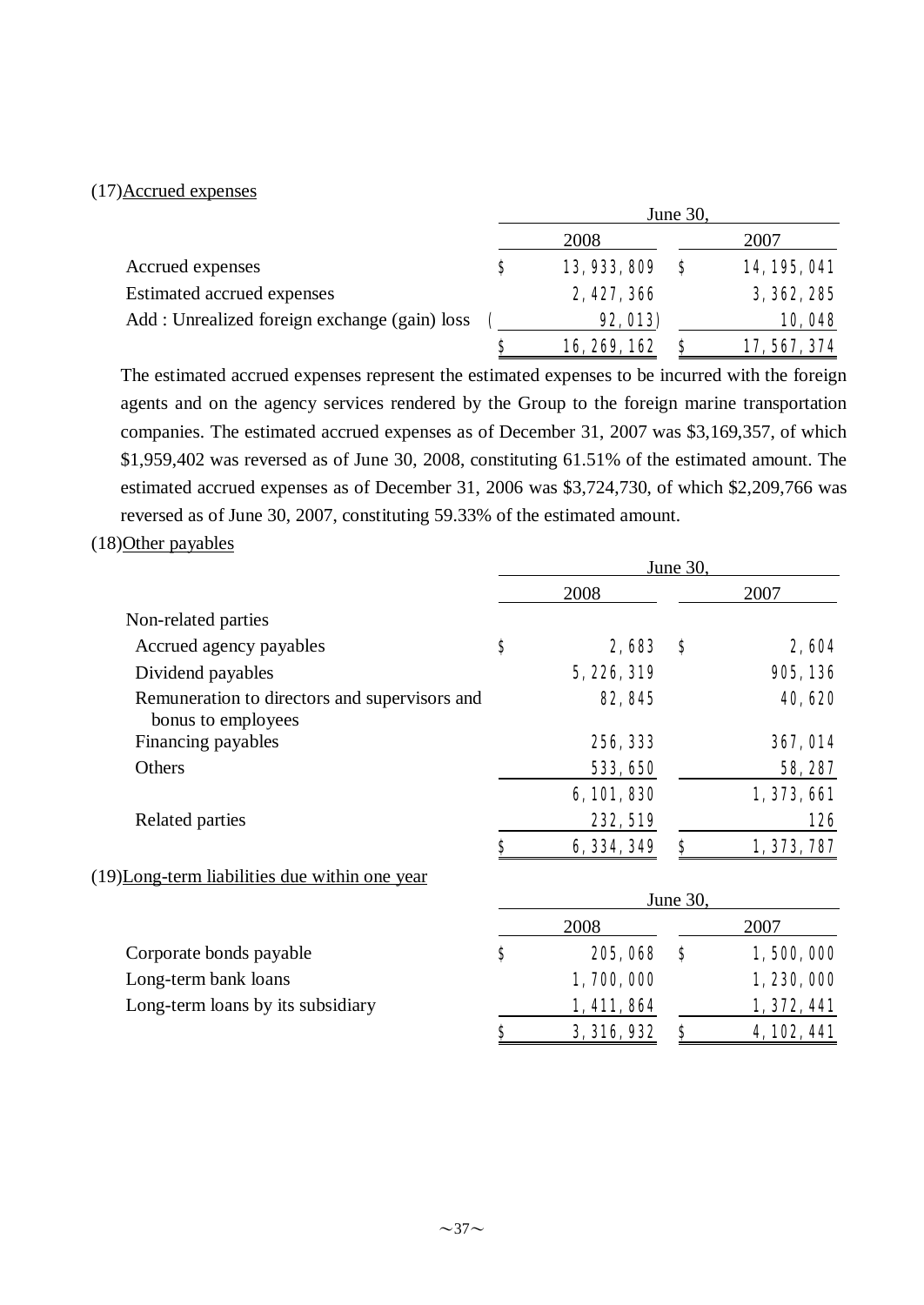#### (20)Derivative financial liabilities for hedging - non-current

June 30,  $2008:$  None.

|                                                          |         | June 30, 2007                             |            |          |   |          |                |       |
|----------------------------------------------------------|---------|-------------------------------------------|------------|----------|---|----------|----------------|-------|
|                                                          |         | <b>Notional Amount</b><br>Contract period |            |          |   |          | Carrying Value |       |
| Interest rate swap                                       |         | $03.06 - 08.06$                           | <b>NID</b> | 300,000  |   | \$       |                | 4,646 |
| $^{\prime\prime}$                                        |         | $03.06 - 08.06$                           | <b>NID</b> | 200,000  |   |          |                | 3,106 |
|                                                          |         |                                           |            |          |   | S        |                | 7,752 |
| (21) Financial liabilities carried at cost - non-current |         |                                           |            |          |   |          |                |       |
|                                                          |         |                                           |            |          |   | June 30, |                |       |
|                                                          |         | Item                                      |            | Period   |   | 2008     |                | 2007  |
| <b>Stock Conversion</b>                                  |         | Tuntex (Thailand) Public Company          |            | 03.10.13 | S | 9,004    |                | 9,004 |
| Right                                                    | Limited |                                           |            |          |   |          |                |       |

The above financial liability is the embedded stock conversion right obtained by the Company through acquisition of convertible corporate bond issued by Tuntex (Thailand) Public Company Limited (TUNTEX) during the first quarter of 2005. As stated in the terms of the agreement, TUNTEX can choose either to pay back by cash at face value of corporate bonds (THB15,737 thousand dollars) or convert to stock on the maturity date. On initial acquisition, such transaction was not recorded separately, and subsequently measured at cost using the historical exchange rate.

#### (22)Corporate bonds payable

|                                    | June 30, |           |   |             |  |  |
|------------------------------------|----------|-----------|---|-------------|--|--|
|                                    |          | 2008      |   | 2007        |  |  |
| Secured corporate bonds            | Ş        | ۰         | S | 1,500,000   |  |  |
| Unsecured corporate bonds          |          | 233, 900  |   | 2,978,100   |  |  |
| Add: Accrued interest compensation |          | 2,568     |   | 7,388       |  |  |
|                                    |          | 236, 468  |   | 4, 485, 488 |  |  |
| Less: Current portion              |          | 205, 068) |   | 1,500,000)  |  |  |
|                                    | S        | 31,400    | S | 2, 985, 488 |  |  |

A.On January 12, 2004, the Company issued its first unsecured domestic convertible bonds (referred herein as the "Bonds") at face value, totaling \$4 billion. The major terms of the issuance are set forth below:

- a) Period: 5 years (January 12, 2004 to January 11, 2009)
- b) Coupon rate: 0% per annum
- c) Principal repayment and interest payment

Unless the Bonds are redeemed, repurchased, resold, converted or deregistered before maturity, or other events occur due to regulatory reasons, the principal of the Bonds shall be repaid in lump sum by cash at maturity based on the face value of the Bonds.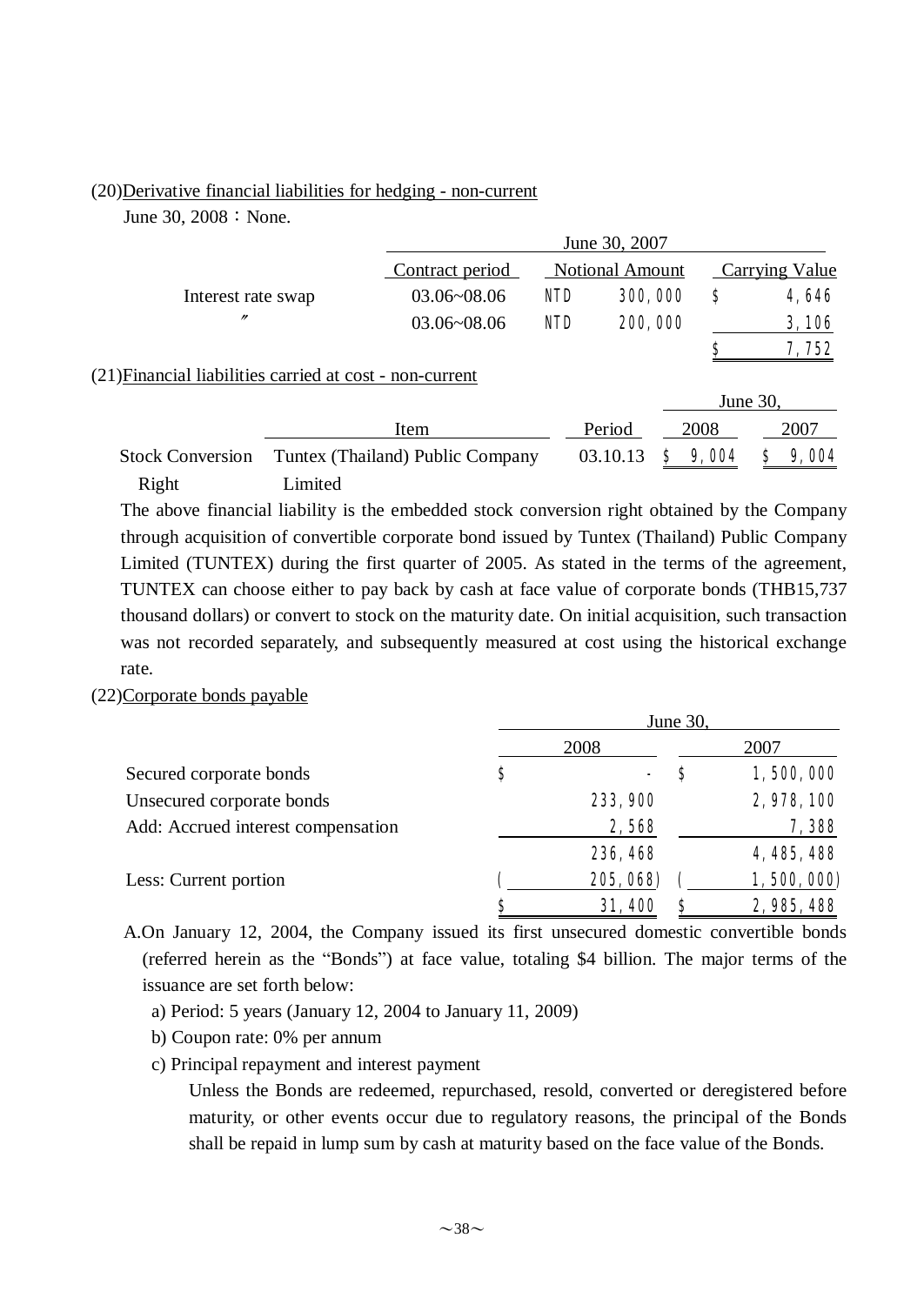#### d) Collaterals

The Bonds are unsecured. However, if the Company subsequently issues other convertible bonds secured with collaterals, the rights of the bondholders to claim their credits and the collaterals are set at the same rank as the holders of the convertible bonds issued subsequently.

- e) Redemption at the Company's option
	- (a) During the period from 3 months after the issuance of the Bonds to 40 days before the maturity of the Bonds, if the closing price of the Company's common stock at the Taiwan Stock Exchange is equal to or more than 50% of the conversion price for a period of 30 consecutive trading days, the Company may redeem 100% of the outstanding bonds in cash at the redemption price calculated based on the predetermined yield rate on redemption within 30 trading days after the abovementioned 30 consecutive trading days. The yield rate on redemption is 0.20% per annum during the period from 3 months to 3 years after the Bonds' issuance. During the period from 3 years after the Bonds' issuance to 40 days before the maturity of the Bonds, the Bonds are redeemable at their face value.
	- (b) During the period from 3 months after the issuance of the Bonds to 40 days before the maturity of the Bonds, if the total amount of the Bonds outstanding after the conversion by the bondholders is less than \$400 million (10% of the total issued amount), the Company may redeem the outstanding bonds in cash in accordance with the terms stated in Paragraph (a) above.
	- (c) When the Company issues its redemption notice, if the bondholders do not reply before the effective redemption date, the Company may convert the bonds held by those bondholders into common stock at the conversion price in effect at the expiration of the notice period.
- f) Redemption at the bondholders' option

During the period from 30 days before the 3-year maturity of the Bonds to the date of maturity, the bondholders may require the Company to redeem their bonds in cash at the face value plus interest compensation (i.e. 100.60% of the face value with a yield rate of 0.20% per annum).

- g) Terms on conversion
	- (a) Conversion period

The bondholders may convert the Bonds into the Company's common stock during the period from 3 months after the Bonds are issued to 10 days before the maturity of the Bonds.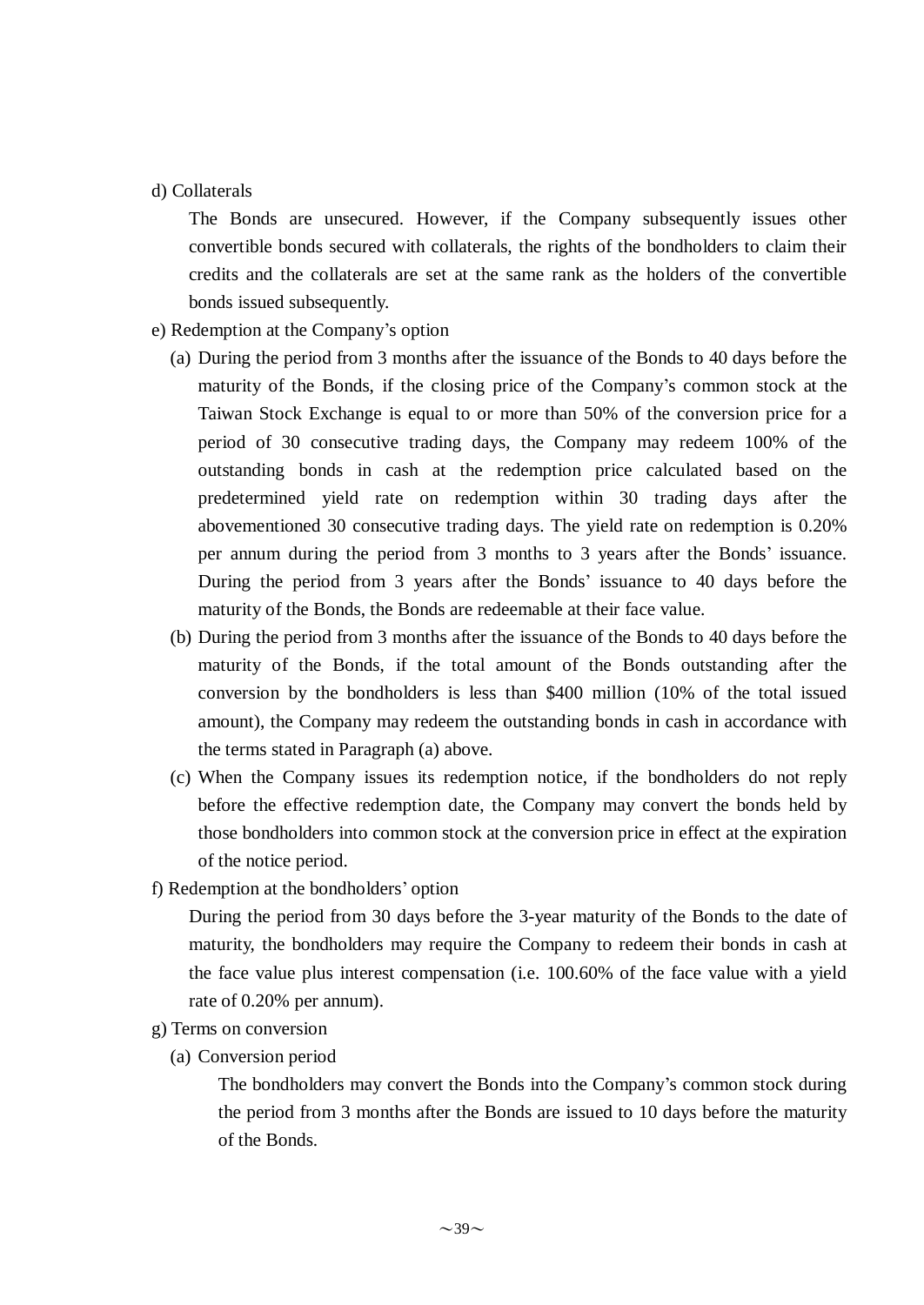The bondholders are prohibited from exercising their conversion right during the period from 3 trading days before the announcement of cash or stock dividends to the date of distribution of the cash or stock dividends.

(b) Conversion price

The conversion price is the lowest among the three average closing prices of the Company's common stock during the 10, 15 and 20 trading days before October 3, 2003 multiplied by 115%. If any cash or stock dividends are distributed before October 3, 2003, the closing price used in the computation of the conversion price must be adjusted for the effect of the dividend distribution. If any cash or stock dividends are distributed during the period from the date on which the conversion price is set to the date on which the Bonds are converted, the conversion price is required to be adjusted in accordance with the adjusting formula specified in the bond agreement. The conversion price at the issuance of the Bonds was set at \$28.60 (in dollars). On August 27, 2008, the adjusted conversion price was \$21.65 (in dollars).

- h) Others
	- (a) Entitlement to cash dividends

The bondholders who request to convert the Bonds on a date which is more than 3 trading days before the announcement of cash dividends are entitled to the cash dividends resolved by the stockholders in the current year.

The bondholders who request to convert the Bonds 3 trading days before the announcement of cash dividends or later are not entitled to the cash dividends resolved by the stockholders in the current year, but are entitled to the cash dividends resolved by the stockholders in the following year.

- (b) The affiliated companies of the Company may subscribe the Bonds, but do not have the right to convert the Bonds into the Company's common stock.
- B.On September 6, 2004, the Company issued its second unsecured domestic convertible bonds (referred herein as the "Second Bonds") at face value, totaling \$4.5 billion. The major terms of the issuance are set forth below:
	- a) Period: 5 years (September 6, 2004 to September 5, 2009)
	- b) Coupon rate: 0% per annum
	- c) Principal repayment and interest payment

Unless the Second Bonds are redeemed, repurchased, resold, converted or deregistered before maturity, or other events occur due to regulatory reasons, the principal of the Second Bonds shall be repaid in lump sum by cash at maturity based on the face value of the Second Bonds.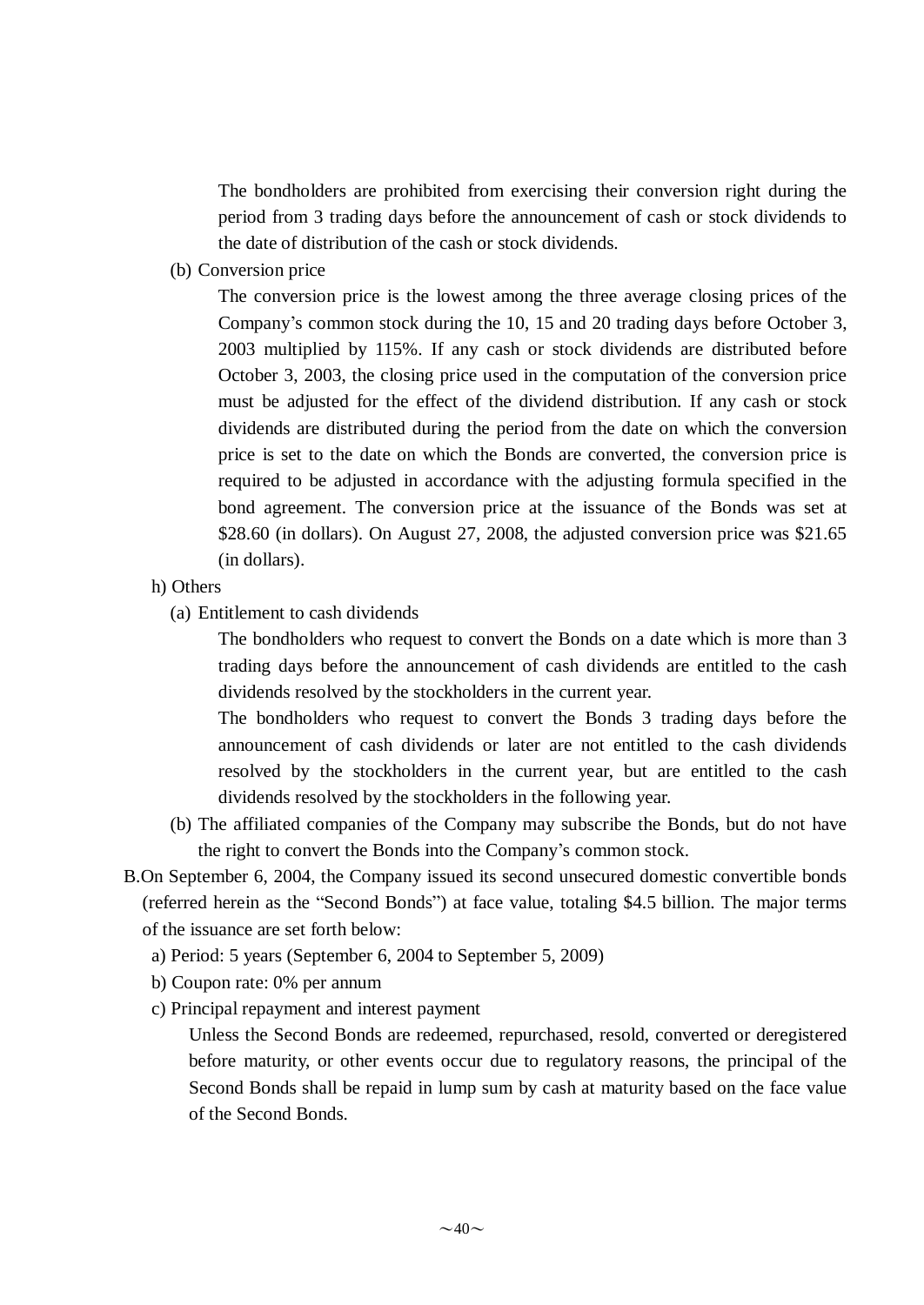#### d) Collaterals

The Second Bonds are unsecured. However, if the Company subsequently issues other convertible bonds secured with collaterals, the rights of the holders of the Second Bonds to claim their credits and the collaterals are set at the same rank as the holders of the convertible bonds issued subsequently.

- e) Redemption at the Company's option
	- (a) During the period from 3 months after the Second Bonds are issued to 40 days before the maturity of the Second Bonds, if the closing price of the Company's common stock at the Taiwan Stock Exchange is equal to or more than 50% of the conversion price for a period of 30 consecutive trading days, the Company may redeem the outstanding bonds in cash at the face value of the Second Bonds within 30 trading days after the abovementioned 30 consecutive trading days.
	- (b) During the period from 3 months after the Second Bonds are issued to 40 days before the maturity of the Second Bonds, if the total amount of the Second Bonds outstanding after the conversion by the bondholders is less than \$450 million (10% of the total issued amount), the Company may redeem the outstanding bonds at their face value any time during the 40 days before the maturity of the Second Bonds.
	- (c) When the Company issues its redemption notice, if the bondholders do not reply before the effective redemption date, the Company may convert the bonds held by those bondholders into common stock at the conversion price in effect at the expiration of the notice period.
- f) Redemption at the bondholders' option

During the period from 30 days before the 3.5-year maturity of the Second Bonds to the date of maturity, the bondholders may require the Company to redeem their bonds in cash at the face value.

- g) Terms on conversion
	- (a) Conversion period

The bondholders may convert the Second Bonds into the Company's common stock during the period from 1 month after the Second Bonds are issued to 10 days before the maturity of the Second Bonds.

The bondholders are prohibited from exercising their conversion right during the period from 3 trading days before the announcement of cash or stock dividends to the date of distribution of the cash or stock dividends.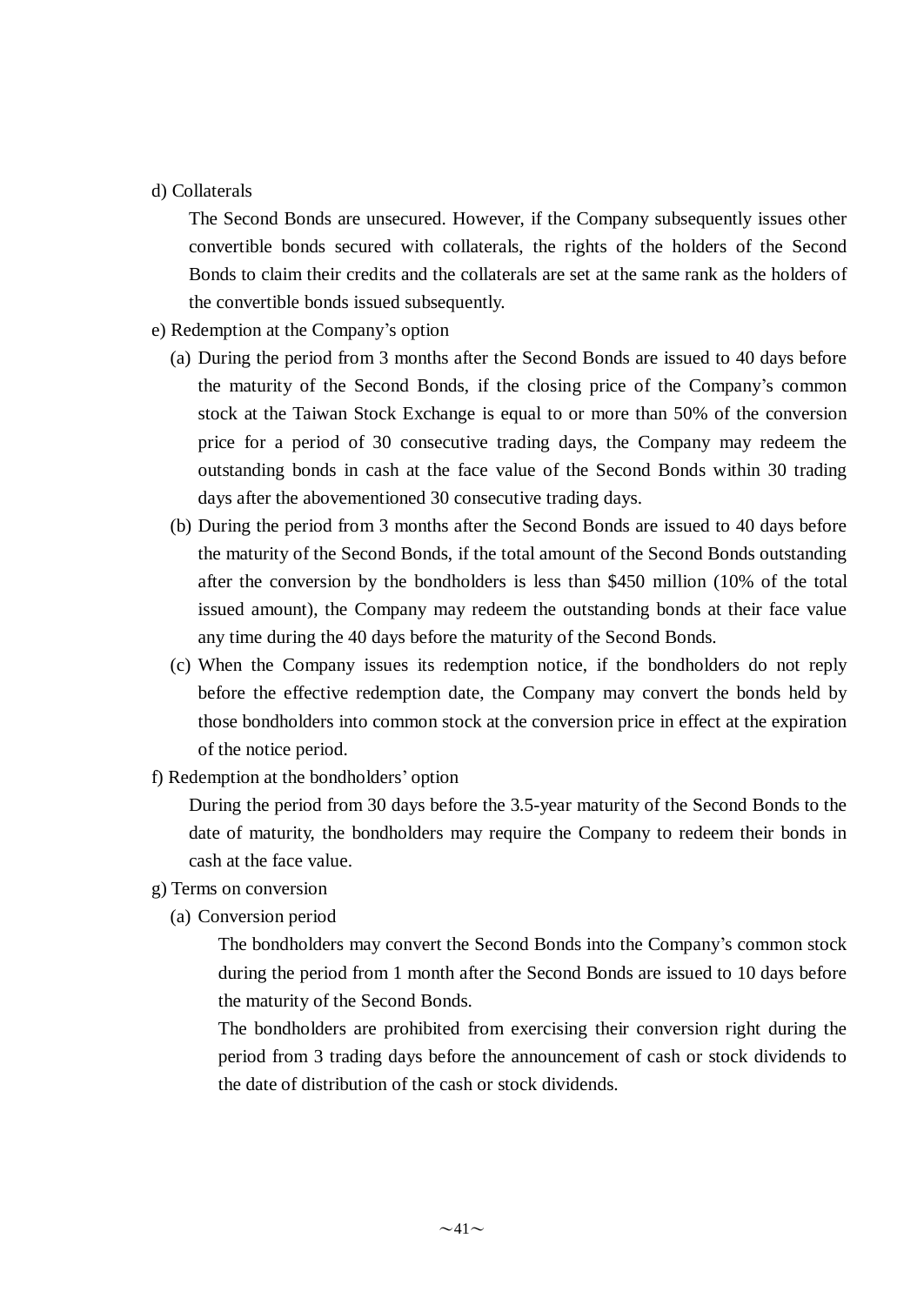#### (b) Conversion price

The conversion price can be any of the three average closing prices of the Company's common stock during the 1, 3 and 5 trading days before August 24, 2004 multiplied by 103%. If any cash or stock dividends are distributed before August 24, 2004, the closing price used in the computation of the conversion price must be adjusted for the effect of the dividend distribution. If any cash or stock dividends are distributed during the period from the date on which the conversion price is set to the date on which the Second Bonds are converted, the conversion price is required to be adjusted in accordance with the adjusting formula specified in the bond agreement. The conversion price at the issuance of the Second Bonds was set at \$28.50 (in dollars). On August 27, 2008, the adjusted conversion price was \$18.07 (in dollars).

#### h) Entitlement to cash dividends

The bondholders who request to convert the Second Bonds during the period from January 1 of the current year to any date which is more than 3 trading days before the announcement of cash or stock dividends are entitled to the cash or stock dividends resolved by the stockholders in the current year. Conversion of the Second Bonds is prohibited during the period from 3 trading days before the announcement of cash or stock dividends to the ex-dividend date.

The bondholders who request to convert the Second Bonds during the period from the date following the ex-dividend date to December 31 of the current year are not entitled to the cash or stock dividends resolved by the stockholders in the current year, but are entitled to the cash or stock dividends resolved by the stockholders in the following year.

#### (23)Long-term loans

|                       | June 30, |              |     |              |  |  |  |
|-----------------------|----------|--------------|-----|--------------|--|--|--|
|                       |          | 2008         |     | 2007         |  |  |  |
| Secured bank loans    | \$       | 1,861,778    | - 8 | 2, 843, 351  |  |  |  |
| Unsecured bank loans  |          | 17, 745, 847 |     | 16, 418, 434 |  |  |  |
|                       |          | 19, 607, 625 |     | 19, 261, 785 |  |  |  |
| Less: Current portion |          | 3, 111, 864) |     | 2,602,441)   |  |  |  |
| Others                |          | 1,904,004    |     | 2, 857, 248  |  |  |  |
|                       | S        | 18, 399, 765 | \$  | 19, 516, 592 |  |  |  |
| Interest rate         |          | 2.18%-9.38%  |     | 2.18% 6.60%  |  |  |  |

 Please refer to Note 6 for details of the collaterals pledged for the above long-term loans. The above other long-term loans belong to its subsidiary – CLOVE financed from Edge ware Profits Ltd. for Classic Outlook Investment Ltd. and Ever up Profits Ltd.'s equity. Such loans were secured by shares of stock of the said equity investments as collated.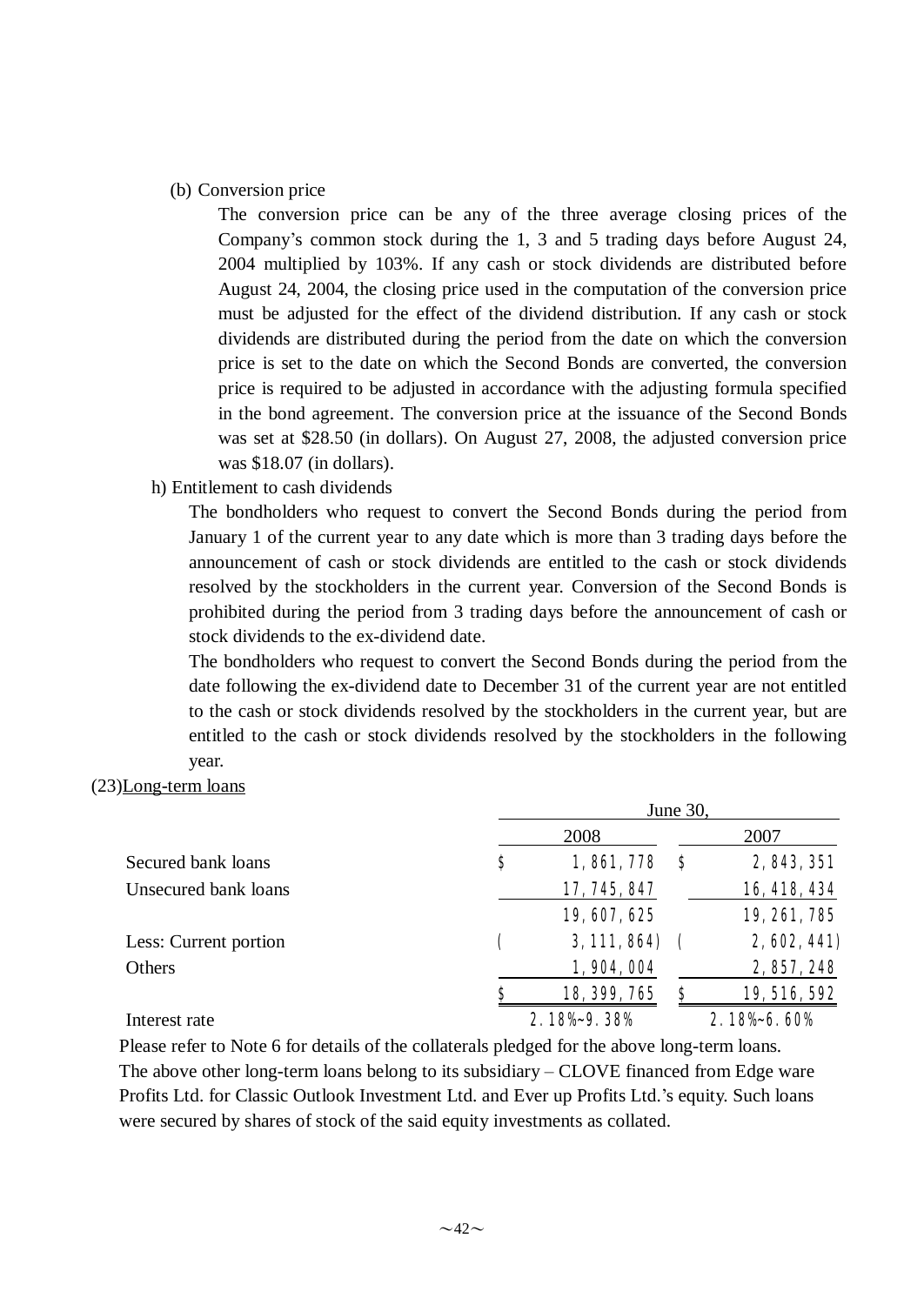#### (24)Capital stock

- A. As of June 30, 2008 and 2007, the Company's authorized capital was \$36,000,000 for both periods, and the paid-in capital was \$30,608,440 and \$29,234,827, respectively, divided into 3,060,844 thousand and 2,923,483 thousand shares of common stocks, respectively, with a par value of \$10 per share.
- B. Details of the common stock converted from the unsecured domestic convertible bonds issued by the Company for the six-month periods ended June 30, 2008 and 2007 are set forth below:

|                                       | For the six-month periods ended June 30, |      |          |                         |     |         |
|---------------------------------------|------------------------------------------|------|----------|-------------------------|-----|---------|
|                                       |                                          | 2008 |          | 2007                    |     |         |
|                                       | No. of Shares                            |      |          | No. of<br><b>Shares</b> |     |         |
|                                       | (in '000)                                |      | Amount   | (in '000)               |     | Amount  |
| First unsecured convertible bonds     | 19,629                                   | S    | 196, 292 |                         | - S |         |
| Second unsecured convertible<br>bonds | 7,345                                    |      | 73, 453  | 7,553                   |     | 75, 534 |
|                                       | 26,974 \$                                |      | 269, 745 | 7,553                   | S   | 75, 534 |

#### (25)Capital surplus

The Securities and Exchange Act Law requires that capital surplus shall be exclusively used to cover accumulated deficit or to increase capital and shall not be used for any other purpose. However, capital surplus arising from paid-in capital in excess of par value on issuance of common stock and donations can be capitalized once a year, provided that the Company has no accumulated deficit and the amount to be capitalized does not exceed 10% of the paid-in capital.

- (26)Appropriation of retained earnings and dividend policy
	- A. On June 23, 2006, the Company's Board of Stockholders resolved to amend the Company's policy on dividends and distribution of earnings effective 2006. The newly revised policies are as follows:

According to Article 26 of the Company's Articles of Incorporation, if there is any profit for a fiscal year, the Company shall first make provision for income tax, and cover prior years' losses, then appropriate 10% of the residual amount as legal reserve. Dividends shall be proposed by the Board of Directors and resolved by the stockholders. Bonuses paid to employees shall be at least 0.5% of the total distributed amount and the remuneration paid to the directors and supervisors shall not exceed 5% of the total distributed amount. The Company is currently at the stable growth stage. In order to facilitate future expansion plans, dividends to stockholders are distributed mutually in the form of both cash and stocks with the basic principle that the ratio of cash dividends to total dividends shall not be lower than 10%.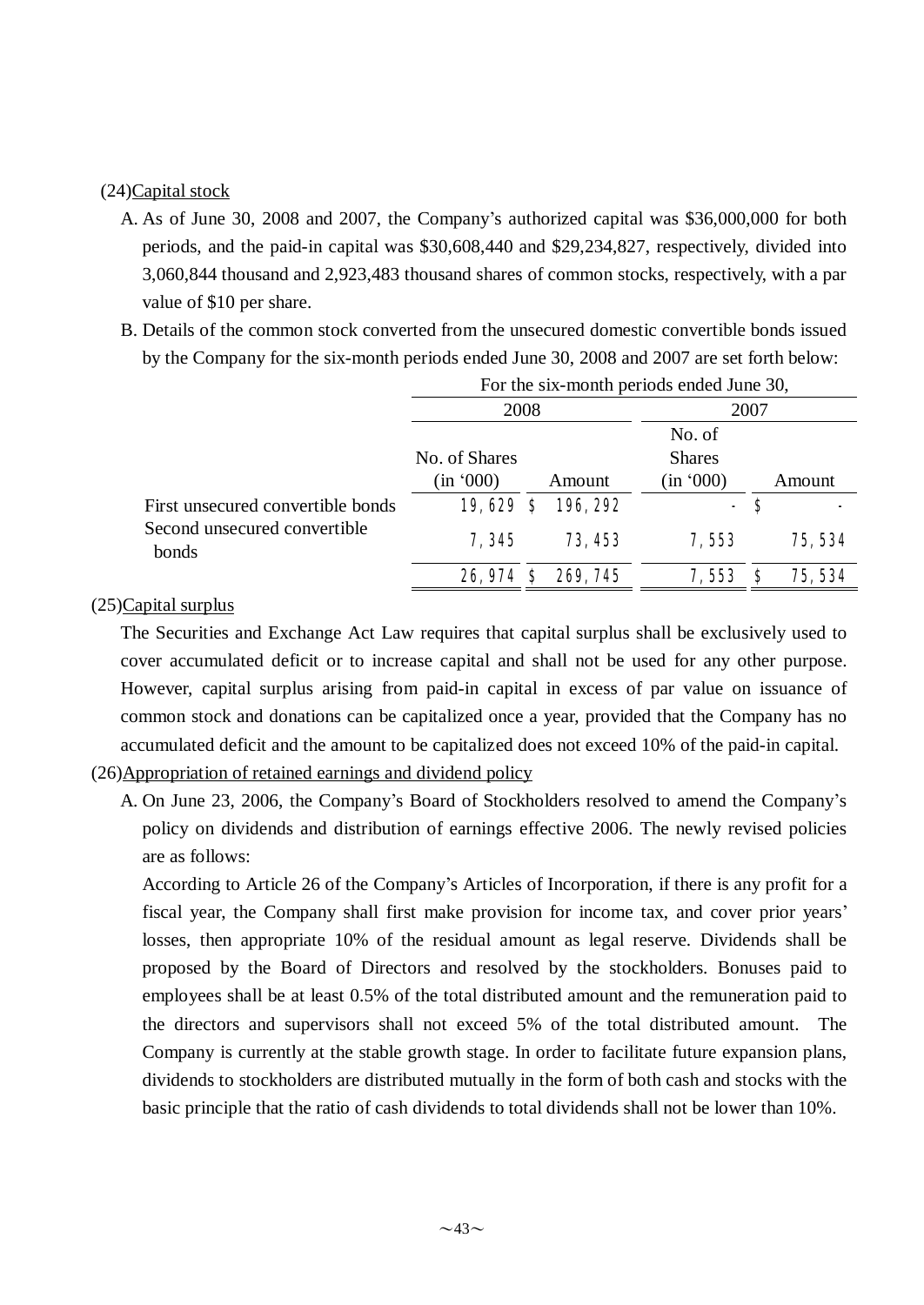#### B. Legal reserve

Pursuant to the Company Law, the Company is required to set aside 10% of its annual after-tax net income as legal reserve until the balance of such reserve equals the Company's paid-in capital. Utilization of the legal reserve is limited to offsetting deficit and capital increase. Appropriation of the legal reserve as cash dividends is prohibited.

#### C. Special reserve

If there is any negative stockholders' equity item recorded by the Company, such as unrealized loss on the decline in market value of long-term equity investments and cumulative translation adjustments, the Company is required to set aside an amount equal to the amount of the negative stockholders' equity item as special reserve from the after-tax net income. If the negative stockholders' equity items are subsequently reversed, an amount not exceeding the reversed amount can be appropriated from the special reserve.

D. Appropriation of the 2007 and 2006 earnings as resolved by the stockholders on June 18, 2008 and June 27, 2007, respectively, is set forth below:

|                                              | 2007 |             |              |              |    | 2006      |      |              |
|----------------------------------------------|------|-------------|--------------|--------------|----|-----------|------|--------------|
|                                              |      | Amount      | Dividend Per |              |    | Amount    |      | Dividend Per |
|                                              |      |             | <b>Share</b> |              |    |           |      | <b>Share</b> |
|                                              |      |             |              | (in dollars) |    |           |      | (in dollars) |
| Legal reserve                                |      | 1,038,171   |              |              | \$ | 41,158    |      |              |
| Cash dividends                               |      | 5, 201, 453 | S            | 1.70         |    | 877, 045  | - \$ | 0.30         |
| Remuneration to directors<br>and supervisors |      | 45,600      |              |              |    | 7,000     |      |              |
| Cash bonus to employees                      |      | 36,000      |              |              |    | 33, 620   |      |              |
|                                              |      | 6, 321, 224 |              |              |    | \$958,823 |      |              |

Information relating to the appropriation of the Company's 2007 earnings as proposed by the Board of Directors on April 22, 2008 and resolved by the stockholders is posted on the "Market Observation Post System" at the website of the Taiwan Stock Exchange.

#### (27)Operating revenues

|                                                | For the six-month periods ended June 30, |              |   |              |
|------------------------------------------------|------------------------------------------|--------------|---|--------------|
|                                                |                                          | 2008         |   | 2007         |
| Marine freight income                          | S                                        | 59, 877, 402 |   | 67, 156, 552 |
| Ship rental income                             |                                          | 687, 168     |   | 2, 774, 226  |
| Commission income and Agency service<br>income |                                          | 1, 132, 125  |   | 114,073      |
| Container manufacturing income                 |                                          | 630, 827     |   | 1,525,823    |
| Container income and Others                    |                                          | 1,662,200    |   | 596, 220     |
|                                                | \$                                       | 63, 989, 722 | S | 72, 166, 894 |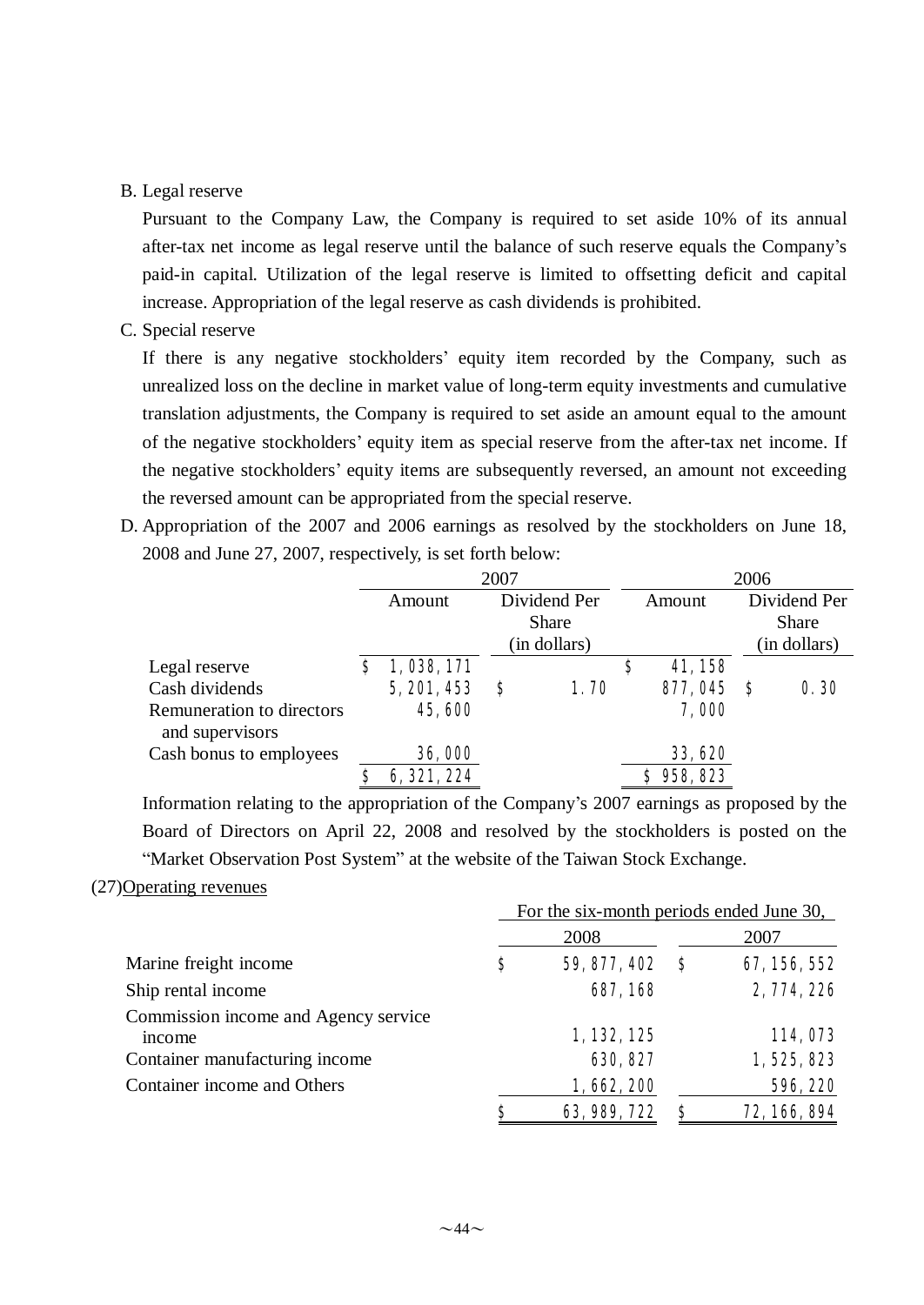## (28)Income tax

|                                                      | For the six-month periods ended June 30, |                  |     |                 |  |  |
|------------------------------------------------------|------------------------------------------|------------------|-----|-----------------|--|--|
|                                                      |                                          | 2008             |     | 2007            |  |  |
| Income tax expense                                   | \$                                       | 699, 700         | S   | 429,029         |  |  |
| Add (Less):                                          |                                          |                  |     |                 |  |  |
| Prepaid and withholding taxes                        |                                          | $2, 354$ ) (     |     | <b>4,101)</b>   |  |  |
| Separate income tax                                  |                                          | <b>202)</b> (    |     | 58)             |  |  |
| Adjustments for changes in tax estimates             |                                          | <b>312, 906</b>  |     | 104, 453        |  |  |
| Net change in deferred income tax assets             |                                          | 137, 324)        |     | 23,059          |  |  |
| Income tax effect arising from equity<br>adjustments |                                          | 973              |     | 63, 525)        |  |  |
| Income tax payable                                   | \$                                       | 873, 699         | \$  | 488, 857        |  |  |
| A. Deferred income tax assets and liabilities        |                                          |                  |     |                 |  |  |
|                                                      |                                          | June 30,         |     |                 |  |  |
|                                                      |                                          | 2008             |     | 2007            |  |  |
| Deferred income tax assets                           |                                          | 505, 111         |     | <b>398, 592</b> |  |  |
| Deferred income tax liabilities                      | (\$                                      | $2,208,621)$ (\$ |     | 1,560,180)      |  |  |
| Valuation allowance                                  | `\$                                      |                  | (\$ | 1,137)          |  |  |

B. Details of temporary differences, resulting in deferred income tax assets and liabilities are as follows:

|                                         | June 30. |             |      |            |   |            |   |            |  |
|-----------------------------------------|----------|-------------|------|------------|---|------------|---|------------|--|
|                                         |          |             | 2008 |            |   | 2007       |   |            |  |
|                                         |          | Amount      |      | Tax effect |   | Amount     |   | Tax effect |  |
| Current items:                          |          |             |      |            |   |            |   |            |  |
| <b>Bad debts</b>                        | S        | 631         | S    | 157        | S | <b>508</b> | S | 127        |  |
| Unrealized foreign exchange (gain) loss |          | $60,181)$ ( |      | 15, 045)   |   | 40, 231    |   | 10,058     |  |
| Loss (gain) on valuation of             |          |             |      |            |   |            |   |            |  |
| financial assets                        |          | 64,733      |      | 16,183     |   | 24,788) (  |   | 6,197)     |  |
| Loss on valuation of                    |          |             |      |            |   |            |   |            |  |
| financial liabilities                   |          | 1,158,368   |      | 289, 592   |   | 358, 551   |   | 89, 638    |  |
|                                         |          |             |      | 290, 887   |   |            |   | 93, 626    |  |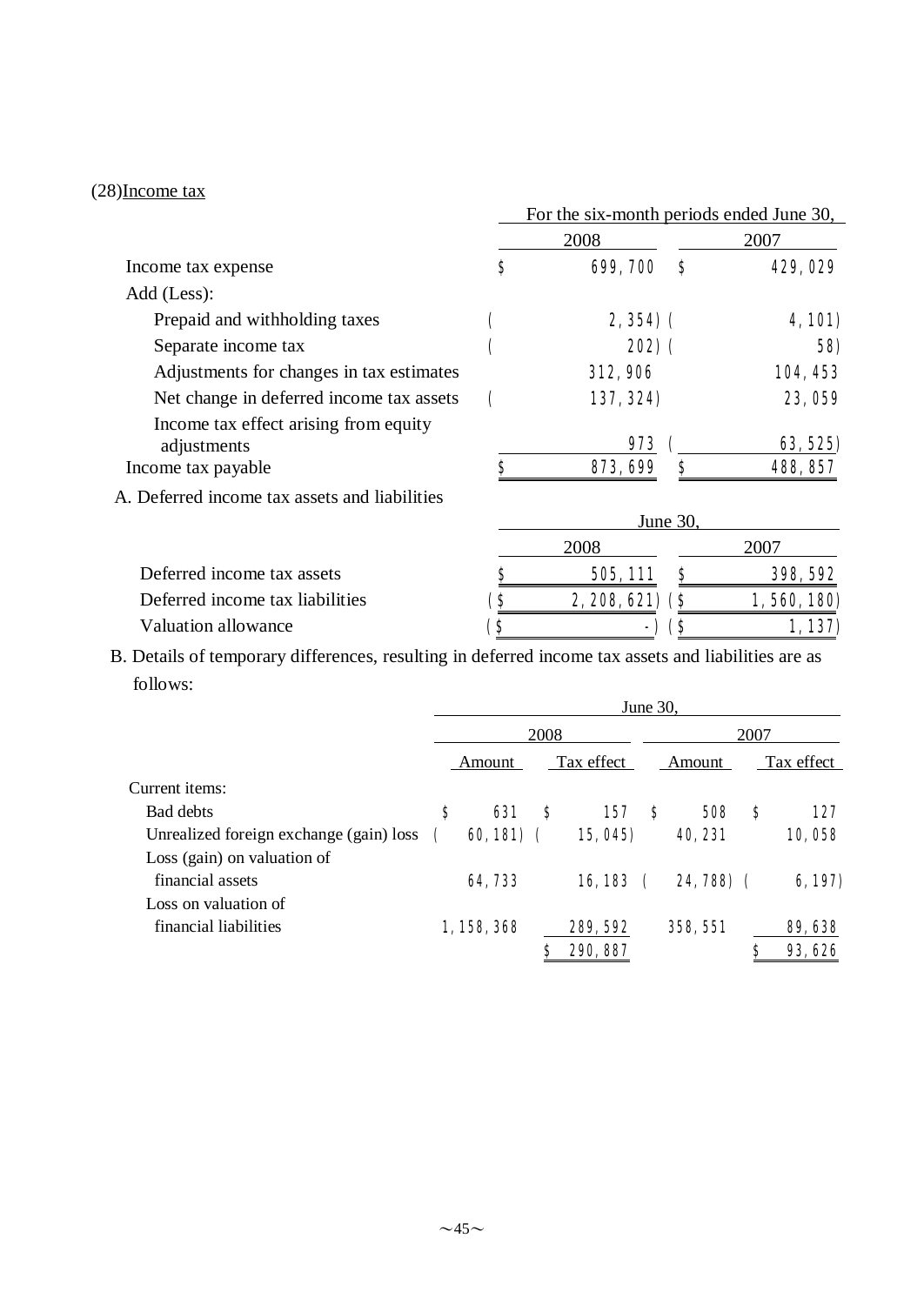|                                   | June 30,     |      |                       |                |                                                                 |  |  |
|-----------------------------------|--------------|------|-----------------------|----------------|-----------------------------------------------------------------|--|--|
|                                   |              | 2008 |                       | 2007           |                                                                 |  |  |
|                                   | Amount       |      | Tax effect            | Amount         | Tax effect                                                      |  |  |
| Non-current items:                |              |      |                       |                |                                                                 |  |  |
| Unrealized investment loss        |              |      |                       | 1,300          | 325                                                             |  |  |
| Deferred income on disposal of    |              |      |                       |                |                                                                 |  |  |
| shipping equipment                | 550, 302     |      | 137, 575              | 994, 579       | 248, 645                                                        |  |  |
| Unrealized expenses and losses    | 16,779       |      | 5,034                 | 21,021         | 6,143                                                           |  |  |
| Pension expense                   | 223, 382     |      | 55,846                | 162, 293       | 40, 573                                                         |  |  |
| Loss on valuation of financial    |              |      |                       |                |                                                                 |  |  |
| liabilities for hedging           |              |      |                       | 7,752          | 1,938                                                           |  |  |
| Foreign investment revenue        |              |      |                       |                | $(8, 640, 227)$ $(2, 161, 713)$ $(6, 081, 419)$ $(1, 521, 693)$ |  |  |
| Property, plant and equipment and |              |      |                       |                |                                                                 |  |  |
| others                            | $120, 503$ ( |      | $31,139$ (            | $115, 775$ ) ( | 31,145                                                          |  |  |
| Valuation allowance               |              |      |                       |                | 1,137)                                                          |  |  |
|                                   |              |      | <b>(S1, 994, 397)</b> |                | <b>(\$1, 256, 351)</b>                                          |  |  |

C. As of June 30, 2008, the Company's income tax returns through 2005 have been assessed and approved by the Tax Authority.

D. Unappropriated retained earnings

|                                       |   | June 30, 2008  | June 30, 2007       |
|---------------------------------------|---|----------------|---------------------|
| Earnings generated in and before 1997 | S | $5,570,596$ \$ | 5, 570, 596         |
| Earnings generated in and after 1998  |   | 11, 951, 840   | <b>7, 891, 362</b>  |
|                                       |   | 17, 522, 436   | <b>13, 461, 958</b> |

The unappropriated retained earnings represents the accumulated unappropriated retained earnings accounted for in accordance with the Business Entity accounting Law. Consolidated net income for the six-month periods ended June 30, 2008 and 2007 was not included.

E. As of June 30, 2008 and 2007, the balance of the imputation tax credit account was \$2,885,915 and \$2,163,820, respectively. The creditable tax rate was 24.45% for 2007 and is estimated to be 15.80% for 2008.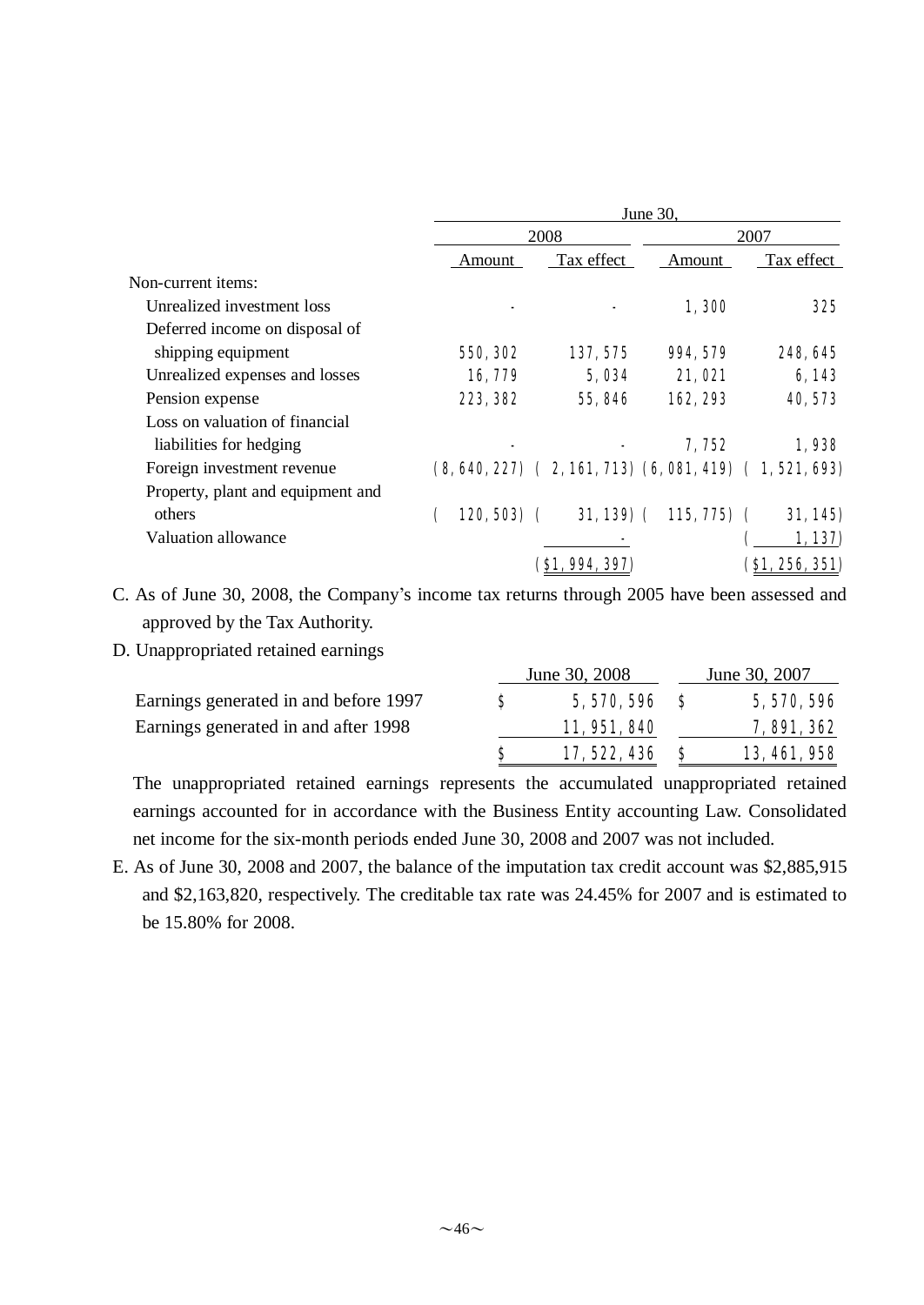# (29)Earnings per share

|                                                                                                                   | For the six-month periods ended June 30, 2008 |                          |                                       |                                    |                   |   |              |  |
|-------------------------------------------------------------------------------------------------------------------|-----------------------------------------------|--------------------------|---------------------------------------|------------------------------------|-------------------|---|--------------|--|
|                                                                                                                   |                                               | Amount                   | Weighted-average<br>outstanding       | Earnings per<br>share (in dollars) |                   |   |              |  |
| Basic earnings per share                                                                                          | Before tax                                    | After tax                | common shares<br>(in thousand shares) |                                    | Before tax        |   | After tax    |  |
| Consolidated net<br>income from                                                                                   |                                               |                          | 3, 049, 152                           | \$                                 | 0.72              | S | 0.49         |  |
| continuing operations<br>Less: Minority interest                                                                  | 2, 197, 785<br>S<br>442, 547)                 | \$1,498,085<br>301, 655  |                                       |                                    | 0.14)             |   | 0.10         |  |
| Consolidated net                                                                                                  |                                               |                          |                                       |                                    |                   |   |              |  |
| income                                                                                                            | 1, 755, 238<br>S                              | \$1,196,430              |                                       | \$                                 | 0.58              | S | 0.39         |  |
| Diluted earnings per share<br>Consolidated net<br>income from<br>continuing operations<br>Less: Minority interest | \$2,197,785<br>$442,547$ (                    | \$1,498,085<br>310, 655) |                                       | \$                                 | 0.72<br>$0.14)$ ( | S | 0.49<br>0.10 |  |
| Dilutive effect of common stock equivalents:                                                                      |                                               |                          |                                       |                                    |                   |   |              |  |
| Convertible bonds                                                                                                 | 6                                             | 4                        | 22,783                                |                                    |                   |   |              |  |
| Bonus to employees                                                                                                |                                               |                          | 1,083                                 |                                    |                   |   |              |  |
| Consolidated net<br>income attributable to<br>common stockholders<br>with dilutive effect of<br>common stock      | \$1,755,244                                   | \$1,196,434              | 3,073,018                             | S                                  | 0.58              | S | 0.39         |  |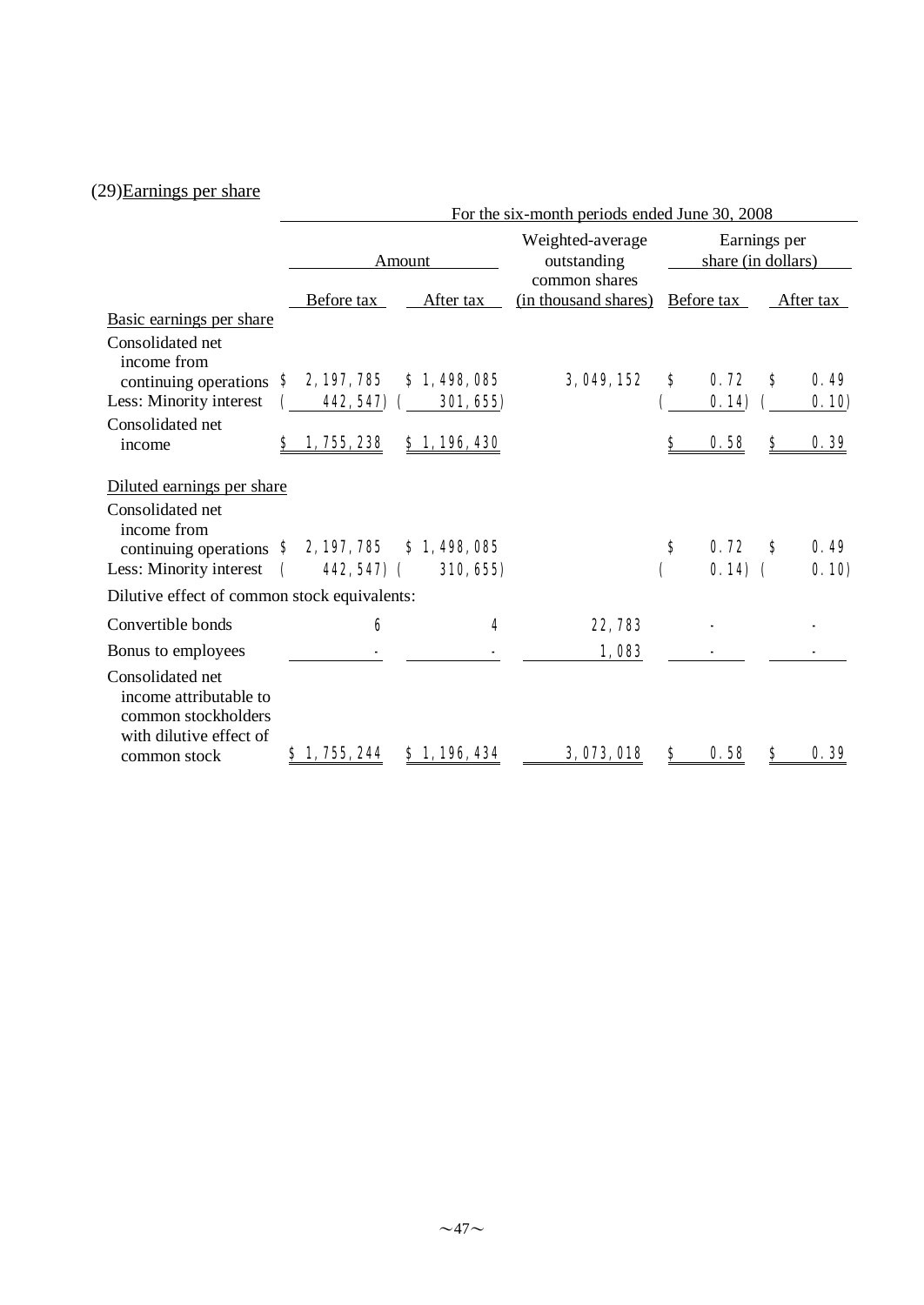|                                                                                                              |                                                  | For the six-month periods ended June 30, 2007 |                                 |                                    |                  |           |               |  |  |  |
|--------------------------------------------------------------------------------------------------------------|--------------------------------------------------|-----------------------------------------------|---------------------------------|------------------------------------|------------------|-----------|---------------|--|--|--|
|                                                                                                              |                                                  | Amount                                        | Weighted-average<br>outstanding | Earnings per<br>share (in dollars) |                  |           |               |  |  |  |
| Basic earnings per share                                                                                     | common shares<br>Before tax<br>After tax         |                                               | (in thousand shares)            | Before tax                         |                  | After tax |               |  |  |  |
| Consolidated net<br>income from<br>continuing operations<br>Less: Minority interest                          | \$2,154,987<br>120, 170)                         | \$1,725,958<br>96, 246)                       | 2,919,960                       | S                                  | 0.74<br>0.04     | S         | 0.59<br>0.03  |  |  |  |
| Consolidated net<br>income                                                                                   | 82,034,817                                       | \$1,629,712                                   |                                 | S                                  | 0.70             | \$        | 0.56          |  |  |  |
| Diluted earnings per share                                                                                   |                                                  |                                               |                                 |                                    |                  |           |               |  |  |  |
| Consolidated net<br>income from<br>continuing operations<br>Less: Minority interest                          | \$2,154,987<br>$120, 170)$ (<br>$\mathbf \Gamma$ | \$1,725,958<br>96, 246)                       |                                 | S                                  | 0.70<br>$0.04$ ( | S         | 0.56<br>0.03) |  |  |  |
| Dilutive effect of common stock equivalents:                                                                 |                                                  |                                               |                                 |                                    |                  |           |               |  |  |  |
| Convertible bonds                                                                                            | 792                                              | 594                                           | 151,871                         |                                    |                  |           |               |  |  |  |
| Consolidated net<br>income attributable to<br>common stockholders<br>with dilutive effect of<br>common stock | \$2,035,609                                      | \$1,630,306                                   | 3,071,831                       | Ş                                  | 0.66             | S         | 0.53          |  |  |  |
| (30) Expenses relating to personnel, depreciation, depletion and amortization                                |                                                  |                                               |                                 |                                    |                  |           |               |  |  |  |

Personnel, depreciation, depletion and amortization expenses are summarized as follows:

|                            | For the six-month periods ended June 30, 2008 |                 |    |                   |       |             |  |
|----------------------------|-----------------------------------------------|-----------------|----|-------------------|-------|-------------|--|
|                            | Operating cost                                |                 |    | Operating expense | Total |             |  |
| Personnel expenses         |                                               |                 |    |                   |       |             |  |
| <b>Salaries</b>            | \$                                            | <b>888, 595</b> | \$ | 1, 477, 325       | \$    | 2, 365, 920 |  |
| Labor and health insurance |                                               | 19,263          |    | 118, 120          |       | 137, 383    |  |
| Pension                    |                                               | 73, 519         |    | 144,449           |       | 217,968     |  |
| <b>Others</b>              |                                               | 87, 037         |    | 97,090            |       | 184, 127    |  |
| Depreciation               |                                               | 2,506,059       |    | 119, 915          |       | 2, 625, 974 |  |
| Depletion                  |                                               |                 |    |                   |       |             |  |
| Amortization               |                                               | 224, 134        |    | 19,840            |       | 243, 974    |  |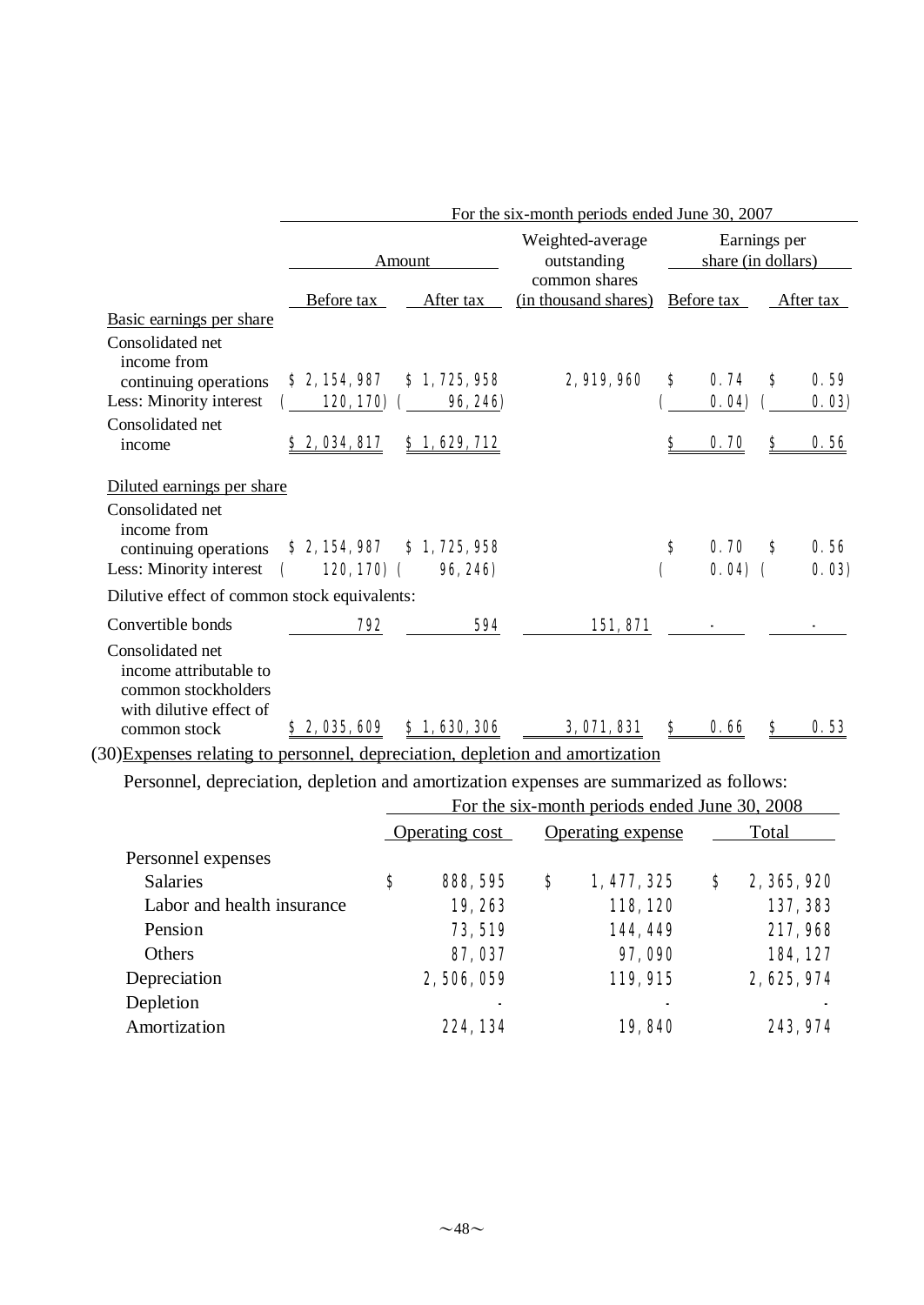|                            | For the six-month periods ended June 30, 2007 |           |    |                   |       |                 |  |
|----------------------------|-----------------------------------------------|-----------|----|-------------------|-------|-----------------|--|
|                            | Operating cost                                |           |    | Operating expense | Total |                 |  |
| Personnel expenses         |                                               |           |    |                   |       |                 |  |
| <b>Salaries</b>            | \$                                            | 903, 873  | \$ | 551, 450          | S     | 1, 455, 323     |  |
| Labor and health insurance |                                               | 20, 632   |    | <b>32, 381</b>    |       | <b>53, 013</b>  |  |
| Pension                    |                                               | 63, 315   |    | 44, 334           |       | 107,649         |  |
| Others                     |                                               | 76,178    |    | 19,519            |       | 95, 697         |  |
| Depreciation               |                                               | 2,128,671 |    | 182, 748          |       | 2, 311, 419     |  |
| Depletion                  |                                               | -         |    |                   |       |                 |  |
| Amortization               |                                               | 306, 186  |    | 15,845            |       | <b>322, 031</b> |  |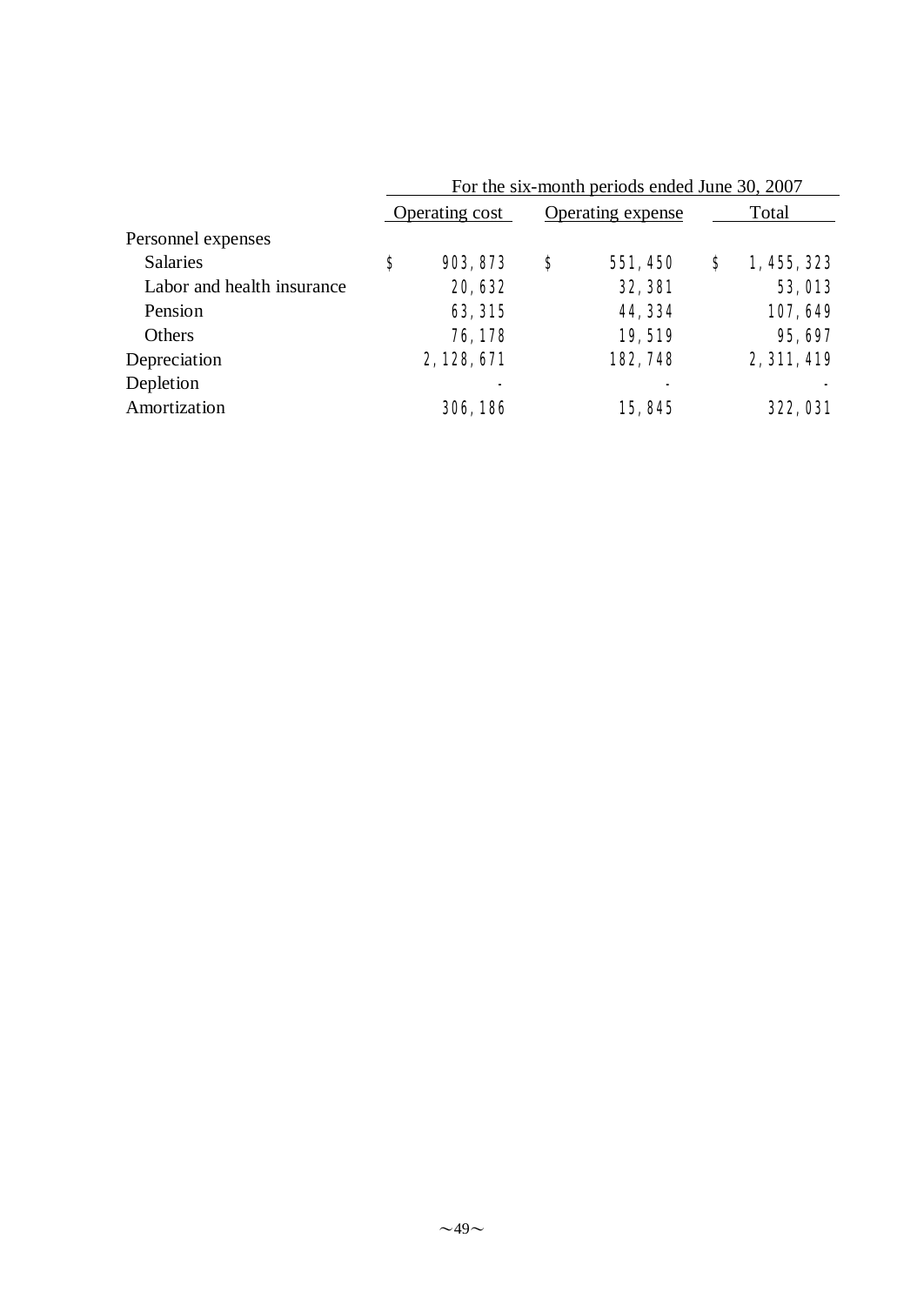## 5.RELATED PARTY TRANSACTIONS

| <b>Related Party</b>                                                       | Relationship with the Company                     |
|----------------------------------------------------------------------------|---------------------------------------------------|
| Evergreen International S.A. (EIS)                                         | Major stockholder of the Company                  |
| Evergreen International Storage and Transport                              | Investee accounted for under the equity           |
| Corporation (EITC)                                                         | method                                            |
| EVA Airways Corporation (EVA)                                              | Investee accounted for under the equity<br>method |
| Evergreen Security Corporation (ESRC)                                      | Investee accounted for under the equity<br>method |
| Charng Yang Development Co., Ltd. (CYD)                                    | Investee accounted for under the equity<br>method |
| Taipei Port Container Terminal Corporation<br>(TPCT)                       | Investee accounted for under the equity<br>method |
| Evergreen International Corporation (EIC)                                  | Investee of the Company's major stockholder       |
| Evergreen State Transport Co., Ltd.<br>(Evergreen State)                   | Investee of the Company's major stockholder       |
| Evergreen Star Transport Co., Ltd. (Evergreen<br>Star)                     | Investee of the Company's major stockholder       |
| Evergreen Airline Service Corporation (EAS)                                | Investee of the Company's major stockholder       |
| Chang Yuag-Fa Charity Foundation                                           | Its chairman being the Company's director         |
| Chang Yung-Fa Foundation                                                   | Its chairman being the Company's director         |
| Luanta Investment (Netherlands) N.V. (Luanta)                              | Investee of Peony                                 |
| Evergreen Shipping Agency (Deutschland)<br>GmbH (EGD)                      | Investee of Peony (Note)                          |
| Evergreen Shipping Agency (Ireland) Ltd.<br>(EGU-DBL)                      | Investee of Peony (Note)                          |
| Evergreen Shipping Agency (Netherlands) B.V.<br>(EGN)                      | Investee of Peony (Note)                          |
| Evergreen Shipping Agency (Poland) SP. ZO. O<br>(EGD-WWX)                  | Investee of Peony (Note)                          |
| Evergreen Argentina S.A. (EGB)                                             | Investee of Peony (Note)                          |
| Evergreen Shipping Agency France S.A. (EGF)                                | Investee of Peony (Note)                          |
| Evergreen Shipping (Spain) S.L. (EES)                                      | Investee of Peony (Note)                          |
| Evergreen Shipping Agency (Italy) S.P.A. (EIT)                             | Investee of Peony (Note)                          |
| Evergreen Shipping Agency (Vietnam) Corp.<br>(EGV)                         | Investee of Peony (Note)                          |
| Green Peninsula Agencies SDM. BHD. (GPA)                                   | Investee of Peony                                 |
| Evergreen Shipping Agency (Australia) Pty.<br>Ltd. (EMA)                   | Investee of Peony (Note)                          |
| Shanghai Jifa Logistics Co., Ltd. (SJL)                                    | Investee of Peony                                 |
| Ningbo Victory Container Co., Ltd. (NVC)                                   | Investee of Peony                                 |
| Qingdao Evergreen Container Storage and<br>Transportation Co., Ltd. (QECT) | <b>Investee of Peony</b>                          |
| Taranto Container Terminal S.P.A. (TCT)                                    | Investee of Peony                                 |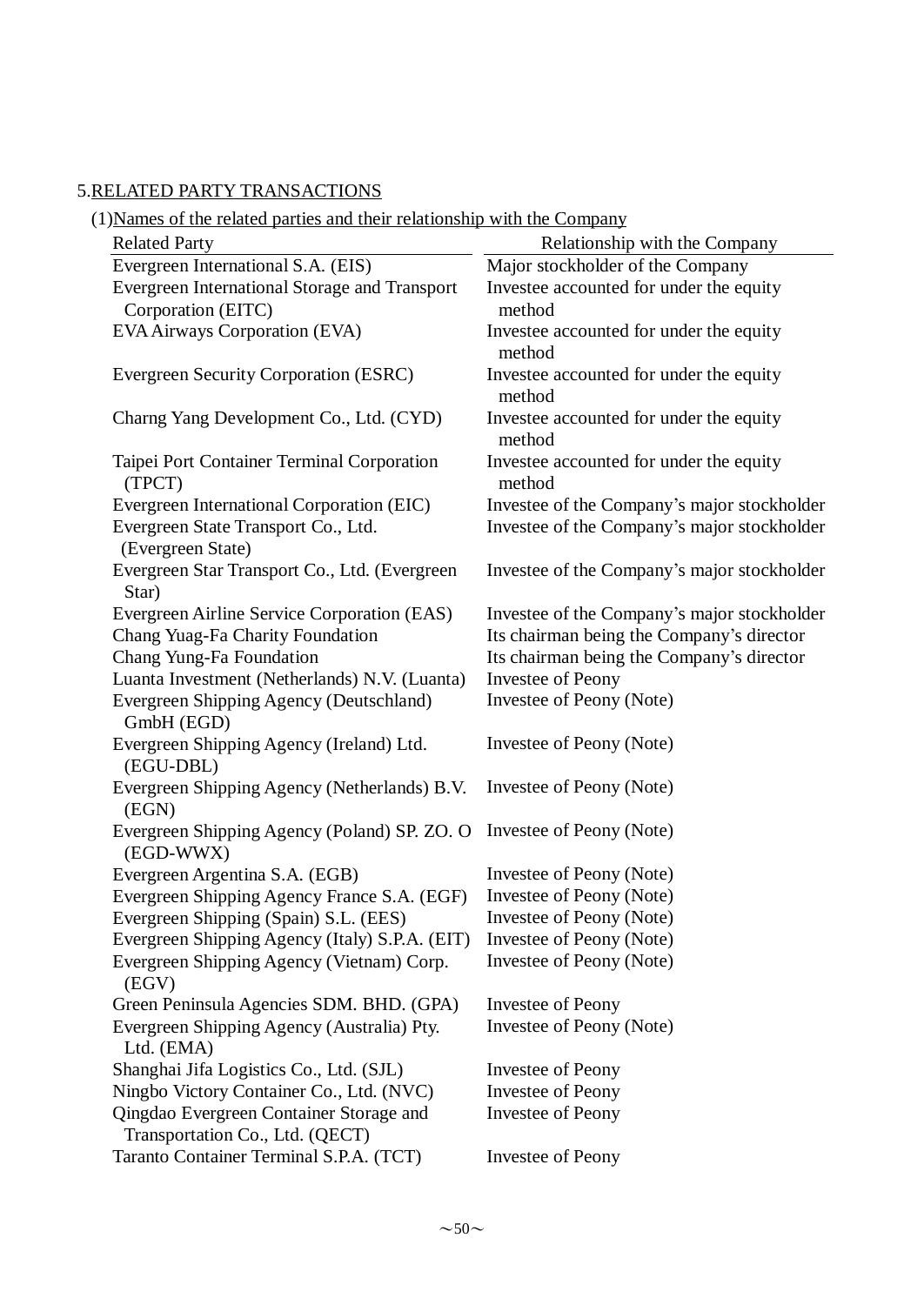| <b>Related Party</b>                                                           | Relationship with the Company                    |
|--------------------------------------------------------------------------------|--------------------------------------------------|
| Italia Marittima S.P.A (ITS)                                                   | Investee of Peony                                |
| Evergreen Container Terminal (Thailand) Ltd.<br>(ECTT)                         | Investee of Peony                                |
| Colon Container Terminal S.A. (CCT)                                            | Investee of Peony                                |
| PT. Evergreen Shipping Angency Indonesia<br>(EMI)                              | Investee of Peony (Note)                         |
| Evergreen Shipping Agency (Thailand) Co.,<br>Ltd. (EGT)                        | Investee of Peony (Note)                         |
| Evergreen Shipping Agency (Singapore) Pte.<br>Ltd. $(EGS)$                     | Investee of Peony (Note)                         |
| Evergreen Shipping Agency (Korea)<br>Corporation (EGK)                         | Investee of Peony (Note)                         |
| Evergreen Shippimg Agency (India) Pvt. Ltd. Investee of Peony (Note)<br>(EGI)  |                                                  |
| Evergreen Shipping Agency (Russia) Ltd.<br>(ERU)                               | Investee of Peony (Note)                         |
| Gaining Enterprise S.A. (GESA)                                                 | Investee of EITC                                 |
| Seaside Transportation Service LLC (STS)                                       | Investor of ISLAND with significant<br>influence |
| Sinotrans Group Shenzhen Co. (SGSC)                                            | Investor of SGTC with significant influence      |
| (Note) Peopy had effective control over the investee as of December $31, 2007$ |                                                  |

(Note) Peony had effective control over the investee as of December 31, 2007.

(2)Significant transactions and balances with related parties

A. Operating revenues from related parties

| $\circ$     |                                          |             |    |           |            |  |  |  |  |
|-------------|------------------------------------------|-------------|----|-----------|------------|--|--|--|--|
|             | For the six-month periods ended June 30, |             |    |           |            |  |  |  |  |
|             | 2008                                     |             |    | 2007      |            |  |  |  |  |
|             |                                          | % of Total  |    |           | % of Total |  |  |  |  |
|             |                                          | Operating   |    |           | Operating  |  |  |  |  |
|             | Amount                                   | Revenues    |    | Amount    | Revenues   |  |  |  |  |
| <b>EIC</b>  | \$<br>2, 512, 390                        | 4           | \$ | 890, 230  |            |  |  |  |  |
| <b>EITC</b> | 47,870                                   |             |    | 51,540    |            |  |  |  |  |
| <b>EVA</b>  | 25                                       |             |    | 25        |            |  |  |  |  |
| <b>EIS</b>  | <b>612, 750</b>                          | 1           |    | 207, 741  |            |  |  |  |  |
| <b>ITS</b>  | 342, 796                                 |             |    | 193, 487  |            |  |  |  |  |
| <b>GESA</b> | 10, 374                                  |             |    | 12,260    |            |  |  |  |  |
| <b>STS</b>  | <b>24, 891</b>                           |             |    |           |            |  |  |  |  |
| <b>EMI</b>  |                                          |             |    | 16,288    |            |  |  |  |  |
|             | \$<br>3, 551, 096                        | $\mathbf 5$ | Ş  | 1,371,571 |            |  |  |  |  |
|             |                                          |             |    |           |            |  |  |  |  |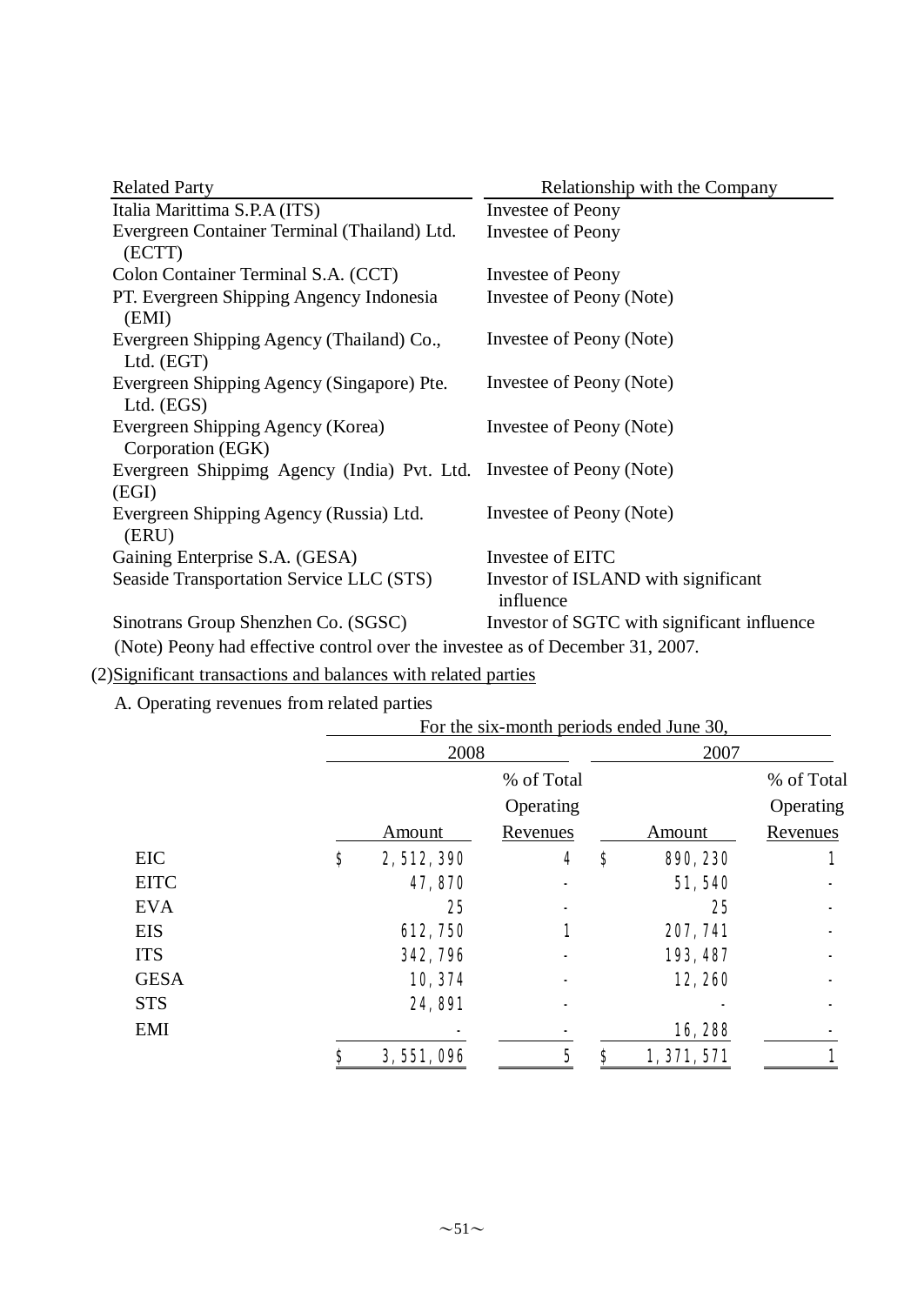|             |                     | For the six-month periods ended June 30, |                     |                 |  |  |  |  |  |
|-------------|---------------------|------------------------------------------|---------------------|-----------------|--|--|--|--|--|
|             | 2008                |                                          | 2007                |                 |  |  |  |  |  |
|             |                     | % of Total                               |                     | % of Total      |  |  |  |  |  |
|             |                     | Operating                                |                     | Operating       |  |  |  |  |  |
|             |                     | Costs and                                |                     | Costs and       |  |  |  |  |  |
|             | Amount              | <b>Expenses</b>                          | <b>Amount</b>       | <b>Expenses</b> |  |  |  |  |  |
| <b>EITC</b> | $\bf{s}$<br>419,946 | 1                                        | $\bf{s}$<br>416,040 |                 |  |  |  |  |  |
| EIC         | 189,689             |                                          | 185, 232            |                 |  |  |  |  |  |
| <b>ESRC</b> | 21,189              |                                          | 22,173              |                 |  |  |  |  |  |
| <b>EVA</b>  | 5,705               |                                          | 2,505               |                 |  |  |  |  |  |
| EAS         | 823                 |                                          | 980                 |                 |  |  |  |  |  |
| <b>GESA</b> | 859, 977            | 2                                        | 893, 215            | 1               |  |  |  |  |  |
| <b>EIS</b>  | 214,024             |                                          | 240, 993            |                 |  |  |  |  |  |
| <b>EMI</b>  |                     |                                          | 24, 387             |                 |  |  |  |  |  |
| <b>EGT</b>  |                     |                                          | 24, 364             |                 |  |  |  |  |  |
| <b>EGS</b>  |                     |                                          | 11,561              |                 |  |  |  |  |  |
| <b>EGK</b>  |                     |                                          | 7,136               |                 |  |  |  |  |  |
| <b>ITS</b>  | 42,608              |                                          | 294, 305            |                 |  |  |  |  |  |
| SGSC        | 513                 |                                          |                     |                 |  |  |  |  |  |
|             | \$<br>1, 754, 474   | 3                                        | \$<br>2, 122, 891   |                 |  |  |  |  |  |

## B. Expenditures on services rendered by related parties

The terms on the above transactions with related parties are not materially different from those with non-related parties.

## C. Asset transactions

a) Acquisitions of property, plant and equipment

|             | tems             | June 30, 2008 |       | June 30, 2007 |
|-------------|------------------|---------------|-------|---------------|
| <b>ESRC</b> | Office equipment |               | 1,036 |               |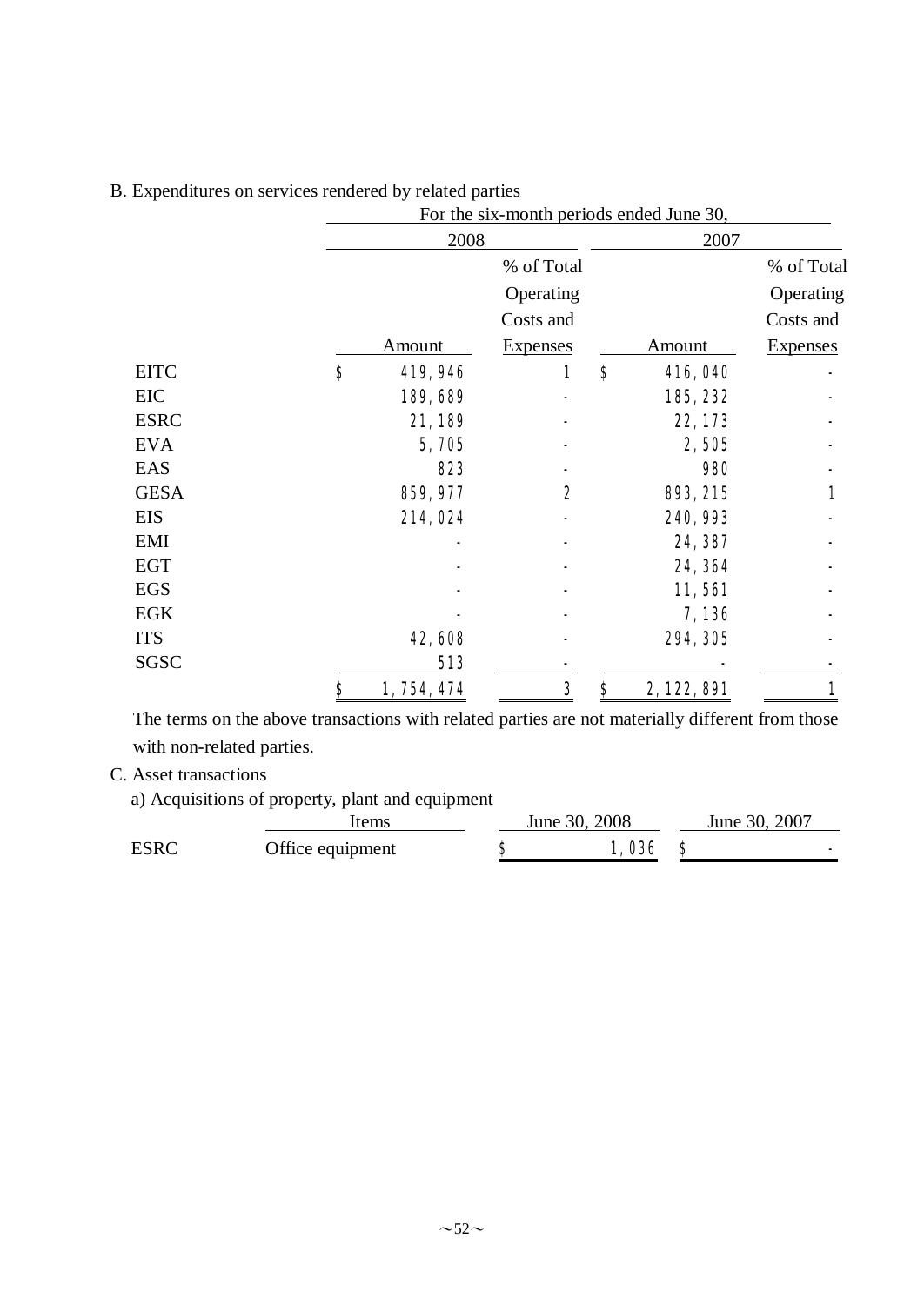#### D. Leases

a) Rental income (recorded as non-operating income) generated from the operating premises and parking lots leased to the related parties are as follows:

|     |                             |     |         | For the six-month periods ended June 30, |   |         |               |
|-----|-----------------------------|-----|---------|------------------------------------------|---|---------|---------------|
|     |                             |     | 2008    |                                          |   | 2007    |               |
|     |                             |     |         | % of Total                               |   |         | % of Total    |
|     | Lease Property              |     | Amount  | Rental Income                            |   | Amount  | Rental Income |
| EIC | Office buildings            | - 8 | 47,864  | 76                                       | S | 36, 205 | 95            |
| EIC | Transportation<br>equipment |     | 802     |                                          |   | 842     | 2             |
| EVA | Parking lots                |     | 128     |                                          |   | 144     |               |
|     | <b>ESRC</b> Parking lots    |     | 48      |                                          |   | 48      |               |
|     |                             | S   | 48, 842 |                                          | S | 37,239  | 97            |

b) Rent expenses (recorded as general and administrative expenses) incurred for operating premises and parking lots leased from the related parties are as follows:<br>For the six month pariods anded June 30

|     |                       |     |         | For the six-month periods ended June 30, |   |         |                        |
|-----|-----------------------|-----|---------|------------------------------------------|---|---------|------------------------|
|     |                       |     | 2008    |                                          |   | 2007    |                        |
|     |                       |     |         | % of Total                               |   |         | % of Total             |
|     | <b>Lease Property</b> |     | Amount  | <b>Rental Expenses</b>                   |   | Amount  | <b>Rental Expenses</b> |
| EIC | Office buildings      | - 8 | 23, 299 | 99                                       | S | 18,378  | 95                     |
|     | EITC Office buildings |     | ۰       |                                          |   | 608     | 3                      |
| EVA | Parking lots          |     | 277     | ۰                                        |   | 314     |                        |
|     |                       |     | 23,576  | 99                                       |   | 19, 300 | 99                     |

c) Rent expenses incurred for the vessels and slot leased from the related parties are recorded as direct operating costs. Details are set forth below:

|             |    | For the six-month periods ended June 30, |                    |    |             |                 |  |  |
|-------------|----|------------------------------------------|--------------------|----|-------------|-----------------|--|--|
|             |    | 2008                                     |                    |    | 2007        |                 |  |  |
|             |    |                                          | % of Total         |    |             | % of Total      |  |  |
|             |    |                                          | Vessel and         |    |             | Vessel and      |  |  |
|             |    |                                          | <b>Slot Rental</b> |    |             | Slot Rental     |  |  |
|             |    | Amount                                   | <b>Expenses</b>    |    | Amount      | <b>Expenses</b> |  |  |
| <b>EITC</b> | \$ | 297, 931                                 | 16                 | \$ | 315,499     | 15              |  |  |
| <b>ITS</b>  |    | 42,608                                   | 2                  |    | 255, 211    | 13              |  |  |
| <b>EIS</b>  |    | 214,025                                  | 12                 |    | 241,044     | 12              |  |  |
| <b>GESA</b> |    | 859, 977                                 | 47                 |    | 895, 405    | 44              |  |  |
|             | Ş  | 1, 414, 541                              | 77                 | S  | 1, 707, 159 | 84              |  |  |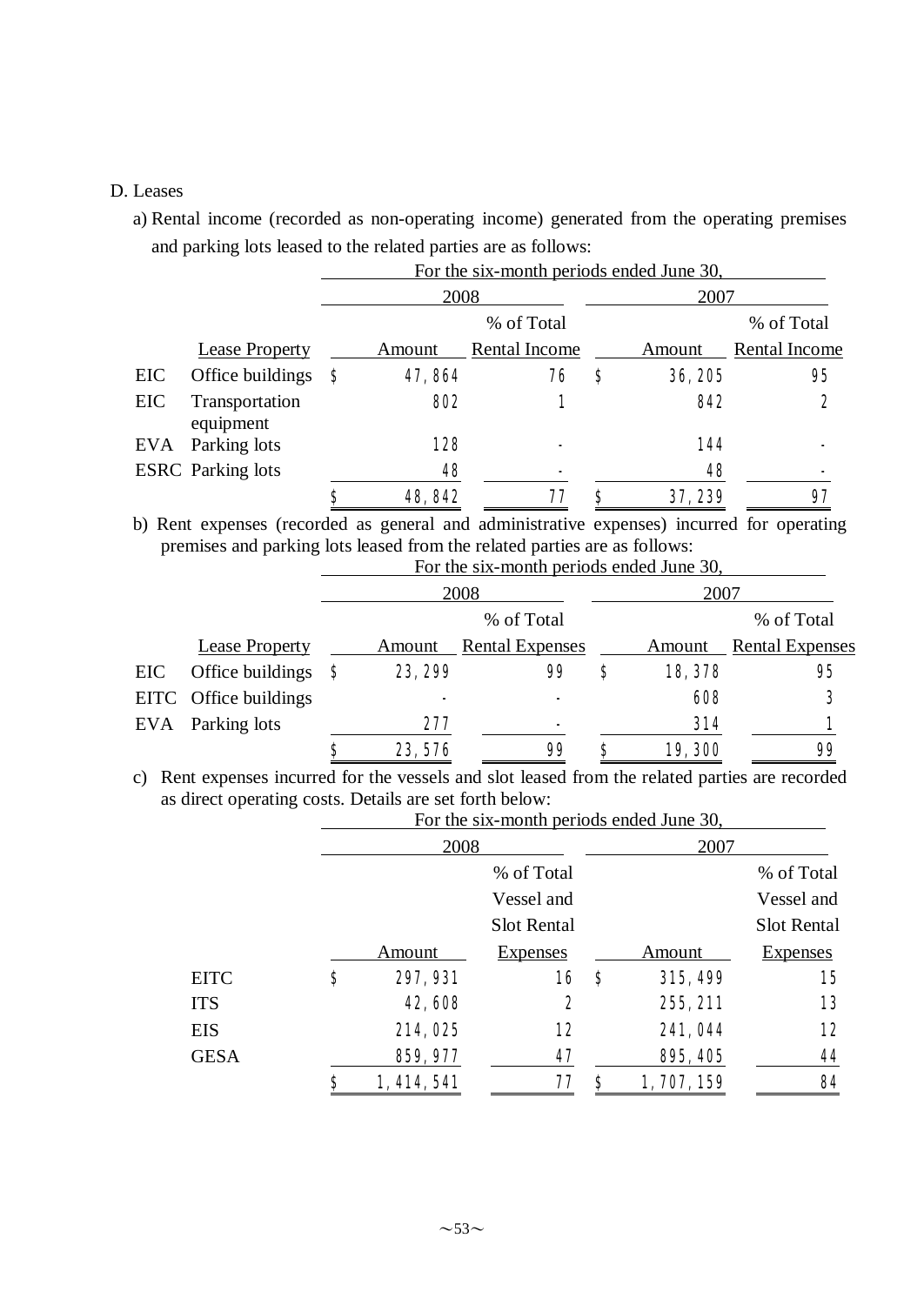#### E. Receivables from and payables to related parties

The receivables from and payables to related parties which bear no interest, are set forth as follows:

|    | 2008     |                |    | 2007       |         |
|----|----------|----------------|----|------------|---------|
|    |          | $%$ of         |    |            | $%$ of  |
|    |          | Account        |    |            | Account |
|    | Amount   | <b>Balance</b> |    | Amount     | Balance |
|    |          |                |    |            |         |
| \$ | 125, 465 | 1              | \$ | 73, 672    | 1       |
|    | 22, 975  | -              |    | 24, 827    |         |
|    | 2,631    |                |    |            |         |
|    | 167, 322 | 2              |    | 7,230      |         |
|    | 30, 198  |                |    | 37, 457    |         |
|    | 267      |                |    | <b>402</b> |         |
|    |          |                |    | 7,593      |         |
| S  | 348, 858 | 3              | \$ | 151,181    |         |
|    |          |                |    | June 30,   |         |

|                   | June 30,          |                |    |                 |         |  |  |
|-------------------|-------------------|----------------|----|-----------------|---------|--|--|
|                   | 2008              |                |    | 2007            |         |  |  |
|                   |                   | % of           |    |                 | % of    |  |  |
|                   |                   | Account        |    |                 | Account |  |  |
|                   | <b>Amount</b>     | <b>Balance</b> |    | <b>Amount</b>   | Balance |  |  |
| Other receivables |                   |                |    |                 |         |  |  |
| <b>EITC</b>       | \$<br>296, 852    | 10             | \$ | <b>381, 664</b> | 22      |  |  |
| <b>TPCT</b>       | 1,168             |                |    |                 |         |  |  |
| EIC               | 36,053            | 1              |    | 17,818          | 1       |  |  |
| <b>CYD</b>        | 13,760            |                |    | 7,200           |         |  |  |
| Luanta            | 849, 927          | 29             |    |                 |         |  |  |
| <b>CCT</b>        | 422               |                |    | 1,487           |         |  |  |
| <b>EIS</b>        | 15,705            | 1              |    | 466, 627        | 26      |  |  |
| <b>ITS</b>        | 9,890             |                |    | 6,465           |         |  |  |
| <b>ECTT</b>       |                   |                |    | 432             |         |  |  |
| EGI               |                   |                |    | 41,050          | 3       |  |  |
| <b>GPA</b>        | 10,332            |                |    |                 |         |  |  |
| SGSC              | 18,512            | 1              |    |                 |         |  |  |
| <b>KTIL</b>       | 91,408            | 3              |    |                 |         |  |  |
| Others            | 178               |                |    | 228             |         |  |  |
|                   | \$<br>1, 344, 207 | 45             | \$ | 922, 971        | 52      |  |  |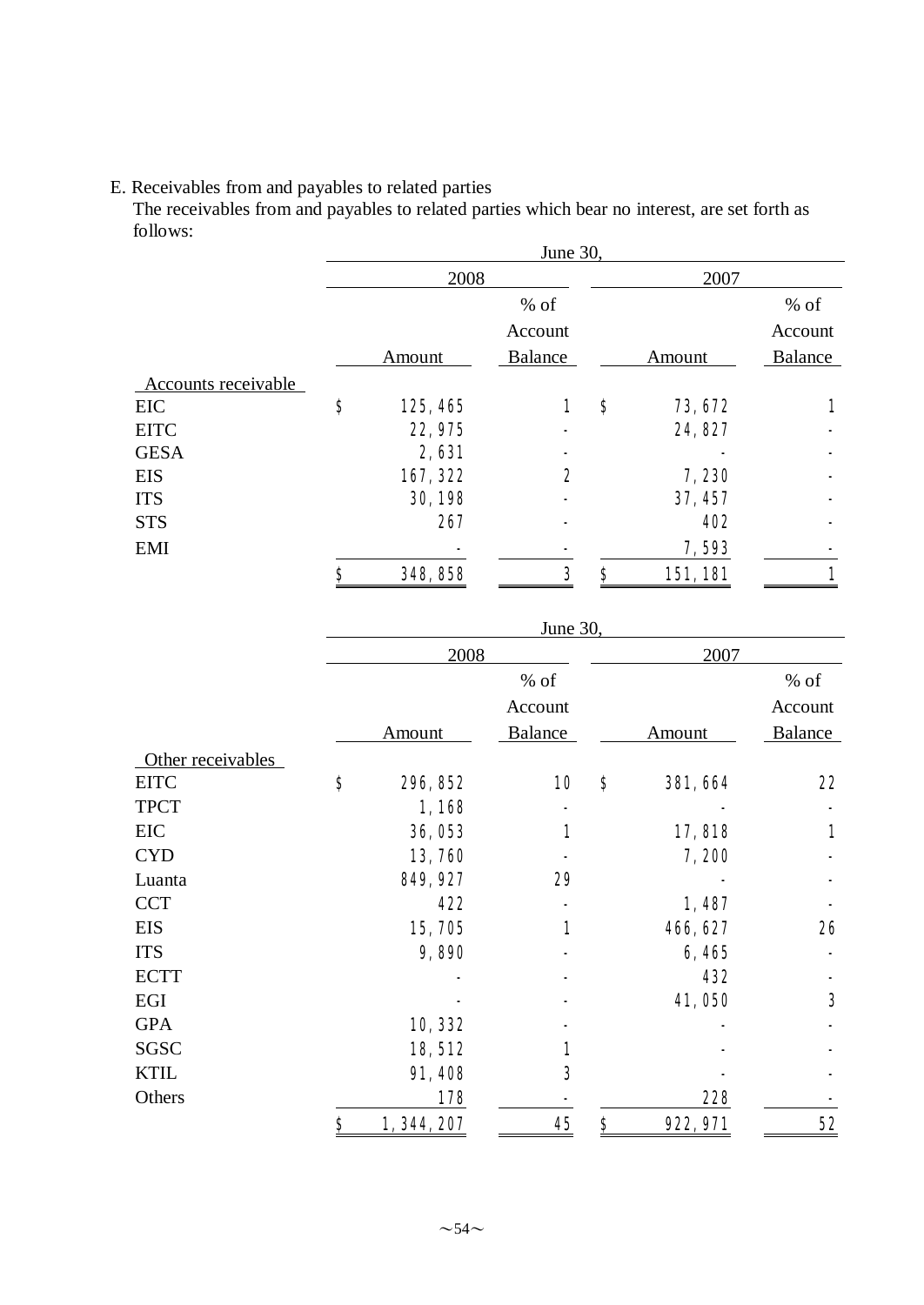|                  | June 30, |           |          |    |                 |    |  |  |
|------------------|----------|-----------|----------|----|-----------------|----|--|--|
|                  |          | 2008      |          |    | 2007            |    |  |  |
| Accounts payable |          |           |          |    |                 |    |  |  |
| <b>EITC</b>      | \$       | 5,300     |          | \$ | 11,222          |    |  |  |
| <b>EIC</b>       |          | 18,403    |          |    | 13,659          |    |  |  |
| <b>EVA</b>       |          | 49        |          |    | 225             |    |  |  |
| <b>ESRC</b>      |          | 3,713     |          |    | 3,884           |    |  |  |
| <b>CCT</b>       |          |           |          |    | 6,279           |    |  |  |
| <b>EIS</b>       |          | 980, 469  | 12       |    | 63,948          | 2  |  |  |
| <b>ITS</b>       |          | 84, 878   | 1        |    | <b>365, 181</b> | 8  |  |  |
| <b>SGSC</b>      |          | 555       |          |    |                 |    |  |  |
| Others           |          | 143       |          |    | 259             |    |  |  |
|                  | \$       | 1,093,510 | 13       | \$ | 464, 657        | 10 |  |  |
|                  |          |           | June 30, |    |                 |    |  |  |
|                  |          | 2008      |          |    | 2007            |    |  |  |
| Other payables   |          |           |          |    |                 |    |  |  |
| EIC              | \$       |           |          | \$ | 126             |    |  |  |
| <b>ITS</b>       |          | 113,088   | 2        |    |                 |    |  |  |
| <b>EIS</b>       |          | 119, 431  | 2        |    |                 |    |  |  |
|                  | \$       | 232, 519  | 4        | \$ | 126             |    |  |  |

## (3)Endorsements and guarantees for related parties

Endorsements and guarantees provided to related parties are as follows:

|            | June 30, 2008 |        |            | June 30, 2007  |
|------------|---------------|--------|------------|----------------|
| <b>TCT</b> | <b>USD</b>    | $\sim$ | <b>USD</b> | <b>77, 981</b> |
| CCT        | <b>USD</b>    | 53,000 | <b>USD</b> | 53,000         |
| <b>ITS</b> | <b>USD</b>    | 10,000 | <b>USD</b> | 10,000         |

#### (4)Significant contracts with related parties

- A. The Company has entered into an agreement with EIC for various consulting services on business management, computer information, and shipping affairs. Except for payments made on behalf of the Company which are charged on actual amounts, the remaining fees are charged on an hourly basis or by cost plus method. The contract took effect on July 1, 1996 and continues to be in effect unless terminated.
- B. The Company has entered into an agency agreement with EIC. Under the agreement, EIC has served as the Company's agent for cargo forwarding and freight collection since 2002. As of June 30, 2008 and 2007, the amount receivable under the agency agreement was \$59,206 and \$73,157, respectively.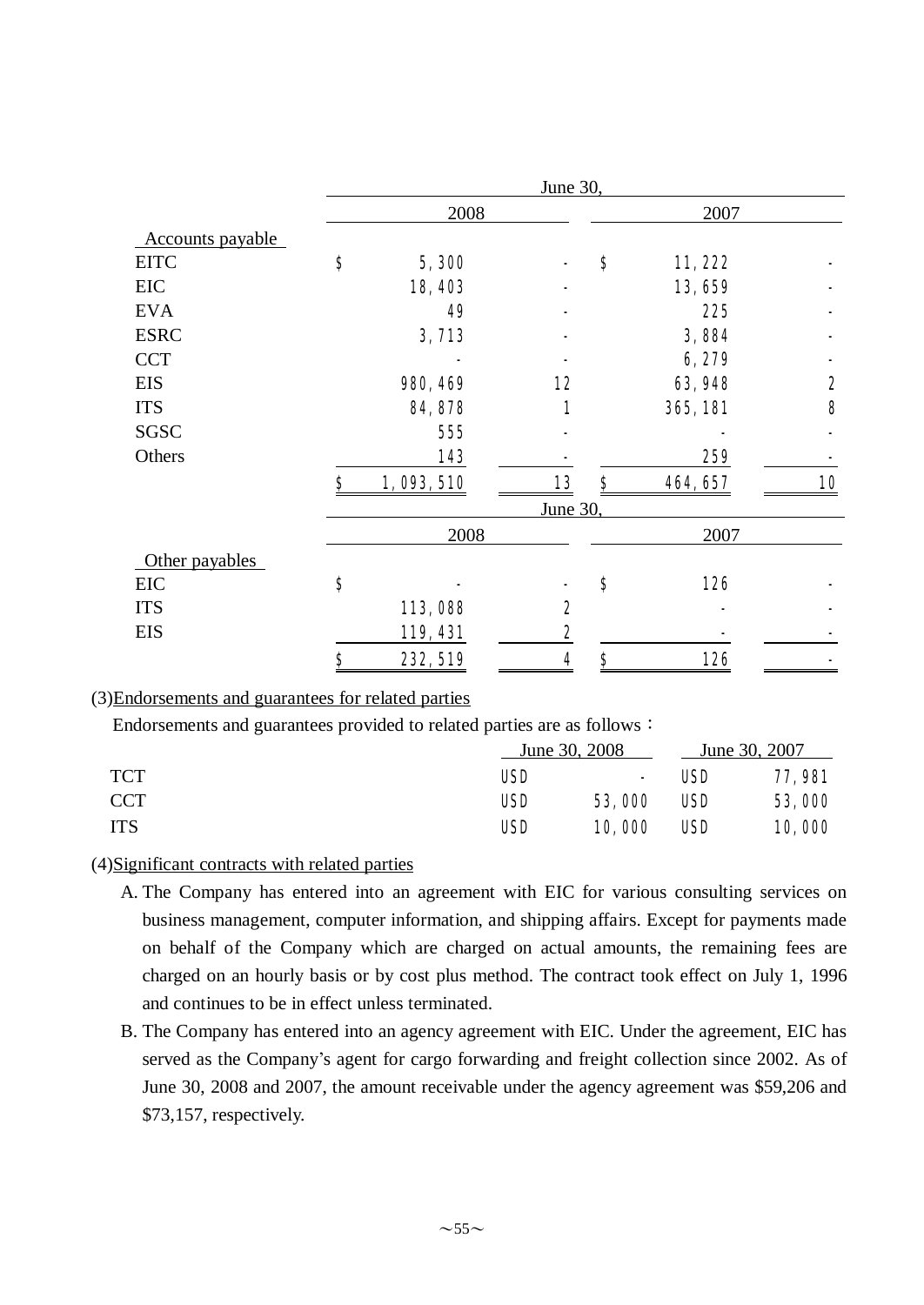- C. The Company has entered into an agreement with ESRC. Under the agreement, ESRC shall provide security service in the Taipei office, Kaohsiung office, and container yards. The service fees for Taipei office was \$940, and for the Kaohsiung office and container yards was \$1,614 per month. The fees are paid monthly. For long-term contracts, please refer to Note 7.
- D. The Company has entered into agency agreements with its related parties to manage petty cash required by their vessels, and payments of native crew salaries and insurance premiums in Taiwan. The transactions are recorded under "agency reciprocal accounts". As of June 30, 2008 and 2007, the debit balances of the accounts are as follows:

|             |   | June 30, 2008 |   | June 30, 2007 |
|-------------|---|---------------|---|---------------|
| EIS         |   | 12, 425       |   | 10,721        |
| <b>GESA</b> |   | 6,235         |   | 5,158         |
|             | o | 18,660        | σ | 15,879        |

E. The Company has entered into agency agreements with its related parties, whereby the related parties act as the Company's overseas agents to deal with the port formalities related to foreign ports, such as arrival and departure of the Company's ships, cargo stevedoring and forwarding, freight collection and payment of expenses incurred in foreign ports. The transactions are recorded under "agency accounts". As of June 30, 2008 and 2007, the balances of the accounts are as follows:

a) Debit balances of agency accounts

|                                       | June 30, 2008   | June 30, 2007 |               |  |
|---------------------------------------|-----------------|---------------|---------------|--|
| <b>EIC</b>                            | \$              | \$            | 4,348         |  |
| <b>GESA</b>                           | 27,008          |               | 18,230        |  |
| <b>ITS</b>                            | 733, 265        |               | 1, 383, 581   |  |
| <b>EMI</b>                            | -               |               | 17,547        |  |
| <b>EGT</b>                            |                 |               | 51, 319       |  |
| EGI                                   |                 |               | 68, 259       |  |
|                                       | \$<br>760, 273  | \$            | 1, 543, 284   |  |
| b) Credit balances of agency accounts |                 |               |               |  |
|                                       | June 30, 2008   |               | June 30, 2007 |  |
| <b>EIC</b>                            | \$<br>205, 801  | \$            |               |  |
| <b>EIS</b>                            | 1, 472, 192     |               | 1, 343, 718   |  |
| <b>EGK</b>                            |                 |               | 10,270        |  |
| <b>EGS</b>                            |                 |               | 6,972         |  |
|                                       | \$<br>1,677,993 | \$            | 1,360,960     |  |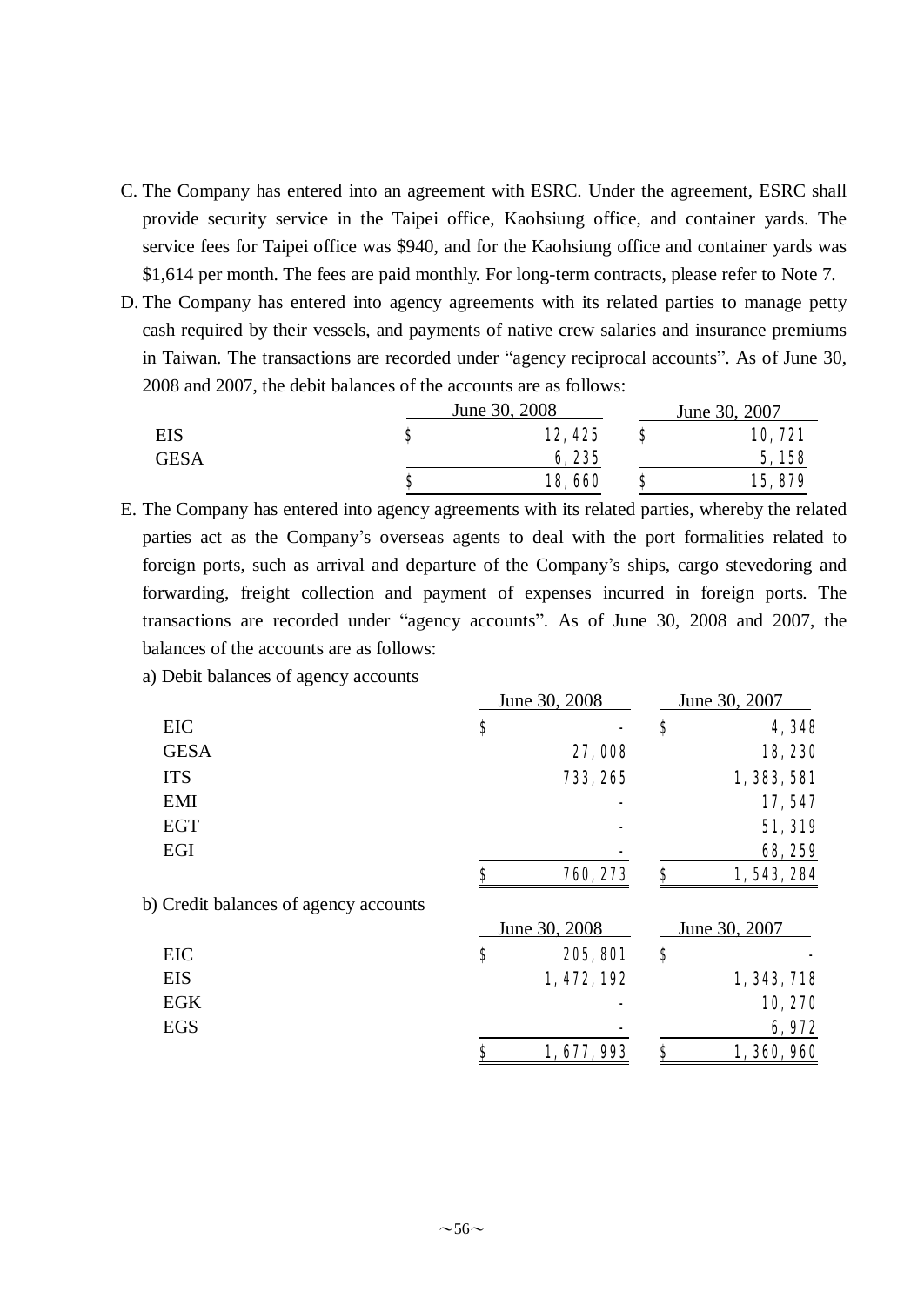F. The Company has been commissioned by its related parties to manage their vessel affairs. The management fees are charged monthly and are recorded as operating revenues. Details of the management fees recognized for the six-month periods ended June 30, 2008 and 2007 are as follows:

|             |   | For the six-month periods ended June 30, |    |                |  |  |
|-------------|---|------------------------------------------|----|----------------|--|--|
|             |   | 2008                                     |    | 2007           |  |  |
| <b>EITC</b> | S | 43,836                                   | \$ | 47, 406        |  |  |
| <b>EIS</b>  |   | 55, 877                                  |    | <b>53, 691</b> |  |  |
| <b>ITS</b>  |   | 1,048                                    |    | 639            |  |  |
| <b>GESA</b> |   | 10, 374                                  |    | 12,260         |  |  |
|             | Ş | 111, 135                                 | \$ | 113,996        |  |  |

(5)In order to give back to society, the Company sponsored charities for the public good through Chang Yung-Fa Foundation totaling \$54,000 in the six months ended June 30, 2008.

### 6.PLEDGED ASSETS

The Company's assets pledged as collateral as of June 30, 2008 and 2007 are as follows:

|                                  | Book value        |    |                    |                          |
|----------------------------------|-------------------|----|--------------------|--------------------------|
| Pledged asset                    | June 30, 2008     |    | June 30, 2007      | Purpose                  |
| Restricted assets-current        |                   |    |                    |                          |
| -Time deposits                   | \$<br>220, 997    | \$ | 134, 374           | Performance<br>guarantee |
| Refundable deposits              |                   |    |                    |                          |
| -Time deposits                   | 2,000             |    | 2,000              | $^{\prime\prime}$        |
| Property, plant and equipment    |                   |    |                    |                          |
| -Land                            | 1,800,093         |    | 1,800,093          | Long-term loan           |
| -Building                        | 904, 083          |    | 929, 853           | n                        |
| -Loading and unloading equipment | 1,932,614         |    | 2, 306, 746        | $^{\prime\prime}$        |
| Financial assets carried at cost |                   |    |                    |                          |
| -Classic Outlook Investment Ltd. | 3, 110, 734       |    | <b>3, 361, 461</b> | Other long-term<br>loan  |
| -Everup Profits Ltd.             | 7                 |    | 7                  | $\prime$                 |
|                                  | \$<br>7, 970, 528 | S  | 8, 534, 534        |                          |

### 7.COMMITMENTS AND CONTINGENT LIABILITIES

A. Details of the stand-by letters of credit issued by the banks on behalf of the Group are as follows: (expressed in thousand dollars)

| Guarantor              |     | June 30, 2008 | June 30, 2007 |       |  |
|------------------------|-----|---------------|---------------|-------|--|
| <b>Bank of America</b> | USD | 5,000         | USD           | 5,000 |  |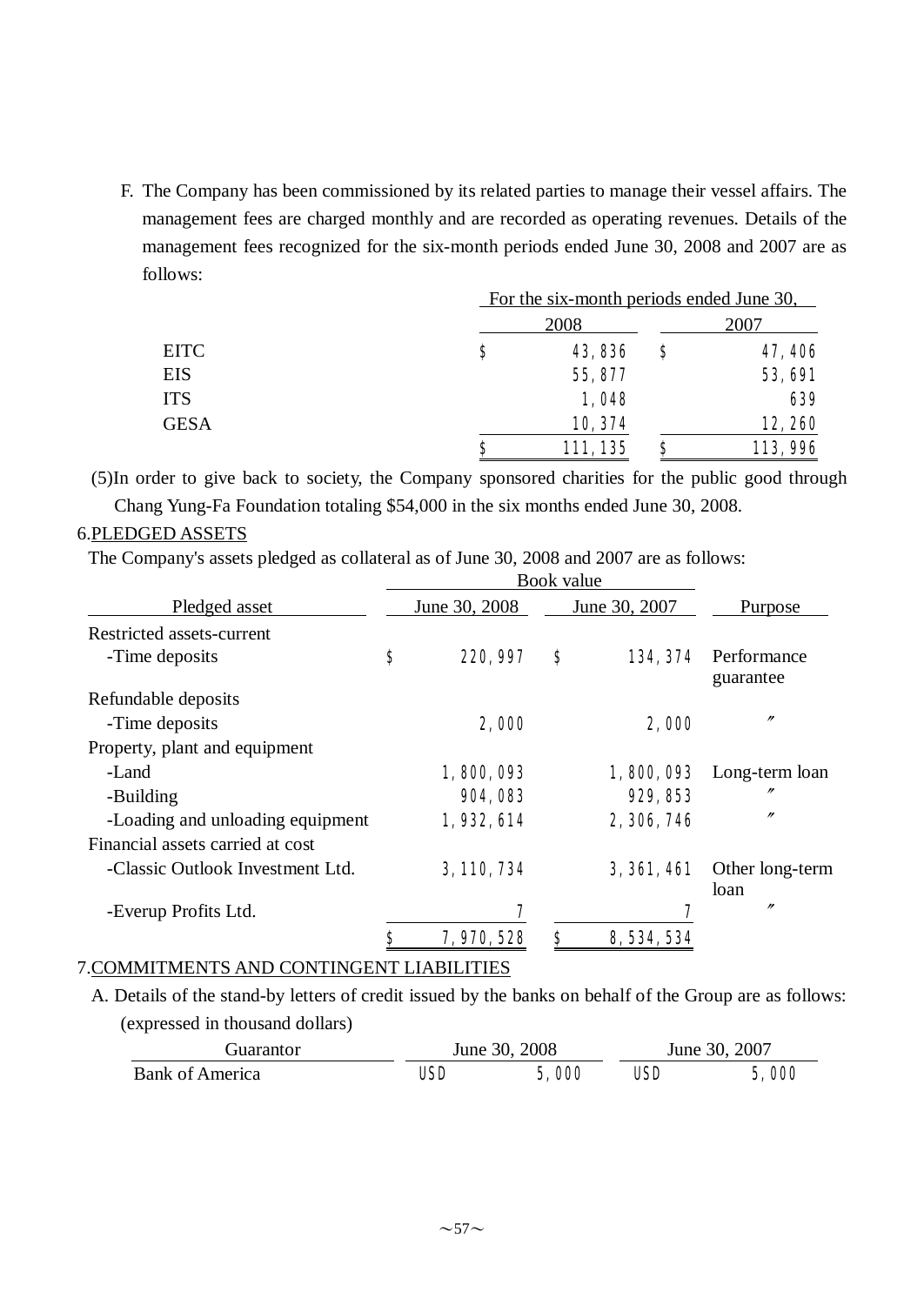B. Endorsements and guarantees issued by the Group are as follows: (expressed in thousand dollars)

| Companies receiving guarantees |            | June 30, 2008            | June 30, 2007 |                |  |
|--------------------------------|------------|--------------------------|---------------|----------------|--|
| <b>TCT</b>                     | USD        | $\overline{\phantom{0}}$ | USD-          | <b>77, 981</b> |  |
| <b>CCT</b>                     | <b>USD</b> | 53,000                   | USD           | 53,000         |  |
| <b>ITS</b>                     | USD        | 10,000                   | USD           | <b>10,000</b>  |  |

- C. A former stockholder of the Company sold some of its shares through issuance of global depository receipts (GDRs). The issuance of GDRs was approved by the SEC on June 19, 1996 as per Letter (85) Tai-Cai-Zheng (1) No. 35410. On August 2, 1996, the GDRs were approved by the UK governing authority to be listed on the London Stock Exchange and were issued in Asia, Europe and the US. The initial number of units issued was 5,449,592, representing 54,495,920 shares of the Company's common stock at \$50.50 (in dollars) per share, and the number of supplementary units issued was 817,438. In total, the number of units issued was 6,267,030, representing 62,670,300 shares of the Company's common stock at \$50.50 (in dollars) per share, and the GDRs issued amounted to USD 115 million. Another 2,053,122 units, representing 20,531,279 shares of the Company's common stock, were issued during the period from 1997 to June 30, 2008. As of June 30, 2008, 7,755,802 units were redeemed and 564,330 units were outstanding, representing 5,643,359 shares of the Company's common stock.
- D. In 1999, due to the conflicts from the contract to import and export goods, a lawsuit was filed against Shenzhen Greentrans Transportation Co., Ltd. (SGTC) by another company. SGTC had authorized the agent lawyer to litigate, requesting an indemnity of RMB10,527 thousand plus the interest, by June 30, 2008. In this case, our company rendered a favorable decision judged by the Shenzhen Intermediate People's Court as the winning party of this lawsuit. However, the plaintiff appealed the case to a higher court, the Gung Dong High People's Court, which in 2001 had decided against the company and had secured part of the transportation equipment. (As of June 30, 2008, the book value of the fixed asset was RMB5,619 thousand). However, the company contested the results and requested for a retrial. As of the report date of the financial report, the case is still pending. As such, the cost of the second case is not yet listed.
- E. As of June 30, 2008, the medium-term loan facilities granted by the financial institutions with the resolution from the Board of Directors to finance the Company's purchase of new containers and general working capital requirement amounted to \$18,069,441, and the unutilized credit were \$10,129,441.
- F. As of June 30, 2008, details of the loading and discharging equipment acquired to support the operations of the No. 4 and No. 5 Container terminal at Kaohsiung Harbor were as follows: (expressed in thousand dollars)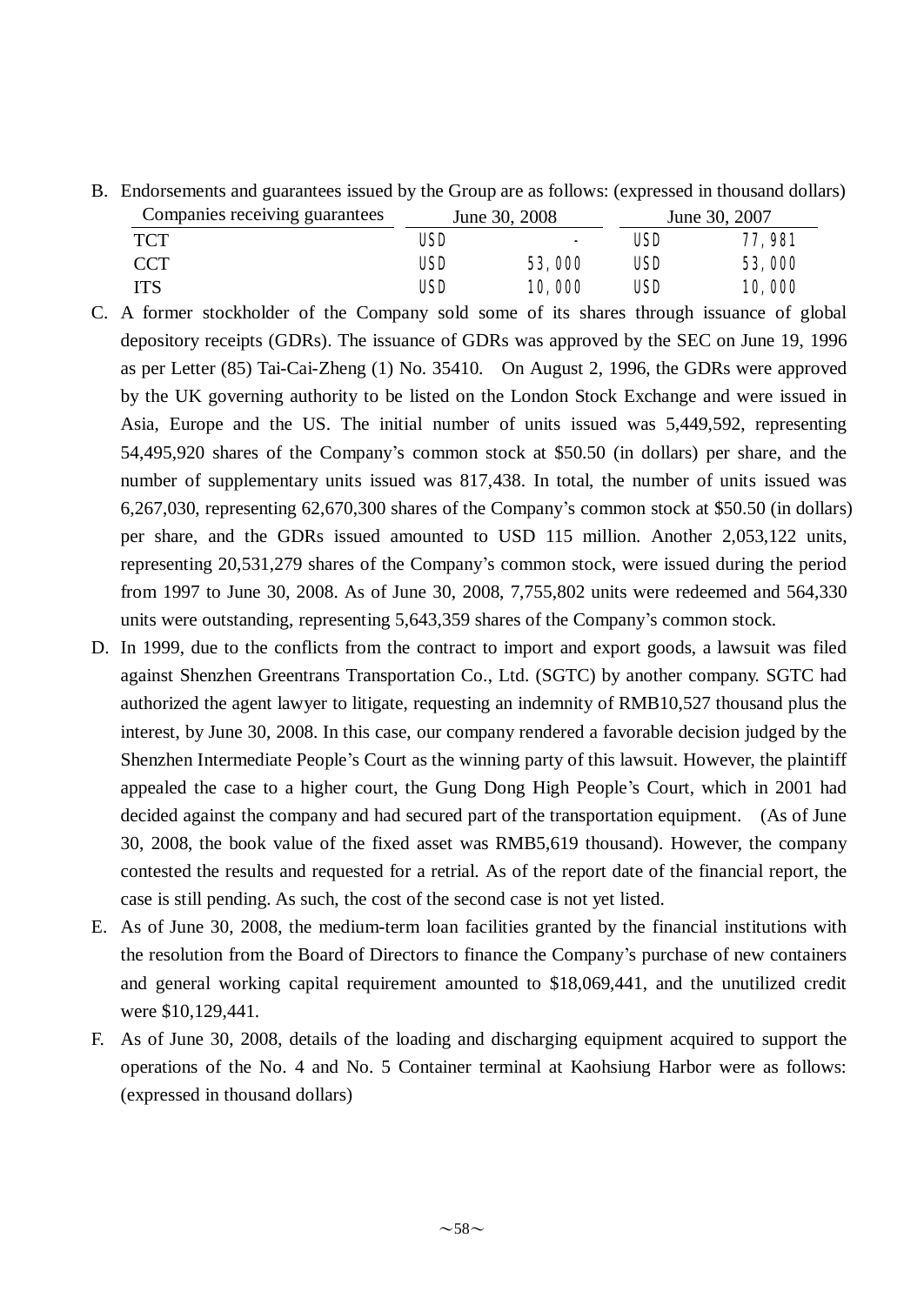| Item                       | <b>Contract Amount</b> |       | <b>Amount Paid</b> |              | <b>Amount Accrued</b> |       |  |
|----------------------------|------------------------|-------|--------------------|--------------|-----------------------|-------|--|
| <b>Spreaders</b>           | USD                    | 598   | <b>USD</b>         | 538          | <b>USD</b>            | 60    |  |
| Gantry                     | <b>USD</b>             | 5,500 | <b>USD</b>         | 4,400        | <b>USD</b>            | 1,100 |  |
| Medical instruments        | <b>NID</b>             | 7,429 | <b>NID</b>         | 1,486        | <b>NID</b>            | 5,943 |  |
| Digital exchange<br>system | <b>NID</b>             | 6,730 | <b>NID</b>         | <b>2,019</b> | <b>NID</b>            | 4,711 |  |

G. As of June 30, 2008, the machineries that EHIC(M) purchased were as follows: (expressed in thousand dollars)

| ltem     | Contract Amount | Amount Paid |    | Amount Accrued |     |  |  |
|----------|-----------------|-------------|----|----------------|-----|--|--|
| Forklift | <b>MR</b>       | MR          | 46 | <b>MR</b>      | 184 |  |  |

H. As of June 30, 2008, the estimated amounts of rent payable in the following years under the long-term lease agreements entered into by the Group for the rental of ships and equipment were as follows:

|      | Amount                |          |
|------|-----------------------|----------|
| Year | (in thousand dollars) |          |
| 2008 | <b>USD</b>            | 139, 999 |
| 2009 |                       | 168,900  |
| 2010 |                       | 82,983   |
|      | <b>USD</b>            | 391,882  |

 $\lambda$ 

I. As of June 30, 2008, the estimated amount of security service in the succeeding years under the long-term contract that the Company entered into with ESRC amounted to \$34,686.

J. As of June 30, 2008, the guaranteed notes issued by the Company for loans borrowed amounted to \$2,000,000.

### 8.SIGNIFICANT CATASTROPHE

NONE.

9.SUBSEQUENT EVENTS

### NONE.

## 10.OTHERS

(1) Significant donation expense

As of June 30, 2008, the Company donated USD4,000 to Association for Relations Across the Taiwan straits in response to Sichuan earthquake fund raising activities.

(2)Financial statement disclosure

Certain accounts in the six months ended June 30, 2007 financial statements have been reclassified to conform to the six months ended June 30, 2008 financial statement presentation.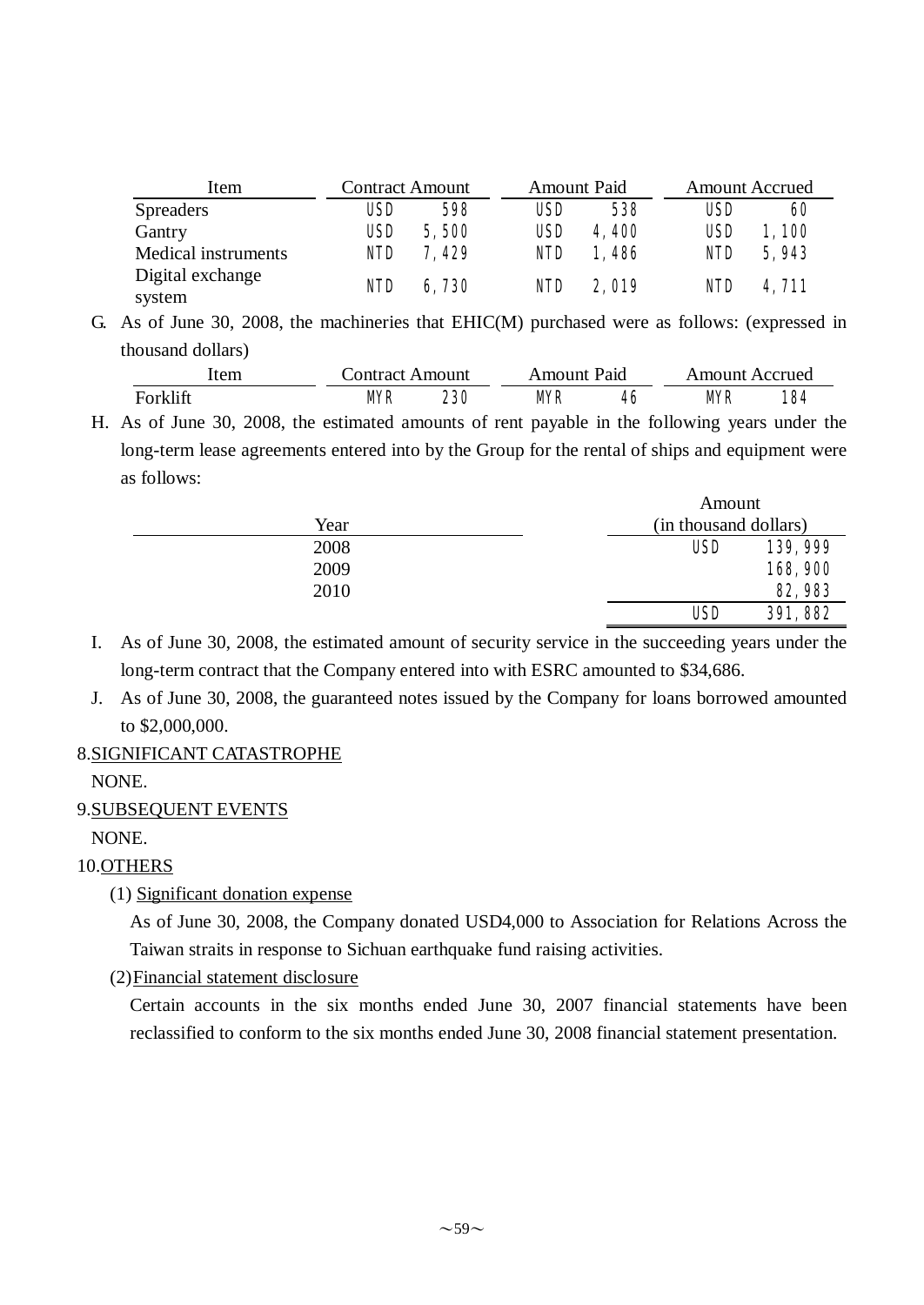# (3) Fair value information of financial instruments:

|                                                       | June 30, 2008  |              |                      |  |  |  |
|-------------------------------------------------------|----------------|--------------|----------------------|--|--|--|
|                                                       |                |              | Fair value           |  |  |  |
|                                                       |                | Quotations   | Estimated<br>using a |  |  |  |
|                                                       | <b>Book</b>    | in an active | valuation            |  |  |  |
|                                                       | value          | market       | technique            |  |  |  |
| Non-derivative financial instruments                  |                |              |                      |  |  |  |
| Assets                                                |                |              |                      |  |  |  |
| Cash and cash equivalents                             | \$20, 405, 320 | S            | \$20, 405, 320       |  |  |  |
| Notes and accounts receivable                         | 15, 423, 688   |              | 15, 423, 688         |  |  |  |
| Financial assets at fair value through profit or loss |                |              |                      |  |  |  |
| Equity securities                                     | 20, 428        | 20, 428      |                      |  |  |  |
| Beneficiary certificates                              | 1, 244, 518    | 1, 244, 518  |                      |  |  |  |
| Other financial assets-current                        | 127, 517       |              | 127, 517             |  |  |  |
| Restricted assets-current                             | 220, 997       |              | 220, 997             |  |  |  |
| Available-for-sale financial assets-non current       | 791, 107       | 791, 107     |                      |  |  |  |
| Financial assets carried at cost-non current          | 4, 818, 252    |              |                      |  |  |  |
| Bond investments with no active market-non            |                |              |                      |  |  |  |
| Current                                               | 11,708         |              |                      |  |  |  |
| Refundable deposits                                   | 124,698        |              | 124,698              |  |  |  |
| Liabilities                                           |                |              |                      |  |  |  |
| Short-term loans                                      | 2, 167, 941    |              | 2, 167, 941          |  |  |  |
| Notes and accounts payable                            | 31, 587, 529   |              | 31, 587, 529         |  |  |  |
| Corporate bonds payable (including current            |                |              |                      |  |  |  |
| portion)                                              | 236, 468       |              | 236, 468             |  |  |  |
| Long-term loans (including current portion)           | 21,511,629     |              | 21,511,629           |  |  |  |
| Guarantee deposits received                           | 39,026         |              | 39,026               |  |  |  |
| Derivative financial instruments                      |                |              |                      |  |  |  |
| Assets                                                |                |              |                      |  |  |  |
| Interest rate swap (IRS)                              | 8,214          |              | 8,214                |  |  |  |
| Oil swap                                              | 4,034          |              | 4,034                |  |  |  |
| Structured and equity-linked financial instruments    | 117,952        |              | 117,952              |  |  |  |
| Liabilities                                           |                |              |                      |  |  |  |
| Interest rate swap (IRS)                              | 12,409         |              | 12,409               |  |  |  |
| Currency exchange contracts (CCS)                     | 164, 772       |              | 164,772              |  |  |  |
| Oil swap                                              | 774, 480       |              | 774, 480             |  |  |  |
| Foreign exchange option (FX Option)                   | 370, 856       |              | 370, 856             |  |  |  |
| Conversion right of stock                             | 9,004          |              | 9,004                |  |  |  |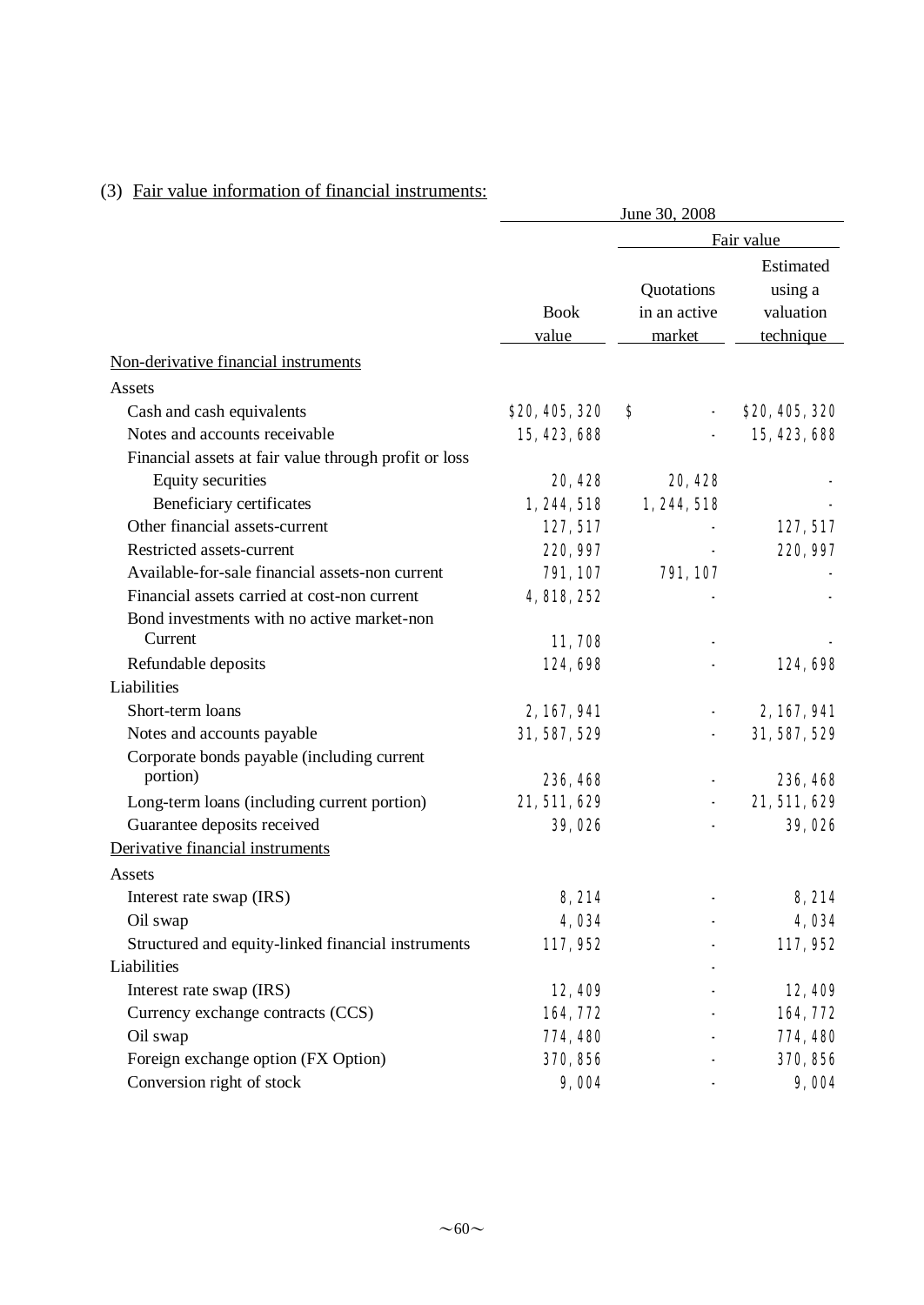|                                                        |                | June 30, 2007              |                                   |
|--------------------------------------------------------|----------------|----------------------------|-----------------------------------|
|                                                        |                |                            | Fair value                        |
|                                                        | <b>Book</b>    | Quotations<br>in an active | Estimated<br>using a<br>valuation |
|                                                        | value          | market                     | technique                         |
| Non-derivative financial instruments                   |                |                            |                                   |
| Assets                                                 |                |                            |                                   |
| Cash and cash equivalents                              | \$11, 623, 976 | S                          | \$11, 623, 976                    |
| Notes and accounts receivable                          | 13, 437, 877   |                            | 13, 437, 877                      |
| Financial assets at fair value through profit or loss  |                |                            |                                   |
| Equity securities                                      | 70, 308        | 70, 308                    |                                   |
| Beneficiary certificates                               | 1,668,583      | 1,668,583                  |                                   |
| Other financial assets-current                         | 106, 894       |                            | 106, 894                          |
| Restricted assets-current                              | 134, 374       |                            | 134, 374                          |
| Available-for-sale financial assets-non current        | 711,860        | 711,860                    |                                   |
| Financial assets carried at cost-non current           | 5, 033, 201    |                            |                                   |
| Bond investments with no active market-non<br>Current  | 11,726         |                            |                                   |
| Long-term receivables (including current portion)      | 312, 347       |                            | 312, 347                          |
| Refundable deposits                                    | 232, 917       |                            | 232, 917                          |
| Liabilities                                            |                |                            |                                   |
| Short-term loans                                       | 3, 374, 951    |                            | 3, 374, 951                       |
| Notes and accounts payable                             | 23, 964, 546   |                            | 23, 964, 546                      |
| Corporate bonds payable (including current<br>portion) | 4, 485, 488    |                            | 4, 485, 488                       |
| Long-term loans (including current portion)            | 22, 119, 033   |                            | 22, 119, 033                      |
| Guarantee deposits received                            | 4,081          |                            | <b>4,081</b>                      |
| Derivative financial instruments                       |                |                            |                                   |
| Assets                                                 |                |                            |                                   |
| Interest rate swap (IRS)                               | 46,638         |                            | 46, 638                           |
| Currency exchange contracts (CCS)                      | 53,044         |                            | 53,044                            |
| Oil swap                                               | 16,033         |                            | 16,033                            |
| Foreign exchange option (FX Option)                    | 319            |                            | 319                               |
| Structured and equity-linked financial instruments     | 1,095,332      |                            | 1,095,332                         |
| Liabilities                                            |                |                            |                                   |
| Interest rate swap (IRS)                               | <b>25, 001</b> |                            | <b>25, 001</b>                    |
| Currency exchange contracts (CCS)                      | 166, 248       |                            | 166, 248                          |
| Oil swap                                               | 102, 167       |                            | 102, 167                          |
| Foreign exchange option (FX Option)                    | 141,676        |                            | 141,676                           |
| Conversion right of stock                              | 9,004          |                            | 9,004                             |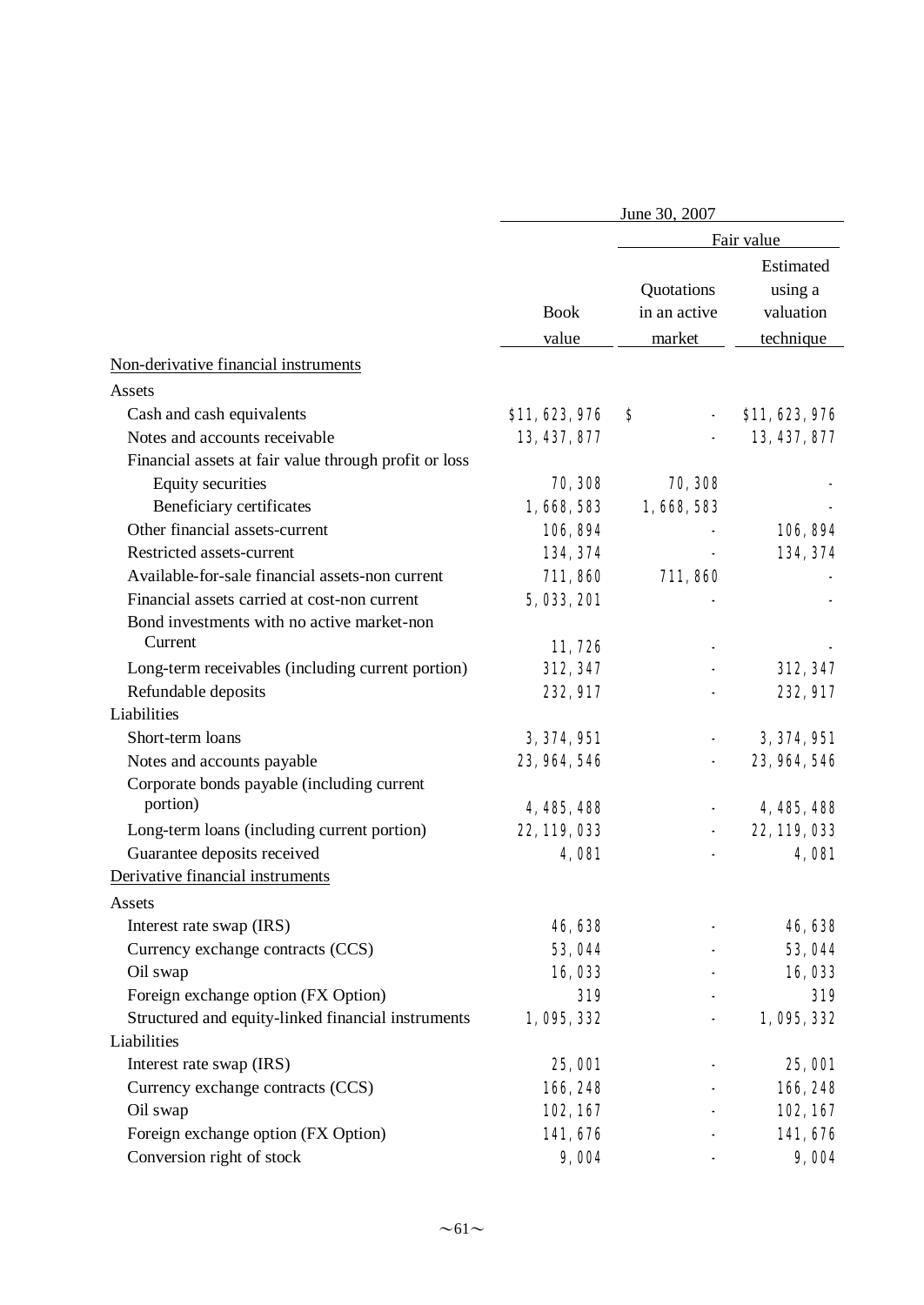The following summarizes the methods and assumptions used in estimating the fair value of financial instruments:

- a. For short-term instruments the fair value, were determined based on their carrying values because of the short maturities of the instruments. This method was applied to cash and cash equivalents, Notes and Accounts receivable (payable), other financial assets, restricted assets, refundable deposits, short-term loans, and guarantee deposits received.
- b. For financial assets at fair value through profit or loss and available-for-sale financial assets with quoted market price available in an active market, the fair value is determined using the quoted market price. When there is no quoted market price for reference, a substitute valuation technique is used to measure the fair value which incorporates all factors that market participants would consider in making estimations and assumptions for setting a price and wherein such information is available to the Group.
- c. Financial assets carried at cost consist of unlisted stocks or those not actively traded in an active market. Their fair value could not be measured reliably; hence, such instruments are measured at cost in compliance with applicable accounting standards. For debt investments with no active market, the carrying value is used to estimate its fair value when there is no market price for reference.
- d. Long-term accounts receivable are interest-bearing financial assets with floating interest rate, thus the carrying value is close to the fair value.
- e. Fair values of long-term loans are estimated based on the present values of future cash flows. For bank loans associated with floating interest rate, the carrying value represents their fair value.
- f. Fair values of corporate bonds payable are determined based on quoted market prices when available. When the quoted market prices are not available, fair values are estimated based on financial information or other information.
- g. Financial liabilities carried at cost are equity-linked instruments which are to be settled with equity instruments with no quoted market prices or with fair values that can not be reliably measured. Such instruments are measured at costs in accordance with the rules stipulated in the "Guidelines for Preparation of Financial Statements by Securities Issuers".
- h. The fair values of derivative financial instruments, except for section "g" are determined based on the estimated amounts to be received or paid if the Group terminates the contract on the balance sheet date. Unrealized gains or losses arising from unsettled contracts are generally included. Ask price from counterparties are available for reference in setting fair values for the Group's derivative financial instruments.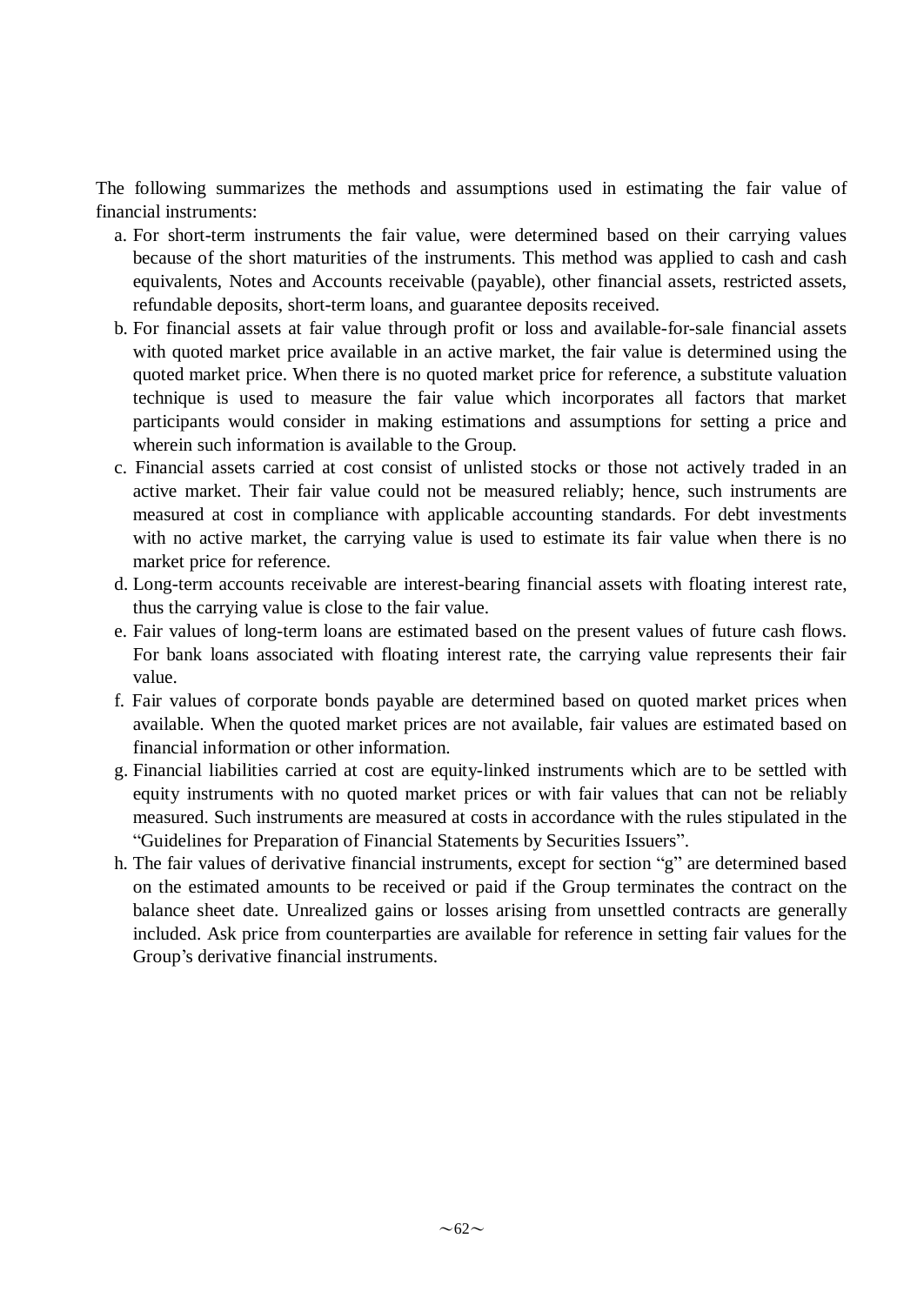## (4)Information on significant gain/loss on financial instruments and equity items

For available-for-sale financial assets, during the six-month periods ended June 30, 2008 and 2007, the credit amount recognized directly in equity was \$24,802 and \$89,422, respectively, and the amount removed from equity and recognized in profit or loss was \$5,245 and \$2,793, respectively.

## (5)Information on interest rate risk positions

As of June 30, 2008 and 2007, the financial assets with fair value risk due to the change of interest rate amounted to \$8,214 and \$46,638, respectively, the financial liabilities with fair value risk due to the change of interest rate amounted to \$12,409 and \$25,001, respectively; the financial assets with cash flow risk due to the change of interest rate amounted to \$3,708,713 and \$1,667,388, respectively; and the financial liabilities with cash flow risk due to the change of interest rate amounted to \$19,107,624 and \$5,072,833, respectively.

## (6)Risk policy and hedging strategy

The financial instruments held by the Group, other than derivative instruments, are composed of cash and cash equivalents, stocks, funds, bank loan, and corporate bonds. Such financial instruments are held for maintaining adequate operating capital. The Group also held other accounts receivable and payable generated from operating activity.

The transactions associated with derivative instruments mainly include interest rate swap and oil swap. The primary objective is to avoid the interest rate risk and fuel price variation arising from operating and financing activities.

The primary risks of financial instruments are cash flow risk associated with interest rate fluctuations, exchange rate risk, credit risk, and liquidity risk. The risk management policies are set forth below:

### Cash flow risk associated with interest rate variations

The Group's major exposure to cash flow risk associated with interest rate variations comes primarily from long-term financing with floating interest. The Group adopts a combination of fixed and floating interest rate methods in issuance of loans to manage such interest rate risks. In addition, the Group also engages in interest rate swaps to minimize cost of borrowings.

As of June 30, 2008, the carrying values of the Group's financial instruments exposed to interest rate are summarized in the order of maturity as follows: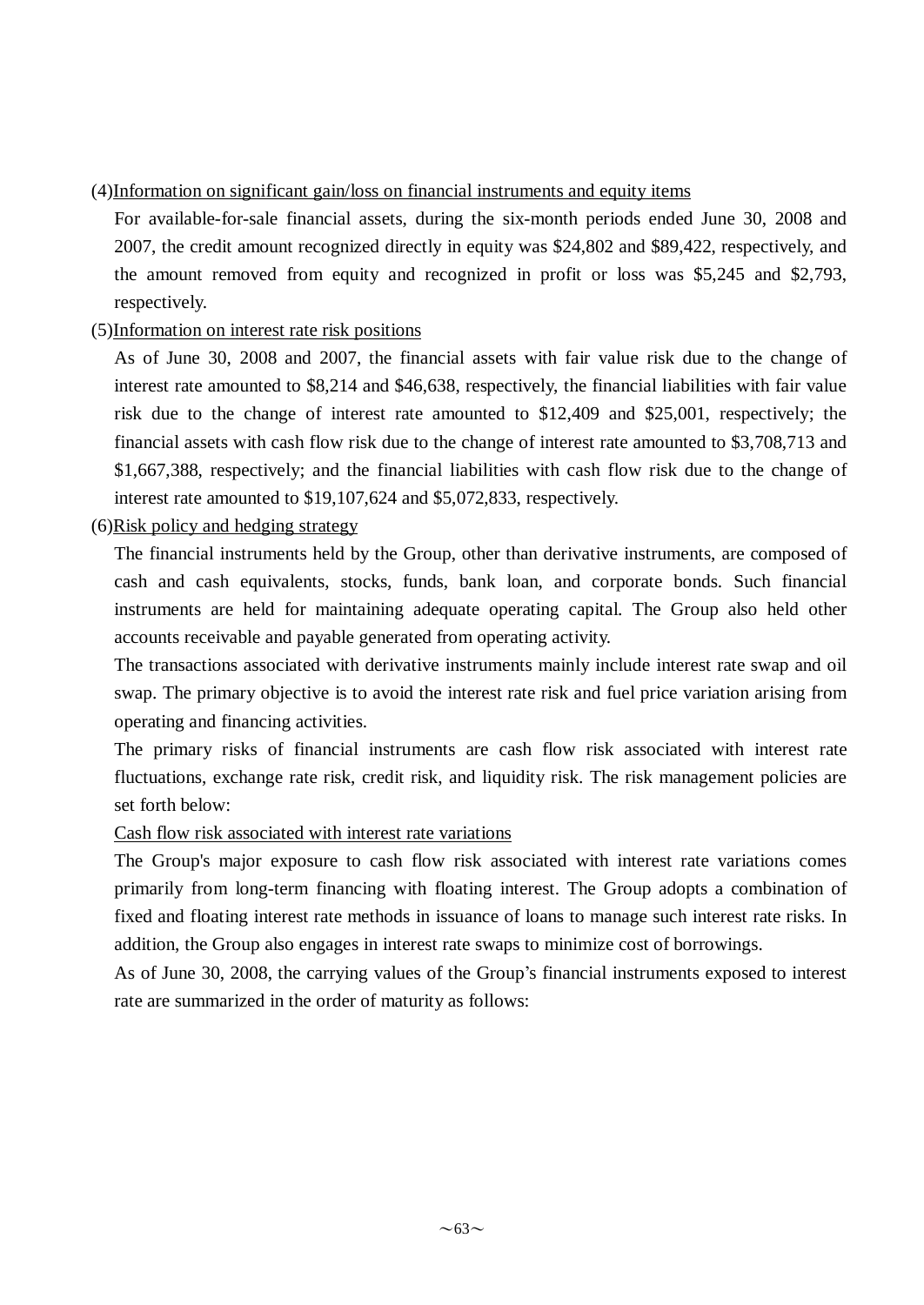#### A. Fixed interest rate

|    |                                                                     |                    | Within 1 year |             |                      | $1 - 2$ years        |                    | $2 \sim 3$ years |                |                  | Over 3 years    |            |   | Total        |
|----|---------------------------------------------------------------------|--------------------|---------------|-------------|----------------------|----------------------|--------------------|------------------|----------------|------------------|-----------------|------------|---|--------------|
|    | Cash and cash equivalents                                           |                    | \$16,648,781  |             | $\boldsymbol{s}$     |                      | $\bf{s}$           |                  |                | \$               |                 |            |   | \$16,648,781 |
|    | Bank loan (Mitsubishi UFJ<br>Financial Group)                       | (                  | 950, 000)     |             |                      |                      |                    |                  |                |                  |                 |            |   | 950, 000)    |
|    | Bank loan (First Bank)                                              | C                  | 300, 000)     |             |                      |                      |                    |                  |                |                  |                 |            | C | 300, 000)    |
|    | Bank loan (CALYON)                                                  | C                  | 500, 000)     |             |                      |                      |                    |                  |                |                  |                 |            | C | 500, 000)    |
|    | MAY bank loan                                                       | C                  | 116, 792)     |             |                      |                      |                    |                  |                |                  |                 |            | C | 116, 792)    |
|    | RHB bank loan                                                       | C                  | 193, 339)     |             |                      |                      |                    |                  |                |                  |                 |            | C | 193, 339)    |
|    | <b>KBC</b> bank loan                                                | C                  | 212, 734)     |             |                      |                      |                    |                  |                |                  |                 |            |   | 212, 734)    |
|    | The Hong Kong and<br>Shanghai Banking<br><b>Corporation Limited</b> | $\mathbf \epsilon$ | 395, 076)     |             |                      |                      |                    |                  |                |                  |                 |            | ( | 395, 076)    |
| B. | Floating interest rate                                              |                    | Within 1 year |             |                      | $1 - 2$ years        |                    | $2 \sim 3$ years |                |                  | Over 3 years    |            |   | Total        |
|    | Cash and cash equivalents                                           |                    | \$3,708,713   |             | $\boldsymbol{s}$     |                      | \$                 |                  | $\blacksquare$ | $\boldsymbol{s}$ |                 |            |   | \$3,708,713  |
|    | Bank loan (Bank of Taiwan) (                                        |                    | 533, 333)     |             |                      |                      |                    |                  |                |                  |                 |            |   | 533, 333)    |
|    | Bank loan (Bank of Taiwan) (                                        |                    |               |             | 666, 667) (333, 333) |                      |                    |                  |                |                  |                 |            |   | 1,000,000)   |
|    | Bank loan (Taishin Bank)                                            |                    |               |             |                      |                      |                    |                  |                |                  | 2, 900, 000)    |            |   | 2, 900, 000) |
|    | Bank loan (Bank of East                                             |                    |               |             |                      |                      |                    |                  |                |                  | 430,000) (      |            |   | 430, 000)    |
|    | Asia)                                                               |                    |               |             |                      |                      |                    |                  |                |                  |                 |            |   |              |
|    | Bank loan (Taipei Fubon<br>Bank)                                    |                    |               |             |                      | 51,000)              | $\mathbf \Gamma$   |                  | $102,000$ (    |                  |                 | 357,000) ( |   | 510,000)     |
|    | <b>SG Bank</b>                                                      | $\mathbf \epsilon$ |               |             |                      | 212, 338) (236, 064) | $\mathbf \Gamma$   |                  | $205, 349$ ) ( |                  |                 | 76,985) (  |   | 730, 736)    |
|    | <b>HSH Nordbank</b>                                                 |                    |               |             | 104, 679) (130, 330) |                      |                    |                  | $138, 112)$ (  |                  | $1,099,481)$ (  |            |   | 1,472,602    |
|    | Landes Bank                                                         |                    |               |             | 100, 317) (124, 110) |                      |                    |                  | 131,100(       |                  | $1, 241, 964$ ( |            |   | 1,597,491)   |
|    | <b>ING Bank</b>                                                     | €                  |               |             | 481, 586) (571, 364) |                      |                    |                  | $574,535$ ) (  |                  | $5,530,315$ (   |            |   | 7, 157, 800) |
|    | A&L Bank                                                            | C                  |               | <b>184)</b> |                      | 231)                 | $\epsilon$         |                  | 244) (         |                  | 1, 446, 557)    |            |   | 1,447,216    |
|    | Lasalle Bank                                                        | C                  |               |             | 331, 395) (105, 336) |                      |                    |                  |                |                  |                 |            |   | 436, 731)    |
|    | DnB Nor Bank                                                        | (                  |               |             | 181, 366) (181, 366) |                      | $\mathbf \epsilon$ |                  | $181,366$ $($  |                  |                 | 347, 617)  |   | 891, 715)    |

The interest of financial instruments associated with the floating interest rates is remeasured within 1 year period and the interest for financial instruments associated with the fixed interest rate is fixed to maturity. The financial instruments not included in the above table are not subject to interest payments and thus do not have inherent interest rate risk.

#### Exchange rate risk

Although the Group is exposed to exchange rate risk, the Group has stable cash inflows denominated in foreign currencies for meeting cash outflows denominated in foreign currency due to the fact that the Group operates in international transportation industry. In order to minimize exchange rate risk, the Group also engages in activities, such as borrowing of US dollar loans, etc.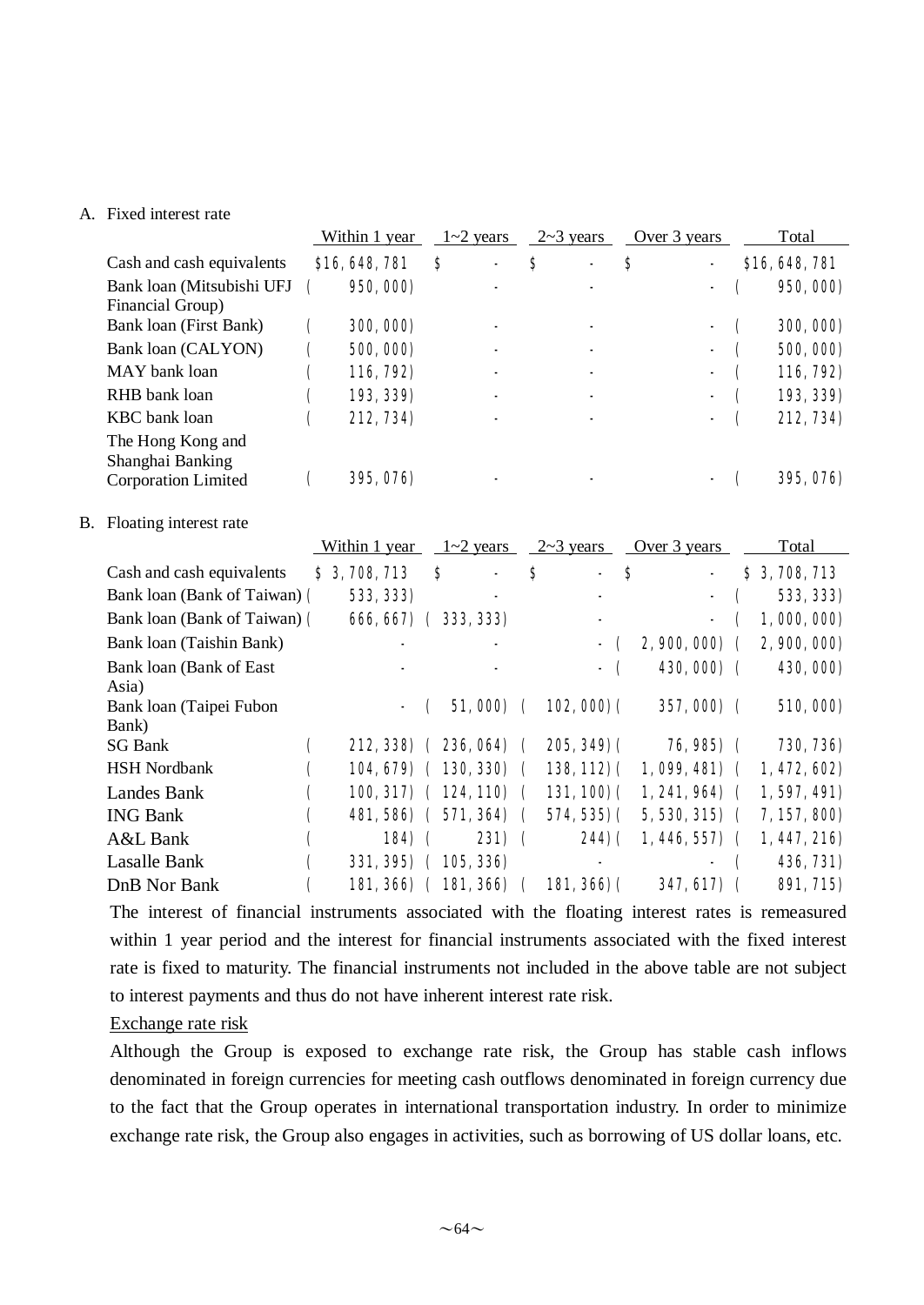#### Credit risk

The Group only deals with third parties with good credit standing. In compliance with the Group's policies, strict credit assessment is to be performed by the Group prior to providing credit to customers. The occurrence of bad debts is also minimized by the Group's practice of continuously monitoring and assessing collections on accounts and notes receivable and making adjustments to the credit terms granted to each customer based on the conclusion drawn from such assessment. Moreover, the Group is restricted from engaging in credit trading with other business units operating under other functional currencies unless permission from the highest instruction unit has been received.

Other financial instruments held by the Group are subject to credit risk arising from the failure of counterparty to settle their contractual obligations as and when they fall due. Since the Group only deals with third parties with qualifying credit standings, no collateral is required by the Group which also represents that the maximum credit exposure amount equals to the relative carrying value. The maximum credit exposure amount for various financial assets held by the Group is analyzed as below:

| June 30, 2008 |             |                 |                |  |  |
|---------------|-------------|-----------------|----------------|--|--|
|               |             |                 | Maximum credit |  |  |
|               |             | exposure amount |                |  |  |
|               |             |                 |                |  |  |
| \$            | 20, 428     | S               | 20, 428        |  |  |
|               | 1, 244, 518 |                 | 1, 244, 518    |  |  |
|               | 8,214       |                 | 8,214          |  |  |
|               | 4,034       |                 | 4,034          |  |  |
|               | 117,952     |                 | 117,952        |  |  |
|               |             |                 |                |  |  |
|               | 791, 107    |                 | 791, 107       |  |  |
|               |             |                 |                |  |  |
|               | 4, 818, 252 |                 | 4, 818, 252    |  |  |
|               |             |                 |                |  |  |
|               | 11,708      |                 | 11,708         |  |  |
|               |             | Carrying value  |                |  |  |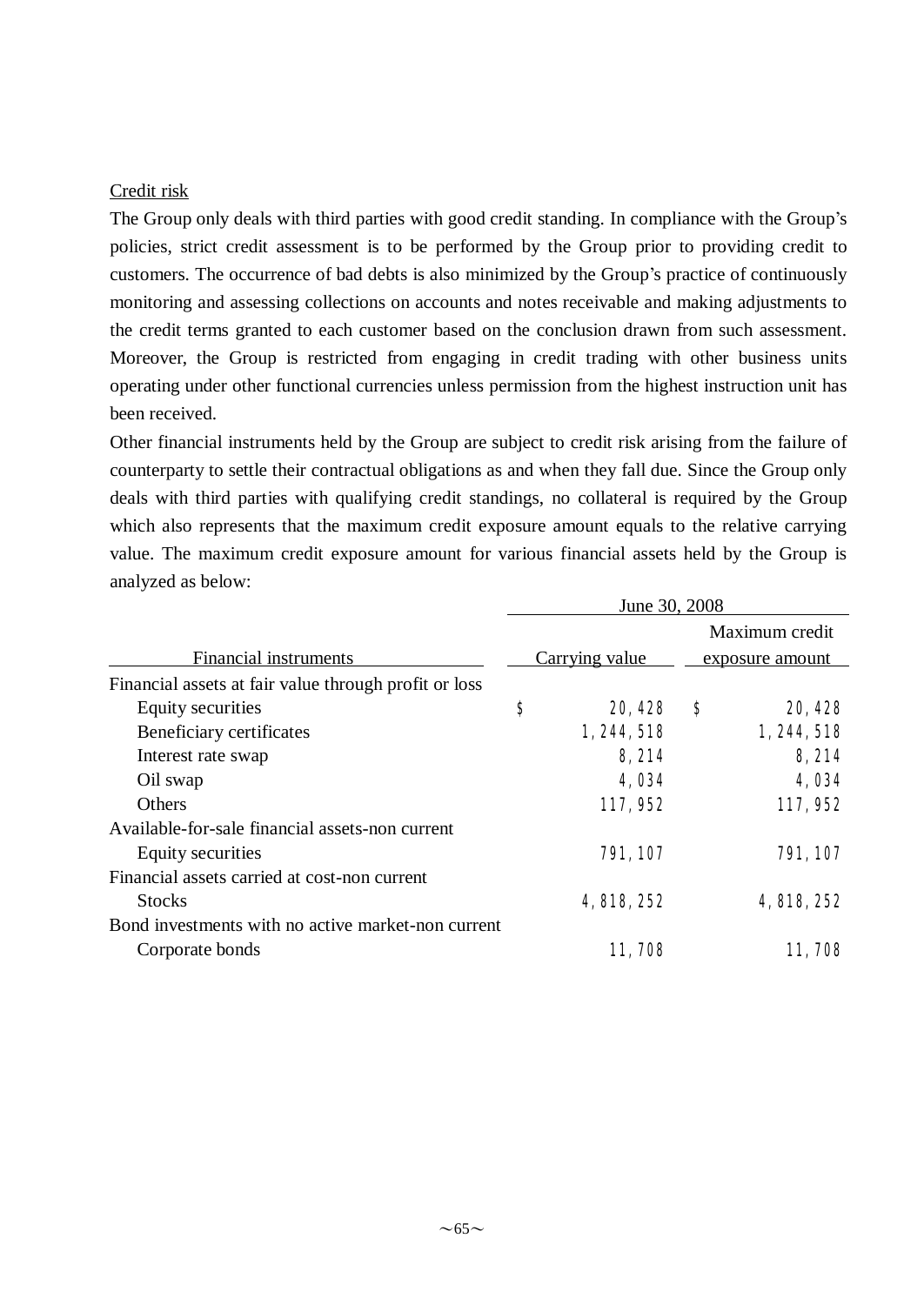|                                                       | June 30, 2007 |                |   |                                   |  |
|-------------------------------------------------------|---------------|----------------|---|-----------------------------------|--|
| Financial instruments                                 |               | Carrying value |   | Maximum credit<br>exposure amount |  |
| Financial assets at fair value through profit or loss |               |                |   |                                   |  |
| Equity securities                                     | \$            | 70, 308        | S | 70, 308                           |  |
| Beneficiary certificates                              |               | 1,668,583      |   | 1,668,583                         |  |
| Interest rate swap                                    |               | 46,638         |   | 46,638                            |  |
| Currency exchange swap                                |               | <b>53, 044</b> |   | 53,044                            |  |
| Oil swap                                              |               | 16,033         |   | 16,033                            |  |
| Foreign exchange option                               |               | 319            |   | 319                               |  |
| Others                                                |               | 1,095,332      |   | 1,095,332                         |  |
| Available-for-sale financial assets-non current       |               |                |   |                                   |  |
| Equity securities                                     |               | 711,860        |   | 711,860                           |  |
| Financial assets carried at cost-non current          |               |                |   |                                   |  |
| <b>Stocks</b>                                         |               | 5, 033, 201    |   | 5, 033, 201                       |  |
| Bond investments with no active market-non current    |               |                |   |                                   |  |
| Corporate bonds                                       |               | 11,726         |   | 11, 726                           |  |

Credit risk refers to the risk of counterparty's failure to settle contractual obligations as and when they fall due. The credit risk presented in the above table is the positive net amount of all contracts with positive fair values at the balance sheet date. The credit risk amount presented is the loss that may be incurred by the Group in the case of counterparty's default. Since the counterparties of the Group are business enterprises or financial institutions with good credit rating, the potential credit risk event is remote. In addition, since the Group is not concentrated in transactions with one individual or counterparty, no concentration of credit risk is evident. Liquity risk

The Group achieves the objectives of effective use of capital and stabilization of capital by adjusting capital through the use of cash and cash equivalents, financial instruments held for trading, bank loans and corporate bonds, etc. The operating capital of the Group is sufficient in meeting capital on demand; therefore, no significant liquidity risk is expected.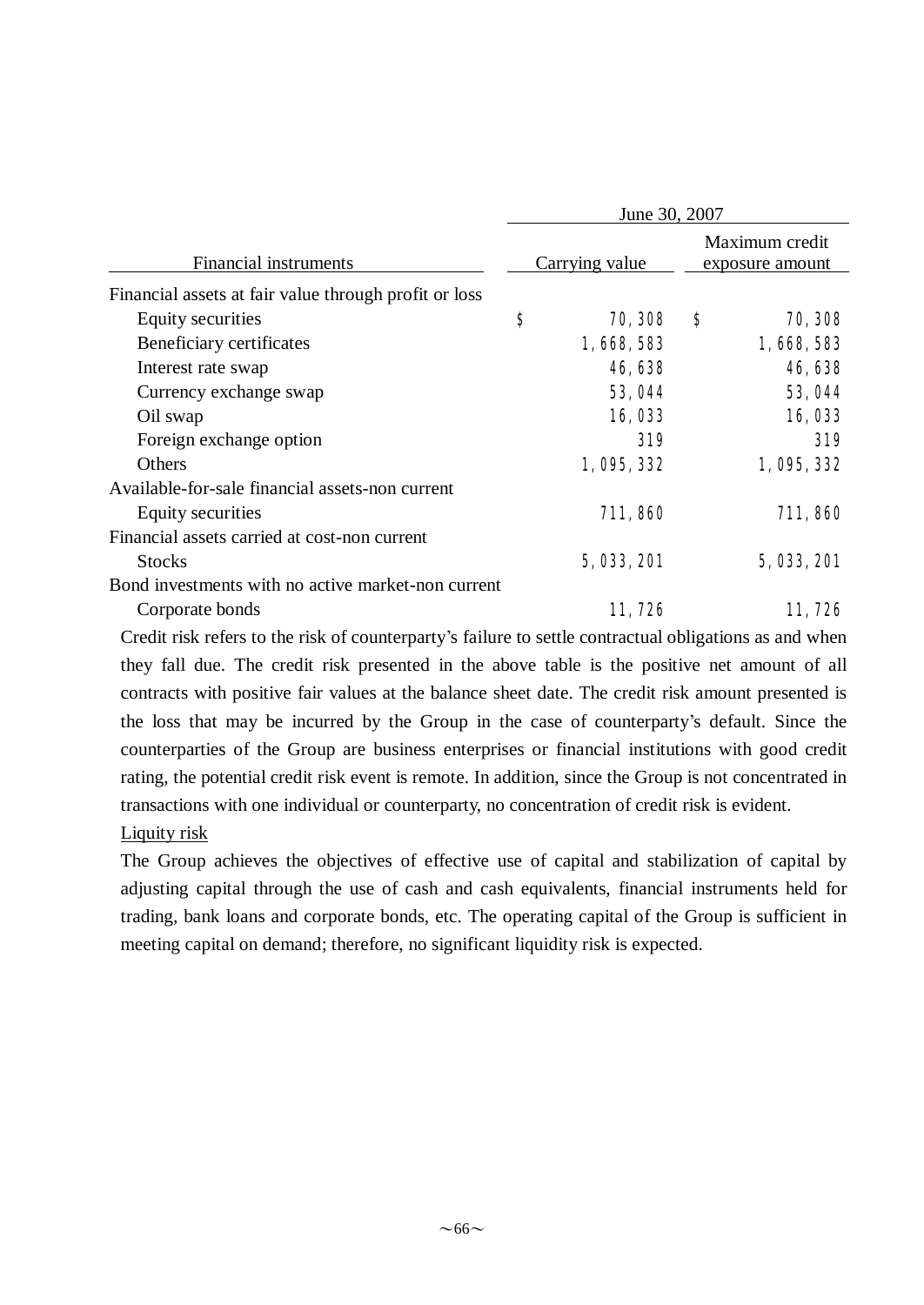#### (7)Hedging activity

#### Cash flow hedge

The Group also engages in oil hedging transactions to minimize oil cost arising from variations in oil price. The Group compares the oil price and settles the contracts by cash to offset the oil cost (an expected transaction) and to avoid the cash flow risk from oil price monthly. As of now, the effectiveness of hedging was within a range of 80% to 125%. In addition, the Group holds interest rate swap contracts in avoiding the variation between floating and fixed rate, the effective hedge accounts for 80% to 125%.

|                                                   |                                                         | Designated hedging instrument |            |        |               |                                       |                                                |
|---------------------------------------------------|---------------------------------------------------------|-------------------------------|------------|--------|---------------|---------------------------------------|------------------------------------------------|
|                                                   | Financial                                               |                               | Fair value |        | Period of     |                                       |                                                |
| Hedge<br>item                                     | instrument was<br>designated as<br>hedged<br>Instrument | June 30, 2008                 |            |        | June 30, 2007 | Period of<br>anticipated<br>cash flow | gain (loss)<br>expected<br>to be<br>recognized |
| Floating interest<br>debts                        | Interest rate swap                                      | \$                            |            | $($ \$ | 7,752)        | $2002 - 2008$                         | $2002 - 2008$                                  |
|                                                   | Items                                                   |                               |            |        | June 30, 2008 |                                       | June 30, 2007                                  |
| Adjustment amount in equity                       |                                                         |                               |            | S      | 2.919         | \$                                    | 190.574                                        |
| Adjustment amount from equity to income statement |                                                         |                               |            |        | 2,919)        |                                       | 190,574)                                       |
|                                                   | Adjustment amount from equity to non financial assets   |                               |            |        |               |                                       |                                                |
| (liabilities)                                     |                                                         |                               |            |        |               |                                       |                                                |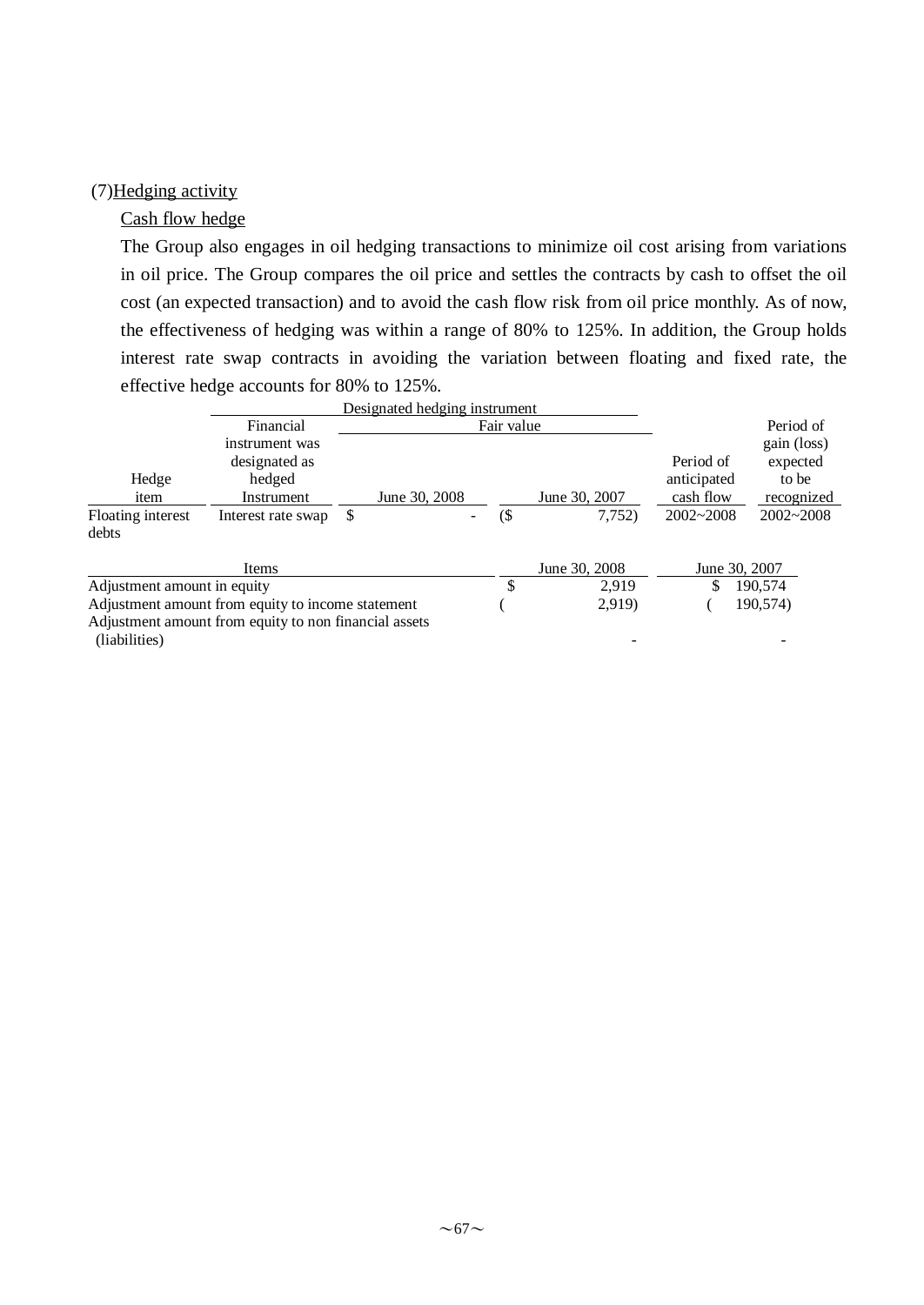#### 11.ADDITIONAL DISCLOSURES REQUIRED BY THE SECURITIES AND FUTURES BUREAU

#### (1)Related information of significant transactions

A. Endorsements and guarantees provided during the six-month period ended June 30, 2008

|                |                    |                            |                    |                             | Maximum outstanding   |                       |                         |                       |                        |
|----------------|--------------------|----------------------------|--------------------|-----------------------------|-----------------------|-----------------------|-------------------------|-----------------------|------------------------|
|                |                    |                            | (Note 2)           |                             | endorsement/guarantee | Outstanding           |                         | Ratio of accumulated  | (Note 3)               |
|                |                    |                            | Relationship       | Limit on                    | amount during         | endorsement/guarantee | Amount of               | endorsement/guarantee | Ceiling on total amour |
| (Note 1)       |                    | Party being                | with the           | endorsements/guarantees     | the six-month period  | amount at             | endorsements/guarantees | amount to net asset   | of endorsements/       |
| Number         | Endorser/guarantor | endorsed/guaranteed        | endorser/guarantor | provided for a single party | ended June 30, 2008   | June 30, 2008         | secured with collateral | value of the Company  | guarantees provided    |
| $\overline{0}$ | Evergreen Marine   | Greencompass Marine S.A.   | 3                  | 135, 074, 186<br>s          | 26, 313, 777<br>s     | 21, 381, 020<br>S.    | S                       | <b>31.66%</b>         | 168, 842, 73<br>S      |
|                | Corporation        |                            |                    |                             | (USD 817, 706)        | (USD 703, 543)        |                         |                       |                        |
| $\overline{0}$ | Evergreen Marine   | Peony Investment S.A.      | $\overline{2}$     | 135, 074, 186               | 6, 049, 840           | 151,952               |                         | 0.22%                 |                        |
|                | Corporation        |                            |                    |                             | (USD 188, 000)        | (USD 5,000)           |                         |                       |                        |
| $\mathbf{0}$   | Evergreen Marine   | Evergreen Marine (UK) Ltd. | 3                  | 135, 074, 186               | 20, 739, 968          | 19, 614, 868          |                         | <b>29.04%</b>         |                        |
|                | Corporation        |                            |                    |                             | (USD 644, 499)        | (USD 645, 428)        |                         |                       |                        |
| $\mathbf{0}$   | Evergreen Marine   | <b>Taranto Container</b>   |                    | 31,900                      | 2, 790, 281           |                       |                         | 0.00%                 |                        |
|                | Corporation        | Terminal S.P.A.            |                    |                             | (UBD 91, 507)         | USD <sub>0</sub>      |                         |                       |                        |
| $\mathbf{0}$   | Evergreen Marine   | Whitney Equipment LLC.     | 3                  | 135, 074, 186               | 386,160               | 364.686               |                         | 0.54%                 |                        |
|                | Corporation        |                            |                    |                             | (UD12,000)            | (UD12,000)            |                         |                       |                        |
| $\overline{0}$ | Evergreen Marine   | Colon Container Terminal   | 6                  | 33, 768, 547                | 1,705,540             | 1,610,696             |                         | 2.38%                 |                        |
|                | Corporation        | S.A.                       |                    |                             | (USD 53, 000)         | (USD 53, 000)         |                         |                       |                        |
| $\overline{0}$ | Evergreen Marine   | Italia Marittima S.P.A.    |                    | <b>392, 106</b>             | 321,800               | 303, 905              |                         | 0.45%                 |                        |
|                | Corporation        |                            |                    |                             | (USD 10, 000)         | (USD 10, 000)         |                         |                       |                        |
|                |                    |                            |                    |                             |                       |                       |                         |                       |                        |

Note 1: The way filling in as following:

"1" "0" denotes the issuer.

"2" The investee is numbered from "1" in sequence by different company.

Note 2: Nature of the counterparty's relationship with the Company or its subsidiaries

"1" denotes the endorsements/guarantees provided to the companies which have transactions with the Company or its subsidiaries.

"2" denotes the endorsements/guarantees provided to the subsidiaries of which the Company holds more than 50% of the common stock.

"3" denotes the endorsements/guarantees provided to the investees of which the Company together with its subsidiaries hold more than 50% of the common stock.

"4" denotes the endorsements/guarantees provided to the subsidiaries which directly or indirectly hold more than 50% of the Company's common stock.

"5" denotes the endorsements/guarantees provided pursuant to construction contracts.

"6" denotes the endorsements/guarantees provided to joint venture companies based on the Company's or its subsidiaries' proportionate equity interest in the company.

Note 3: The equation of the maximum limits and amounts should be explained. If there are contingent losses in the financial statements, the amount should be interpreted by the Company.

Note 4: According to the Company's credit policy, the total amount of endorsements or guarantees provided by the Company or its subsidiaries should not exceed 250% of the net worth stated in the latest financial statements The calculation is as follows:

The Company: NT\$67,537,093 \* 250% = NT\$168,842,733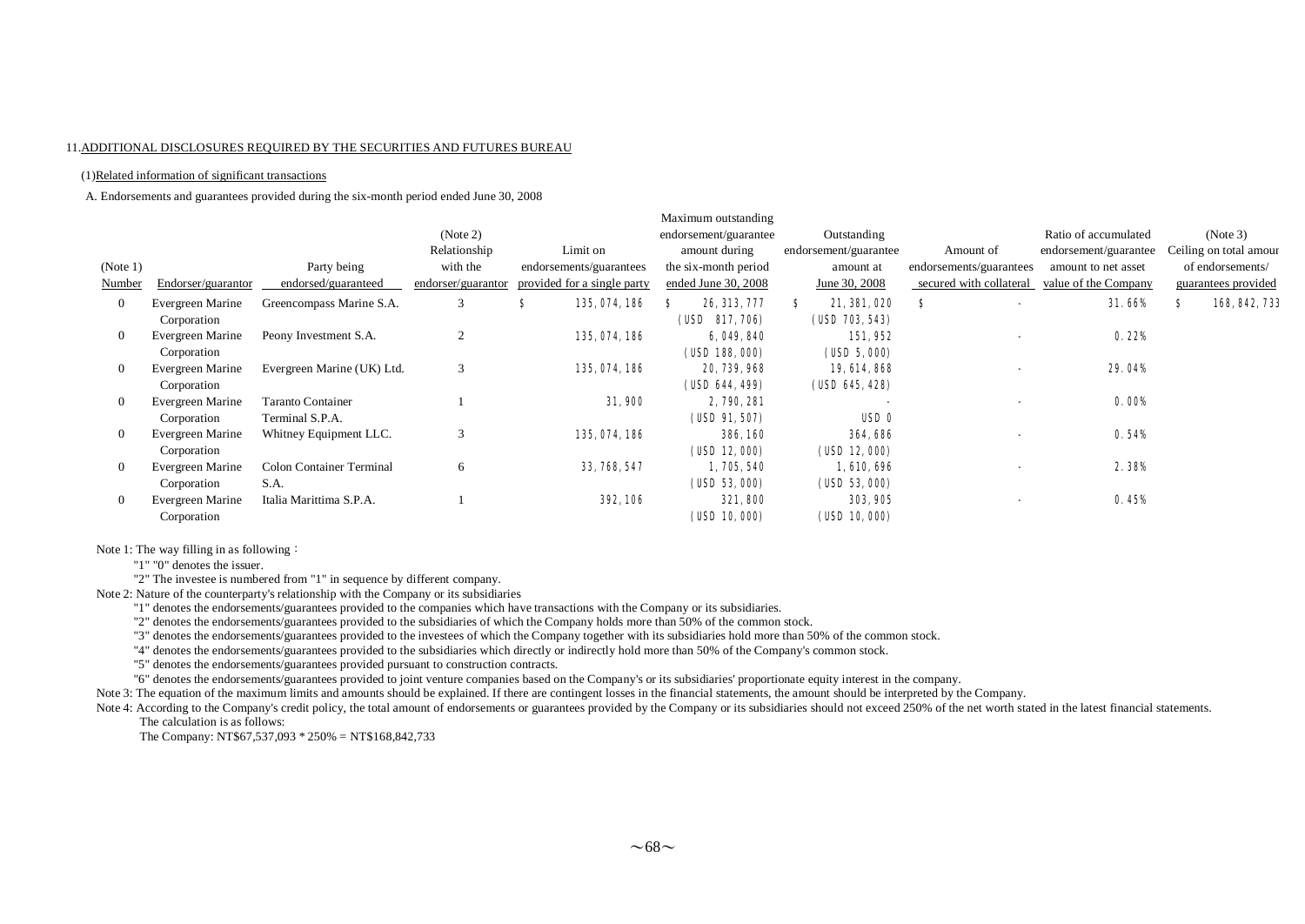# B. Marketable securities held as at June 30, 2008

|                    |                                        | Relationship of the securities |                                      | Number of shares |                |                          |                          |               |
|--------------------|----------------------------------------|--------------------------------|--------------------------------------|------------------|----------------|--------------------------|--------------------------|---------------|
| Securities held by | Marketable securities                  | issuer with the Company        | General ledger account               | (in thousands)   | Book value     | Ownership $(\%)$         | Market value             | Remark        |
| Evergreen Marine   | Stock:                                 |                                |                                      |                  |                |                          |                          |               |
| Corporation        | Peony Investment S.A.                  | Subsidiary of the Company      | Long-term equity investment          | 4,765            | \$49, 329, 467 | <b>100</b>               | \$49,336,142             | (Note)        |
|                    | Taiwan Terminal Service Co., Ltd.      |                                | accounted for by the equity method   | 5,500            | 72, 661        | 55                       | <b>72, 661</b>           | (Note)        |
|                    |                                        |                                |                                      | 36,680           | 471,952        | 40                       | 471,952                  |               |
|                    | Charng Yang Development Co., Ltd.      | Investee company accounted for |                                      |                  |                |                          |                          |               |
|                    |                                        | under the equity method        |                                      | 424,062          | 7, 211, 341    | 39.74                    | 9, 159, 746              |               |
|                    | <b>Evergreen International Storage</b> |                                |                                      |                  |                |                          |                          | $6/30$ price  |
|                    | and Transport Corp.                    |                                |                                      |                  |                |                          |                          |               |
|                    | <b>Evergreen Security Corporation</b>  |                                |                                      | 4,000            | 59, 192        | 31.25                    | 59, 192                  |               |
|                    | <b>EVA Airways Corporation</b>         |                                |                                      | 750, 571         | 6, 856, 983    | 19.04                    | 9, 794, 955              | $6/30$ price  |
|                    | Taipei Port Container Terminal         |                                |                                      | 64,000           | 641,607        | 20                       | 641, 607                 |               |
|                    | Corporation                            |                                |                                      |                  |                |                          |                          |               |
|                    | Power World Fund Inc.                  | None                           | Financial assets carried at cost-    | 1,460            | 14,602         | 5.68                     | $\overline{\phantom{a}}$ | Unable to     |
|                    |                                        |                                | non current                          |                  |                |                          |                          | acquire net   |
|                    |                                        |                                |                                      |                  |                |                          |                          | worth in time |
|                    | Fubon Securities Finance Co., Ltd.     |                                |                                      | 19, 717          | 190, 322       | 4.93                     |                          |               |
|                    | Taiwan HSR Consortium                  |                                |                                      | 126, 735         | 1,250,000      | 1.2                      |                          |               |
|                    | <b>GRETEC Construction Corp.</b>       |                                |                                      | 3,500            | 43, 750        | 17.5                     |                          |               |
|                    | Linden Technologies, Inc.              |                                |                                      | 50               | 15, 372        | 2.53                     |                          |               |
|                    | Toplogis, Inc.                         |                                |                                      | 2,464            | 22, 100        | 17.48                    |                          |               |
|                    | Central Reinsurance Corp.              |                                | Available-for-sale financial assets- | 44, 343          | 722, 799       | 8.45                     | 722, 799                 |               |
|                    |                                        |                                | non current                          |                  |                |                          |                          |               |
|                    | Fubon Financial Holding Co., Ltd.      |                                |                                      | 2,203            | 68, 308        | 0.03                     | 68, 308                  |               |
|                    | China Man-Made Fiber Corporation       |                                | Financial assets held for trading    | 22               | 209            | $\overline{\phantom{a}}$ | 209                      |               |
|                    | Shih Wei Navigation Co., Ltd.          |                                |                                      | 50               | 2,820          |                          | 2,820                    |               |
|                    | Solar Applied Materials Technology     |                                |                                      | 10               | 1,320          |                          | 1,320                    |               |
|                    | Corp.                                  |                                |                                      |                  |                |                          |                          |               |
|                    | Sunfar Computer Co. Ltd.               |                                |                                      | 404              | 16,079         |                          | 16,079                   |               |

Note: when edited the consolidated financial statements, the investment had been written off.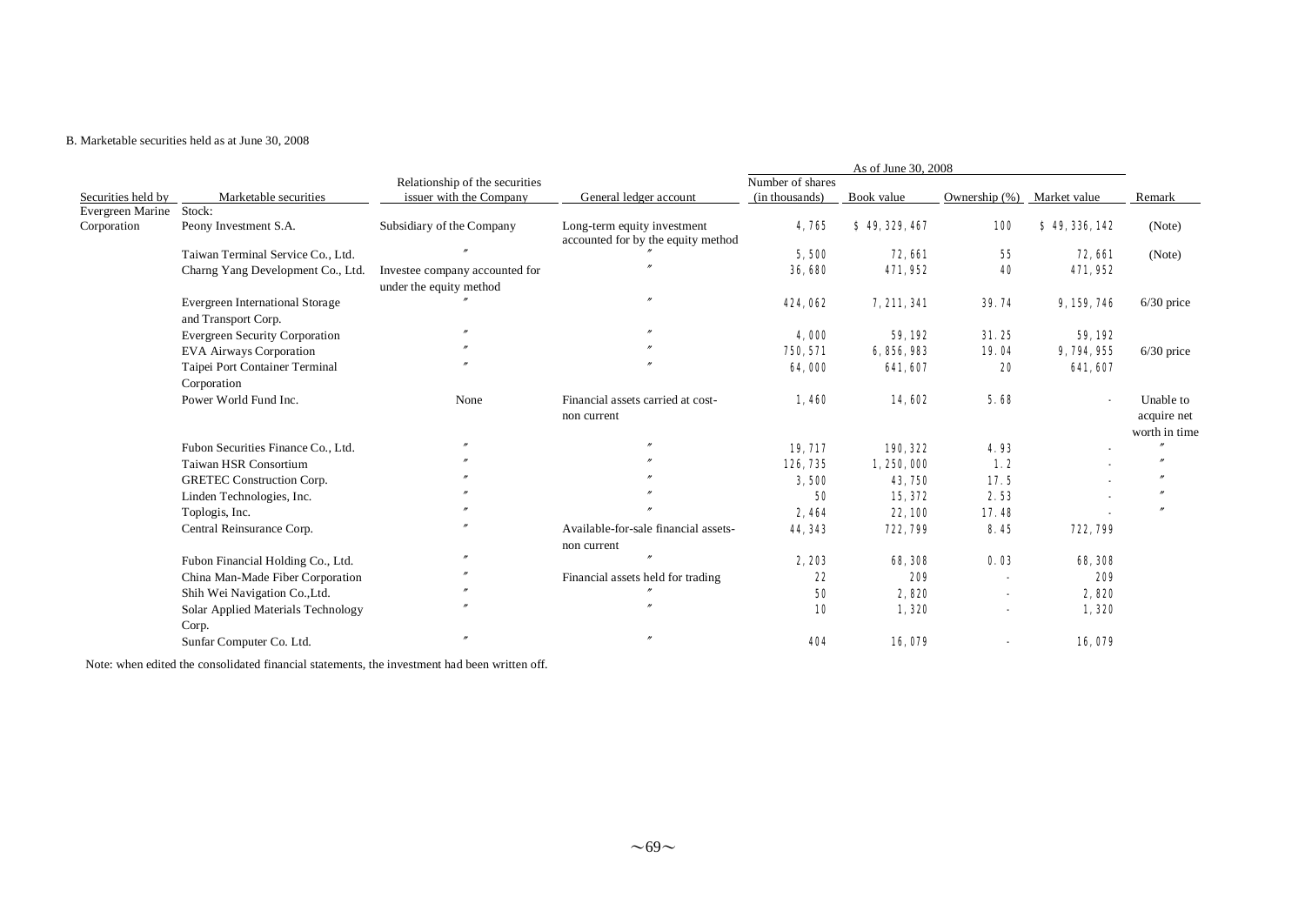#### B. Marketable securities held as at June 30, 2008

| Securities held by | Marketable securities                |                                                           |                        |                                    |                |                  |   |                |        |
|--------------------|--------------------------------------|-----------------------------------------------------------|------------------------|------------------------------------|----------------|------------------|---|----------------|--------|
|                    |                                      | Relationship of the securities<br>issuer with the Company | General ledger account | Number of shares<br>(in thousands) | Book value     | Ownership $(\%)$ |   | Market value   | Remark |
| Evergreen Marine   | Beneficiary Certificates:            |                                                           |                        |                                    |                |                  |   |                |        |
| Corporation        | Cathay Bond Fund                     | None                                                      | Financial assets held  | $10,090$ \$                        | 119,047        |                  | s | 119,047        |        |
|                    |                                      |                                                           | for trading            |                                    |                |                  |   |                |        |
|                    | YUANTA Global Realty &               | $\mathbf{v}$                                              |                        | 7,000                              | 51, 170        |                  |   | 51,170         |        |
|                    | Infrastructure Fund-Accumulation     |                                                           |                        |                                    |                |                  |   |                |        |
|                    | Polaris De-Li Bond Fund              | $\prime\prime$                                            | $\boldsymbol{''}$      | 17, 697                            | 273, 078       |                  |   | 273, 078       |        |
|                    | TLAM Asia Pacific REITs Fund         |                                                           | $\boldsymbol{''}$      | 500                                | 4,175          |                  |   | 4,175          |        |
|                    | JF First Bond Fund                   |                                                           |                        | 9,037                              | 130,029        |                  |   | 130,029        |        |
|                    | Fuh-Hwa Bond Fund                    | $\boldsymbol{r}$                                          |                        | 6,077                              | <b>83, OL2</b> |                  |   | <b>83, 012</b> |        |
|                    | Capital Income Fund                  |                                                           | $\overline{v}$         | 9,838                              | 150,048        |                  |   | 150,048        |        |
|                    | NITC Global REITs Fund               | $\prime\prime$                                            | $\boldsymbol{''}$      | 2,000                              | <b>12, 761</b> |                  |   | 12,761         |        |
|                    | Cathay Global Infrastructure Fund    | $\prime\prime$                                            | $\boldsymbol{''}$      | 2,588                              | 24, 357        |                  |   | 24, 357        |        |
|                    | Fubon Ju-I Bond Fund                 | $\prime\prime$                                            | $\boldsymbol{''}$      | 11,984                             | 150,019        |                  |   | 150,019        |        |
|                    | HUA NAN Private Placed Bond          | $^{\prime\prime}$                                         | $^{\prime\prime}$      | 1,944                              | 20, 247        |                  |   | 20, 247        |        |
|                    | Fund No. 1                           |                                                           |                        |                                    |                |                  |   |                |        |
|                    | Lydia Capital Alternative Investment | $\prime$                                                  | $\boldsymbol{r}$       | 400                                | 72, 937        |                  |   | 72, 937        |        |
|                    | Fund                                 |                                                           |                        |                                    |                |                  |   |                |        |
|                    | Foreign Corporate Bonds:             |                                                           |                        |                                    |                |                  |   |                |        |
|                    | TUNTEX (THAILAND) PUBLIC             |                                                           | Debt investment with   | 16                                 | 11,708         |                  |   | 11,708         |        |
|                    | <b>COMPANY LIMITED</b>               |                                                           | no active market -     |                                    |                |                  |   |                |        |
|                    |                                      |                                                           | non current            |                                    |                |                  |   |                |        |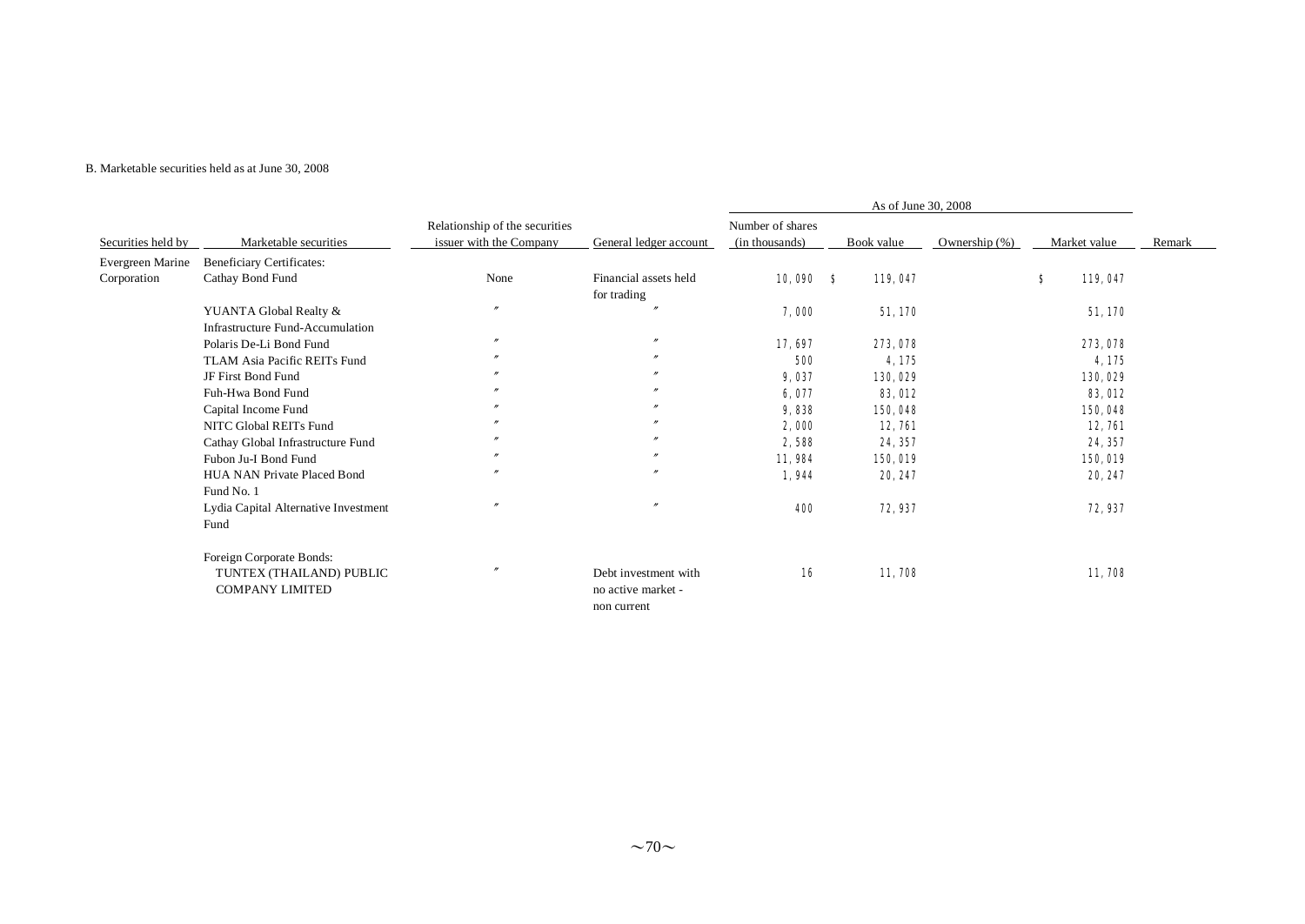|                               | Amount                                |                                                                                     |                                 |                   |                                     | 119,011               | 150,000                | 150,000                 | 273,000                    | 83,000                   |                           | 130,000                         |                           |
|-------------------------------|---------------------------------------|-------------------------------------------------------------------------------------|---------------------------------|-------------------|-------------------------------------|-----------------------|------------------------|-------------------------|----------------------------|--------------------------|---------------------------|---------------------------------|---------------------------|
| Balance as at June 30, 2008   | (in thousands)<br>Number of<br>shares | ٥                                                                                   |                                 |                   |                                     | 10,090                | 9,838                  | 11,984                  | 17,697                     | 6,077                    |                           | 9,037                           |                           |
|                               | on disposal<br>Gain (loss)            | 380                                                                                 | 662                             | 266               | 128                                 | 663                   |                        |                         | 748                        | 549                      | 151                       | 2,221                           | 509                       |
|                               |                                       | $\leftrightarrow$<br>\$147,032                                                      | 435,000                         | 469,000           | 215,000                             | 524,989               |                        |                         | 700,000                    | 363,000                  | 216,000                   | 2,265,000                       | 651,000                   |
| Disposal                      | Selling price Book value              | 147,412                                                                             | 435,662                         | 469,266           | 215,128                             | 525,652               |                        |                         | 700,748                    | 363,549                  | 216,151                   | 2,267,221                       | 651,509                   |
|                               | (in thousands)<br>Number of<br>shares | S<br>13,078                                                                         | 27,648                          | 2,793             | 15,044                              | 44,589                |                        |                         | 45,531                     | 26,640                   | 18,351                    | 157,956                         | 40,236                    |
|                               | Amount                                | $\blacksquare$                                                                      | 435,000                         | 469,000           | 215,000                             | 644,000               | 150,000                | 150,000                 | 843,000                    | 446,000                  | 216,000                   | 2,256,000                       | 651,000                   |
| Addition                      | (in thousands)<br>Number of<br>shares | ↮                                                                                   | 27,648                          | 2,793             | 15,044                              | 54,679                | 9,838                  | 11,984                  | 54,731                     | 32,717                   | 18,351                    | 157,241                         | 40,236                    |
|                               | Amount                                | 147,032                                                                             |                                 |                   |                                     |                       |                        |                         | 130,000                    |                          |                           | 139,000                         |                           |
| Balance as at January 1, 2008 | (in thousands)<br>Number of<br>shares | S<br>13,078                                                                         |                                 |                   |                                     |                       |                        |                         | 8,497                      |                          |                           | 9,752                           |                           |
|                               | Relationship<br>with the              | None                                                                                | ř                               | ź                 | ŕ                                   | $\boldsymbol{\xi}$    | ř                      | ř                       | $\boldsymbol{\tilde{z}}$   | $\boldsymbol{z}$         | ź                         | ř                               | ř                         |
|                               | ledger account Counterparty Company   | Open market<br>transaction                                                          | ŕ                               | ŕ                 | ř                                   | ŕ                     | ŕ                      | ŕ                       | $\overline{\phantom{a}}$   | $\check{\phantom{0}}$    | $\overline{\phantom{a}}$  | ŕ                               | ŕ                         |
|                               | General                               | held for trading                                                                    | $\boldsymbol{\xi}$              | $\lambda$         | ŕ                                   | $\tilde{\phantom{a}}$ | ŕ                      | ź                       | $\overline{\phantom{a}}$   | $\boldsymbol{\tilde{z}}$ | ź                         | ŕ                               | $\boldsymbol{\xi}$        |
|                               | Marketable<br>securities              | Corporation POLARIS DI Financial assets<br>Certificates:<br>Beneficiary<br>-PO Fund | JAMES Bond Fund<br><b>UPAMC</b> | NITC Bond<br>Fund | Money Management Fund 2<br>HSBC NTD | Cathay Bond<br>Fund   | Income Fund<br>Capital | Bond Fund<br>Fubon Ju-I | Polaris De-Li<br>Bond Fund | Bond Fund<br>Fuh Hwa     | Diamond Bond Fund<br>Mega | First Bond Fund<br>$\mathbb{R}$ | Income Fund<br>ING Taiwan |
|                               | Investor                              | Evergreen<br>Marine                                                                 |                                 |                   |                                     |                       |                        |                         |                            |                          |                           |                                 |                           |

C. Acquisition or sale of the same security with the accumulated cost exceeding \$100 million or 20% of the Company's paid-in capital during the six-month period ended June 30, 2008

 $\sim$  71  $\sim$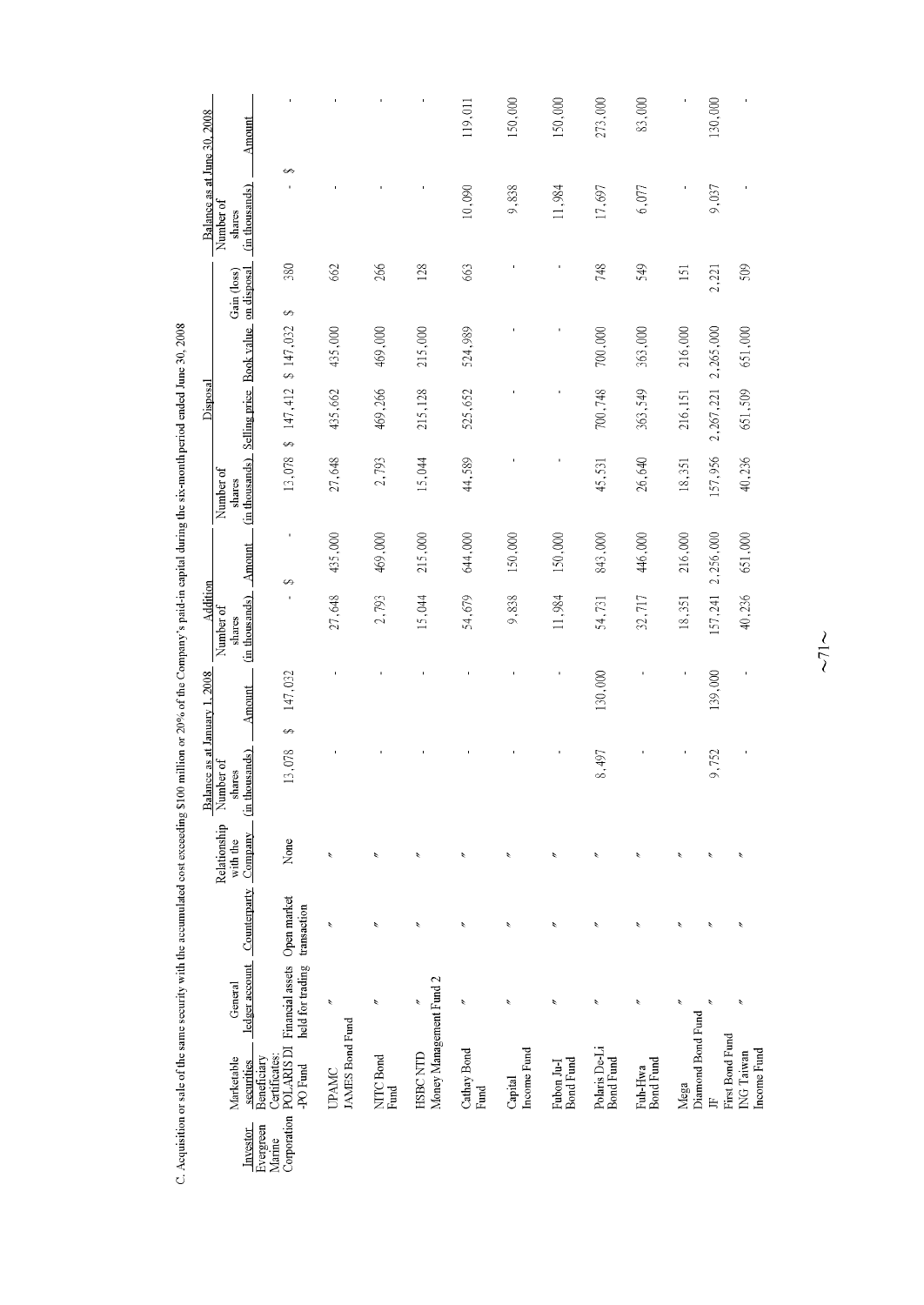|                                 |                                                                                                                                                                                              |                                                             |  |                                                                                                                                                         |          |                                                                                                                                       |         |                     | Disposal |         |     | Balance as at June 30, 2008 |       |
|---------------------------------|----------------------------------------------------------------------------------------------------------------------------------------------------------------------------------------------|-------------------------------------------------------------|--|---------------------------------------------------------------------------------------------------------------------------------------------------------|----------|---------------------------------------------------------------------------------------------------------------------------------------|---------|---------------------|----------|---------|-----|-----------------------------|-------|
|                                 |                                                                                                                                                                                              |                                                             |  | Balance as at January 1, 2008<br>Number of<br>shares<br>Relationship $\frac{\text{Number}}{\text{Number}}$<br>with the shares<br>Company (in thousands) |          | Number of                                                                                                                             |         | Number of<br>shares |          |         |     | Number of                   |       |
|                                 | <b>larketable</b>                                                                                                                                                                            | General                                                     |  |                                                                                                                                                         |          |                                                                                                                                       |         |                     |          |         |     | shares                      |       |
|                                 |                                                                                                                                                                                              | ledger account $\frac{3}{\pi}$ Counterparty $\frac{1}{\pi}$ |  |                                                                                                                                                         | Amount ' |                                                                                                                                       |         |                     |          |         |     | $(in$ thousands) $\qquad$   | Amoun |
| Investor<br>Evergreen<br>Marine |                                                                                                                                                                                              |                                                             |  | 24,002                                                                                                                                                  | 250,000  | (in thousands) Amount (in thousands) Selling price Book value on disposal (h. 480 $\frac{24,482}{255,377}$ 255, 000 $\frac{377}{377}$ |         |                     |          |         |     |                             |       |
|                                 |                                                                                                                                                                                              |                                                             |  |                                                                                                                                                         |          |                                                                                                                                       |         |                     |          |         |     |                             |       |
| comporation                     | $\begin{tabular}{ll} \bf . & \bf \underline{seemities} & \bf \underline{leds} \\ \bf Taishin \\ \bf Ludky Fund \\ \bf The Rsiit \\ \bf The Rsiit \\ \bf Enhanced Bond Fund \\ \end{tabular}$ |                                                             |  | ,895                                                                                                                                                    | 89,000   | 8,878                                                                                                                                 | 100,000 | 25,773              | 289,817  | 289,000 | 817 |                             |       |
|                                 |                                                                                                                                                                                              |                                                             |  |                                                                                                                                                         |          |                                                                                                                                       |         |                     |          |         |     |                             |       |
|                                 | <b>POA Well</b>                                                                                                                                                                              |                                                             |  |                                                                                                                                                         |          | 5,658                                                                                                                                 | 200,000 | 15,658              | 200,538  | 200,000 | 538 |                             |       |
|                                 | <b>Pool</b> Fund                                                                                                                                                                             |                                                             |  |                                                                                                                                                         |          |                                                                                                                                       |         |                     |          |         |     |                             |       |

C. Acquisition or sale of the same security with the accumulated cost exceeding \$100 million or 20% of the Company's paid-in capital during the six-month period ended June 30, 2008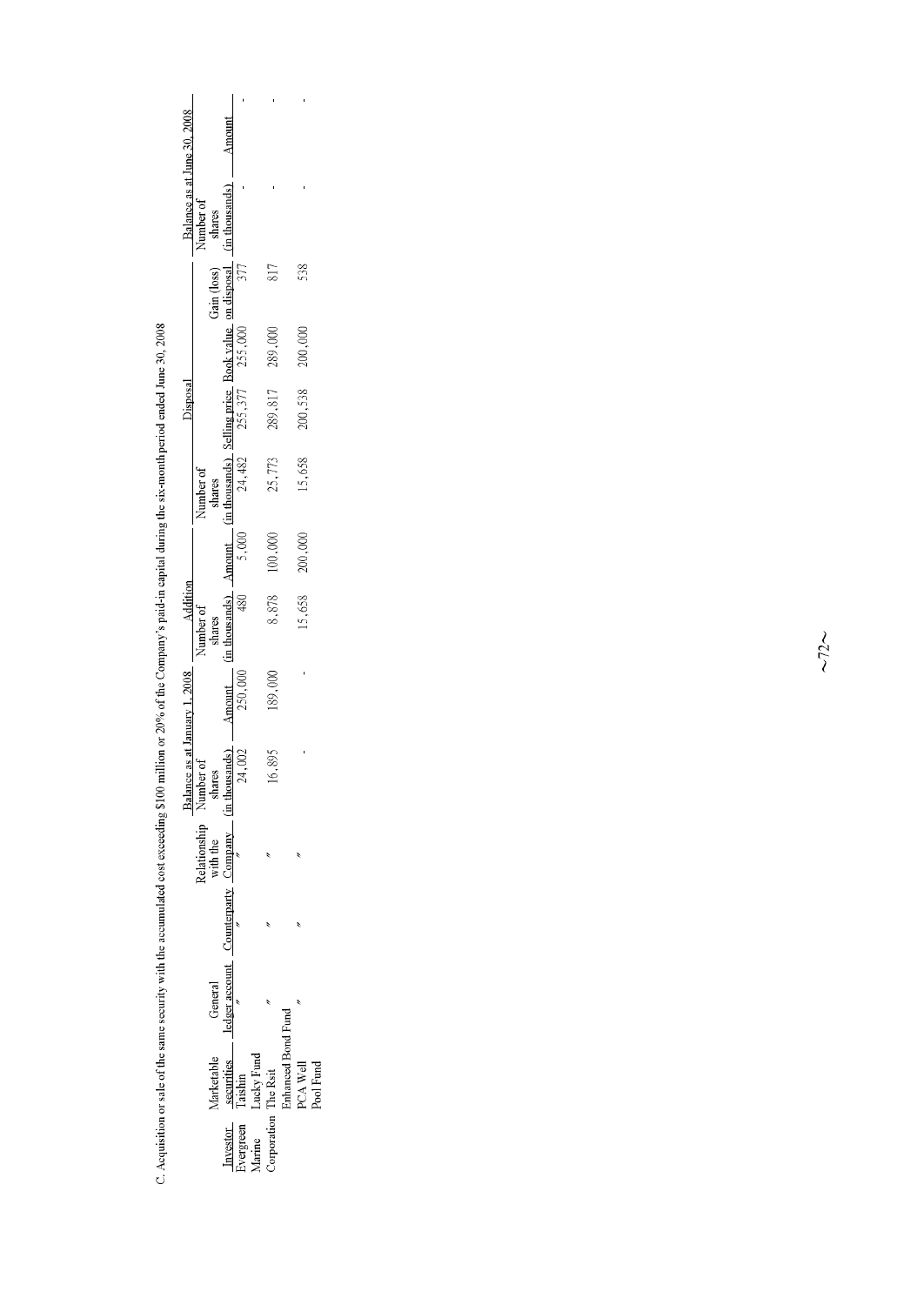D. Purchases from or sales to related parties exceeding \$100 million or 20% of the Company's paid-in capital during the six-month period ended June 30, 2008

|                                 |                                                                |                                                         |                      |               | Transaction                                 |                                | Differences in transaction terms<br>compared to third party transactions |                          |       |          | Notes/accounts<br>receivable (payable)                        |               |
|---------------------------------|----------------------------------------------------------------|---------------------------------------------------------|----------------------|---------------|---------------------------------------------|--------------------------------|--------------------------------------------------------------------------|--------------------------|-------|----------|---------------------------------------------------------------|---------------|
| Purchaser/seller                | Counterparty                                                   | Relationship<br>with the Company                        | Purchases<br>(sales) | Amount        | Percentage of<br>total purchases<br>(sales) | Credit term                    | Unit price                                                               | Credit term              |       | Balance  | Percentage of<br>total notes/accounts<br>receivable (payable) | <b>Remark</b> |
| Evergreen Marine<br>Corporation | Evergreen International<br>Storage & Transport<br>Corp. (EITC) | Investee accounted<br>for by equity method              | Purchases            | 419,946<br>S. | 3.56%                                       | 30~60 days $\bullet$           | $\blacksquare$                                                           |                          | - (\$ | 5, 300)  | 0.22%                                                         |               |
|                                 | Evergreen International<br>Corp.                               | Investee of the<br>Company's major                      | Sales                | 2, 509, 829   |                                             | <b>21.27%</b> 30~60 days       | $\blacksquare$                                                           | $\overline{\phantom{a}}$ |       | 59, 206  | 7.30%                                                         |               |
|                                 |                                                                | stockholder                                             | Purchases            | 188,150       |                                             | <b>1.60%</b> $30 \sim 60$ days | ٠                                                                        |                          | - (   | 18, 403) | 0.77%                                                         |               |
|                                 | <b>Taiwan Terminal Services</b><br>Co., Ltd.                   | Subsidiary of the<br>Company                            | Purchases            | 400, 887      |                                             | <b>3.40%</b> $30-60$ days      | $\blacksquare$                                                           |                          | - (   | 51, 433) | 2.14%                                                         | Note          |
|                                 | Greencompass Marine<br>S.A.                                    | Indirect subsidiary of                                  | Sales                | 165, 937      |                                             | <b>1.41%</b> 30~60 days        | $\blacksquare$                                                           | $\blacksquare$           |       | 19,221   | 2.37%                                                         | Note          |
|                                 |                                                                | the Company                                             | Purchases            | 176, 957      |                                             | <b>1.50%</b> 30~60 days        | $\blacksquare$                                                           |                          | - (   | 27)      | 1.14%                                                         | Note          |
|                                 | Gaining Enterprise S.A.                                        | Subsidiary of EITC<br>accounted for by<br>equity method | Purchases            | 859, 977      |                                             | <b>7.30%</b> $30 \sim 60$ days | $\blacksquare$                                                           | $\overline{\phantom{0}}$ |       |          | $\overline{\phantom{0}}$                                      |               |

Note: When edited the consolidated financial statements, the transaction had been written off.

E. Receivables from related parties exceeding \$100 million or 20% of the Company's paid-in capital as at June 30, 2008

|                  |                         |                         |               |               |        | Overdue receivables | Amount collected   |                   |
|------------------|-------------------------|-------------------------|---------------|---------------|--------|---------------------|--------------------|-------------------|
|                  |                         | Relationship            | Balance as at |               |        |                     | subsequent to the  | Allowance for     |
| Creditor         | Counterparty            | with the Company        | June 30, 2008 | Turnover rate | Amount | Action taken        | balance sheet date | doubtful accounts |
| Evergreen Marine | Evergreen International | Investee account for by | 319, 827      |               |        |                     | 22, 983            |                   |
| Corporation      | Storage & Transport     | equity method           |               |               |        |                     |                    |                   |
|                  | Corp. (EITC)            |                         |               |               |        |                     |                    |                   |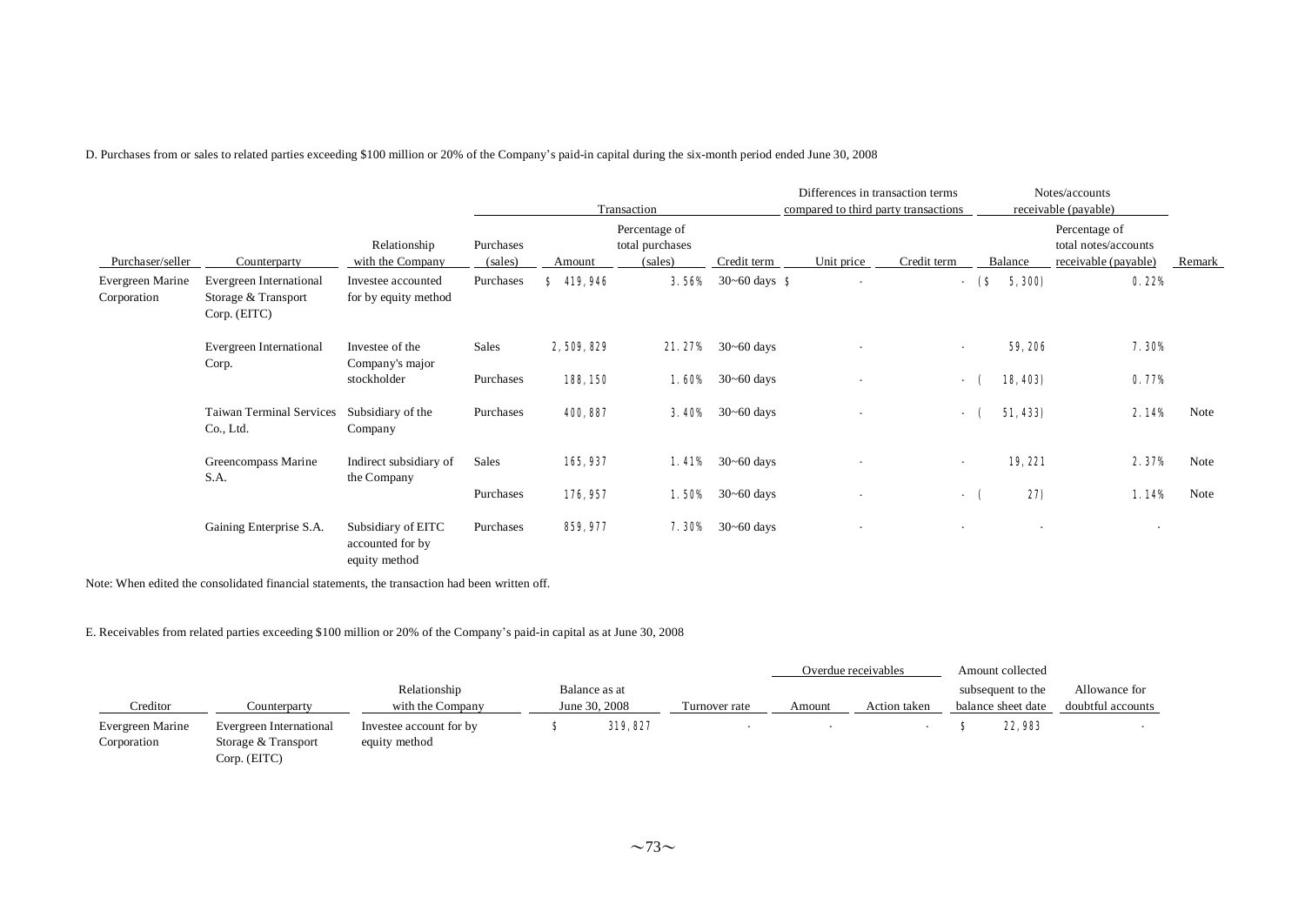## (2)Disclosure information of investee companies

|                       |                                                                           |                                                                                        |                                                                             | Initial investment amount                            |                                                  |                        | Shares held as at June 30, 2008             |                                    |                                                                 | Investment                                          |                                                         |
|-----------------------|---------------------------------------------------------------------------|----------------------------------------------------------------------------------------|-----------------------------------------------------------------------------|------------------------------------------------------|--------------------------------------------------|------------------------|---------------------------------------------|------------------------------------|-----------------------------------------------------------------|-----------------------------------------------------|---------------------------------------------------------|
| Investor<br>Evergreen | Investee<br>Peony                                                         | Location<br>53Rd Street, Urbanizacion                                                  | Main activities<br>Investment activities                                    | Balance<br>as at<br>June 30, 2008<br>476, 500<br>USD | Balance as at<br>January 1, 2008<br>USD 476, 500 | No. of shares<br>4,765 | $(in thousands)$ Ownership $(\%)$<br>100.00 | Book value<br>$8$ 49, 329, 467 $8$ | Net income<br>$(\text{loss})$ of<br>the investee<br>2, 519, 341 | income (loss)<br>recognized by<br>the Company<br>S. | Remark<br><b>2, 536, 186</b> Subsidiary of              |
| Marine<br>Corporation | Investment S.A.                                                           | <b>Obarrio Torre Swiss</b><br>Bank, 2nd Floor, Panama                                  |                                                                             |                                                      |                                                  |                        |                                             |                                    |                                                                 |                                                     | the Company<br>(Note)                                   |
|                       | <b>Taiwan Terminal</b><br>Services Co., Ltd.                              | 2F, No.177, Szu Wei 4th<br>Rd., Lingya District,<br>Kaohsiung, Taiwan                  | Loading and<br>discharging operations<br>of container yards                 | 55,000                                               | 55,000                                           | 5,500                  | 55.00                                       | <b>72, 661</b>                     | 15, 163                                                         | 7,655                                               | $\prime$                                                |
|                       | Charng Yang<br>Development<br>Co., Ltd.                                   | 2F, No. 369, Jingguo Rd.,<br>Taoyuan City, Taoyuan<br>County, Taiwan                   | Development, rental<br>and sales of residential<br>and commercial buildings | 320,000                                              | 320,000                                          | 36, 680                | 40.00                                       | 471, 952                           | 52, 203                                                         |                                                     | 20.881 Investee<br>accounted<br>for by equity<br>method |
|                       | Evergreen<br>International<br>Storage and<br><b>Transport Corporation</b> | No. 899, Jingguo Rd.,<br>Taoyuan City, Taoyuan<br>County, Taiwan                       | Container<br>transportation and<br>gas stations                             | 4, 753, 514                                          | 4, 753, 514                                      | 424,062                | 39.74                                       | 7, 211, 341                        | 380, 784                                                        | 175,862                                             | $^{\prime\prime}$                                       |
|                       | Evergreen<br>Security<br>Corporation                                      | $4&5F$ , No. 111, Sungjiang<br>Rd., Taipei, Taiwan                                     | General security<br>guard services                                          | 25,000                                               | 25,000                                           | 4,000                  | 31.25                                       | 59, 192                            | 17,649                                                          | 5,515                                               | $\overline{''}$                                         |
|                       | EVA Airways<br>Corporation                                                | 11F, No. 376, Section 1,<br>Hsinnan Rd., Lu Chu<br>Township, Taoyuan<br>County, Taiwan | International<br>passenger and cargo<br>transportation                      | 9, 267, 879                                          | 9, 267, 879                                      | 750, 571               | 19.04                                       | 6,856,983 (                        | 5, 967, 395)                                                    | 1, 144, 921)                                        |                                                         |
|                       | Taipei Port<br>Container<br><b>Terminal Corporation</b>                   | 6F-1, No. 220, Songjiang<br>Rd., Taipei, Taiwan                                        | Container distribution<br>and cargo stevedoring                             | 640,000                                              | 340,000                                          | 64.000                 | 20.00                                       | 641, 607                           | 70, 308                                                         | 14,062                                              | $^{\prime\prime}$                                       |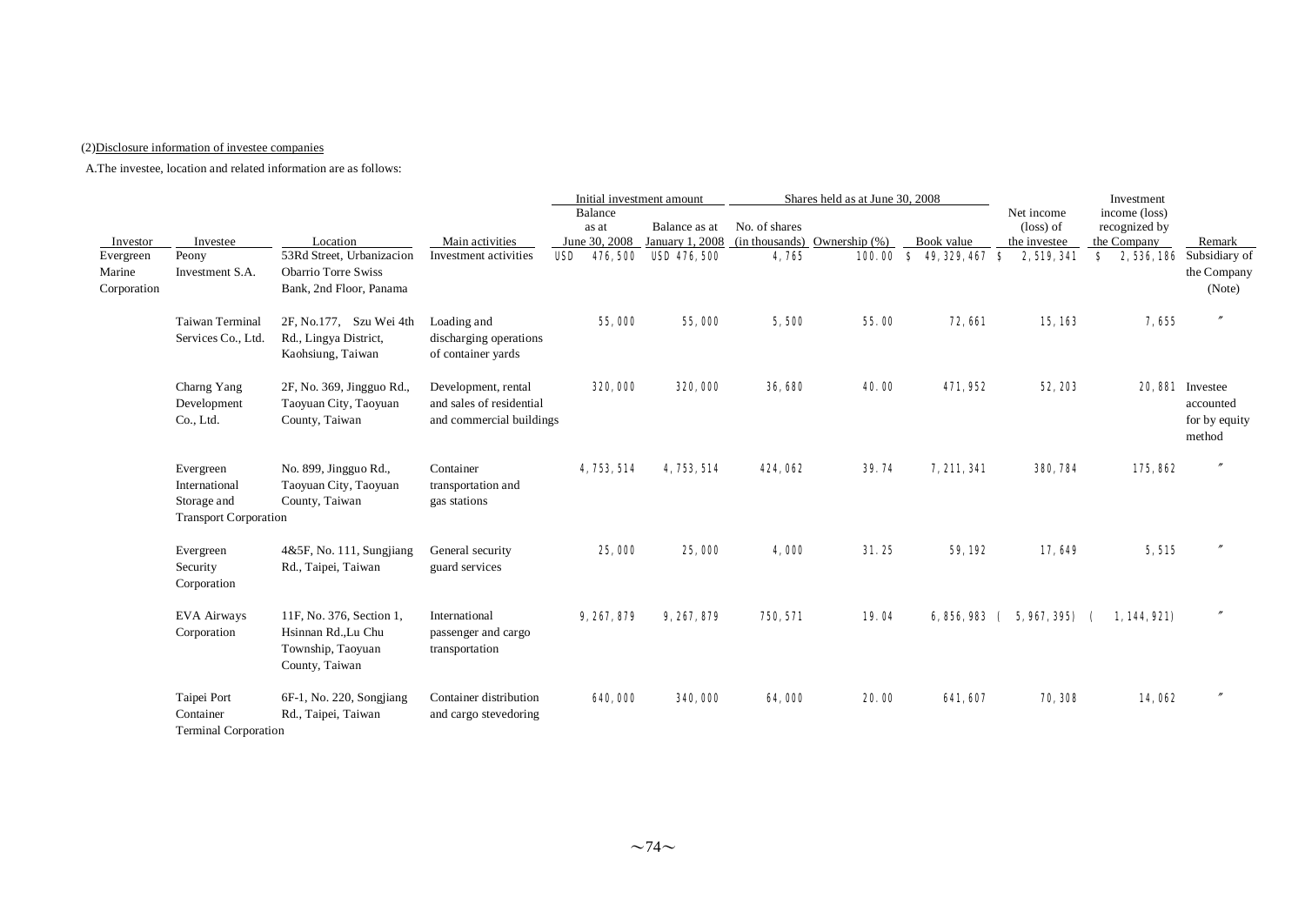|                             |                                                        |                                                                                                                                     |                                                                                             |            | Initial investment amount     |                |                     |                 | Shares held as at June 30, 2008                               |     |                     |            |                         |         | Investment                     |                                        |
|-----------------------------|--------------------------------------------------------|-------------------------------------------------------------------------------------------------------------------------------------|---------------------------------------------------------------------------------------------|------------|-------------------------------|----------------|---------------------|-----------------|---------------------------------------------------------------|-----|---------------------|------------|-------------------------|---------|--------------------------------|----------------------------------------|
|                             |                                                        |                                                                                                                                     |                                                                                             |            | Balance<br>as at              |                | Balance as at       | No. of shares   |                                                               |     |                     |            | Net income<br>(loss) of |         | income (loss)<br>recognized by |                                        |
| Investor                    | Investee                                               | Location                                                                                                                            | Main activities                                                                             |            |                               |                |                     |                 | June 30, 2008 January 1, 2008 (in thousands) Ownership $(\%)$ |     | Book value          |            | the investee            |         | the Company                    | Remark                                 |
| Peony<br>Investment<br>S.A. | Greencompass<br>Marine S.A.                            | 53rd Street, Urbanizacion<br>Obarrio Torre Swiss Bank,<br>2nd Floor, Panama,<br>Republic of Panama                                  | Marine<br>transportation                                                                    | USD.       | <b>353, 500</b>               |                | <b>USD 353, 500</b> | 3,535           | 100.00                                                        |     | <b>USD 964, 209</b> |            | USD 60, 203 USD         |         | 60, 203 Indirect               | subsidiary of<br>the Company<br>(Note) |
|                             | Vigor Enterprise<br>S.A.                               | 53rd Street, Urbanizacion<br>Obarrio Torre Swiss Bank,<br>2nd Floor, Panama,<br>Republic of Panama                                  | Investment holding<br>company                                                               | <b>USD</b> |                               | <b>500 USD</b> | 500                 | $5\phantom{.0}$ | 100.00                                                        | USD | 558                 | (USD       |                         | 1) (USD | 1)                             |                                        |
|                             | Clove Holding<br>Ltd.                                  | Craigmuir Chambers, P.O.<br>Box 71, Road Town,<br>Tortola, B. V. I.                                                                 | Investment holding<br>company                                                               | <b>USD</b> |                               | <b>10 USD</b>  | 10                  | 10              | 100.00                                                        |     | <b>USD 107, 303</b> | USD        | 3,746                   | USD     | 3,746                          |                                        |
|                             | Evergreen Marine<br>(UK) Limited                       | 160 Euston Road, London<br>NW 12 DX, U.K.                                                                                           | Marine<br>transportation                                                                    | <b>USD</b> | 1.503 USD                     |                | 1,503               | 765             | 51.00                                                         |     | <b>USD 159, 803</b> | USD        | 5,433                   | USD     | 2, 711                         |                                        |
|                             | Evergreen Heavy<br>Industrial Co.<br>(Malaysia) Berhad | Lot 139, Jalan, Cecair,<br>Phase 2 Free Trade Zone<br>Johor Port Authority,<br>B1700 Pasir Gudang,<br>Johor, Johore Bahru, Malaysia | Container<br>manufacturing                                                                  | USD        |                               |                | 27, 295 USD 27, 295 | 42, 120         | 84.44                                                         |     | USD 40,868          | USD        | 2,369                   | USD     | 2,001                          |                                        |
|                             | PT. Multi Bina<br>Pura<br>International                | JL Raya Cakung Cilincing,<br>RT, 002-05, Desa Rorotan<br>P.O. Box 6043 Jakarta<br>14260. Indonesia<br>Lot 139, Jalan                | Loading and<br>discharging operations<br>of container yards<br>and inland<br>transportation | USD        |                               |                | 20, 204 USD 20, 204 | 68              | 95.30                                                         | USD | 11,781              | <b>USD</b> | 931                     | USD     | 887                            |                                        |
|                             | PT. Multi Bina<br>Transport                            | JL Raya Cakung Cilincing,<br>RT, 002-05, Desa<br>Rorotan P.O. Box 6043<br>Jakarta 14260. Indonesia<br>Lot 139, Jalan                | Loading and<br>discharging operations<br>of container yards<br>and inland transportation    |            | RP 1, 800, 000 RP 1, 800, 000 |                |                     | 2               | 17.39                                                         | USD | 389                 | USD        | 235                     | USD     | 41                             |                                        |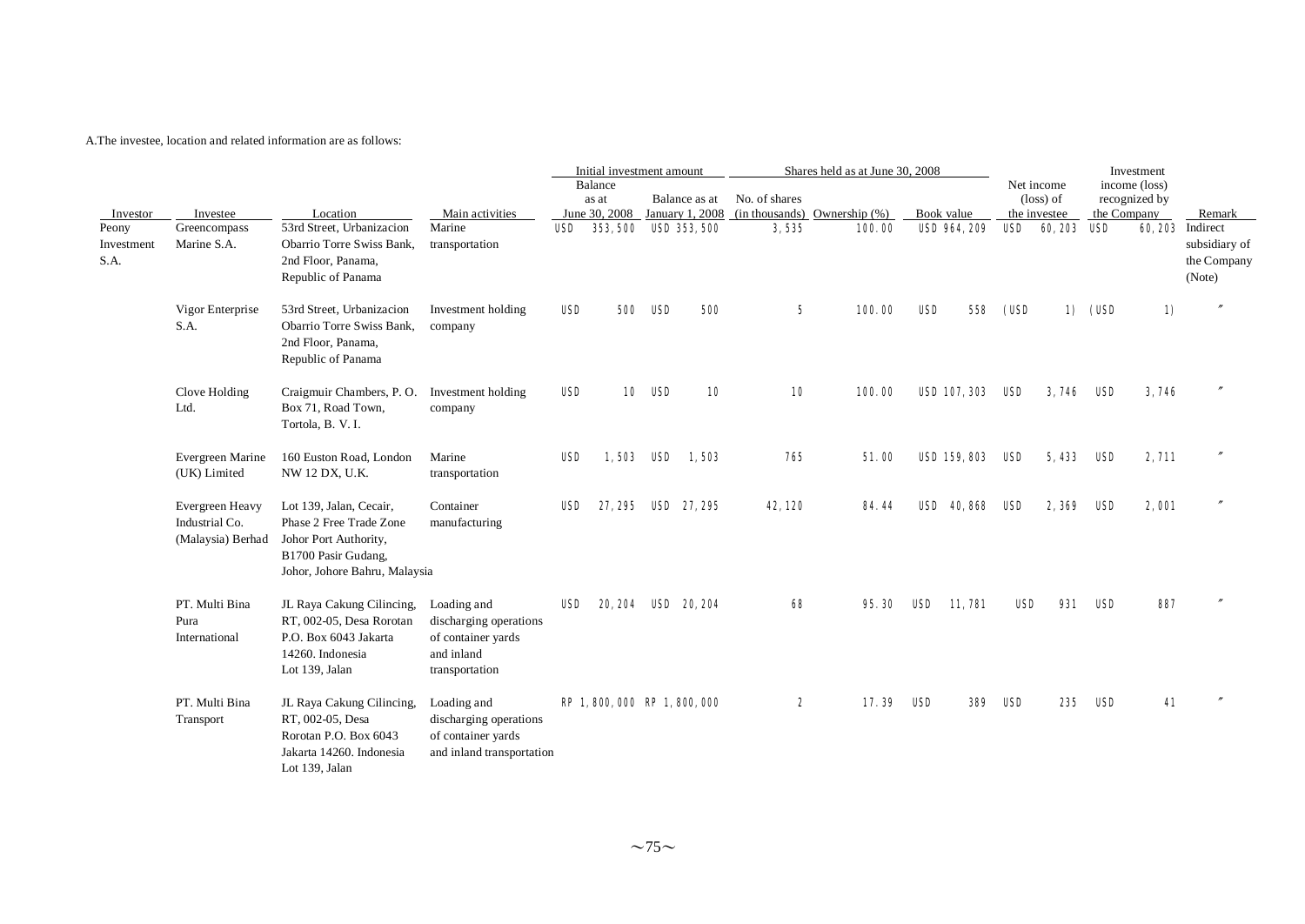|                             |                                                           |                                                                                                               |                                                                                                                                              |       | Initial investment amount |     |                 |               | Shares held as at June 30, 2008   |            |                     |            |                                  |             | Investment                     |                                                                                  |
|-----------------------------|-----------------------------------------------------------|---------------------------------------------------------------------------------------------------------------|----------------------------------------------------------------------------------------------------------------------------------------------|-------|---------------------------|-----|-----------------|---------------|-----------------------------------|------------|---------------------|------------|----------------------------------|-------------|--------------------------------|----------------------------------------------------------------------------------|
|                             |                                                           |                                                                                                               |                                                                                                                                              |       | Balance<br>as at          |     | Balance as at   | No. of shares |                                   |            |                     |            | Net income<br>$(\text{loss})$ of |             | income (loss)<br>recognized by |                                                                                  |
| Investor                    | Investee                                                  | Location                                                                                                      | Main activities                                                                                                                              |       | June 30, 2008             |     | January 1, 2008 |               | $(in thousands)$ Ownership $(\%)$ |            | Book value          |            | the investee                     | the Company |                                | Remark                                                                           |
| Peony<br>Investment<br>S.A. | PT. Evergreen<br>Shipping Agency<br>Indonesia             | Gedung Pricewaterhouse<br>Coopers 9-10th Floors Jl.<br>H.R. Rasuna said kav. C-03<br>Jakarta 12920, Indonesia | Shipping agency                                                                                                                              |       | <b>USD 973</b>            | USD | 258             |               | 51.00                             | <b>USD</b> | 1,851               | <b>USD</b> | 780                              | <b>USD</b>  |                                | 398 Indirect<br>subsidiary of<br>the Company<br>(originally<br>owning<br>25.44%) |
|                             |                                                           | Luanta Investment 21-A Van Engelenweg,<br>(Netherlands) N.V. Curacao, Netherlands,<br>Antilles                | Investment holding<br>company                                                                                                                | USD   | 21.973                    |     | USD 21,973      | 460           | 50.00                             | USD        | <b>16,660 (USD</b>  |            | 5, 334)                          | (USD        | 2,667)                         | (Note)<br>Investee<br>company of<br>Peony<br>accounted for<br>under equity       |
|                             |                                                           | Balsam Investment 21-A Van Engelenweg,<br>(Netherlands) N.V. Curacao, Netherlands,<br>Antilles                | Investment holding<br>company                                                                                                                | USD - | 50, 715 USD 50, 715       |     |                 |               | 49. M                             |            | <b>USD</b> 197, 587 | USD        | 2.044                            | USD         | 1,002                          | method                                                                           |
|                             | Shanghai Jifa<br>Logistics Co., Ltd.                      | 12F, Jifa Building,<br>No. 4049C, Jungong Rd.,<br>Shanghai City                                               | Inland container<br>transportation,<br>container storage,<br>loading, discharging,<br>leasing, repair,<br>cleaning and related<br>activities |       |                           | USD | 6.635           |               |                                   | <b>USD</b> |                     | <b>USD</b> |                                  | <b>USD</b>  |                                |                                                                                  |
|                             | Shenzhen<br>Greentrans<br>Transportation<br>Co., Ltd.     | San Jiao Long Warehouse<br>& Storage Zone, Fu Kang<br>Road, Hengang Town,<br>Shenzhen, China                  | Loading, discharging,<br>storage, repair,<br>cleaning and<br>transportation of<br>containers                                                 | USD   | 3,134 USD                 |     | 3, 134          |               | 55.00                             | <b>USD</b> | 3,567               | (USD       | 125)                             | (USD        |                                | 69) Indirect<br>subsidiary of<br>the Company<br>(Note)                           |
|                             | <b>Container Storage</b><br>& Transportation<br>Co., Ltd. | Qingdao Evergreen No.114 Huangho E Rd.<br>Huangdao District<br>Qingdao, China                                 | Inland container<br>transportation,<br>container storage,<br>loading, discharging,<br>leasing, repair, clearing<br>and related activities    | USD   | 4.447                     | USD | 4.447           |               | 40. OO                            | USD        | 6,200               | USD        | 1,045                            | USD         |                                | 418 Investee<br>company of<br>Peony<br>accounted for<br>under equity<br>method   |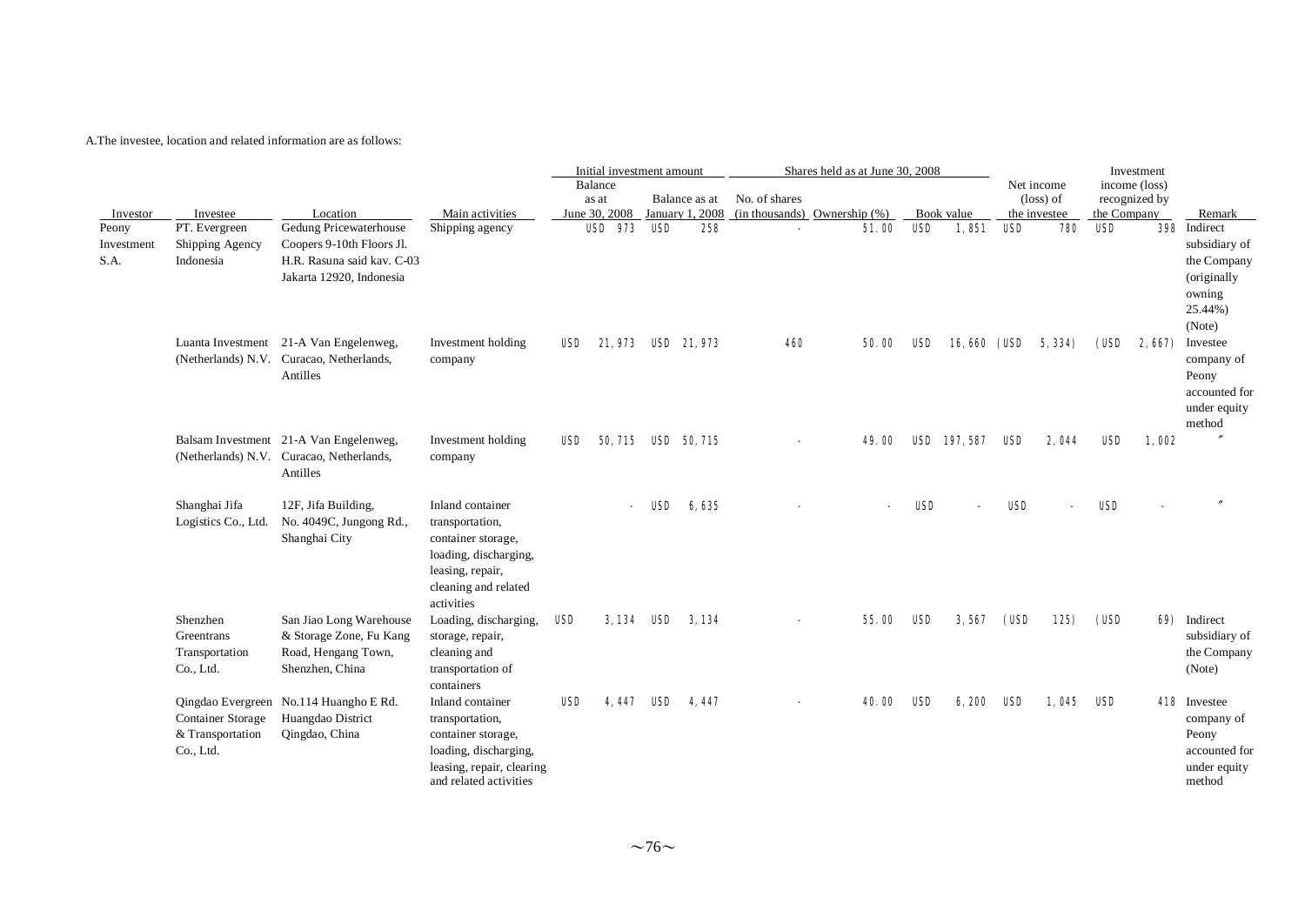|                             |                                                                 |                                                                                                                                 |                                                                                                                                              |            | Initial investment amount |     |               |                                                               | Shares held as at June 30, 2008 |                  |            |                  |              |                    | Investment       |       |                                                                                        |
|-----------------------------|-----------------------------------------------------------------|---------------------------------------------------------------------------------------------------------------------------------|----------------------------------------------------------------------------------------------------------------------------------------------|------------|---------------------------|-----|---------------|---------------------------------------------------------------|---------------------------------|------------------|------------|------------------|--------------|--------------------|------------------|-------|----------------------------------------------------------------------------------------|
|                             |                                                                 |                                                                                                                                 |                                                                                                                                              | Balance    |                           |     |               |                                                               |                                 |                  |            |                  | Net income   |                    | income (loss)    |       |                                                                                        |
|                             |                                                                 |                                                                                                                                 |                                                                                                                                              | as at      |                           |     | Balance as at | No. of shares                                                 |                                 |                  |            |                  |              | $(\text{loss})$ of | recognized by    |       |                                                                                        |
| Investor                    | Investee                                                        | Location                                                                                                                        | Main activities                                                                                                                              |            |                           |     |               | June 30, 2008 January 1, 2008 (in thousands) Ownership $(\%)$ |                                 |                  | Book value |                  | the investee |                    | the Company      |       | Remark                                                                                 |
| Peony<br>Investment<br>S.A. | Ningbo<br>Victory<br>Container Co.,<br>Ltd.                     | No. 201 Area, Beilun<br>Xiaoshan Industrial Estate,<br>Ningbo Economic and<br><b>Technical Development</b><br>Zone, China       | Inland container<br>transportation,<br>container storage,<br>loading, discharging,<br>leasing, repair, clearing<br>and related activities    | <b>USD</b> | 1,199 USD                 |     | 1.199         |                                                               |                                 | <b>40.00 USD</b> |            | 2,592 USD        |              |                    | <b>442 USD</b>   |       | 177 Investee<br>company of<br>Peony<br>accounted for<br>under equity<br>method         |
|                             | Kingstrans<br>International<br>Logistics<br>(Tianjin) Co., Ltd. | The Tienjin harbor<br>protects tax area 120<br>rooms for nine 90th of<br>roadses of sea beaches                                 | Inland container<br>transportation,<br>container storage,<br>loading, discharging,<br>leasing, repair,<br>clearing and related<br>activities | <b>USD</b> | 2,000 USD                 |     | 1.000         |                                                               |                                 | <b>20.00 USD</b> |            | $2,169$ (USD     |              |                    | <b>208) (USD</b> | 42)   |                                                                                        |
|                             | Evergreen<br>(Thailand) Ltd.                                    | 33/4 Moo 1, Chaokhun<br>Container Terminal Tahan Road, Sun District<br>Klong 3, Lat Krabang<br>District, Bangkok 10520          | Inland container<br>storage and loading                                                                                                      | <b>USD</b> | 28,636 USD                |     | 28.636        | 12,250                                                        |                                 | <b>48.18 USD</b> |            | 25,406 USD       |              | <b>2.502 USD</b>   |                  | 1,205 |                                                                                        |
|                             | Agency (Singapore) 209018<br>Pte. Ltd.                          | Evergreen Shipping 333 Jalan Besar, Singapore                                                                                   | Shipping agency                                                                                                                              | <b>USD</b> | 2, 157                    | USD | 219           | 765                                                           |                                 | 51.00 ISD        |            | <b>4,193 USD</b> |              |                    | <b>652 USD</b>   |       | 332 Indirect<br>subsidiary of<br>the Company<br>(originally<br>owning 25.5%)<br>(Note) |
|                             | Co., Ltd.                                                       | Evergreen Shipping Green Tower, 24-25th<br>Agency (Thailand) Floors 3656/81 Rama IV<br>Road Klongton Klongtoey<br>Bangkok 10110 | Shipping agency                                                                                                                              | USD        | 1.474 USD                 |     | 238           | 408                                                           |                                 | 51.00 ISD        |            | 2,323 USD        |              | 1.921 USD          |                  |       | 980 Indirect<br>subsidiary of<br>the Company<br>(originally<br>owning<br>25.5%) (Note) |
|                             | Agency (Korea)<br>Corp.                                         | Evergreen Shipping 15th Fl, Korea Express<br>Center, 83-5,4-Ka, Jung-<br>Ang Dong Jung-Ku, Pusan,<br>Republic of Korea          | Shipping agency                                                                                                                              | <b>USD</b> | 2.426                     | USD | 238           | 121                                                           |                                 | 100.00           | USD        | 2.646            | USD          | 378                | USD              |       | 378 Indirect<br>subsidiary of<br>the Company<br>(originally)<br>owning 50%)<br>(Note)  |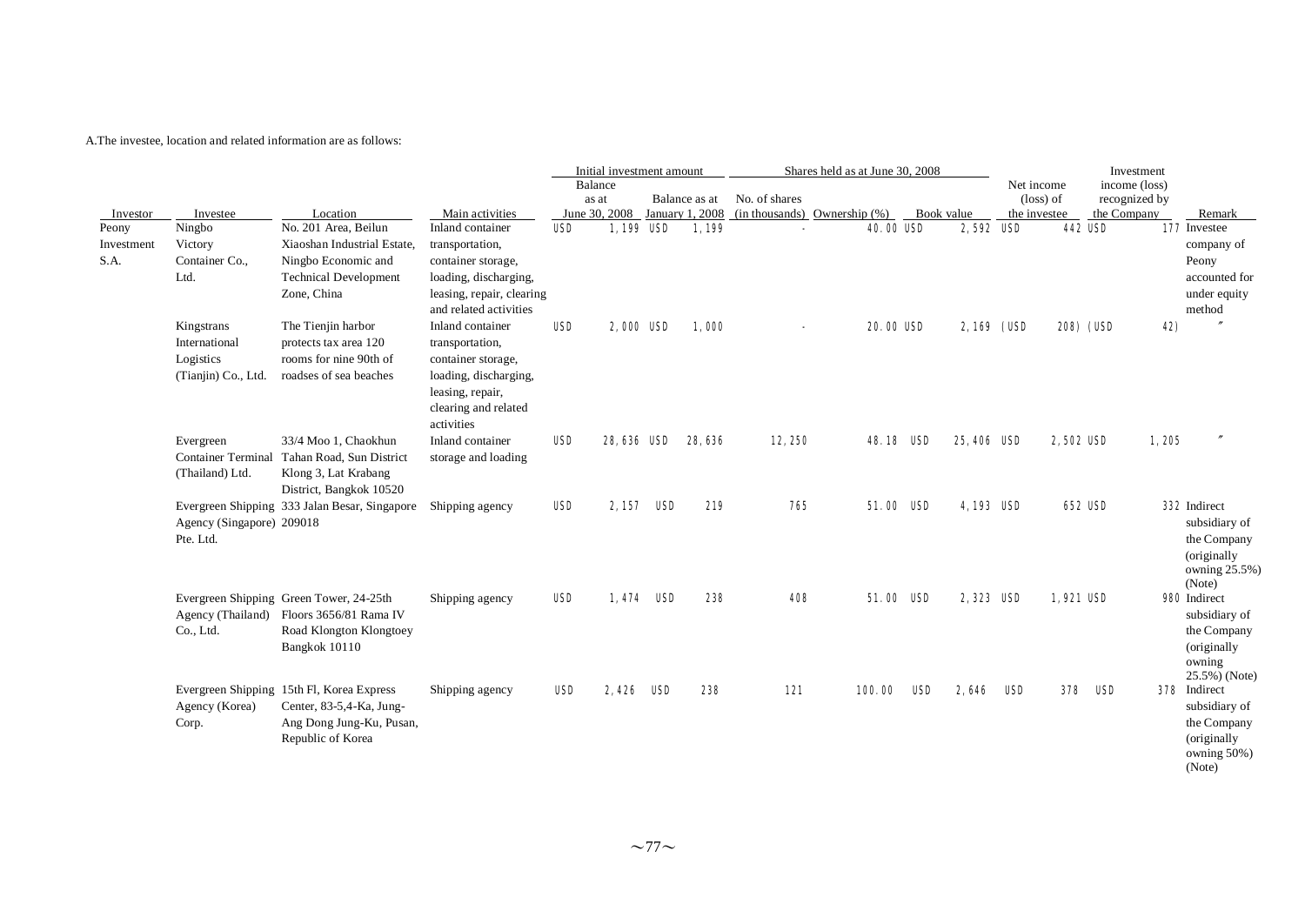|                             |                                                                          |                                                                                                         |                               |            | Initial investment amount         |                |                                  |               | Shares held as at June 30, 2008   |                    |                                                  |                | Investment                                    |     |                                                                                              |
|-----------------------------|--------------------------------------------------------------------------|---------------------------------------------------------------------------------------------------------|-------------------------------|------------|-----------------------------------|----------------|----------------------------------|---------------|-----------------------------------|--------------------|--------------------------------------------------|----------------|-----------------------------------------------|-----|----------------------------------------------------------------------------------------------|
| Investor                    | Investee                                                                 | Location                                                                                                | Main activities               |            | Balance<br>as at<br>June 30, 2008 |                | Balance as at<br>January 1, 2008 | No. of shares | $(in thousands)$ Ownership $(\%)$ | Book value         | Net income<br>$(\text{loss})$ of<br>the investee |                | income (loss)<br>recognized by<br>the Company |     | Remark                                                                                       |
| Peony<br>Investment<br>S.A. |                                                                          | Armand Investment Van Engelenweg 21A<br>(Netherlands) N.V. Curacao Netherlands<br>Antilles              | Investment holding<br>company | USD        | 3.710 USD                         |                | 1.750                            | 4             | <b>70.00 USD</b>                  | 7.459 ISD          |                                                  | 212            | USD                                           |     | 148 Indirect<br>subsidiary of<br>the Company<br>(Note)                                       |
|                             | Ltd.                                                                     | Evergreen Shipping J.N. Heredia Marg Ballard<br>Agency (India) Pvt. Estate Mumbai 400 038,<br>India     | Shipping agency               | USD        |                                   | <b>184 USD</b> | 12                               | <b>100</b>    | 99.997 USD                        | 1,919 USD          |                                                  | <b>883 USD</b> |                                               |     | 883 Indirect<br>subsidiary of<br>the Company<br>(originally<br>owning 50%)<br>(Note)         |
|                             | Pty. Ltd.                                                                | Evergreen Shipping Level 13,181 Miller Street,<br>Agency (Australia) North Sydney NSW 2060<br>Australia | Shipping agency               | USD        |                                   | 232 USD        |                                  | 1             | <b>51.00 USD</b>                  |                    | <b>161 USD</b>                                   |                | <b>25 USD</b>                                 |     | <b>13</b> Indirect<br>subsidiary of<br>the Company<br>(originally<br>owning 25.5%)<br>(Note) |
|                             | Evergreen Shipping Evergreen Building<br>Agency<br>(Deutschland)<br>GmbH | Amsinckstrasse 55 20097<br>Hamburg, Germany                                                             | Shipping agency               | <b>USD</b> | 8,316 USD                         |                |                                  |               | 100.00 USD                        | 9,275 USD          |                                                  | <b>410 USD</b> |                                               |     | 410 Indirect<br>subsidiary of<br>the Company                                                 |
|                             | Agency (Ireland)<br>Ltd.                                                 | Evergreen Shipping 22 Fiztwilliam Place,<br>Dublin 2, Ireland                                           | Shipping agency               | USD        |                                   | <b>95 USD</b>  |                                  |               | 100.00 USD                        |                    | <b>137 USD</b>                                   |                | <b>13 USD</b>                                 | 13  |                                                                                              |
|                             | Agency<br>(Netherlands) B.V. The Netherlands                             | Evergreen Shipping Oudelandseweg 33, 3194AR Shipping agency<br>, Hoogyliet, Rotterdam,                  |                               | <b>USD</b> | 3,977 USD                         |                |                                  |               | 100.00 USD                        | <b>4,256 (USD)</b> |                                                  |                | 12) (USD                                      | 12) |                                                                                              |
|                             | Agency (Poland)<br>SP. ZO. 0                                             | Evergreen Shipping UL. POSTEPU 18, 02-676<br>WARSZAWA, POLAND                                           | Shipping agency               | <b>USD</b> |                                   | <b>662 USD</b> |                                  |               | 100.00 USD                        | 783                | USD                                              |                | <b>12 USD</b>                                 | 12  |                                                                                              |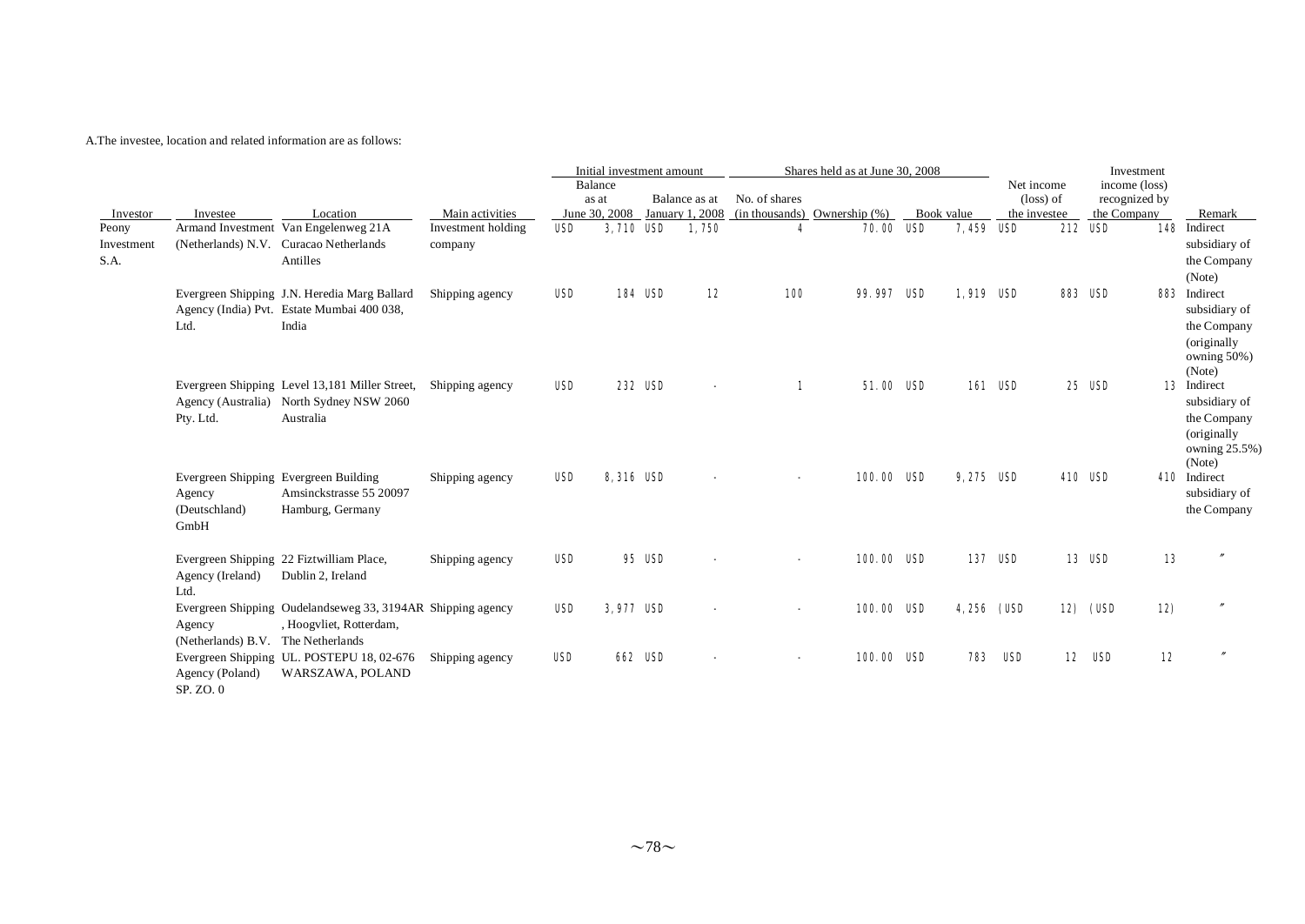|                             |                                          |                                                                                                                                                                                   |                 |                                   | Initial investment amount |                |                                  |                                                    |                | Shares held as at June 30, 2008 |                  |                |                                                  |             | Investment                     |                                                                                |
|-----------------------------|------------------------------------------|-----------------------------------------------------------------------------------------------------------------------------------------------------------------------------------|-----------------|-----------------------------------|---------------------------|----------------|----------------------------------|----------------------------------------------------|----------------|---------------------------------|------------------|----------------|--------------------------------------------------|-------------|--------------------------------|--------------------------------------------------------------------------------|
| Investor                    | Investee                                 | Location                                                                                                                                                                          | Main activities | Balance<br>as at<br>June 30, 2008 |                           |                | Balance as at<br>January 1, 2008 | No. of shares<br>$(in thousands)$ Ownership $(\%)$ |                |                                 | Book value       |                | Net income<br>$(\text{loss})$ of<br>the investee | the Company | income (loss)<br>recognized by | <b>Remark</b>                                                                  |
| Peony<br>Investment<br>S.A. | Evergreen<br>Argentina S.A.              | Pie. Carabelas 344, CABA,<br>Bs. As. Argentina                                                                                                                                    | Leasing         | USD                               |                           | <b>140 USD</b> |                                  | <b>100</b>                                         |                | <b>99.99 USD</b>                |                  | <b>333 USD</b> | 286                                              | USD         | 286                            |                                                                                |
|                             | <b>Agency France</b><br>S.A.             | Evergreen Shipping Tour Franklin-La Defense<br>8, 92042 PARIS LA<br>DEFENSE CEDEX-FRANCE                                                                                          | Shipping agency | <b>USD</b>                        | 907                       | USD            |                                  |                                                    | $\blacksquare$ | 99.40 USD                       | 1,149 USD        |                | 29                                               | USD         | 29                             |                                                                                |
|                             | (Spain) S.L.                             | Evergreen Shipping CALLE SIETE AGUAS,<br>11-ENTLO. 46023 VALENCIA,<br><b>SPAIN</b>                                                                                                | Shipping agency | USD                               | 3,870 USD                 |                |                                  |                                                    | $\bf{3}$       | 55.00 ISD                       | <b>7,000 USD</b> |                | 4.954                                            | USD         | 2,725                          |                                                                                |
|                             | Agency (Italy)<br>S.P.A.                 | Evergreen Shipping SCALI CERERE, 9<br>LIVORNO ITALY                                                                                                                               | Shipping agency | <b>USD</b>                        | 2.352 USD                 |                | $\blacksquare$                   |                                                    | 1              | 55.00 ISD                       | 3,322 USD        |                | 1,710                                            | USD         | 940                            |                                                                                |
|                             | Agency (Russia)<br>Limited               | Evergreen Shipping 6 Sofiyskaya Street, ST<br>Petersburg, 192236 RUSSIA                                                                                                           | Shipping agency | <b>USD</b>                        |                           | <b>848 USD</b> |                                  |                                                    |                | <b>51.00 USD</b>                | 1.436 USD        |                | 1,043                                            | USD         |                                | 532 Indirect<br>Subsidiary<br>of the<br>Company                                |
|                             | Corp.                                    | Evergreen Shipping 13F, 37 Ton Duc Thang St., Shipping agency<br>Agency (Vietnam) Dist 1., HCMC, Vietnam                                                                          |                 | USD                               |                           | <b>472 USD</b> |                                  |                                                    |                | <b>51.00 USD</b>                | 1,037 USD        |                | 1,466                                            | USD         | 748                            |                                                                                |
|                             | Green Peninsula<br>Agencies SDM.<br>BHD. | NO.7, JALAN JURUTERA Investment holding<br>U1/23, SECTION U1,<br><b>HICOM GLENMARIE</b><br><b>INDUSTRIAL PARK.</b><br>40150 SHAN ALAM<br><b>SELANGOR DARUL</b><br>EHSAN, MALAYSIA | company         | <b>USD</b>                        | 7,255 USD                 |                |                                  | 1,500                                              |                | <b>30.00 USD</b>                | <b>7,811 USD</b> |                | 2,794                                            | USD         |                                | 838 Investee<br>company of<br>Peony<br>accounted for<br>under equity<br>method |

Note: When edited the consolidated financial statements, the investment had been written off.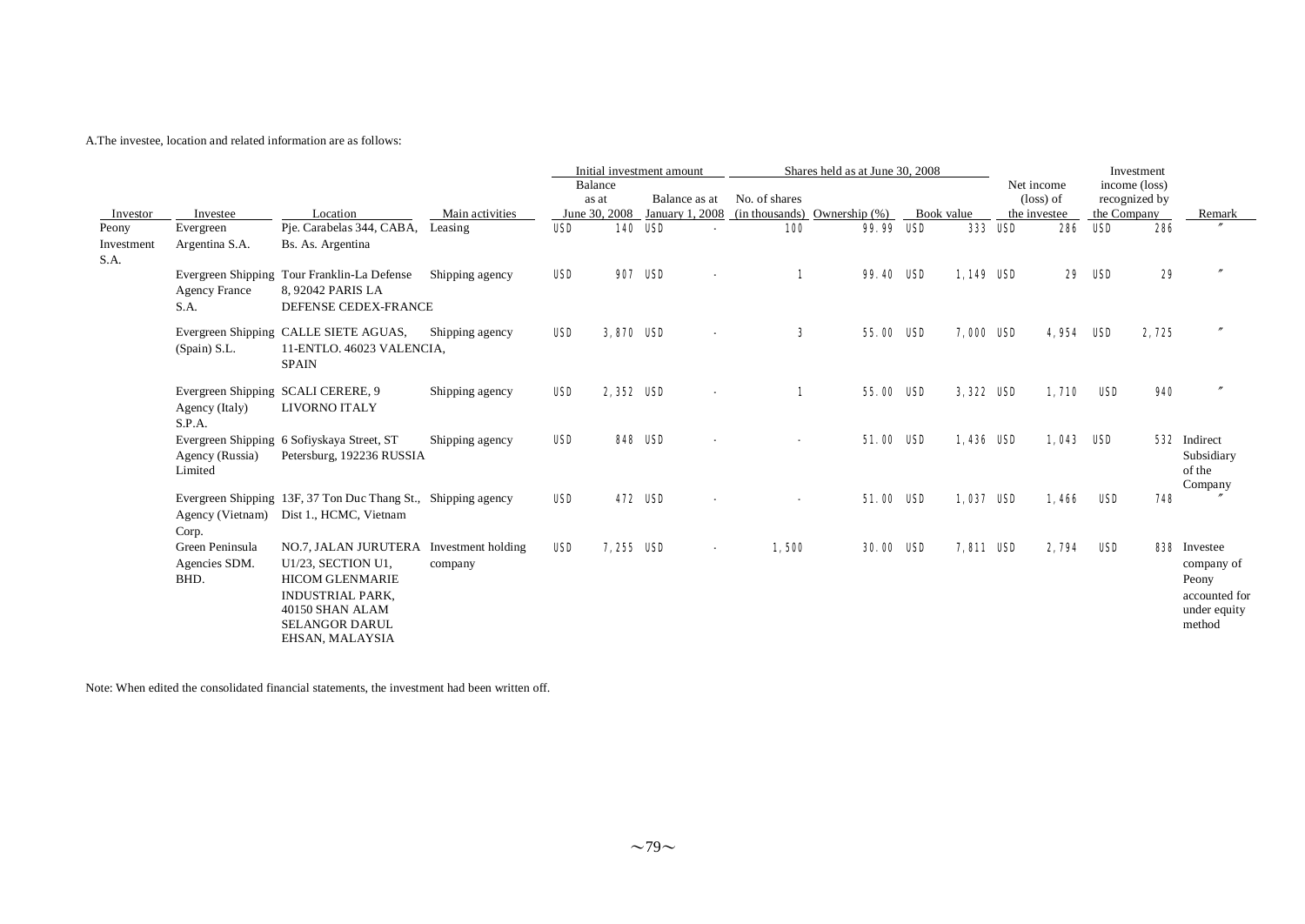B. Loans granted during the six-month period ended June 30, 2008

|                |                                        |                                                          |                                                   | Maximum outstanding<br>balance during |                  | (Note 4)                    |                      |                | Amount of                         | Reason                                   | Allowance  |        | Collateral  | Limit on loans                      |                                   |
|----------------|----------------------------------------|----------------------------------------------------------|---------------------------------------------------|---------------------------------------|------------------|-----------------------------|----------------------|----------------|-----------------------------------|------------------------------------------|------------|--------|-------------|-------------------------------------|-----------------------------------|
| <b>Number</b>  | Creditor                               | Borrower                                                 | General<br>ledger account                         | the six-month ended<br>June 30, 2008  |                  | Balance at<br>June 30, 2008 | Interest<br>rate     | Nature of loan | transactions with<br>the borrower | for short-term for doubtful<br>financing | accounts   | Item   | Value       | granted to<br>a single party        | Ceiling on<br>total loans granted |
|                | Peony<br>Investment Shipping<br>S.A.   | Agency<br>(India)<br>Private<br>Limited.                 | Evergreen Receivables from USD<br>related parties |                                       | 2,000 USD        |                             | 2,000 3.313<br>3.355 | 2              | <b>USD</b>                        | Working<br>capital<br>requirement        | USD        |        | USD -       |                                     | NID 13, 507, 419 NID 27, 014, 837 |
| 2              | $\theta$                               | Kingtrans<br>Intl.<br>Logistics<br>(Tianjin)<br>Co., LTD | $\prime\prime$                                    | <b>USD</b>                            | 1,500 USD        |                             | 1,500 3.8006         | 2              | <b>USD</b>                        |                                          | <b>USD</b> |        | <b>USD-</b> |                                     | NID 13, 507, 419 NID 27, 014, 837 |
| 3              | $^{\prime\prime}$                      | Luanta<br>Investment<br>(NETHER<br>LANDS)<br>N.V.        | $^{\prime\prime}$                                 | <b>USD</b>                            | 27,825 USD       |                             | 27, 825 5.953        | 2              | <b>USD</b>                        |                                          | <b>USD</b> |        | <b>USD-</b> |                                     | NID 13, 507, 419 NID 27, 014, 837 |
| $\overline{4}$ | Clove<br>Holding<br>Ltd.               | Island<br>Equipment<br>LLC.                              |                                                   | <b>USD</b>                            | <b>8,931 USD</b> |                             | 8,931 3.6838         | 2              | <b>USD</b>                        |                                          | USD        |        | USD-        |                                     | NID 13, 507, 419 NID 27, 014, 837 |
| 5              | Evergreen<br>Marine<br>(UK)<br>Limited | Island<br>Equipment<br>LLC.                              |                                                   | <b>USD</b>                            | 3,721 USD        |                             | 3,721 3.6838         | 2              | <b>USD</b>                        |                                          | <b>USD</b> |        | USD-        |                                     | NID 13, 507, 419 NID 27, 014, 837 |
| 6              | $^{\prime\prime}$                      | Kingtrans<br>Intl.<br>Logistics<br>(Tianjin)<br>Co., LTD | $\prime\prime$                                    | <b>USD</b>                            | 1,500 USD        |                             | 1,500 3.8006         | $\overline{2}$ | <b>USD</b>                        | $^{\prime\prime}$                        | USD-       | $\sim$ |             | USD - NTD 13,507,419 NTD 27,014,837 |                                   |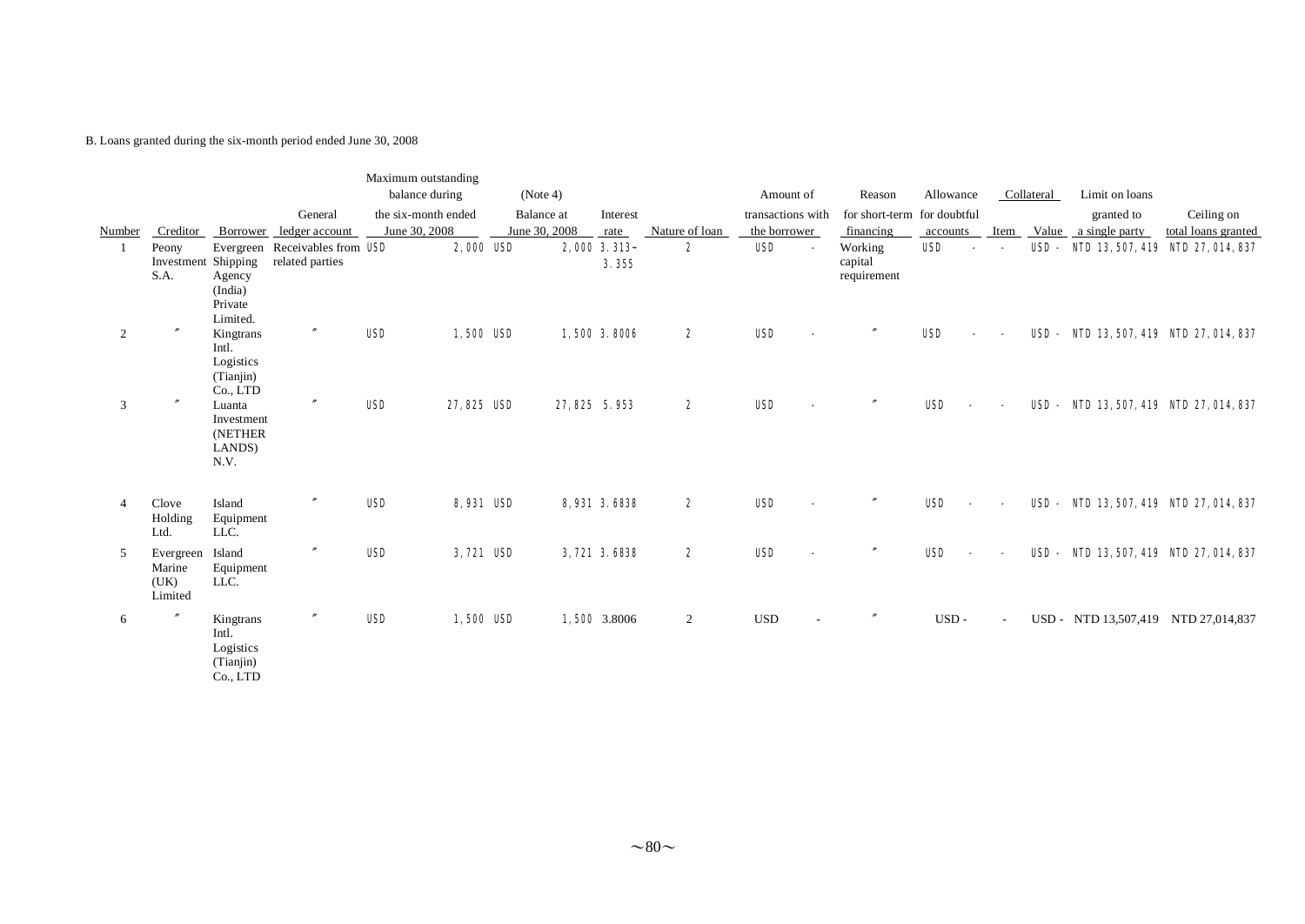Note 1: Nature of loans extended

"1" denotes the loans extended to the companies which have transactions with the Company or its subsidiaries. The annual amount of the transactions is stated accordingly.

"2" denotes the loans extended to the companies which require short-term financing. The reason for short-term financing is stated accordingly.

Note 2: When character of loans is "2" , it should describle the reason and target of loans specifically.

Note 3: Limit on loans extended

- 1. According to the Company's credit policy, the total amount of loans granted to a single company should not exceed 20% of the net worth stated in the latest financial statements. The calculation is as follows: The Company: NT\$67,537,093 thousand \* 20% = NT\$13,507,419 thousand
- 2. According to the Company's credit policy, the total amount of loans granted by the Company or its subsidiaries should not exceed 40% of the net worth stated in the latest financial statements. The calculation is as foll The Company: NT\$67,537,093 thousand \* 40% = NT\$27,014,837 thousand

Note 4: When edited the consolidated financial statements, the transaction had been written off.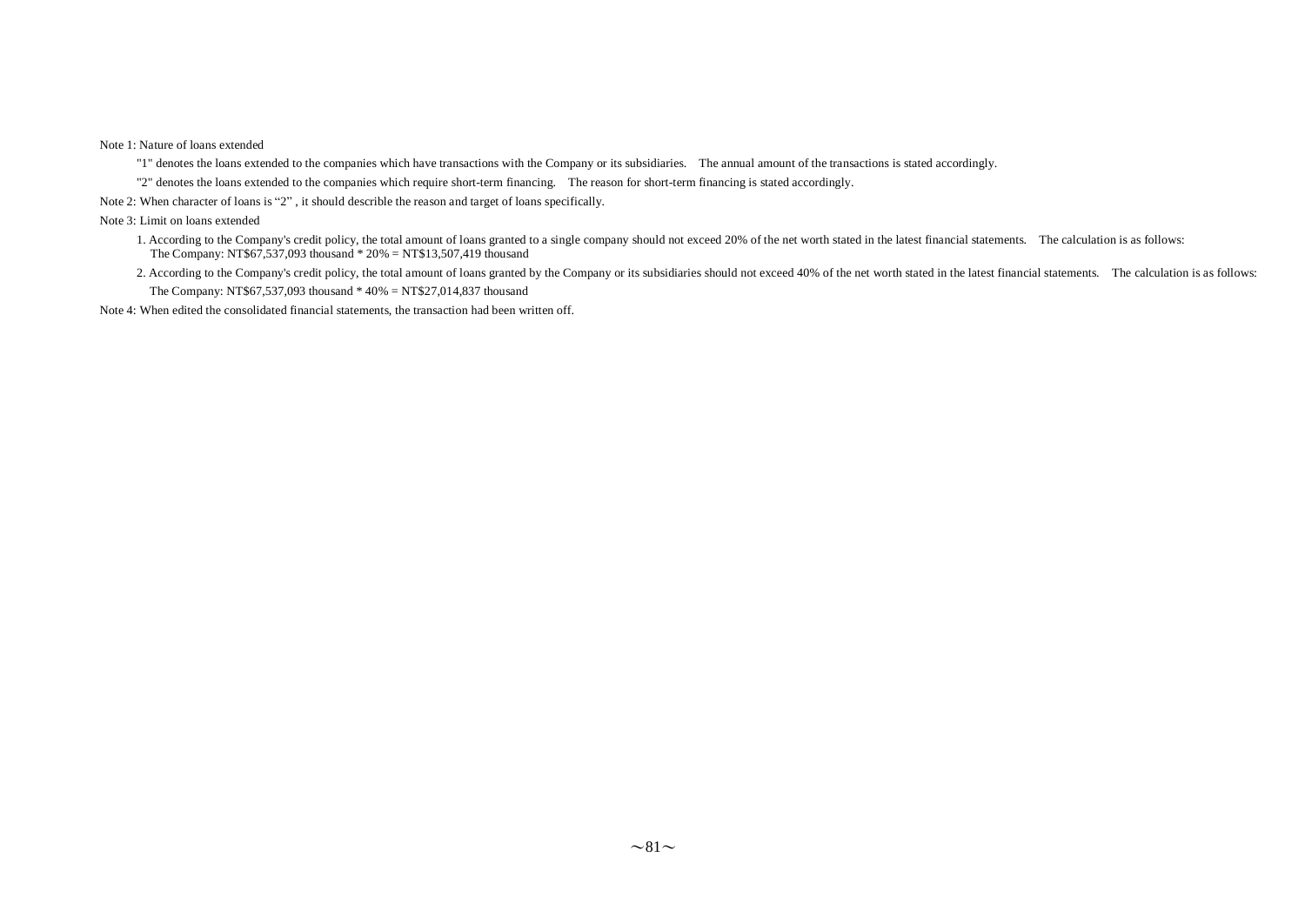|                          |                                                          |                                       |                                                                   |                          |               | As of June 30, 2008 |                          |     |              |        |
|--------------------------|----------------------------------------------------------|---------------------------------------|-------------------------------------------------------------------|--------------------------|---------------|---------------------|--------------------------|-----|--------------|--------|
|                          |                                                          | Relationship of the securities issuer |                                                                   | Number of shares         |               |                     |                          |     |              |        |
| Securities held by       | Marketable securities                                    | with the Company                      | General ledger account                                            | (in thousands)           |               |                     | Book value Ownership (%) |     | Market value | Remark |
| Peony Investment<br>S.A. | Clove Holding Ltd.                                       | Subsidiary of the Company             | Long-term equity investment<br>accounted for by the equity method |                          | <b>10 USD</b> | 107, 303            | 100.00 ISD               |     | 107, 303     | (Note) |
|                          | Evergreen Shipping Agency<br>(Deutschland) GmbH          | $\theta$                              |                                                                   |                          | USD           | 9,275               | 100.00 USD               |     | 9,275        | (Note) |
|                          | Evergreen Shipping Agency (Ireland)<br>Ltd.              | $^{\prime\prime}$                     | $\theta$                                                          |                          | USD           | 137                 | 100.00 USD               |     | 137          | (Note) |
|                          | Evergreen Shipping Agency (Korea)<br>Corporation         | $^{\prime\prime}$                     |                                                                   | 121                      | USD           | 2,646               | 100.00 USD               |     | 2,646        | (Note) |
|                          | <b>Evergreen Shipping Agecny</b><br>(Netherlands) B.V.   | $^{\prime\prime}$                     | $^{\prime\prime}$                                                 | $\overline{\phantom{a}}$ | USD           | 4,256               | 100.00 USD               |     | 4,256        | (Note) |
|                          | Evergreen Shipping Agency (Poland)<br>SP. ZO. O          | $^{\prime\prime}$                     | $\theta$                                                          |                          | USD           | 783                 | 100.00 USD               |     | 783          | (Note) |
|                          | Greencompass Marine S.A.                                 | $\overline{v}$                        |                                                                   | 3,535 USD                |               | 964, 209            | 100.00 USD               |     | 964, 209     | (Note) |
|                          | Vigor Enterprise S.A.                                    |                                       |                                                                   | 5                        | USD           | 558                 | 100.00                   | USD | 558          | (Note) |
|                          | Evergreen Shipping Agency (India)<br>Private Limited.    |                                       |                                                                   | 100                      | USD           | 1,919               | 99.997                   | USD | 1,919        | (Note) |
|                          | Evergreen Argentina S.A.                                 |                                       |                                                                   | 100                      | USD           | 333                 | 99.99                    | USD | 333          | (Note) |
|                          | <b>Evergreen Shipping Agency France</b><br>S.A.          |                                       |                                                                   | 1                        | USD           | 1,149               | 99.40 ISD                |     | 1,149        | (Note) |
|                          | PT Multi Bina Pura International                         |                                       |                                                                   | 68                       | USD           | 11,781              | 95.30 USD                |     | 11,781       | (Note) |
|                          | Pt Multi Binatransport                                   |                                       |                                                                   | 2                        | USD           | 389                 | 17.39                    | USD | 389          | (Note) |
|                          | Evergreen Heavy Industrial Corp (M)<br>Berhad            |                                       |                                                                   | 42.120 USD               |               | 40,868              | <b>84.44 USD</b>         |     | 40,868       | (Note) |
|                          | Armand Investment (Netherlands)<br>N.V.                  |                                       |                                                                   | 4                        | USD           | 7,459               | <b>70.00 USD</b>         |     | 7,459        | (Note) |
|                          | Evergreen Shipping (Spain) S.L.                          |                                       |                                                                   | 3                        | USD           | 7,000               | 55.00 ISD                |     | 7,000        | (Note) |
|                          | Evergreen Shipping Agency (Italy)<br>S.P.A.              |                                       |                                                                   | 1                        | USD           | 3,322               | <b>55.00 USD</b>         |     | 3,322        | (Note) |
|                          | Shenzhen Greentrans Transportation<br>Co., Ltd.          |                                       |                                                                   | $\overline{\phantom{a}}$ | USD           | 3,567               | 55.00 ISD                |     | 3,567        | (Note) |
|                          | Evergreen Marine (UK) Ltd.                               | $\overline{v}$                        |                                                                   | 765                      | USD           | 159, 803            | 51.00 ISD                |     | 159, 803     | (Note) |
|                          | <b>Evergreen Shipping Agency</b><br>(Australia) Pty Ltd. |                                       |                                                                   | 1                        | USD           | 161                 | 51.00 USD                |     | 161          | (Note) |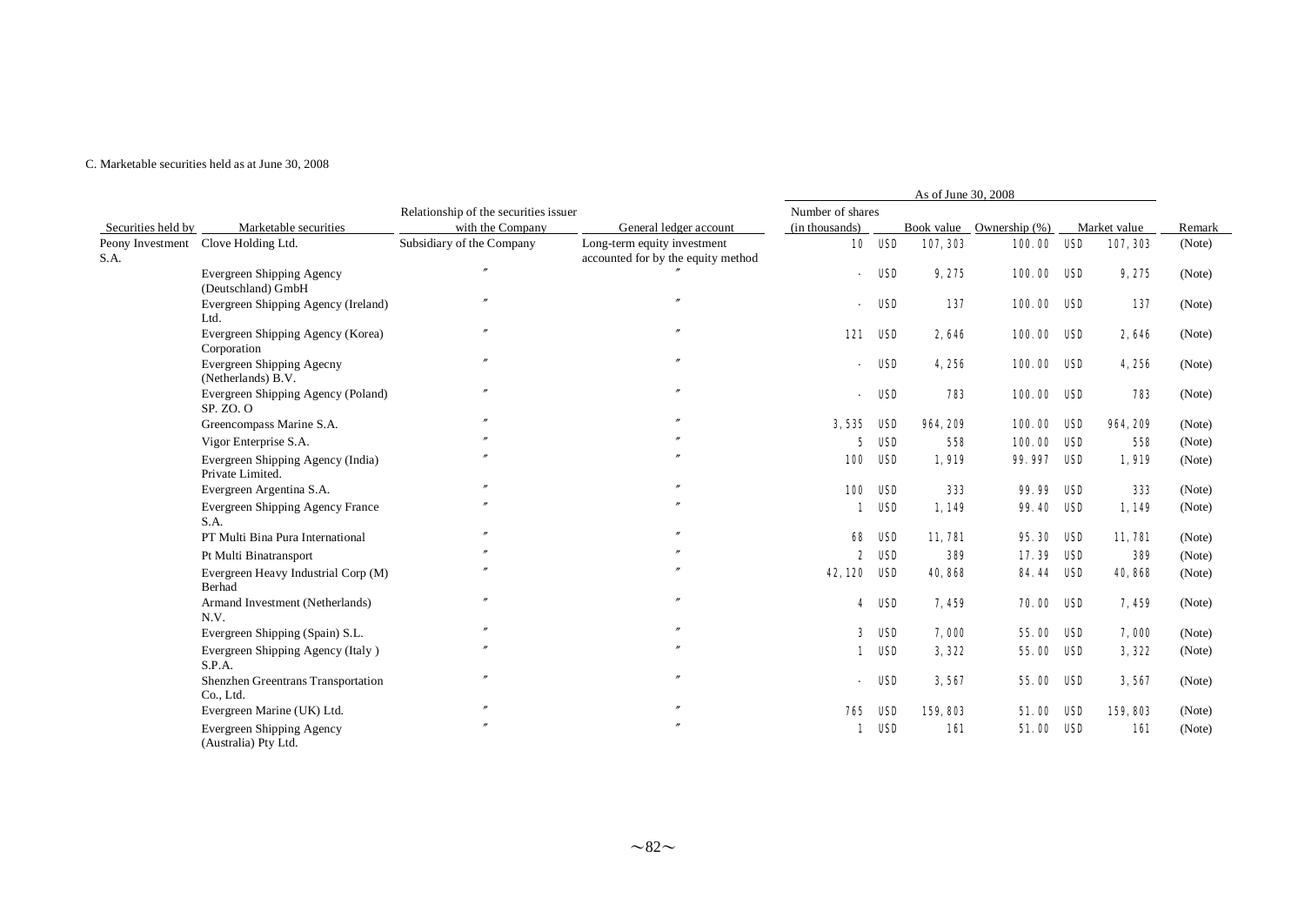|                                      |                                                                        |                                                      |                                                                   |                  |            |                | As of June 30, 2008      |           |              |        |
|--------------------------------------|------------------------------------------------------------------------|------------------------------------------------------|-------------------------------------------------------------------|------------------|------------|----------------|--------------------------|-----------|--------------|--------|
|                                      |                                                                        | Relationship of the securities issuer                |                                                                   | Number of shares |            |                |                          |           |              |        |
| Securities held by                   | Marketable securities                                                  | with the Company                                     | General ledger account                                            | (in thousands)   |            |                | Book value Ownership (%) |           | Market value | Remark |
| Peony Investment<br>S.A.             | Evergreen Shipping Agency (Russia)<br>Limited                          | Subsidiary of the Company                            | Long-term equity investment<br>accounted for by the equity method |                  | - USD      | 1,436          | 51.00 USD                |           | 1,436        | (Note) |
|                                      | Evergreen Shipping Agency<br>(Singapore) Pte Ltd.                      |                                                      |                                                                   |                  | 765 USD    | 4,193          | 51.00 USD                |           | 4,193        | (Note) |
|                                      | Evergreen Shipping Agency<br>(Thailand) Co., Ltd.                      |                                                      |                                                                   |                  | 408 USD    | 2,323          | 51.00 USD                |           | 2,323        | (Note) |
|                                      | Evergreen Shipping Agency<br>(Vietnam) Corp.                           |                                                      |                                                                   |                  | - USD      | 1,037          | 51.00 USD                |           | 1,037        | (Note) |
|                                      | PT. Evergreen Shipping Agency<br>Indonesia                             |                                                      |                                                                   |                  | - USD      | 1,851          | 51.00 USD                |           | 1,851        | (Note) |
|                                      | Luanta Investment (Netherlands) N.V. Investee of Peony Investment S.A. | accounted for by the equity method                   |                                                                   |                  | 460 USD    | 16,660         | 50.00 USD                |           | 16,660       |        |
|                                      | Balsam Investment (Netherlands)<br>N.V.                                |                                                      |                                                                   |                  | - USD      | 197,587        | 49.00 USD                |           | 197,587      |        |
|                                      | Evergreen Container Terminal<br>(Thailand) Limited                     |                                                      |                                                                   | 12,250 USD       |            | 25,406         | 48.18 USD                |           | 25,406       |        |
|                                      | Ningbo Victory Container Co., Ltd.                                     |                                                      |                                                                   |                  | - USD      | 2,592          | 40.00 USD                |           | 2,592        |        |
|                                      | Oingdao Evergreen Container<br>Transportation Co., Ltd.                |                                                      |                                                                   |                  | - USD      | 6,200          | 40.00 USD                |           | 6,200        |        |
|                                      | Green Peninsula Agencies SDM, BHD                                      |                                                      |                                                                   | 1,500 USD        |            | 7,811          |                          | 30.00 USD | 7,811        |        |
|                                      | Kingtrans Intl. Logistics (Tianjin) Co.,<br>Ltd.                       |                                                      |                                                                   |                  | - USD      | 2,169          | 20.00 USD                |           | 2,169        |        |
|                                      | Dongbu Pusan Container Terminal<br>Co., Ltd.                           | None                                                 | Financial assets carried at cost-non<br>current                   |                  | 300 USD    | 1,556          | 15.00 USD                |           | 1,556        |        |
|                                      | Hutchison Inland Container Depots<br>Ltd.                              |                                                      | $\overline{v}$                                                    |                  | 1 USD      | 1,492          |                          | 7.50 USD  | 1,492        |        |
|                                      | Colombo-South Asia Gateway<br>Terminal                                 |                                                      |                                                                   | 18,942 USD       |            | 2,412          |                          | 5.00 USD  | 2,412        |        |
| PT. Multi Bina<br>Pura International | PT. Multi Bina Transport                                               | Indirect subsidiary of Peony                         | Long-term equity investment<br>accounted for by the equity method |                  | 8 USD      | 1,632          | 72.95 USD                |           | 1,632        | (Note) |
|                                      | Clove Holding Ltd. Ample Holding Ltd.                                  |                                                      |                                                                   |                  | 9 USD      | 32,086         | 90.00 USD                |           | 32,086       | (Note) |
|                                      | Classic Outlook Investment Ltd.                                        | Investee of Clove accounted for<br>under cost method | Financial assets carried at cost-non<br>current                   |                  | <b>USD</b> | 102,359        |                          | 2.25 USD  | 102,359      |        |
|                                      | Everup Profits Ltd.                                                    |                                                      | $^{\prime\prime}$                                                 |                  | - USD      | $\overline{a}$ |                          | 2.25 USD  |              |        |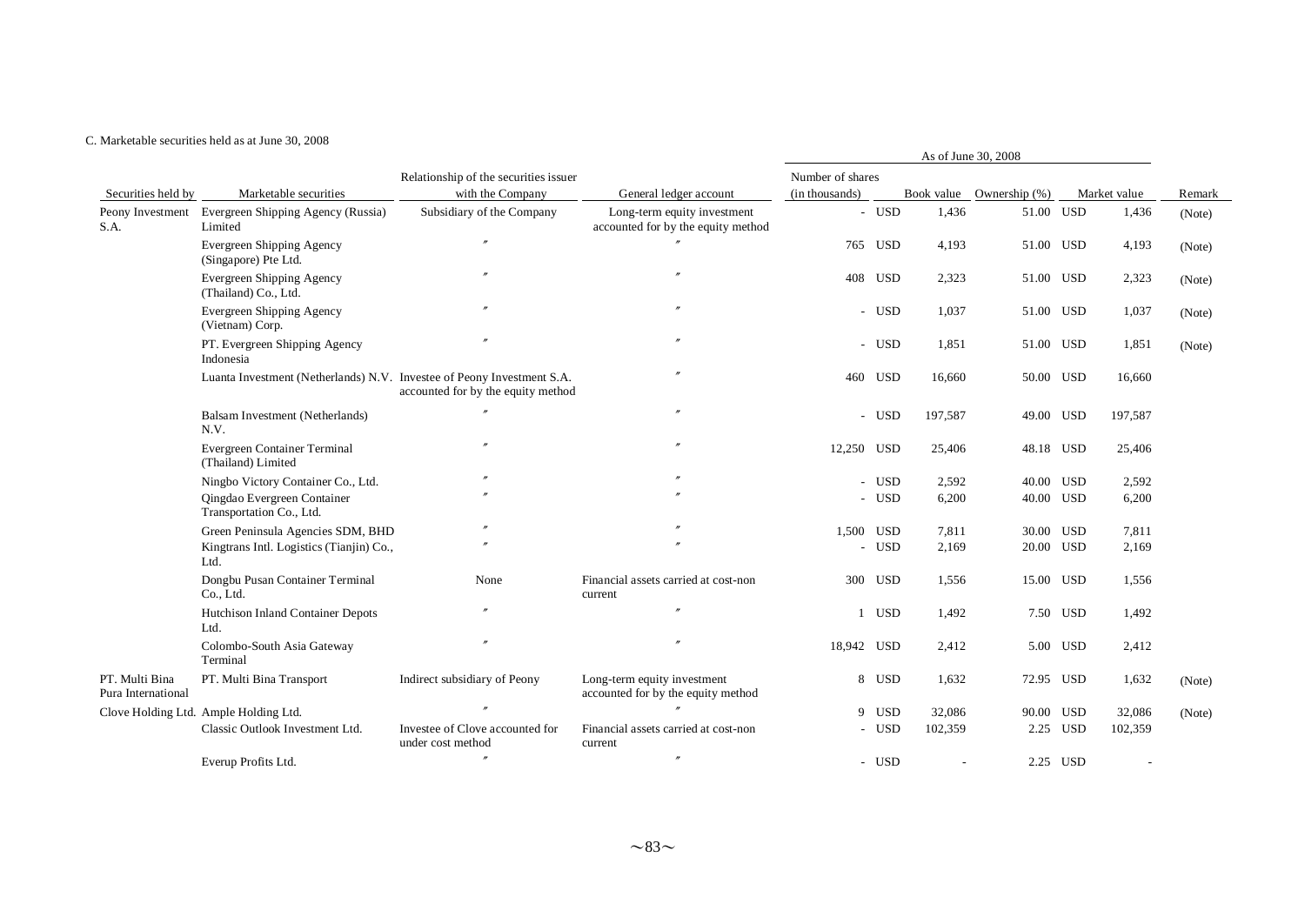| As of June 30, 2008                                      |                                                                             |                                                                  |                                                                  |                  |               |        |                          |            |              |        |
|----------------------------------------------------------|-----------------------------------------------------------------------------|------------------------------------------------------------------|------------------------------------------------------------------|------------------|---------------|--------|--------------------------|------------|--------------|--------|
|                                                          |                                                                             | Relationship of the securities issuer                            |                                                                  | Number of shares |               |        |                          |            |              |        |
| Securities held by                                       | Marketable securities                                                       | with the Company                                                 | General ledger account                                           | (in thousands)   |               |        | Book value Ownership (%) |            | Market value | Remark |
|                                                          | Clove Holding Ltd. Island Equipment LLC                                     | Indirect subsidiary of Peony                                     | Long-term equity investment<br>accounted for by equity method    |                  | USD           | 1,125  | 36.00 USD                |            | 1,125        | (Note) |
| Ample Holding<br>Ltd.                                    | Colon Container Terminal S.A.                                               | Investee of Ample accounted for by<br>equity method              |                                                                  | 22,860           | USD           | 67,569 | <b>40.00</b>             | USD        | 67,569       |        |
| <b>Island Equipment</b><br><b>LLC</b>                    | Whitney Equiment LLC                                                        | Investee of Island accounted for<br>by equity method             |                                                                  | $\sim$           | USD           | 1,118  | 100.00 USD               |            | 1,118        | (Note) |
|                                                          | Hemlock Equipment LLC                                                       |                                                                  | $\overline{''}$                                                  |                  | USD           | 1,854  | 100.00                   | USD        | 1,854        | (Note) |
| Evergreen Marine<br>(UK) Limited                         | Island Equipment LLC                                                        | Investee of EMU accounted for by<br>equity method                |                                                                  |                  | USD           | 475    | 15.00                    | USD        | 475          | (Note) |
|                                                          | Kingtrans Intl. Logistics (Tianjin) Co.,<br>Ltd.                            |                                                                  |                                                                  |                  | USD           | 2,000  | <b>20.00 USD</b>         |            | 2,000        |        |
| Armand<br>Investment<br>(Netherlands) N.V.               | Armand Estate (Netherlands) B.V.                                            | Indirect subsidiary of Peony                                     | $\overline{''}$                                                  |                  | USD           | 10,650 | 100.00                   | USD        | 10,650       | (Note) |
| <b>Armand Estate</b><br>(Netherlands) B.V.               | Taiwan Terminal Services Co., Ltd.                                          | Investee of Armand Estate B.V.<br>accounted for by equity method |                                                                  | <b>32.000</b>    | USD           | 10,556 | 10.00 ISD                |            | 10,556       |        |
| Evergreen<br>Shipping Agency<br>(France) S.A.            | <b>SGAM IA LIQU EURO S. BC</b><br>(Monetary Funds) MONEVALOR                | None                                                             | Financial assets carried at cost -<br>non current                |                  | EUR           | 100    |                          | EUR        | <b>100</b>   |        |
| Greencompass<br>Marine S.A.                              | <b>UBS-Forward Arbitrage Strategy Note</b>                                  | None                                                             | Financial assets at fair value through<br>profit or loss-current | 50               | USD           | 4.606  |                          | <b>USD</b> | 4,606        |        |
|                                                          | Lydia Capital Alternative Investment<br>Fund                                | $\overline{''}$                                                  |                                                                  | 8                | USD           | 450    |                          | USD        | 450          |        |
| Evergreen<br>Shipping Agency<br>(Thailand) Co.,<br>Ltd.  | Green Siam Air Service                                                      | $\theta$                                                         | Financial assets carried at cost -<br>non current                | 4                | THB           | 1,160  | 2.00                     | THB        | 1,160        |        |
| Evergreen<br>Shipping Agency<br>(Singapore) Pte.<br>Ltd. | RTW AIR SERVICES (S) PL                                                     |                                                                  |                                                                  | 30               | SGD           | 51     | 2.00 SGD                 |            | 51           |        |
| Evergreen<br>Shipping Agency<br>(Deutschland)<br>GmbH    | Evergreen Shipping Agency (Austria) Investee of EGD accounted under<br>GmbH | cost method                                                      |                                                                  |                  | <b>EUR</b>    | 18     | 100.00 EUR               |            | 18           |        |
|                                                          | Zoll Pool                                                                   | $\overline{''}$                                                  |                                                                  |                  | <b>10 EUR</b> | 10     | 6.25 ELR                 |            | 10           |        |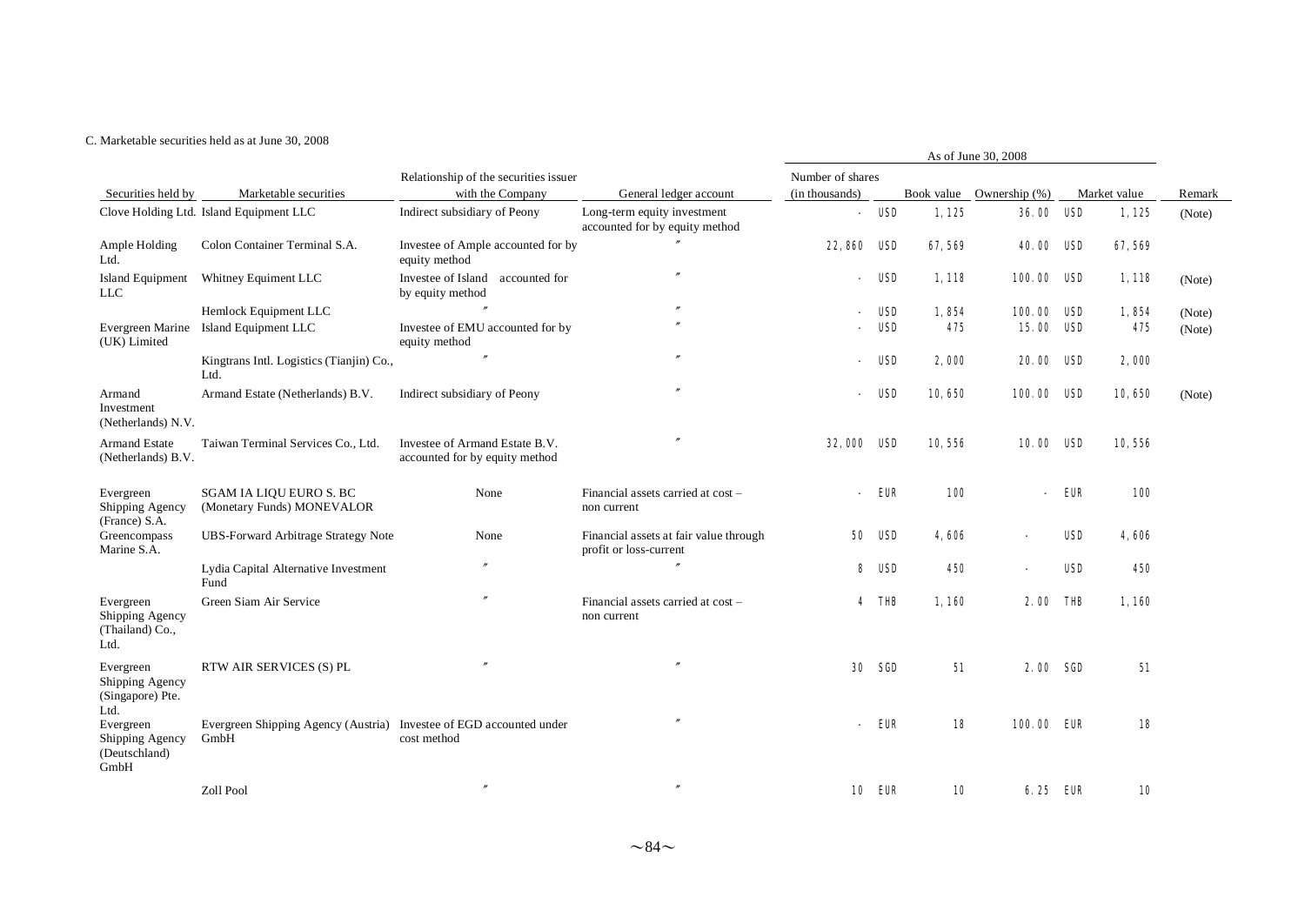Indonesia

|                    |                                 |                                       |                                    |                  |            | As of June 30, 2008 |              |        |
|--------------------|---------------------------------|---------------------------------------|------------------------------------|------------------|------------|---------------------|--------------|--------|
|                    |                                 | Relationship of the securities issuer |                                    | Number of shares |            |                     |              |        |
| Securities held by | Marketable securities           | with the Company                      | General ledger account             | (in thousands)   | Book value | Ownership (%)       | Market value | Remark |
| PT. Evergreen      | PT. Perdana Andalan Air Service | Investee of EMI accounted under       | Financial assets carried at cost – | ., 600           | USD<br>62  | 2. OO               | USF<br>62    |        |
| Shipping Agency    |                                 | cost method                           | non current                        |                  |            |                     |              |        |

Note: When edited the consolidated statements, the transaction had been written off.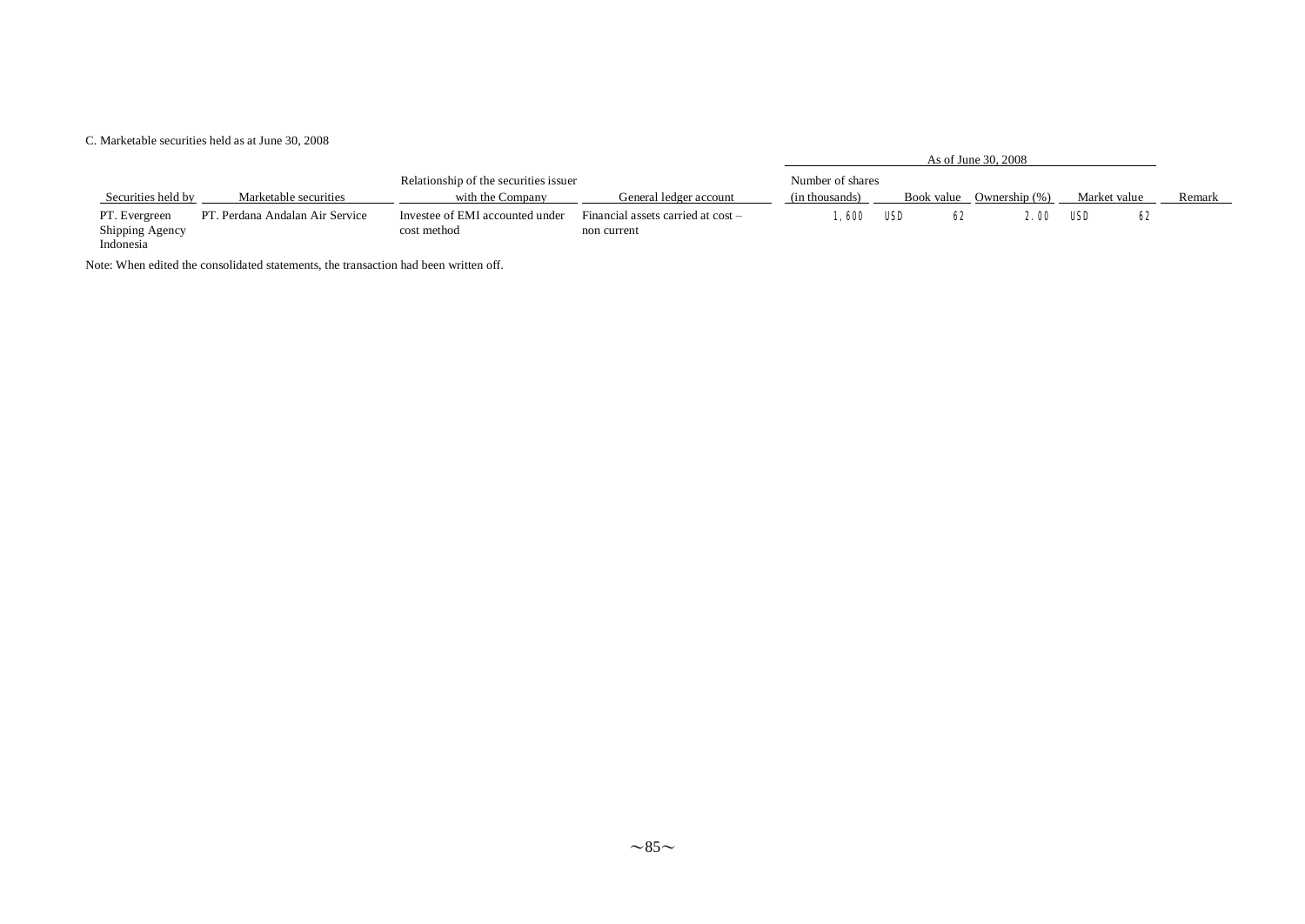D. Purchases from or sales to related parties exceeding \$100 million or 20% of the Company's paid-in capital during the six-month ended June 30, 2008

|                                         |                                                    |                                  |                      |            |          | Transaction                                 |              | Differences in transaction terms<br>compared to third party transactions |                          |                   |                          | Notes/accounts<br>receivable (payable)                        |        |
|-----------------------------------------|----------------------------------------------------|----------------------------------|----------------------|------------|----------|---------------------------------------------|--------------|--------------------------------------------------------------------------|--------------------------|-------------------|--------------------------|---------------------------------------------------------------|--------|
| Purchaser/seller                        | Counterparty                                       | Relationship<br>with the Company | Purchases<br>(sales) |            | Amount   | Percentage of<br>total purchases<br>(sales) | Credit term  | Unit price                                                               | Credit term              | Balance           |                          | Percentage of<br>total notes/accounts<br>receivable (payable) | Remark |
|                                         | Evergreen Marine Corp.                             | The parent                       | <b>Sales</b>         | <b>USD</b> | 6,820    | 0.75%                                       | $15-30$ days |                                                                          |                          |                   | <b>USD</b> 9, 373        | 4.99%                                                         | (Note) |
| Greencompass<br>Marine S.A.             |                                                    |                                  |                      |            |          |                                             |              |                                                                          | $\overline{\phantom{0}}$ |                   |                          |                                                               |        |
|                                         | <b>Evergreen International</b><br>S.A.             | Related party                    | <b>Sales</b>         | USD        | 3,256    | 0.46%                                       | $15-30$ days | $\blacksquare$                                                           | $\blacksquare$           | <b>USD</b>        | $\overline{\phantom{a}}$ |                                                               |        |
|                                         | Evergreen Marine Corp.                             | The parent                       | Purchases            | <b>USD</b> | 9,022    | 0.90%                                       | $15-30$ days | $\blacksquare$                                                           |                          | USD               |                          | $\blacksquare$                                                | (Note) |
|                                         | Evergreen International<br>S.A.                    | Related party                    |                      | USD        | 5,206    | 0.52%                                       | $15-30$ days | $\blacksquare$                                                           |                          | $-$ (USD 24, 703) |                          | 8.59%                                                         |        |
| Evergreen Heavy<br>Industrial Corp. (M) | Evergreen Marine Corp.                             | The parent                       | <b>Sales</b>         | RМ         | 117, 382 | <b>63.44%</b>                               | 45 days      | ٠                                                                        |                          | <b>KM</b>         |                          | $\blacksquare$                                                | (Note) |
| Berhad                                  |                                                    |                                  |                      |            |          |                                             |              |                                                                          |                          |                   |                          |                                                               |        |
| Agency                                  | Evergreen Shipping Evergreen International<br>S.A. | Related party                    |                      | EUR        | 2, 117   | <b>38.81%</b>                               | $30-60$ days |                                                                          | $\blacksquare$           | EUR.              | 316                      |                                                               |        |
| (Deutschland)<br>GmbH                   |                                                    |                                  |                      |            |          |                                             |              |                                                                          |                          |                   |                          |                                                               |        |
| Hemlock<br>Equipment LLC.               | Evergreen Marine Corp.                             | The parent                       | <b>Sales</b>         | USD        | 6,647    | <b>69.00%</b>                               | $30-60$ days | $\blacksquare$                                                           |                          |                   |                          | $\blacksquare$                                                | (Note) |

Note: When edited the consolidated statements, the transaction had been written off.

E. Receivables from related parties exceeding \$100 million or 20% of the Company's paid-in capital as at June 30, 2008

|                                  |                        |                                                       |     |                                |               |            | Overdue receivables |     | Amount collected                        |            |                                    |
|----------------------------------|------------------------|-------------------------------------------------------|-----|--------------------------------|---------------|------------|---------------------|-----|-----------------------------------------|------------|------------------------------------|
| Creditor                         | Counterparty           | Relationship<br>with the Company                      |     | Balance as at<br>June 30, 2008 | Turnover rate | Amount     | Action taken        |     | subsequent to the<br>balance sheet date |            | Allowance for<br>doubtful accounts |
| Evergreen Marine<br>(UK) Limited | Island Equipment LLC.  | Indirect subsidiary of Peony                          | USD | 3,721                          |               | <b>USD</b> |                     | USD | $\overline{\phantom{0}}$                | <b>USD</b> | . .                                |
|                                  |                        | Greencompass Marine S.A. Indirect subsidiary of Peony | GR  | 1,956                          |               | GRP        |                     | Œ   | l. 956                                  | GP         |                                    |
| Clove Holding Ltd.               | Island Equipment LLC.  |                                                       | USD | 8,931                          |               | <b>USD</b> |                     | USD | $\overline{\phantom{0}}$                | <b>USD</b> |                                    |
| Greencompass<br>Marine S.A       | Evergreen Marine Corp. | The parent                                            | USD | 9,373                          |               | <b>USD</b> |                     | USD | 9, 373                                  | <b>USD</b> |                                    |

Note: When edited the consolidated statements, the transaction had been written off.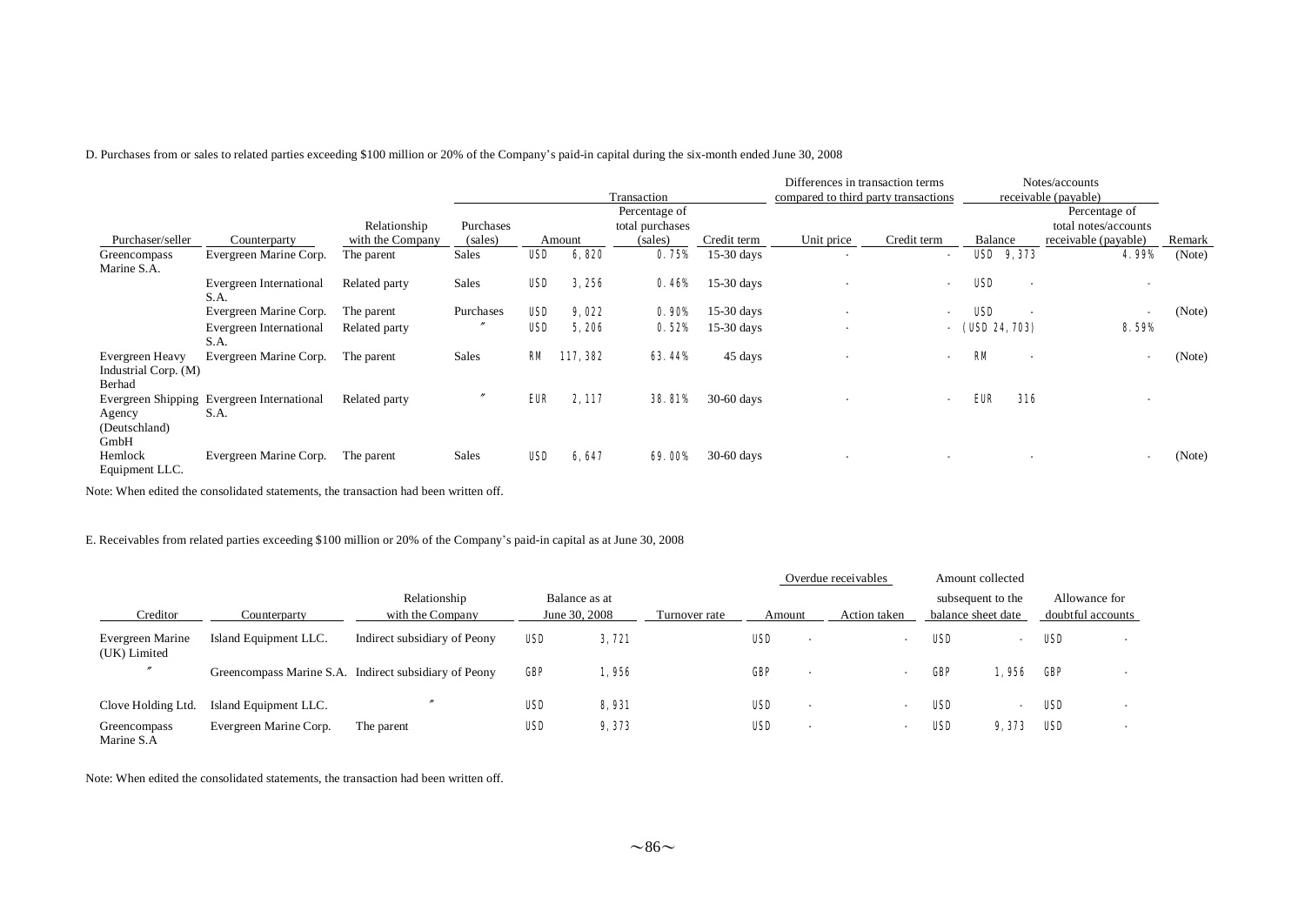# The Subsidiary of Evergreen Marine Corporation-Greencompass Marine S. A. Derivative financial instrument transactions June 30, 2008

# A. Derivative financial instruments transactions:

(a) The contract amounts (or notional principal) and credit risk (expressed in thousand dollars)

|                              |            |                                                | June 30, 2008 |             |
|------------------------------|------------|------------------------------------------------|---------------|-------------|
| <b>Financial Instruments</b> |            | <b>Notional Principal</b><br>(Contract Amount) |               | Credit Risk |
| Interest rate swaps (IRS)    | USD        | 13, 233                                        | USD           |             |
| Currency exchange swap       | <b>USD</b> | 64,000                                         | USD           |             |
|                              |            |                                                |               |             |

The above credit risk amounts are based on the contracts with positive fair values at the balance sheet date and represent the possible loss that will be incurred by the Subsidiary in the event of counterparties' default. The counterparties of the Subsidiary are all well-known banks with good credit ratings. Thus, the credit risk is assessed to be remote.

(b) Market risk

The interest rate swaps are utilized to hedge against fluctuations in interest rates. The foreign exchange options are derivative financial instruments which are held for trading. Periodic reviews are conducted for evaluating the level of Subsidiary's exposure to market risk, and a stop-loss mechanism has been established to minimize the impact of market risk on the Subsidiary's operations.

(c) Liquidity risk, cash flow risk and the amount, timing and uncertainty of demand for future cash flow.

As no principals are exchanged upon settlement of the interest rate swaps and foreign exchange options, no significant demand for cash flow is expected. Therefore, the Subsidiary's working capital is assessed to be adequate and no funding risk is expected. In addition, since the interest rates, exchange rates and prices are predetermined, no significant cash flow risk is expected.

(d) The types, objectives and strategies of holding derivative financial instruments

The derivative financial instruments undertaken by the Subsidiary are held for trading and non-trading purposes. The primary objectives of derivative financial instruments held for non-trading purposes are to mitigate risk of debt obligations and commitments arising from fluctuations in interest rates and exchange rate. The hedging strategy of the Subsidiary focuses on mitigating market price risks. On the other hand, the primary objective of the derivative financial instruments held for trading purposes is to profit from exchange rate and price differentials.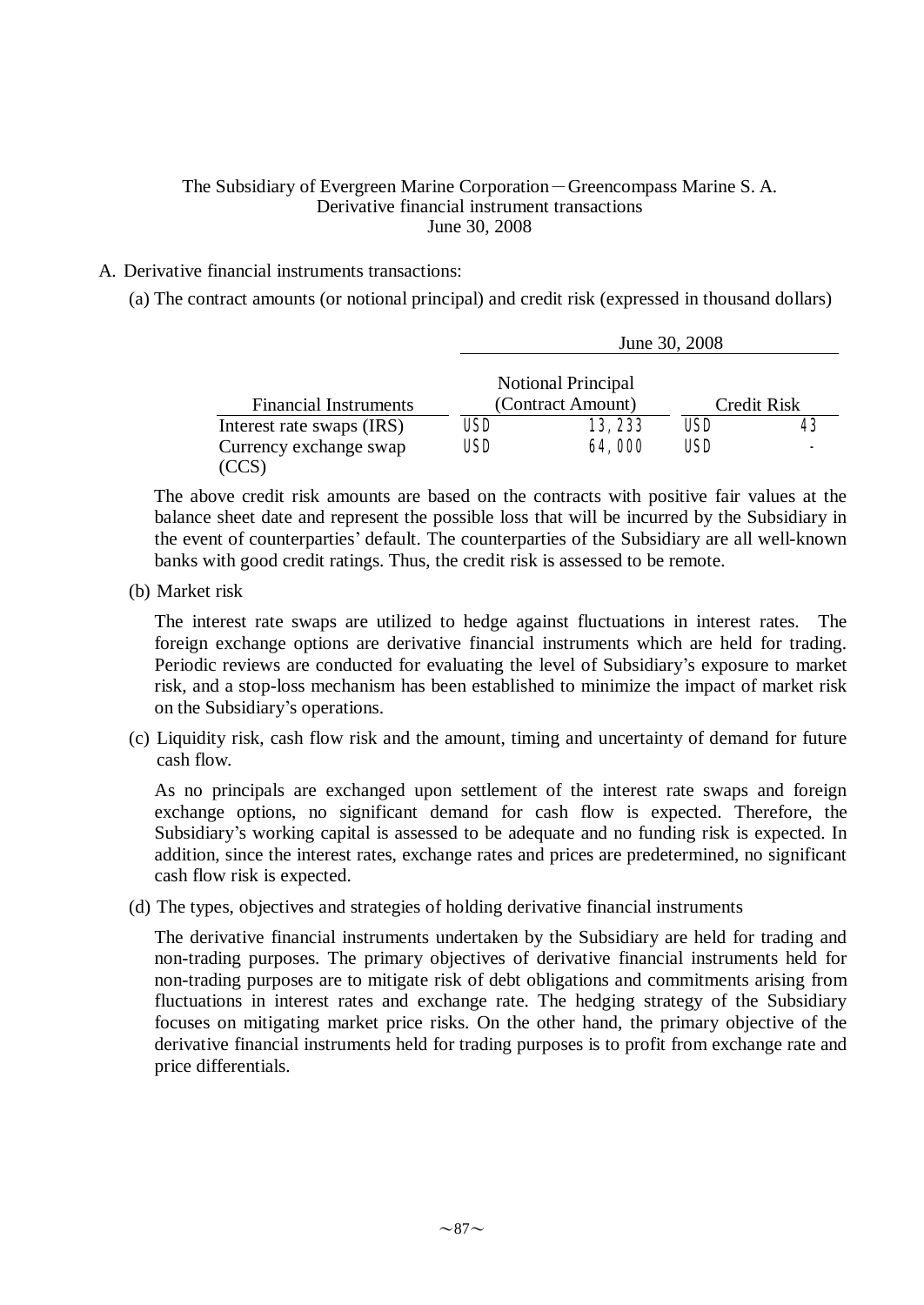- (e) Financial statement disclosures for derivative financial instruments
	- a) Interest Rate Swaps:

The contracts are settled based on the difference between the spot interest rate and contracted interest rate. The amount received and paid upon settlement is recorded as a deduction from and an addition to the interest expense on shipping finance, respectively.

b) Foreign Exchange Option:

As the Subsidiary has actual position in the underlying assets, full settlements are conducted at expiration of the contracts. The difference between the spot exchange rate and the contracted rate is recorded as foreign exchange gain or loss upon settlement.

B. Fair values of financial instruments

|                                  |            |                | June 30, 2008 |            |
|----------------------------------|------------|----------------|---------------|------------|
| Derivative financial instruments |            | Carrying Value |               | Fair Value |
| Interest rate swaps (IRS)        | <b>USD</b> |                | USD           | 9          |
| Currency exchange swaps          |            |                |               |            |
| (CCS)                            | USD        | (3, 863)       | USD           | (3, 863)   |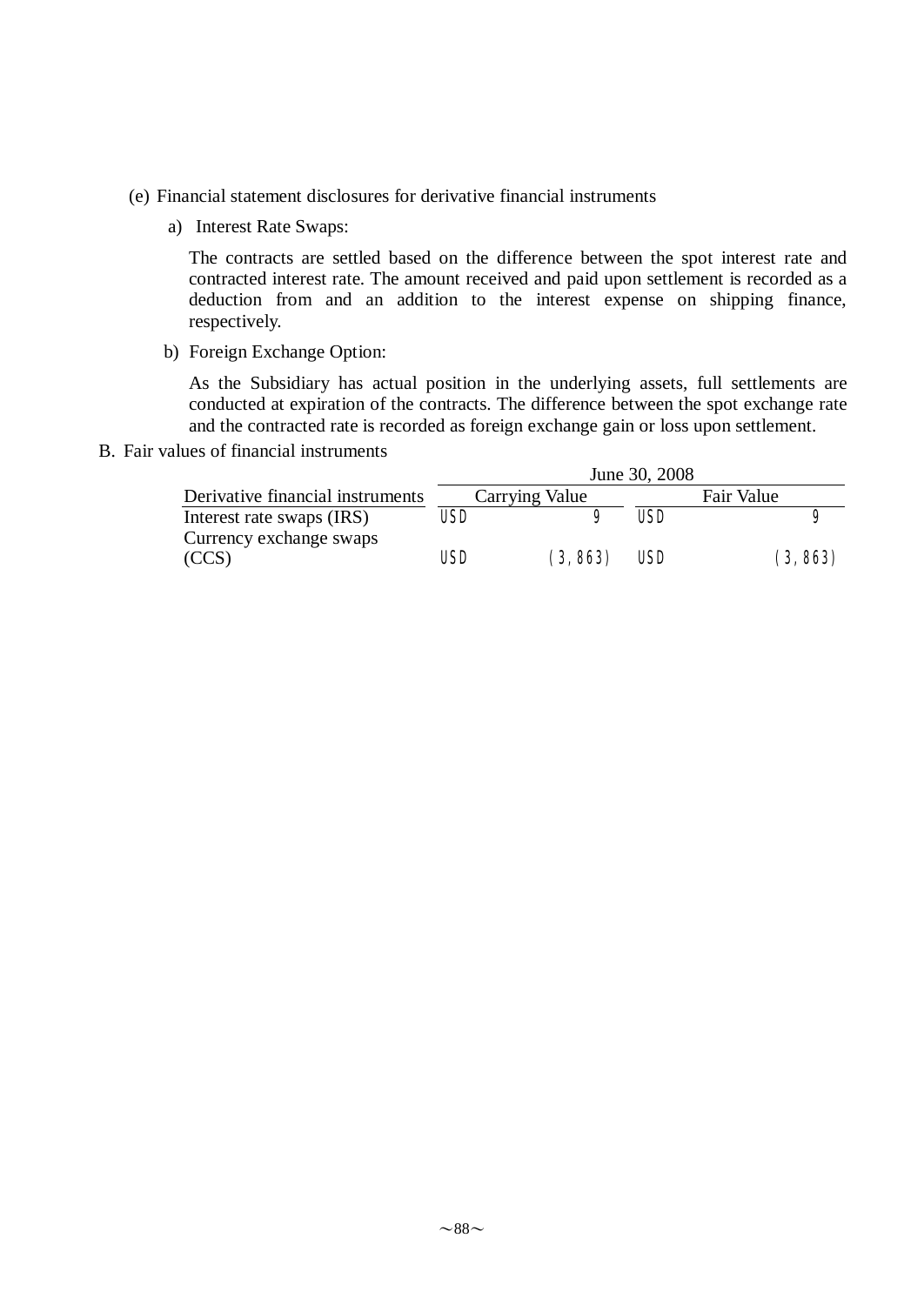## (3)Disclosure of information on indirect investments in Mainland China

| Investee in<br>Mainland China<br>Shanghai Jifa                                | Main activities<br>Inland container                                                                                                             | Paid-in<br>capital<br><b>RMB</b> 271, 565 | Investment<br>Method<br>(Note 1)<br>(2) | \$         | Accumulated<br>amount of<br>remittance to<br>Mainland China<br>as of January 1,<br>2008<br>182, 343 \$ | Amount<br>remitted to<br>Mainland<br>China during<br>the six-month<br>period |     | Amount<br>remitted<br>back to<br>Taiwan during<br>the six-month<br>period<br><b>Note</b> | - \$      | Accumulated<br>amount of<br>remittance<br>to Mainland<br>China as of<br>June 30, 2008<br>182, 343 | Ownership<br>held by the<br>Company<br>(direct<br>and indirect)<br><b>Note</b> |      | Investment<br>income (loss)<br>recognized by<br>the Company for<br>the six-month<br>period<br><b>Note</b> |            | Book value of<br>investments<br>in Mainland<br>China as of<br>June 30, 2008<br>Note | Accumulated amount<br>of investment<br>income<br>remitted back to<br>Taiwan as of<br>June 30, 2008<br>$\mathsf{\$}$ |
|-------------------------------------------------------------------------------|-------------------------------------------------------------------------------------------------------------------------------------------------|-------------------------------------------|-----------------------------------------|------------|--------------------------------------------------------------------------------------------------------|------------------------------------------------------------------------------|-----|------------------------------------------------------------------------------------------|-----------|---------------------------------------------------------------------------------------------------|--------------------------------------------------------------------------------|------|-----------------------------------------------------------------------------------------------------------|------------|-------------------------------------------------------------------------------------|---------------------------------------------------------------------------------------------------------------------|
| Logistics Co.,<br>Ltd.                                                        | transportation,<br>container storage,<br>loading,<br>discharging,<br>leasing, repair,<br>cleaning and<br>related activities                     |                                           |                                         | (USD       | 6,000)                                                                                                 |                                                                              |     |                                                                                          | (USD      | 6,000                                                                                             |                                                                                |      |                                                                                                           |            |                                                                                     |                                                                                                                     |
| Ningbo Victory<br>Container Co.,<br>Ltd.                                      | Inland container<br>transportation,<br>container storage,<br>loading and<br>discharging                                                         | <b>RMB 24, 119</b>                        | (2)                                     | \$<br>(USD | <b>30,938 \$</b><br>1,018                                                                              |                                                                              | - 8 |                                                                                          | S<br>(USD | 30, 938<br>1,018                                                                                  | <b>40.00 S</b>                                                                 | (USD | $5,479$ \$<br>177                                                                                         | (USD       | 78,772 \$<br>2,592)                                                                 |                                                                                                                     |
| Qingdao<br>Evergreen<br>Container<br>Storage &<br>Transportation<br>Co., Ltd. | Inland container<br>transportation,<br>container storage,<br>loading,<br>discharging,<br>leasing, repair,<br>cleaning and<br>related activities | <b>RMB</b> 92, 500                        | (2)                                     | S.<br>(USD | 135,147 \$<br>4,447)                                                                                   |                                                                              | - 8 | $\overline{\phantom{a}}$                                                                 | S<br>(USD | 135, 147<br>4, 447)                                                                               | 40.00 S                                                                        | (USD | 12,940<br>418)                                                                                            | \$<br>(USD | 188,421<br>6,200                                                                    | \$                                                                                                                  |
| Shenzhen<br>Greentrans<br>Transportation<br>Co., Ltd.                         | Inland container<br>loading,<br>discharging,<br>storage, repair<br>cleaning and<br>related activities                                           | <b>RMB</b> 44, 960                        | (2)                                     | s          | 95,244 \$                                                                                              |                                                                              | - 8 |                                                                                          | s         | 95, 244                                                                                           | 55.00(S)                                                                       |      | 2,136)                                                                                                    | \$         | 108,403                                                                             | \$                                                                                                                  |
|                                                                               |                                                                                                                                                 |                                           |                                         | (USD       | 3,134)                                                                                                 |                                                                              |     |                                                                                          | (USD      | 3,134)                                                                                            |                                                                                | (USD | - 69)                                                                                                     | (USD       | 3,567                                                                               |                                                                                                                     |

Note: The Company sold all equity of Shanghai Jifa Logistics Co., LTD. The proceeds from disposal of long- term investment will receive after the organization in Mainland China authorized.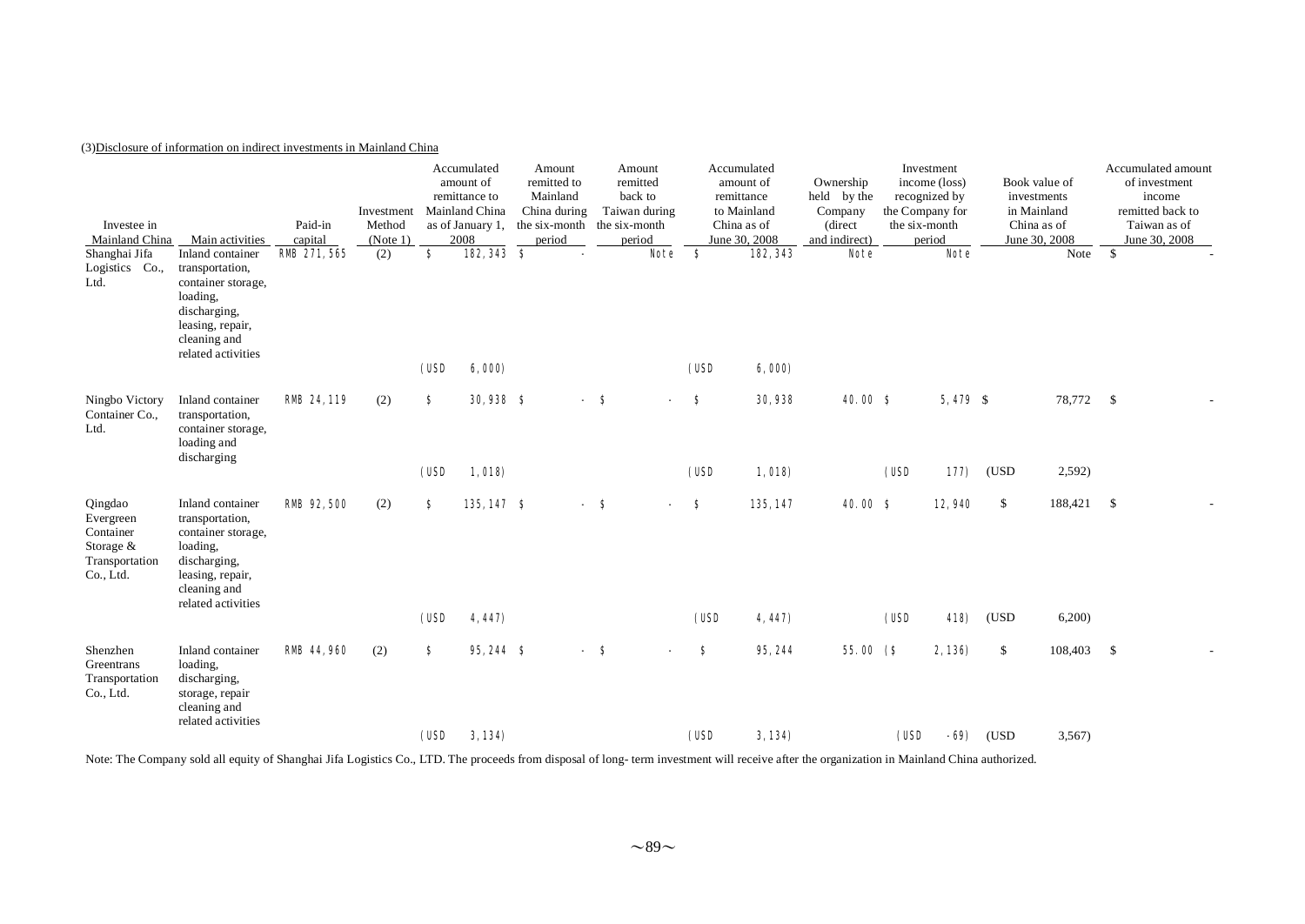|                                                  |                                                                                    |                   |            |      | Accumulated      | Amount              |    | Amount                   |      | Accumulated   |               |                                 | Investment      |      |               |   | Accumulated amount |
|--------------------------------------------------|------------------------------------------------------------------------------------|-------------------|------------|------|------------------|---------------------|----|--------------------------|------|---------------|---------------|---------------------------------|-----------------|------|---------------|---|--------------------|
|                                                  |                                                                                    |                   |            |      | amount of        | remitted to         |    | remitted                 |      | amount of     | Ownership     |                                 | income (loss)   |      | Book value of |   | of investment      |
|                                                  |                                                                                    |                   |            |      | remittance to    | Mainland            |    | back to                  |      | remittance    | held by the   |                                 | recognized by   |      | investments   |   | income             |
|                                                  |                                                                                    |                   | Investment |      | Mainland China   | China during        |    | Taiwan during            |      | to Mainland   | Company       |                                 | the Company for |      | in Mainland   |   | remitted back to   |
| Investee in                                      |                                                                                    | Paid-in           | Method     |      | as of January 1, | the six-month       |    | the six-month            |      | China as of   | (direct)      |                                 | the six-month   |      | China as of   |   | Taiwan as of       |
| Mainland China                                   | Main activities                                                                    | capital           | (Note 1)   |      | 2008             | period              |    | period                   |      | June 30, 2008 | and indirect) |                                 | period          |      | June 30, 2008 |   | June 30, 2008      |
| Shenzhen                                         | Inland container                                                                   | <b>HO 92, 000</b> | (2)        | -S   | 24, 557          | S<br>$\blacksquare$ | s  | $\overline{\phantom{a}}$ | S.   | 24, 557       | 6.85          | s                               |                 | s    | 24, 557       | S |                    |
| Hutchison Inland yard<br><b>Container Depots</b> |                                                                                    |                   |            |      |                  |                     |    |                          |      |               |               |                                 |                 |      |               |   |                    |
| Co., Ltd.                                        |                                                                                    |                   |            |      |                  |                     |    |                          |      |               |               |                                 |                 |      |               |   |                    |
|                                                  |                                                                                    |                   |            | (HD  | 6, 304)          |                     |    |                          | (HO  | 6, 304)       |               |                                 |                 | (HD  | 6, 304)       |   |                    |
| Kingtrans Intl.                                  | Inland container                                                                   | <b>USD 10,000</b> | (2)        | S    | 121,562          | -8<br>$\sim$        | -8 | $\sim$                   | s    | 121,562       | 40.00         | $\mathbf{\mathbf{\mathsf{(S}}}$ | 1,300)          | S    | $127,427$ \$  |   |                    |
| Logistics<br>(Tianjin) Co.,<br>Ltd.              | loading.<br>discharging,<br>storage, repair,<br>cleaning and<br>related activities |                   |            |      |                  |                     |    |                          |      |               |               |                                 |                 |      |               |   |                    |
|                                                  |                                                                                    |                   |            | (USD | 4,000)           |                     |    |                          | (USD | 4,000)        |               | (USD                            | - 42)           | (USD | 4, 193)       |   |                    |

| Balance of                               | <b>Investment Amount</b>   |                                                         |   |              |
|------------------------------------------|----------------------------|---------------------------------------------------------|---|--------------|
|                                          | Approved by the Investment |                                                         |   |              |
| Investments in                           | Commission of the Ministry | Quota of Investments in Mainland China Imposed          |   |              |
| Mainland China as at of Economic Affairs |                            | by the Investment Commission of the Ministry of         |   |              |
| June 30,2008                             | (MOEA) (Note3)             | Economic Affairs (MOEA)                                 |   |              |
|                                          |                            | Net worth under \$5,000,000<br>$(40\%)$                 | s | 2,000,000    |
| <b>589, 791</b><br>s                     | 1.096.854<br>s             |                                                         |   |              |
| (USD 18, 599)                            | (USD<br><b>36,092)</b>     | Net worth between \$5,000,000<br>and \$10,000,000 (30%) |   | 1,500,000    |
| 6, 304)<br>(HD                           |                            |                                                         |   |              |
|                                          |                            | Net worth over                                          |   | 10, 640, 896 |
|                                          |                            | \$10,000,000 (20%)                                      |   |              |
|                                          |                            |                                                         |   |              |

## \$ 14,140,896

(Net worth of the Company: NT\$ 63,204,482)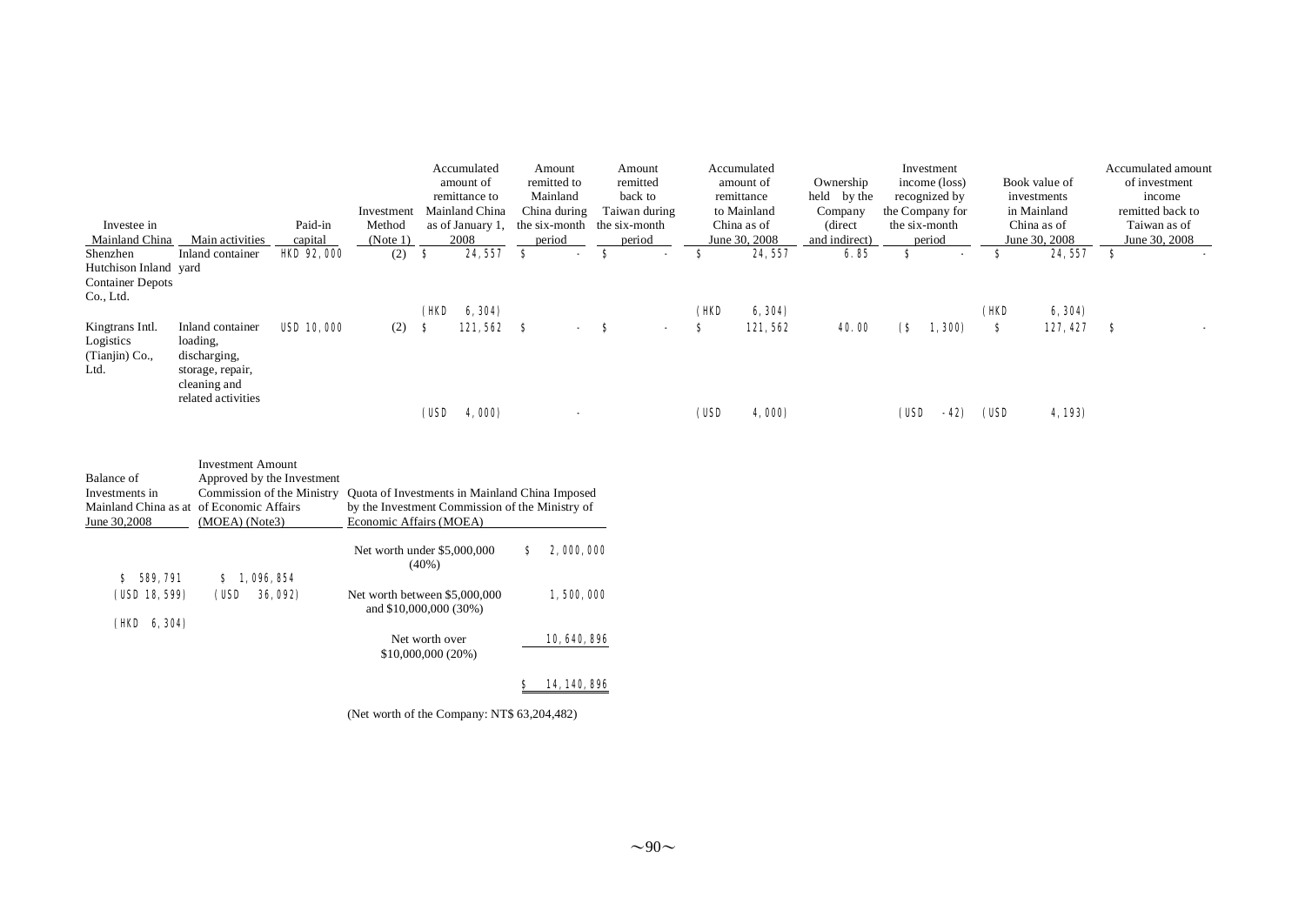Note 1: Investments in Mainland China can be conducted by the following ways:

(1) Remitting the funds to Mainland China via a third country

(2) Via a new investee to be set up in a third country

(3) Via an existing investee set up in a third country

(4) Investing directly in Mainland China

(5) Others

Note 2: Investment income (loss) for the year

"(1)" denotes that the investee is still in the start-up stage.

"(2)" denotes the basis on which the investment income (loss) is recognized.

(a) Based on the investee's financial statements audited by an international accounting firm other than the Company's auditor

(b) Based on the investee's financial statements audited by the Company's auditor

(c) Others

Note 3: The numbers in this table should be expressed in New Taiwan dollars.

Note 4: when edited consolidated financial statements, the investment transaction had been written off.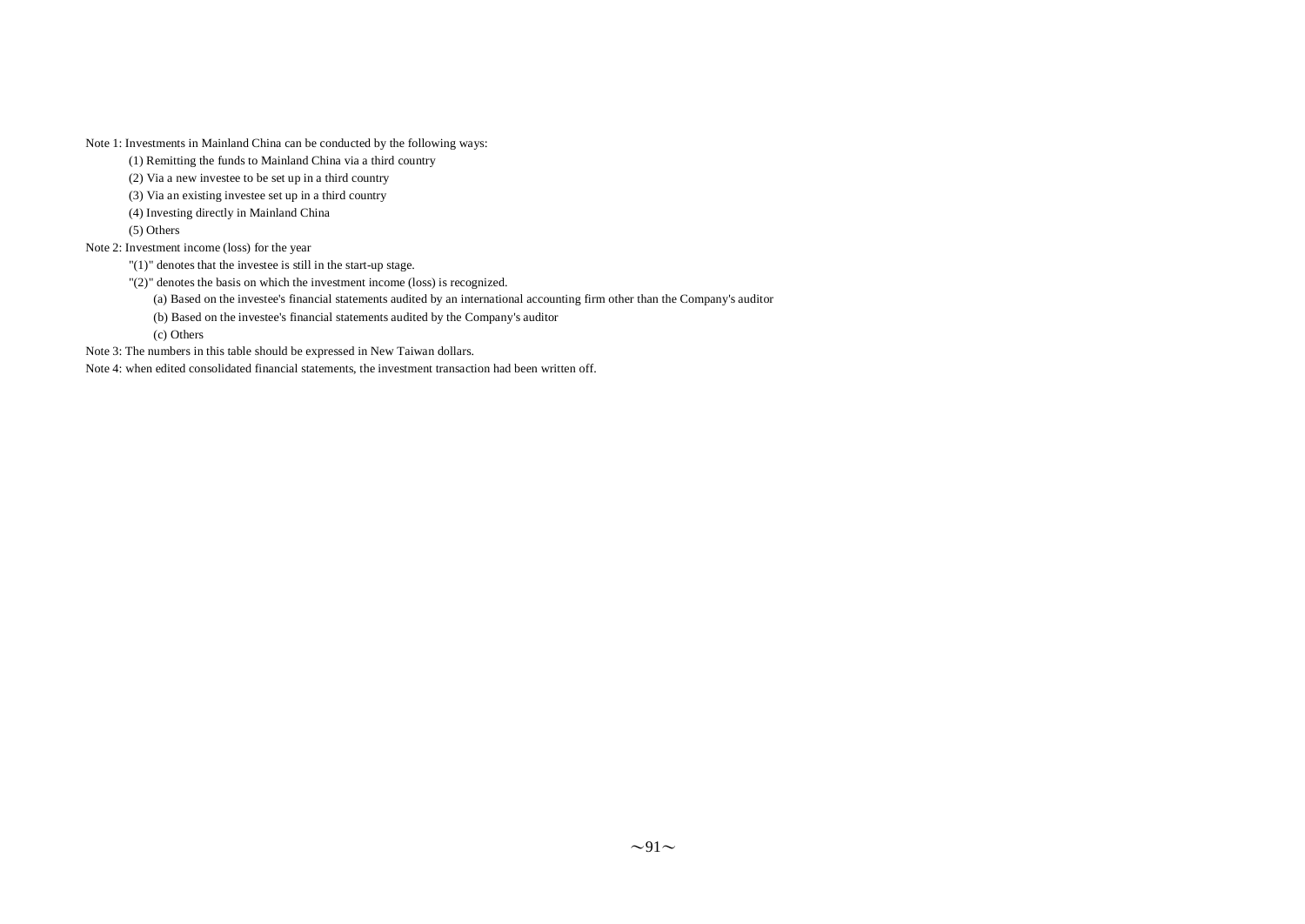## (4) Business and significant transactions between the Company and its subsidiary

June 30, 2008

|                |                  |                                                 |                       | Transaction                |             |                   |                          |  |  |  |
|----------------|------------------|-------------------------------------------------|-----------------------|----------------------------|-------------|-------------------|--------------------------|--|--|--|
| Number         |                  |                                                 |                       |                            |             |                   | Ratio of total           |  |  |  |
| (Note 1)       | Name of party    | Counterparty                                    | Relationship (Note 2) | Account                    | Amount      | Trade condition   | revenue or total (%)     |  |  |  |
| $\overline{0}$ | Evergreen Marine | Taiwan Terminal Services Co., Ltd.              |                       | Operating revenue          | \$<br>1,541 | Note 3            |                          |  |  |  |
|                | Corporation      |                                                 |                       | Other receivables          | 270         | n                 |                          |  |  |  |
|                |                  |                                                 |                       | Operating cost             | 400, 887    |                   | 0.63                     |  |  |  |
|                |                  |                                                 |                       | Accounts payable           | 51,433      |                   | 0.04                     |  |  |  |
|                |                  | Peony Investment S.A.                           |                       | Other receivables          | 61          |                   | $\sim$                   |  |  |  |
|                |                  | Greencompass Marine S.A.                        |                       | Operating revenues         | 165,936     |                   | 0.26                     |  |  |  |
|                |                  |                                                 |                       | Accounts receivable        | 19, 221     |                   | 0.01                     |  |  |  |
|                |                  |                                                 |                       | Operating cost             | 176, 957    |                   | 0.28                     |  |  |  |
|                |                  |                                                 |                       | Accounts payable           | 27          | $\overline{u}$    |                          |  |  |  |
|                |                  |                                                 |                       | Other receivables          | 22,070      |                   | 0.02                     |  |  |  |
|                |                  |                                                 |                       | Agency reciprocal accounts | 11,907      |                   | 0.01                     |  |  |  |
|                |                  |                                                 |                       | Agency accounts-credit     | 9,235       |                   | 0.01                     |  |  |  |
|                |                  | Evergreen Marine (UK) Limited                   |                       | Operating revenue          | 28,581      |                   | 0.04                     |  |  |  |
|                |                  |                                                 |                       | Accounts receivable        | 5,589       |                   |                          |  |  |  |
|                |                  |                                                 |                       | Other receivables          | 34, 150     | n                 | 0.03                     |  |  |  |
|                |                  |                                                 |                       | Agency reciprocal accounts | 3,405       |                   | $\overline{\phantom{a}}$ |  |  |  |
|                |                  |                                                 |                       | Agency accounts-debit      | 275, 724    |                   | 0.21                     |  |  |  |
|                |                  | PT. Evergreen Shipping Agency Indonesia         |                       | Operating cost             | 22,656      |                   | 0.04                     |  |  |  |
|                |                  |                                                 |                       | Agency accounts-debit      | 6,260       | $^{\prime\prime}$ | 0.01                     |  |  |  |
|                |                  | Evergreen Shipping Agency (Singapore) Pte. Ltd. |                       | Operating cost             | 4,796       |                   | 0.01                     |  |  |  |
|                |                  |                                                 |                       | Agency accounts-debit      | 378         |                   |                          |  |  |  |
|                |                  | Evergreen Shipping Agency (Korea ) Corporation  |                       | Operating cost             | 2,514       |                   |                          |  |  |  |
|                |                  |                                                 |                       | Agency accounts-credit     | 589         |                   |                          |  |  |  |
|                |                  | Evergreen Shipping Agency (Netherlands) B.V.    |                       | Agency accounts-credit     | 1,171       |                   |                          |  |  |  |
|                |                  | Evergreen Shipping Agency (Thailand) Co., Ltd.  |                       | Operating cost             | 24, 723     |                   | 0.04                     |  |  |  |
|                |                  |                                                 |                       | Agency accounts-debit      | 91,600      |                   | 0.07                     |  |  |  |
|                |                  | Evergreen Shipping Agency (Italy) S.P.A.        |                       | Agency accounts-debit      | 14,988      |                   | 0.01                     |  |  |  |
|                |                  | Evergreen Shipping Agency (Deutschland) GmbH    |                       | Agency accounts-debit      | 318         |                   |                          |  |  |  |
|                |                  | Evergreen Shipping Agency (Ireland) Ltd.        |                       | Agency accounts-debit      | 574         | $\overline{u}$    |                          |  |  |  |
|                |                  | Evergreen Shipping Agency (Vietnam) Corp.       |                       | Operating cost             | 5,042       | $\overline{u}$    | 0.01                     |  |  |  |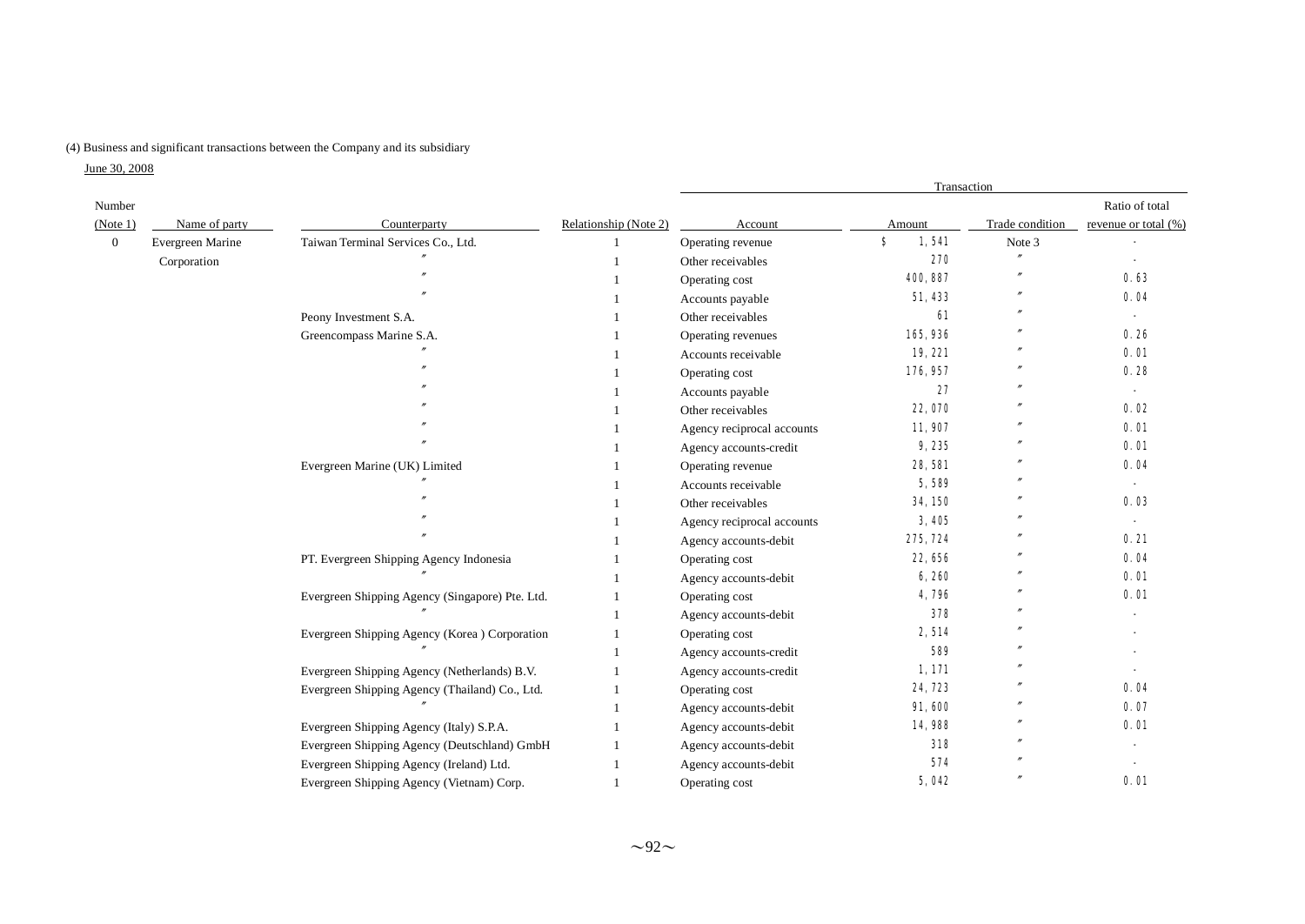|          |                       |                                                 |                       |                         | Transaction  |                 |                      |
|----------|-----------------------|-------------------------------------------------|-----------------------|-------------------------|--------------|-----------------|----------------------|
| Number   |                       |                                                 |                       |                         |              |                 | Ratio of total       |
| (Note 1) | Name of party         | Counterparty                                    | Relationship (Note 2) | Account                 | Amount       | Trade condition | revenue or total (%) |
|          |                       | Evergreen Shipping Agency (Vietnam) Corp.       |                       | Agency accounts-debit   | 4,675        |                 |                      |
|          |                       | Evergreen Shipping Agency (India) Pvt. Ltd.     |                       | Operating cost          | 6,509        |                 | 0.01                 |
|          |                       |                                                 |                       | Agency accounts-debit   | 29, 204      |                 | 0.02                 |
|          |                       | Evergreen Argentina S.A.                        | -1                    | Agency accounts-debit   | 2,045        |                 |                      |
|          |                       | Evergreen Shipping Agency (Russia) Ltd.         |                       | Agency accounts-debit   | 32           |                 |                      |
|          |                       | PT. Multi Bina Pura International               |                       | Other receivables       | 1            |                 |                      |
|          |                       | Evergreen Heavy Industrial Co., (Malaysia)      | 1                     | Operating cost          | 1, 149, 162  |                 | 1.80                 |
|          |                       | Berhad                                          |                       |                         |              |                 |                      |
|          |                       |                                                 | 1                     | Other receivables       | 42           |                 |                      |
|          |                       | Evergreen Shipping Agency (Poland) SP. ZO.O     |                       | Agency accounts-credit  | 125          |                 |                      |
|          |                       | Evergreen Shipping Agency France S.A.           |                       | Agency accounts-credit  | 482          |                 |                      |
|          |                       | Evergreen Shipping (Spain) S.L.                 | -1                    | Agency accounts-credit  | 987          |                 |                      |
| -1       | Clove Holding Ltd.    | Island Equipment LLC.                           | 3                     | Other receivables       | 271,412      |                 | 0.20                 |
| 2        | PT. Multi Bina Pura   | PT. Multi Bina Transport                        | 3                     | Accounts receivable     | 358          |                 |                      |
|          | International         |                                                 | 3                     | Operating cost          | 4,775        |                 | 0.01                 |
|          |                       |                                                 | 3                     | Accounts payable        | 1,724        |                 |                      |
|          |                       |                                                 | $\mathcal{R}$         | Operating revenue       | 2,094        |                 |                      |
|          |                       | PT. Evergreen Shipping Agency Indonesia         | 3                     | Account receivable      | 1,261        |                 |                      |
| 3        | Evergreen Marine (UK) | Island Equipment LLC.                           | 3                     | Other receivables       | 113,080      | $\overline{''}$ | 0.09                 |
|          | Limited               |                                                 |                       |                         |              |                 |                      |
|          |                       | Greencompass Marine S.A.                        | 3                     | Agency accounts- debit  | 118, 277     |                 | 0.09                 |
|          |                       | Evergreen Shipping Agency (Russia) Ltd.         | 3                     | Operating cost          | 57           |                 |                      |
|          |                       |                                                 | 3                     | Accounts payable        | 4,416        |                 |                      |
|          |                       | Evergreen Shipping Agency (Deutschland) GmbH    | 3                     | Operating cost          | 71, 214      |                 | 0.11                 |
|          |                       |                                                 | 3                     | Account payable         | 10,796       |                 | 0.01                 |
|          |                       |                                                 | 3                     | Agency accounts- credit | 10, 372      |                 | 0.01                 |
|          |                       | Evergreen Shipping Agency (Singapore) Pte. Ltd. | 3                     | Operating cost          | 8,335        |                 | 0.01                 |
|          |                       |                                                 | 3                     | Accounts payable        | 8,371        |                 | 0.01                 |
|          |                       |                                                 | 3                     | Other payables          | 1,127        |                 |                      |
|          |                       |                                                 | 3                     | Agency accounts- credit | 2,480        |                 |                      |
|          |                       | Evergreen Shipping Agency (Korea) Corporation   | 3                     | Operating cost          | <b>5,861</b> |                 | 0. O1                |
|          |                       |                                                 | $\mathbf{3}$          | Agency accounts- debit  | 37, 459      |                 | 0.03                 |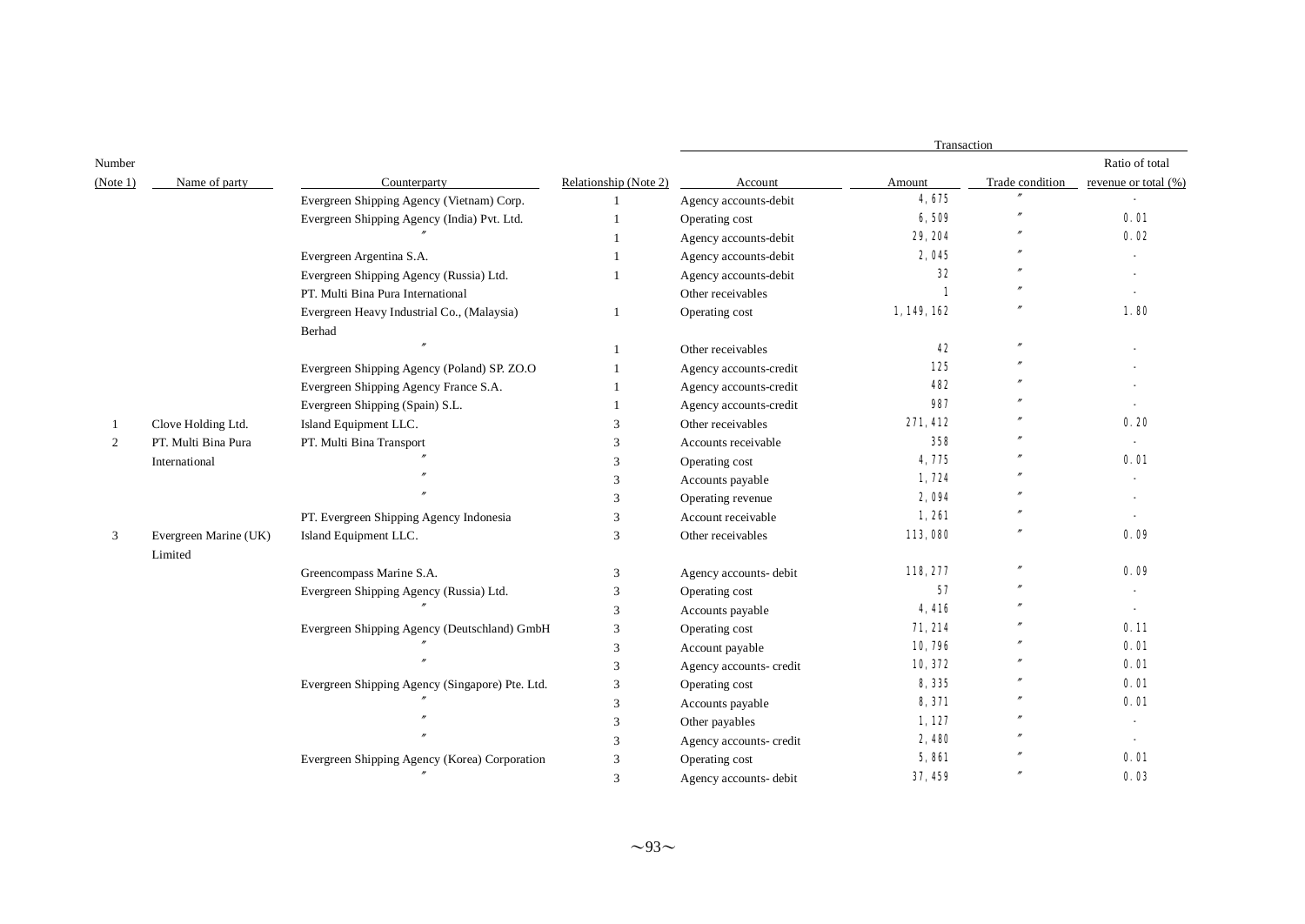|                |                               |                                             |                       | Transaction             |         |                 |                      |  |  |  |
|----------------|-------------------------------|---------------------------------------------|-----------------------|-------------------------|---------|-----------------|----------------------|--|--|--|
| Number         |                               |                                             |                       |                         |         |                 | Ratio of total       |  |  |  |
| (Note 1)       | Name of party                 | Counterparty                                | Relationship (Note 2) | Account                 | Amount  | Trade condition | revenue or total (%) |  |  |  |
| 3              | Evergreen Marine (UK) Limited | Shenzhen Greentrans Transportation Co.,     | 3                     | Accounts payable        | 873     | Note 3          |                      |  |  |  |
|                |                               | Ltd.                                        |                       |                         |         |                 |                      |  |  |  |
|                |                               | Evergreen Shipping Agency (Poland) SP.      | 3                     | Operating cost          | 6,941   |                 | 0.01                 |  |  |  |
|                |                               | ZO.O                                        |                       |                         |         |                 |                      |  |  |  |
|                |                               |                                             | 3                     | Other payables          | 996     | $\prime$        | $\sim$               |  |  |  |
|                |                               |                                             | 3                     | Agency accounts- debit  | 36, 815 |                 | 0.03                 |  |  |  |
|                |                               | Evergreen Shipping Agency France S.A.       | 3                     | Operating cost          | 31,104  |                 | 0.05                 |  |  |  |
|                |                               |                                             | 3                     | Other payables          | 8,280   |                 | 0.01                 |  |  |  |
|                |                               |                                             | 3                     | Agency accounts- debit  | 60,919  |                 | 0.05                 |  |  |  |
|                |                               | Evergreen Shipping Agency (Italy) S.P.A.    | 3                     | Operating cost          | 3,760   |                 | 0.01                 |  |  |  |
|                |                               |                                             | 3                     | Agency accounts- credit | 10,072  |                 | 0.01                 |  |  |  |
|                |                               | Evergreen Shipping Agency (Vietnam) Corp.   | 3                     | Operating cost          | 12,883  |                 | 0.02                 |  |  |  |
|                |                               |                                             | 3                     | Agency accounts-credit  | 1,409   |                 | $\sim$               |  |  |  |
|                |                               | Evergreen Shipping Agency (India) Pvt. Ltd. | 3                     | Operating cost          | 18, 367 |                 | 0.03                 |  |  |  |
|                |                               |                                             | 3                     | Agency accounts-debit   | 11,019  |                 | 0.01                 |  |  |  |
|                |                               | P.T. Shipping Agency Indonesia              | 3                     | Operating cost          | 14,068  |                 | 0.02                 |  |  |  |
|                |                               |                                             | 3                     | Agency accounts-debit   | 1,942   |                 |                      |  |  |  |
|                |                               | Evergreen Shipping Agency (Ireland) Ltd.    | 3                     | Operating cost          | 5, 407  |                 | 0.01                 |  |  |  |
|                |                               |                                             | 3                     | Agency accounts-debit   | 13, 425 | $\prime$        | 0.01                 |  |  |  |
|                |                               | Evergreen Shipping Agency (Netherlands)     | 3                     | Operating cost          | 50, 625 | $\prime$        | 0.08                 |  |  |  |
|                |                               | B.V.                                        |                       |                         |         |                 |                      |  |  |  |
|                |                               |                                             | 3                     | Agency accounts-debit   | 61,997  | $\prime$        | 0.05                 |  |  |  |
|                |                               | Evergreen Shipping (Spain) S.L.             | 3                     | Operating cost          | 14,600  |                 | 0.02                 |  |  |  |
|                |                               |                                             | 3                     | Agency accounts-debit   | 90, 711 |                 | 0.07                 |  |  |  |
|                |                               | Evergreen Shipping Agency (Thailand) Co.,   | 3                     | Operating cost          | 21,969  |                 | 0.03                 |  |  |  |
|                |                               | Ltd.                                        |                       |                         |         |                 |                      |  |  |  |
| $\overline{4}$ | Greencompass Marine S.A.      | Evergreen Shipping Agency (Deutschland)     | 3                     | Accounts receivable     | 19,989  |                 | 0.02                 |  |  |  |
|                |                               | GmbH                                        |                       |                         |         |                 |                      |  |  |  |
|                |                               | $\theta$                                    | 3                     | Operating cost          | 43, 284 | $\prime$        | 0.07                 |  |  |  |
|                |                               | $\theta$                                    | 3                     | Accounts payable        | 6,562   | $\prime$        |                      |  |  |  |
|                |                               |                                             |                       |                         |         |                 |                      |  |  |  |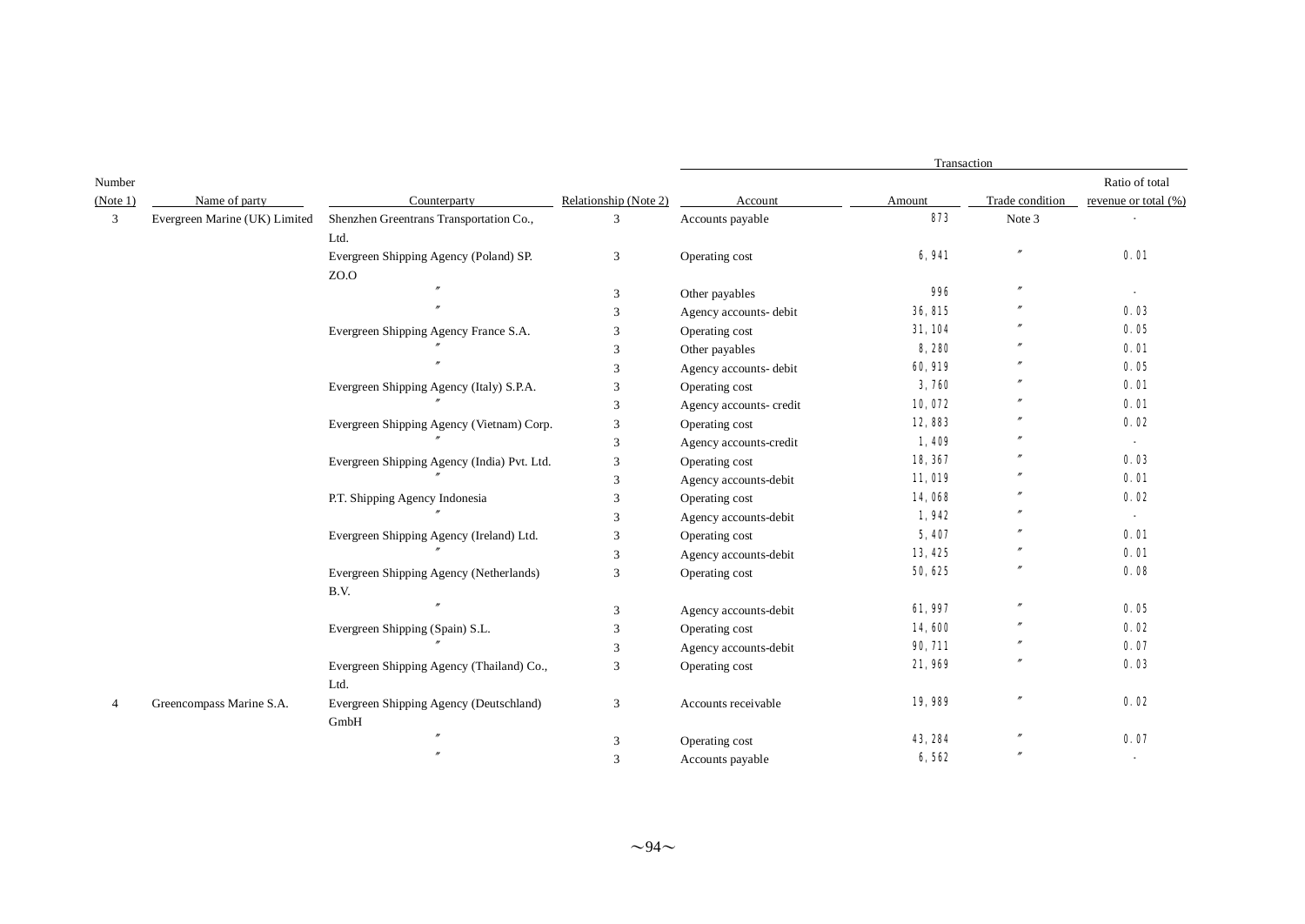|                |                                  |                                             |                       | Transaction             |          |                   |                      |
|----------------|----------------------------------|---------------------------------------------|-----------------------|-------------------------|----------|-------------------|----------------------|
| Number         |                                  |                                             |                       |                         |          |                   | Ratio of total       |
| (Note 1)       | Name of party                    | Counterparty                                | Relationship (Note 2) | Account                 | Amount   | Trade condition   | revenue or total (%) |
| $\overline{4}$ | Greencompass Marine S.A.         | Evergreen Shipping Agency (India) Pvt. Ltd. | 3                     | Accounts receivable     | 14,537   | Note 3            | 0.01                 |
|                |                                  |                                             | 3                     | Operating cost          | 13,640   | $^{\prime\prime}$ | 0.02                 |
|                |                                  | P.T. Evergreen Shipping Agency Indonesia    | 3                     | Accounts receivable     | 10,856   | $^{\prime\prime}$ | 0.01                 |
|                |                                  |                                             | 3                     | Operating cost          | 17,412   |                   | 0.03                 |
|                |                                  |                                             | 3                     | Agency accounts-debit   | 25, 501  |                   | 0.02                 |
|                |                                  | Evergreen Shipping Agency (Singapore) Pte.  | 3                     | Accounts receivable     | 25, 349  |                   | 0.02                 |
|                |                                  | Ltd.                                        |                       |                         |          |                   |                      |
|                |                                  |                                             | 3                     | Other payables          | 3,020    |                   |                      |
|                |                                  |                                             | 3                     | Operating cost          | 16,585   |                   | 0.03                 |
|                |                                  | Evergreen Shipping Agency (Korea)           | 3                     | Accounts receivable     | 75, 418  |                   | 0.06                 |
|                |                                  | Corporation                                 |                       |                         |          |                   |                      |
|                |                                  |                                             | 3                     | Operating cost          | 20,988   | $^{\prime\prime}$ | 0.03                 |
|                |                                  | Evergreen Shipping Agency (Ireland) Ltd.    | 3                     | Accounts receivable     | 19,450   |                   | 0.01                 |
|                |                                  |                                             | 3                     | Operating cost          | 3,471    |                   | 0.01                 |
|                |                                  | Evergreen Shipping Agency (Netherlands)     | 3                     | Accounts receivable     | 71, 702  | $^{\prime\prime}$ | 0.05                 |
|                |                                  | B.V.                                        |                       |                         |          |                   |                      |
|                |                                  |                                             | 3                     | Operating cost          | 29,589   | $\theta$          | 0.05                 |
|                |                                  | Evergreen Shipping Agency (Poland) SP.      | 3                     | Accounts receivable     | 20, 304  |                   | 0.02                 |
|                |                                  | ZO.O                                        |                       |                         |          |                   |                      |
|                |                                  |                                             | 3                     | Other payables          | 586      | $\mathbf{v}$      |                      |
|                |                                  |                                             | 3                     | Operating cost          | 3,060    |                   |                      |
|                |                                  | Evergreen Shipping Agency France S.A.       | 3                     | Other payables          | 3,432    |                   |                      |
|                |                                  |                                             | 3                     | Operating cost          | 35, 440  |                   | 0.06                 |
|                |                                  |                                             | 3                     | Agency accounts- debit  | 163, 646 |                   | 0.12                 |
|                |                                  | Evergreen Shipping Agency (Italy) S.P.A.    | 3                     | Operating cost          | 28, 973  |                   | 0.05                 |
|                |                                  |                                             | 3                     | Agency accounts- credit | 16,396   |                   | 0.01                 |
|                |                                  | Evergreen Argentina S.A.                    | 3                     | Agency accounts-debit   | 62, 492  |                   | 0.05                 |
|                |                                  | Evergreen Shipping Agency (Thailand) Co.,   | 3                     | Operating cost          | 31,699   | $\mathbf{v}$      | 0.05                 |
|                |                                  | Ltd.                                        |                       |                         |          |                   |                      |
|                |                                  | Evergreen Shipping (Spain) S.L.             | 3                     | Operating cost          | 22, 168  | $\prime$          | 0.03                 |
| 5              | <b>Evergreen Shipping Agency</b> | Evergreen Shipping Agency (Russia) Ltd.     | 3                     | Accounts payable        | 18,493   |                   | 0.01                 |
|                | (Deutschland) GmbH               |                                             | 3                     | Operating cost          | 28, 250  |                   | 0.04                 |
|                |                                  |                                             |                       |                         |          |                   |                      |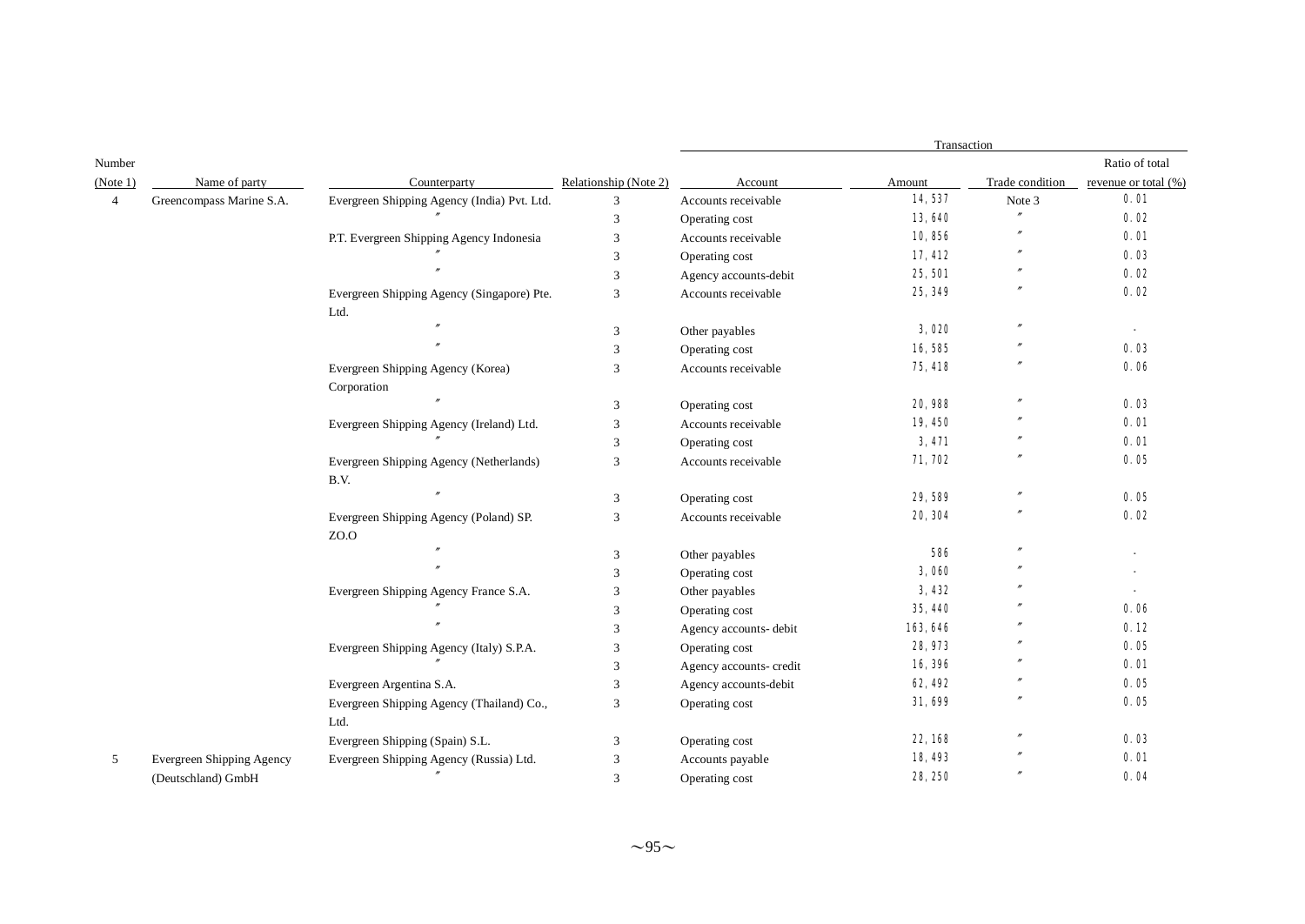|          |                       |                                             |                       | Transaction      |              |                 |                      |
|----------|-----------------------|---------------------------------------------|-----------------------|------------------|--------------|-----------------|----------------------|
| Number   |                       |                                             |                       |                  |              |                 | Ratio of total       |
| (Note 1) | Name of party         | Counterparty                                | Relationship (Note 2) | Account          | Amount       | Trade condition | revenue or total (%) |
| 6        | Peony Investment S.A. | Shenzhen Greentrans Transportation Co.,     |                       | Other payables   | 4,299        | Note 3          |                      |
|          |                       | Ltd                                         |                       |                  |              |                 |                      |
|          |                       | Evergreen Shipping Agency (India) Pvt. Ltd. |                       | Other receivable | 62, 145      |                 | 0.05                 |
|          |                       | Evergreen Argentina S.A.                    |                       |                  | 14           |                 |                      |
|          |                       | Evergreen Shipping Agency (Vietnam) Corp.   |                       |                  | <b>3,402</b> |                 |                      |
|          |                       | Armand Investment (Netherlands) N.V.        |                       |                  | 40           |                 |                      |

Note 1: Transaction between the Company and the subsidiary are shown as follows:

(1) the "0" represents the Company.

(2) the subsidiary are numbered from "1" in sequence.

- Note 2: The relationships are shown as follows:
	- (1) the Company to subsidiary.
	- (2) the subsidiary to the Company.
	- (3) the subsidiary to subsidiary.

Note 3: There is no difference of trade type compared with ordinary transaction.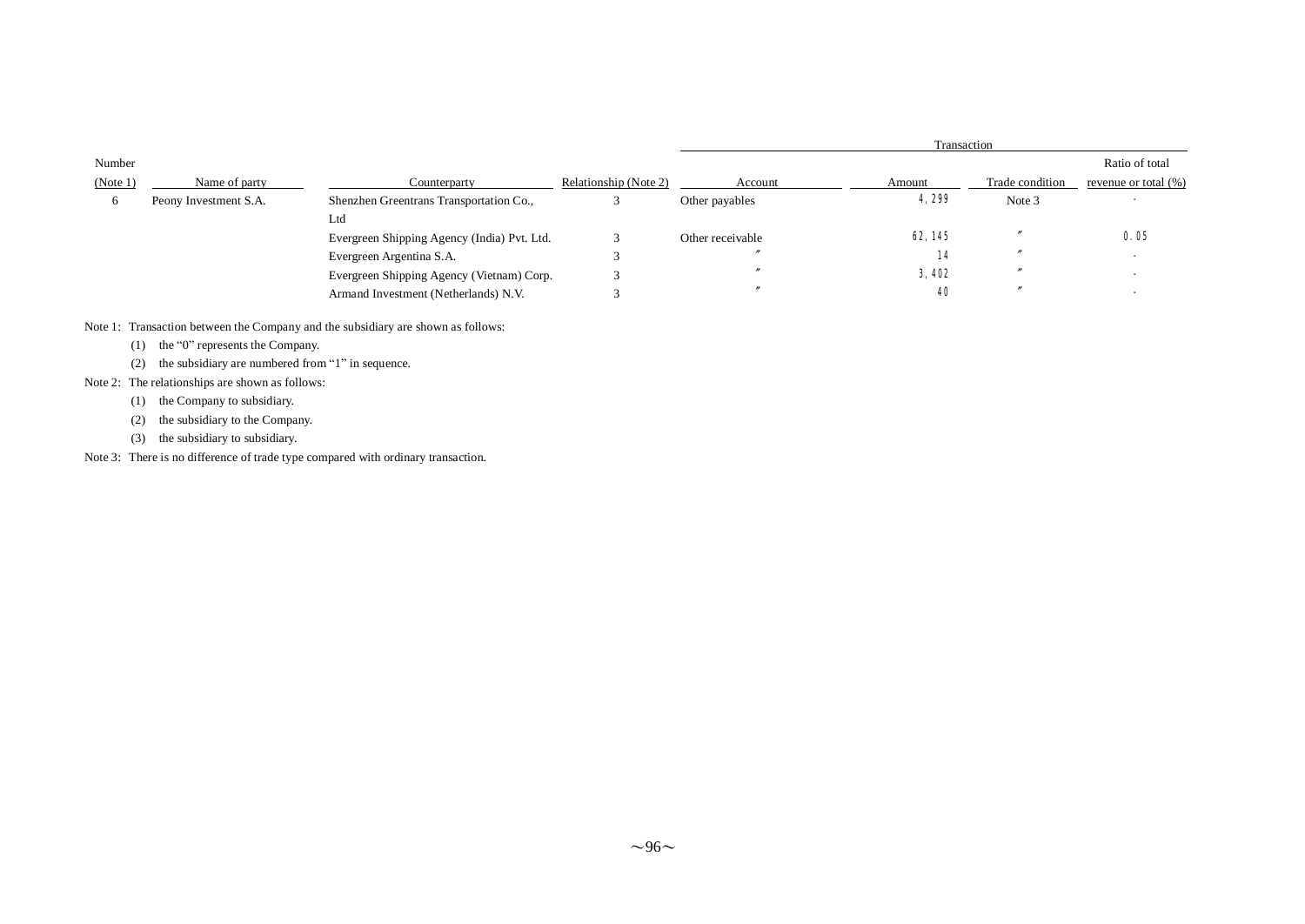# June 30, 2007

|              |                            |                                    |                       | Transaction                |                |                   |                          |
|--------------|----------------------------|------------------------------------|-----------------------|----------------------------|----------------|-------------------|--------------------------|
| Number       |                            |                                    |                       |                            |                |                   | Ratio of total           |
| (Note 1)     | Name of party              | Counterparty                       | Relationship (Note 2) | Account                    | Amount         | Trade condition   | revenue or total (%)     |
| $\mathbf{0}$ | Evergreen Marine           | Taiwan Terminal Services Co., Ltd. | $\mathbf{1}$          | Accounts payable           | S<br>40,885    | Note 3            | 0.03                     |
|              | Corporation                |                                    | $\mathbf{1}$          | Operating costs            | 369, 159       |                   | 0.51                     |
|              |                            |                                    | $\overline{2}$        | Rental expenditure         | 1,541          |                   | $\blacksquare$           |
|              |                            | Greencompass Marine S.A.           |                       | Operating revenues         | 143, 123       | $^{\prime\prime}$ | 0.11                     |
|              |                            |                                    |                       | Operating cost             | 214, 245       |                   | 0.34                     |
|              |                            |                                    |                       | Accounts receivable        | 19,816         |                   | 0.02                     |
|              |                            |                                    | $\mathbf{1}$          | Agency reciprocal accounts | 15, 367        |                   | 0.01                     |
|              |                            |                                    | $\overline{1}$        | Agency accounts-debit      | 877, 558       | $\prime$          | 0.72                     |
|              |                            |                                    | $\mathbf{1}$          | Account payable            | 4,180          |                   |                          |
|              |                            |                                    | 2                     | Agency accounts-debit      | 13,059         |                   | 0.01                     |
|              |                            | Evergreen Marine (UK) Limited      |                       | Agency reciprocal accounts | 5,527          |                   |                          |
|              |                            |                                    |                       | Accounts receivable        | 4,676          |                   |                          |
|              |                            |                                    |                       | Other receivables          | $\mathbf 5$    |                   |                          |
|              |                            |                                    | -1                    | Account payable            | 46, 514        |                   | 0.04                     |
|              |                            |                                    | $\overline{1}$        | Agency accounts-credit     | <b>74, 611</b> | $^{\prime\prime}$ | 0.06                     |
|              |                            |                                    | $\overline{1}$        | Operating revenue          | 18,387         |                   | 0.03                     |
|              |                            |                                    | $\mathbf{1}$          | Operating cost             | 266, 623       |                   | 0.37                     |
|              |                            |                                    | 2                     | Agency accounts- credit    | 2,268          | $\prime\prime$    |                          |
|              |                            |                                    | $\overline{2}$        | Accounts receivable        | 4,214          |                   | $\overline{\phantom{a}}$ |
|              |                            |                                    | $\overline{2}$        | Operating revenue          | 245, 496       |                   | 0.34                     |
|              |                            |                                    | $\overline{2}$        | Operating cost             | 48, 146        |                   | 0.07                     |
| -1           | Evergreen Heavy Industrial | Greencompass Marine S.A.           | 3                     | Operating revenue          | 200, 662       | $^{\prime\prime}$ | 0.28                     |
|              | Co., (Malaysia) Berhad     |                                    |                       |                            |                |                   |                          |
|              |                            |                                    | 3                     | Transportation equipment   | 200, 662       | $^{\prime\prime}$ | 0.16                     |
| 2            | Armand Investment          | Armand Estate (Netherlands) B.V.   | 3                     | Interest receivables       | 229            | $\prime$          |                          |
|              | (Netherlands) N.V.         |                                    |                       |                            |                | $^{\prime\prime}$ | 0.07                     |
|              |                            |                                    | 3                     | Other receivables          | 88, 372        |                   |                          |
|              |                            |                                    | 3                     | Interest revenue           | 141            | $^{\prime\prime}$ |                          |
| 3            | Clove Holding Ltd.         | Island Equipment LLC.              | 3                     | Other receivables          | 269, 649       |                   | 0.22                     |
|              |                            |                                    | 3                     | Interest revenue           | 7,947          |                   |                          |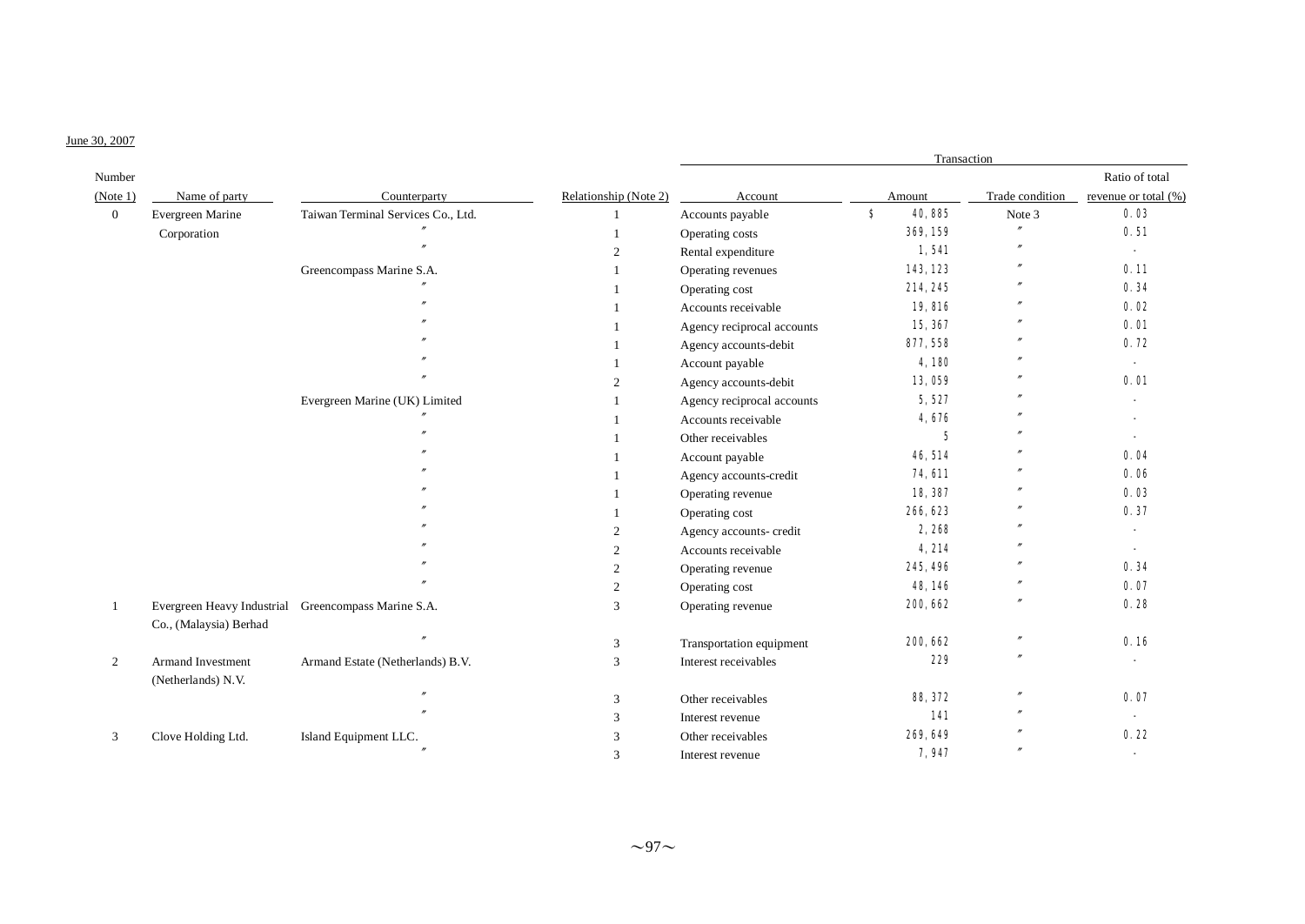|                    |                                                       | Counterparty             |                       | Transaction         |         |                 |                                        |
|--------------------|-------------------------------------------------------|--------------------------|-----------------------|---------------------|---------|-----------------|----------------------------------------|
| Number<br>(Note 1) | Name of party                                         |                          | Relationship (Note 2) | Account             | Amount  | Trade condition | Ratio of total<br>revenue or total (%) |
| 4                  | PT. Multi Bina Pura                                   | PT. Multi Bina transport | 3                     | Accounts receivable | 426     |                 |                                        |
|                    | International                                         |                          |                       | Accounts payable    | 1,365   |                 |                                        |
|                    |                                                       |                          |                       | Accrued expenses    | 462     |                 |                                        |
|                    |                                                       |                          | 3                     | Operating revenue   | 2,480   |                 |                                        |
|                    |                                                       |                          | $\mathcal{L}$         | Operating cost      | 6, 710  |                 | <b>0.01</b>                            |
|                    | <b>Shenzhen Greentrans</b><br>Transportation Co., Ltd | Peony Investment S.A.    | 3                     | Other receivables   | 2,456   |                 |                                        |
|                    |                                                       |                          | $\mathbf{3}$          | Accounts payable    | 1,821   |                 |                                        |
| 6                  | Evergreen Marine (UK)<br>Limited                      | Island Equipment LLC.    | 3                     | Interest revenue    | 3, 323  |                 |                                        |
|                    |                                                       |                          | $\sim$                | Other receivables   | 102,494 |                 | 0.08                                   |

Note 1: Transaction between the Company and the subsidiary are shown as follows:

(1) the "0" represents the Company.

(2) Operating revenues the subsidiary are numbered from "1" in sequence.

Note 2: The relationships are shown as follows:

(1) the Company to subsidiary.

(2) the subsidiary to the Company.

(3) the subsidiary to subsidiary.

Note 3: There is no difference of trade type compared with ordinary transaction.